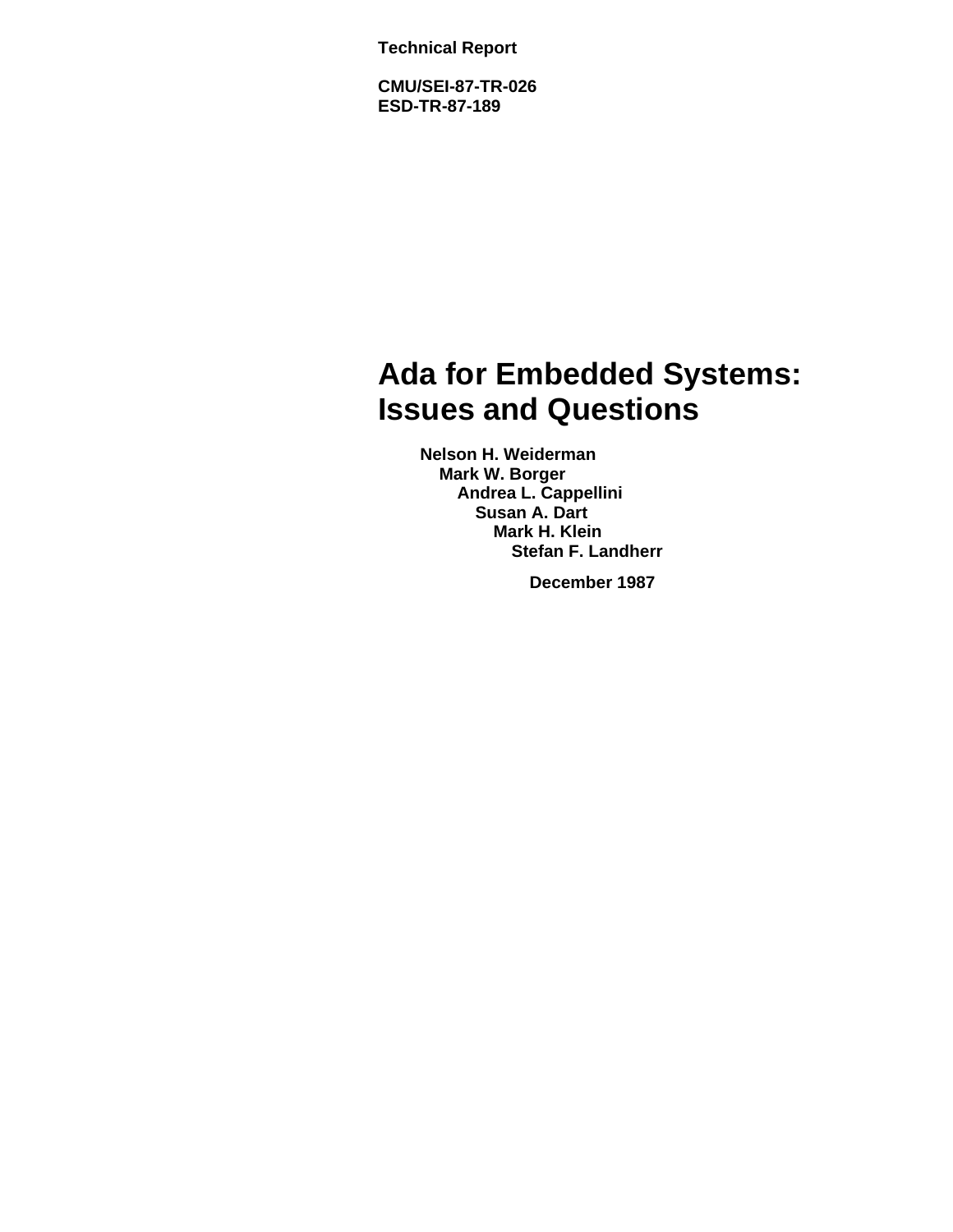### **Technical Report CMU/SEI-87-TR-26 ESD/TR-87-189**

**December 1987**

# **Ada for Embedded Systems: Issues and Questions**

**Nelson H. Weiderman Mark W. Borger Andrea L. Cappellini Susan A. Dart Mark H. Klein Stefan F. Landherr**

Ada Embedded Systems Testbed Project

Approved for public release. Distribution unlimited.

**Software Engineering Institute** Carnegie Mellon University Pittsburgh, Pennsylvania 15213

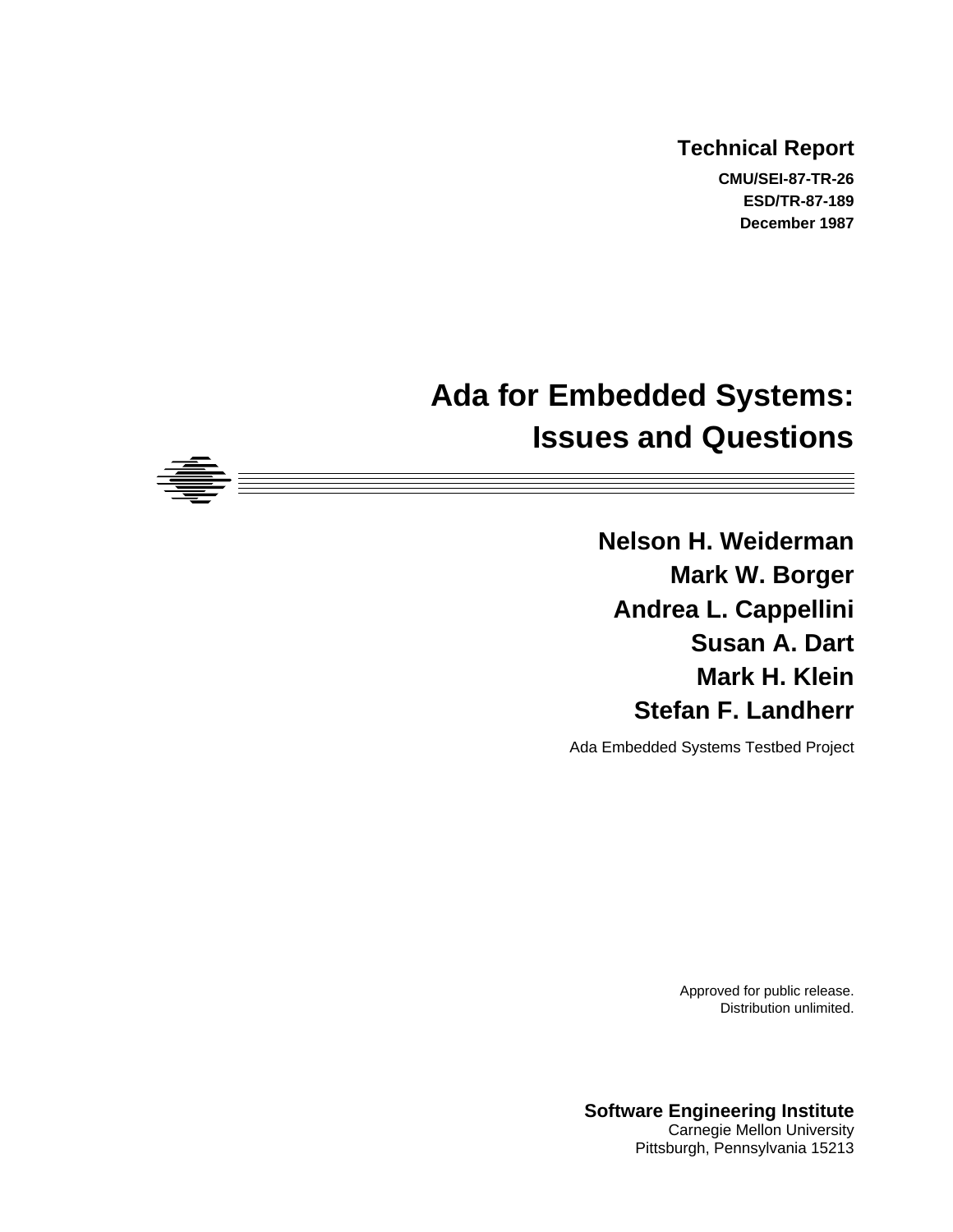This technical report was prepared for the

SEI Joint Program Office ESD/XRS Hanscom AFB, MA 01731

The ideas and findings in this report should not be construed as an official DoD position. It is published in the interest of scientific and technical information exchange.

#### **Review and Approval**

This report has been reviewed and is approved for publication.

FOR THE COMMANDER

Karl H. Shingler SIGNATURE ON FILE SEI Joint Program Office

This work is sponsored by the U.S. Department of Defense.

Copyright © 1987 by the Software Engineering Institute

This document is available through the Defense Technical Information Center. DTIC provides access to and transfer of scientific and technical information for DoD personnel, DoD contractors and potential contractors, and other U.S. Government agency personnel and their contractors. To obtain a copy, please contact DTIC directly: Defense Technical Information Center, Attn: FDRA, Cameron Station, Alexandria, VA 22304-6145.

Copies of this document are also available through the National Technical Information Services. For information on ordering, please contact NTIS directly: National Technical Information Services, U.S. Department of Commerce, Springfield, VA 22161.

Ada is a registered trademark of the U.S. Department of Defense, Ada Joint Program Office (AJPO). Unix is a registered trademark of AT&T Bell Laboratories.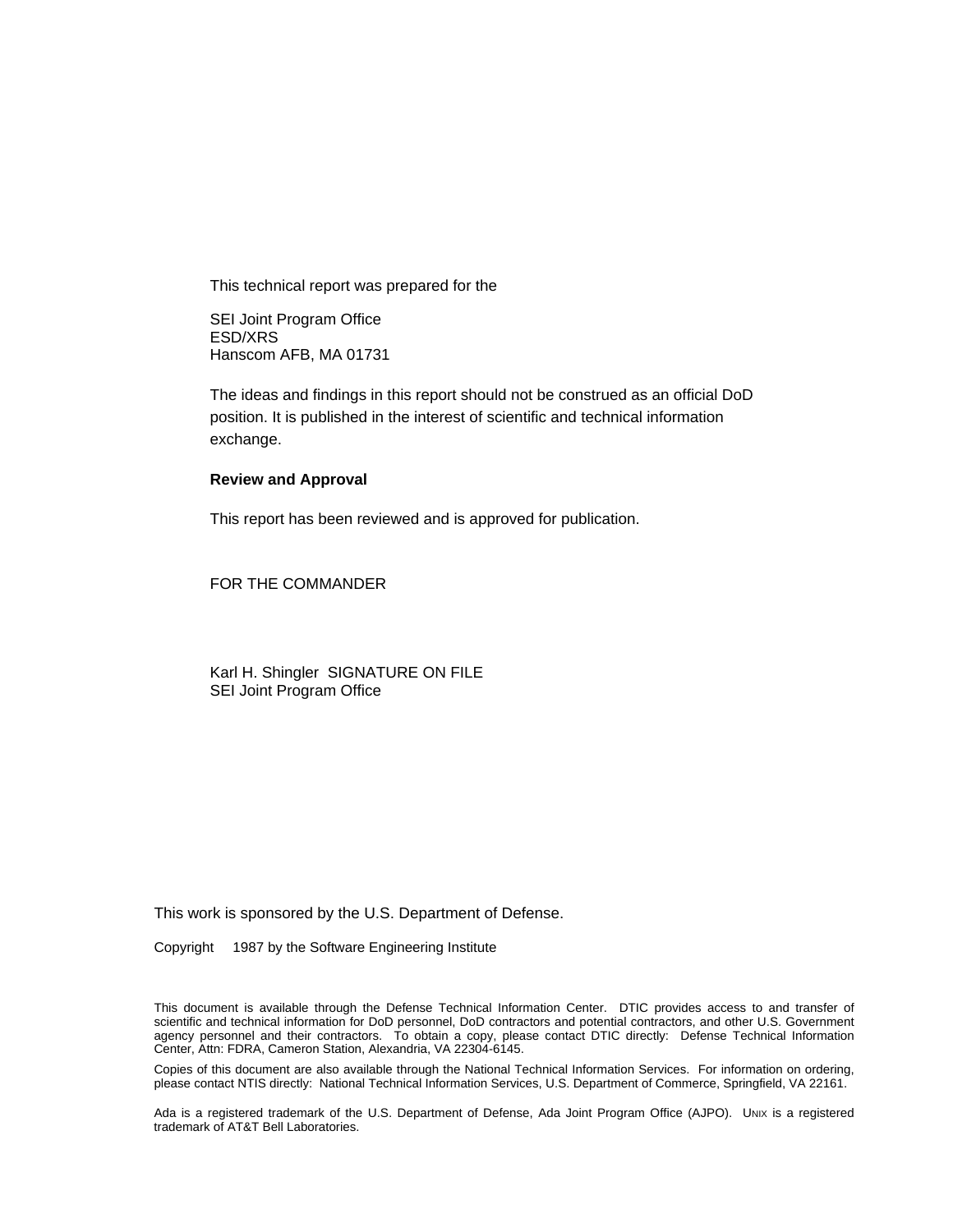### **Ada for Embedded Systems: Issues and Questions**

**Abstract**: This report addresses issues and questions related to the use of Ada for embedded systems applications; it contains some preliminary recommendations for compilation system implementors, application developers, program managers, and Ada policy makers. The issues and questions provide the context for the Ada Embedded Systems Testbed (AEST) Project at the Software Engineering Institute, where staff members are investigating software development and performance issues for real-time embedded systems.

## **1. Introduction**

## **1.1. Purpose**

The purpose of this report is to provide a framework for articulating and investigating the issues and questions related to the use of Ada for embedded systems applications. These issues and questions provide the context for work on the Ada Embedded Systems Testbed (AEST) Project. The primary purpose of the project is to use a hardware and software testbed to investigate software development and performance issues for real-time embedded systems. The SEI testbed enables us to assess the readiness of the Ada language and Ada implementations for developing embedded systems. It also makes it possible for us to provide advice to contractors on how to address problem areas, advice to vendors on what tools and features need to be provided, and advice to the DoD on what is possible with currently available commercial products.

The contents of this report will help us develop the criteria for expanding the testbed and for performing evaluation work. As the issues, questions, and criteria become clear, we will implement the strategy for addressing a subset of the issues and questions in the context of the project. This report should not be considered a finished product, but rather a living document that will grow and become more refined as more issues and questions arise during the experimentation phase of the project.

This report deals with issues at a reasonably general level because to do otherwise would require several hundred pages. The categories of issues will be enumerated, and various examples will be given. We do not attempt to be exhaustive in enumerating every implementation option or runtime feature. Based on our research into the issues and questions, we make some preliminary recommendations for compilation system implementors, application developers, program managers, and Ada policy makers. These recommendations will be refined as we gain more experience with real application systems implemented on real hardware/software configurations.

The report is intended as a consolidation and synthesis of existing work for a rather high-level audience. We have presented the issues in a form understandable to managers and administrators as well as to highly technical personnel. The report will indicate to compiler vendors the general directions in which the technology should be going. References to previous work will be preferred over inclusion of the work in this report.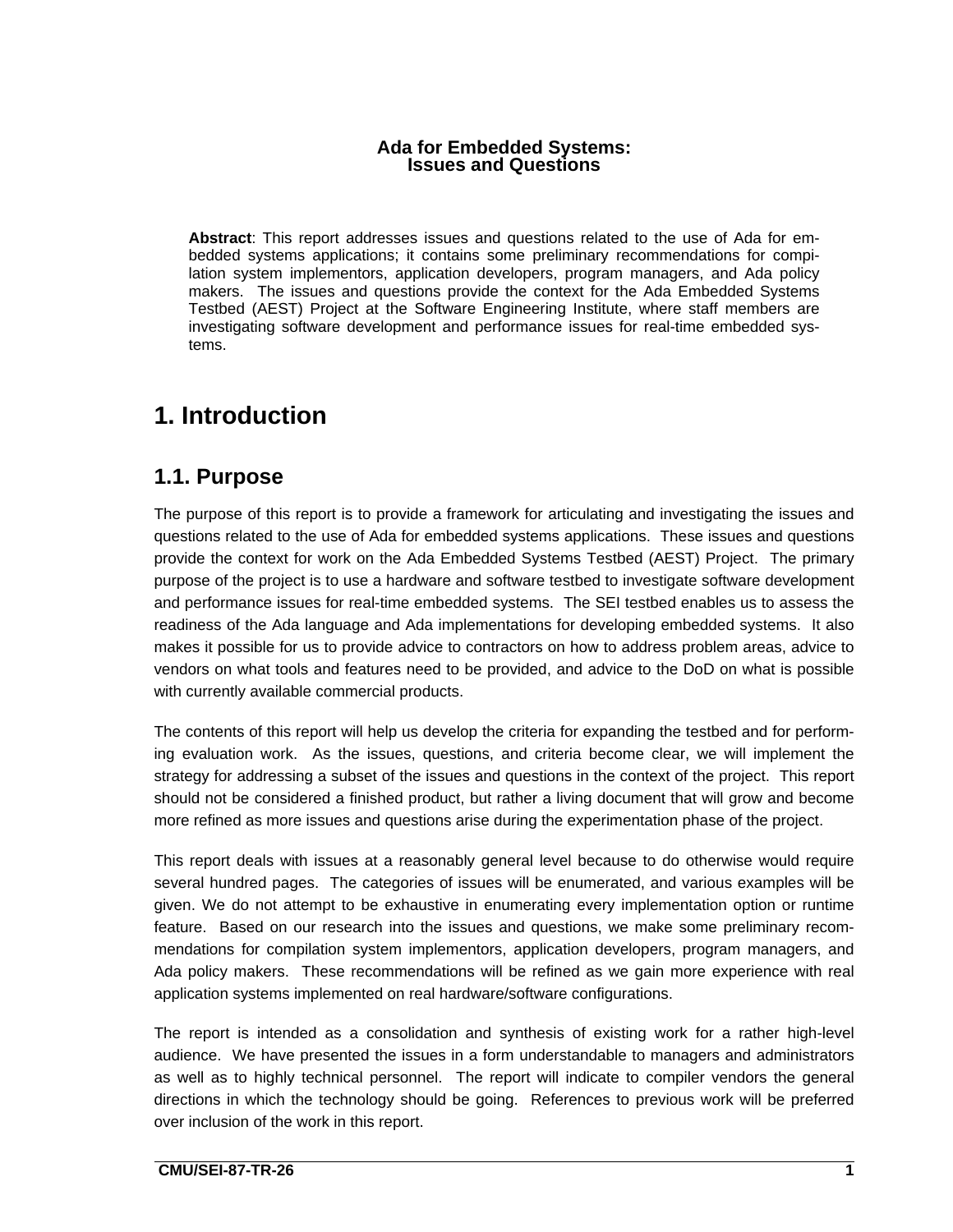The purpose of this chapter is to provide the context for the remainder of the report. In the following section, we present the problems in general terms. We then briefly describe previous and ongoing work that explores related issues and questions. Finally, we discuss some broad questions to indicate the type of issues of interest.

Chapter 2 describes the embedded system problem domain. It is important to recognize that the real-time characteristics and resource constraints impose vastly different requirements on the Ada capabilities than do ordinary information system problems. It should also be noted that some of the issues identified in the report are not unique to embedded systems, but they are included for completeness.

Chapter 3 is concerned with Ada language issues from the point of view of the application developer. It deals with those features that specifically address embedded systems and also discusses the tradeoffs involved in using or not using these features.

Chapter 4 is concerned with the Ada language from the point of view of the compiler implementor. It focuses on the abstract machine which must be provided by the implementor in the form of runtime services. These services include task management, storage management, exception management, and interrupt handling. Because the language definition allows considerable latitude for the implementor, there are numerous choices that must be made.

Chapter 5 is concerned with the support tools for developing software in the embedded system domain. Because of the host-target configuration of this environment, there must be a variety of tools which do not exist when the target is the same machine as the host. The existence of these tools is critical to the software development process.

Chapters 3 through 5 make it clear that there are many choices available to the participants in Ada software development. The application developer chooses which Ada features to use. The implementor chooses which machine-dependent Ada features to include, how to implement certain difficult features, and what additional facilities to provide. The Ada program managers choose from various compilers and associated tool sets with widely differing characteristics. The Ada policy makers must decide which Ada tools are practical and when to mandate their use. Decisions must also be made regarding funding support for the development of advanced tools.

Chapter 6 summarizes the major issues and questions for each of these groups and makes some preliminary recommendations. It also outlines the next steps for the project.

An annotated bibliography is included as an appendix to this report. It covers papers concerned with the use of Ada in embedded systems, with particular emphasis on Ada runtime issues.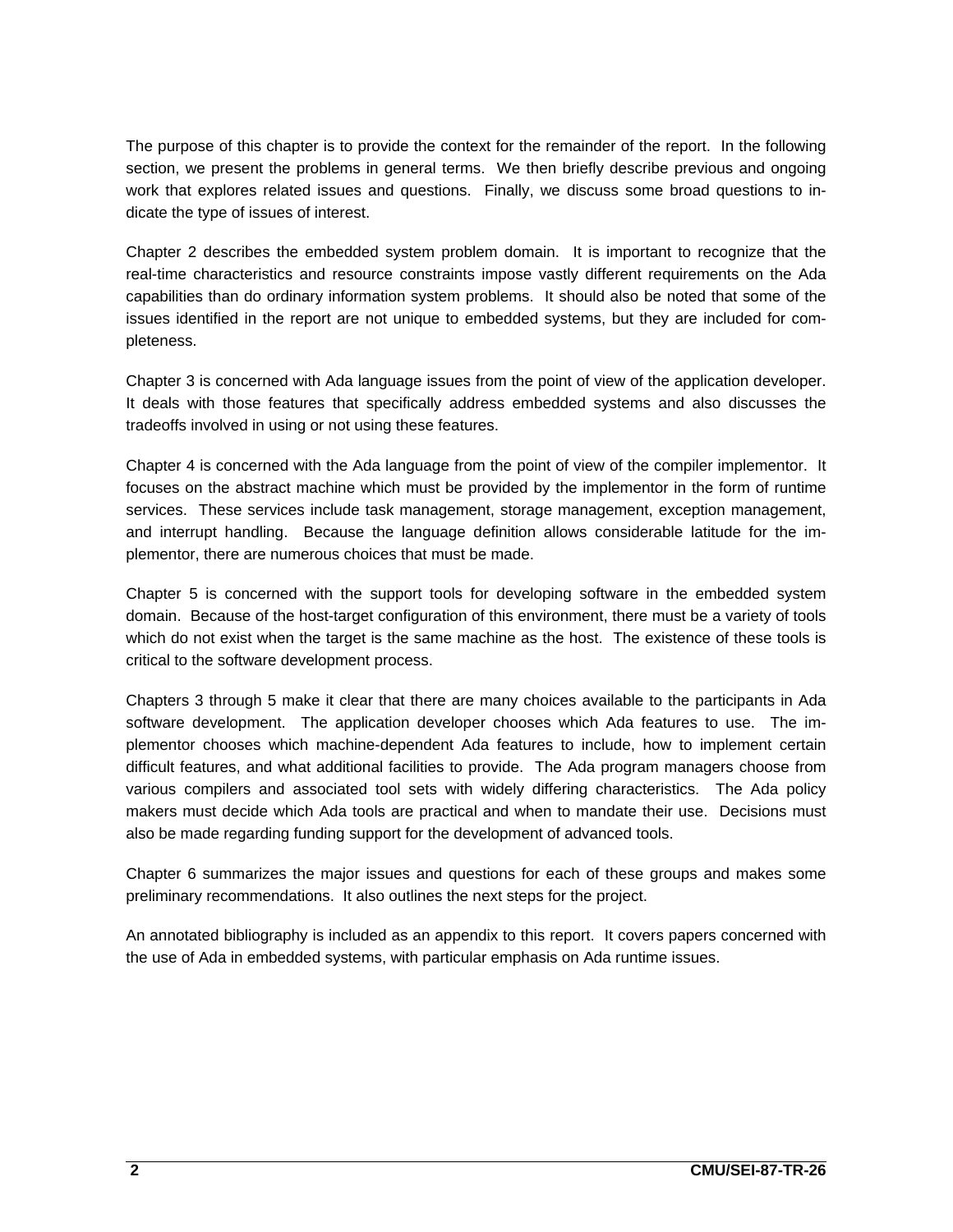## **1.2. Background**

In the last two years, Ada compilers have reached a state of maturity that justifies their use in production applications that are not time critical [Foreman 87]. However, Ada software development environments are lagging behind compilers in maturity and sophistication [Weiderman 87]. Many of them lack tools and interfaces we have come to expect in modern development environments, but they are still quite usable.

In contrast to Ada compiler and environment technology, the ability to use Ada in real-time embedded systems is just now being explored. Several vendors sell compilers which generate code for embedded systems targets such as the Motorola 68000 family, the Intel iAPX86 family, and the MIL-STD-1750A microprocessors, but the state of embedded system support tools is uncertain. Since the language was originally designed for embedded systems applications, it is critically important that the SEI gain expertise in this area and evaluate the readiness of the tools and techniques for developing and testing software for such applications. Furthermore, this expertise and the evaluation results must be disseminated to the broad community.

Embedded systems software is quite different from commercial data processing and most scientific data processing software. It is frequently written in assembly language by hardware engineers rather than software engineers. Software developers have to deal with odd hardware restrictions and constraints. The programs must be particularly efficient in order to respond to real-time inputs from a variety of sensors. The ability of Ada, and particular Ada implementations for target machines, to handle hardware dependencies must be demonstrated if Ada is to be employed successfully in embedded systems.

Using Ada for embedded systems involves significant changes for developers. Programmers once wrote systems entirely in assembly language and had complete control over every action and every byte of storage. More recently there has been a trend toward high-level languages, with real-time executives providing certain runtime services; but programmers are still accustomed to a high degree of control. Ada is meant to raise the level of abstraction further in order to permit the resulting product to be more cost-effective to produce, more maintainable over its lifetime, and more portable between different systems. As a result, the Ada runtime system (normally supplied by the compiler vendor) provides services previously supplied or controlled by the applications programmer. These services include scheduling, synchronization, timing, and memory management. Thus, the major issue is whether Ada technology can address the low-level efficiency and control problems of embedded systems applications and, at the same time, be high-level enough to solve the problems of modifiability, transportability, and cost-effectiveness.

## **1.3. Previous Work**

A significant amount of research and development is being conducted with regard to using Ada for real-time embedded systems. This section gives a brief overview of some of the more important and visible efforts. Numerous references concerning this topic are included in an annotated bibliography appended to this report.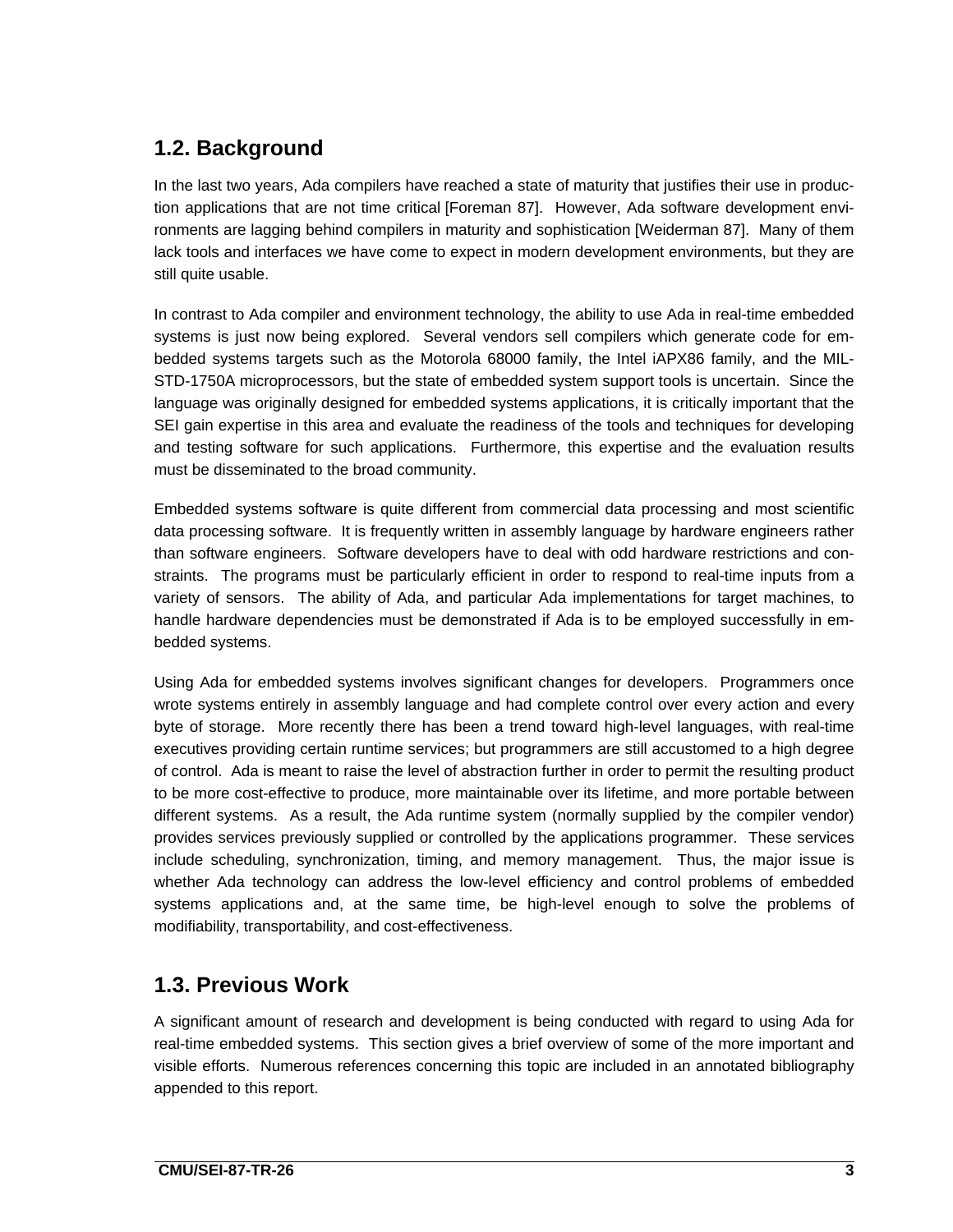### **1.3.1. ARTEWG**

The most active and visible group raising questions and issues regarding the use of Ada for embedded systems is the Ada Runtime Environment Working Group (ARTEWG). This group was established in the spring of 1985 by SIGAda, a special-interest group of the Association for Computing Machinery (ACM). The group was formed "to establish conventions, criteria, and guidelines for Ada runtime environments that facilitate the reusability and transportability of Ada program components, improve the performance of those components, and provide a framework which can be used to evaluate Ada runtime systems" [ARTEWG 86a]. The ARTEWG is a volunteer organization consisting of approximately thirty principal members, who have met quarterly since May 1985.

At the SIGAda meeting held in Charleston, West Virginia, in November 1986, the ARTEWG distributed 5 reports which are the culmination of 18 months of work. The first, "A White Paper on Ada Runtime Environment Research and Development" [ARTEWG 86a], provides some background and an overview of the work of the group. An updated version of this report has been published in Ada Letters as "A Framework for Describing Ada Runtime Environments" [ARTEWG 87a]. The second report, "A Canonical Model and Taxonomy of Ada Runtime Environments" [ARTEWG 86b], provides some of the basic definitions and concepts surrounding the Ada runtime model. The third is entitled "A Catalog of Interface Features and Options for the Ada Runtime Environment" [ARTEWG 86c]. Its objective is to "propose and describe the first of a common set of user-RTE interfaces, with which a programmer can both request services of the RTE and tailor the RTE to meet application specific requirements." The fourth report, "Catalog of Ada Runtime Implementation Dependencies" [ARTEWG 86d], provides a single source for those areas of the Reference Manual for the Ada Programming Language [LRM 83] which permit implementation flexibility. The fifth document is the "First Annual Survey of Mission Critical Application Requirements" [ARTEWG 86e]. The purpose of that report is to define the requirements of real-time embedded systems by using a common survey instrument to collect information from a variety of applications.

### **1.3.2. Ada-Europe**

J. C. D. Nissen and B. A. Wichmann are the primary authors of a report entitled "Guidelines for Ada Compiler Specification and Selection" [Nissen 82], which provides a set of questions that can be used to evaluate Ada compilers and runtime environments. While this report is not aimed at the embedded system domain, the answers to the questions for any particular Ada implementation are important to application developers in assessing Ada tools.

### **1.3.3. AdaJUG**

The Ada-JOVIAL Users Group (AdaJUG) is an outgrowth of the JOVIAL Users Group (which predates Ada). This group, which has had over thirty meetings, is particularly oriented to real-time embedded systems and their requirements. In two of their 1986 meetings [Graumann 86a, Graumann 86b], they held panel discussions of "Why Ada Insertion into Embedded Systems is Failing." These panels have been organized, not to denigrate Ada, but to raise the difficult issues and questions related to this particular application area. The panels have emphasized the lack of maturity and efficiency of the currently available Ada compilers and runtime systems.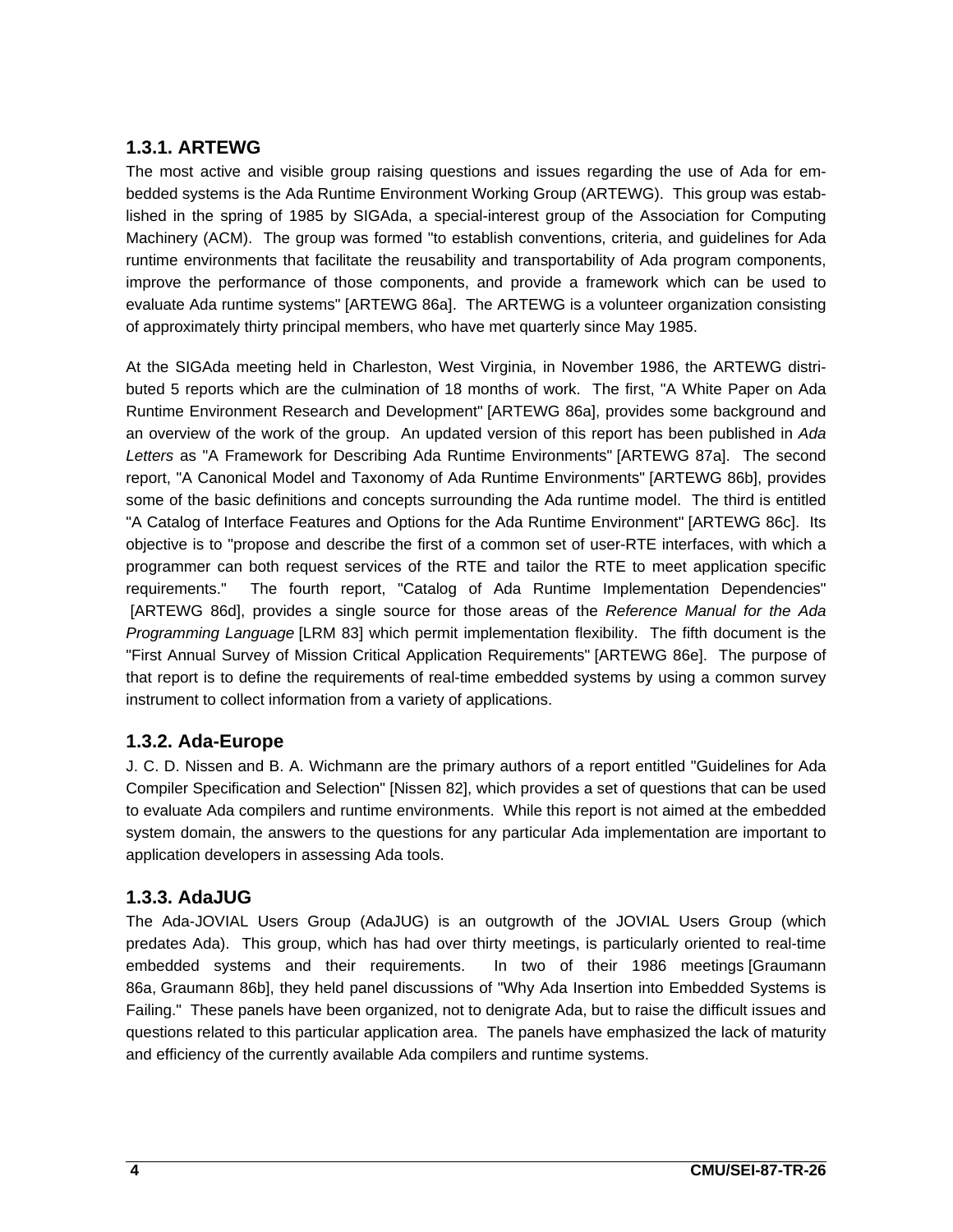### **1.3.4. Benchmark Test Suites**

R. M. Clapp et al, of the University of Michigan and the Performance Issues Working Group (PIWG) of SIGAda have prepared and are distributing test suites of Ada programs. The tests have been executed on a number of systems, but there is little data for embedded system targets. The theoretical basis for timing and calibration of these tests is documented in the Communications of the ACM [Clapp 86]. The PIWG group has held workshops on performance issues [Squire 85, Squire 86]; the benchmark tests have been distributed to over 100 sites; and the group is coordinating the collection and reporting of the data being received. The MITRE Corporation also has developed a series of tests for an Ada runtime environment supporting JAMPS [Ruane 85].

### **1.3.5. The Evaluation and Validation Team**

The Evaluation and Validation (E&V) team was established under the auspices of the Ada Joint Program Office (AJPO) in June 1983 [E&V Team 84a]. The goal of the E&V team is to develop the tools and techniques that will provide a detailed and organized approach to assessing Ada programming support environments (APSEs). Most notable of the work is the report on the requirements for APSEs and the prototype Ada Compiler Evaluation Capability (ACEC). They are in the process of funding a full ACEC which will address many of the questions raised when Ada is used for embedded systems. Among their more relevant reports are the "Requirements for Evaluation and Validation of Ada Programming Support Environments" [E&V Team 84b] and the "E&V Classification Schema Report" [TASC 86].

### **1.3.6. SofTech**

A series of technical reports written by V. Grover and N. Lomuto [Grover 83, Grover 85a, Grover 85b, Lomuto 82, Lomuto 83] have provided significant insights into the issues and questions described in this report. Those reports deal with the Ada runtime in general, options for Ada implementations, possibilities for a user-tailorable runtime "kit", and the design of real-time systems in Ada.

## **1.4. Broad Issues and Questions**

To provide a foundation for the more detailed issues raised in subsequent chapters and to set the stage for these chapters, we will itemize here some of the most important issues and questions related to the use of Ada in embedded systems.

- Are the Ada implementations for tasking, exception handling, and interrupt handling fast enough to be used in time-critical applications?
- Are Ada runtime environments small enough to reside with embedded applications on typical military processors?
- Are the Ada timing mechanisms sufficiently precise for periodic scheduling of embedded system activities?
- Can the Ada runtime environments be tailored by the user or compiler vendor so that the user does not have to pay time and space performance penalties for features of the language that are not used?
- Is it practical and desirable to provide highly optimized runtime support primitives (e.g., Ada packages containing semaphores and high-precision timing) to supplement or replace predefined language constructs?
- What is the current compile-time and runtime performance of Ada cross-compilers? What is the quality of the generated code?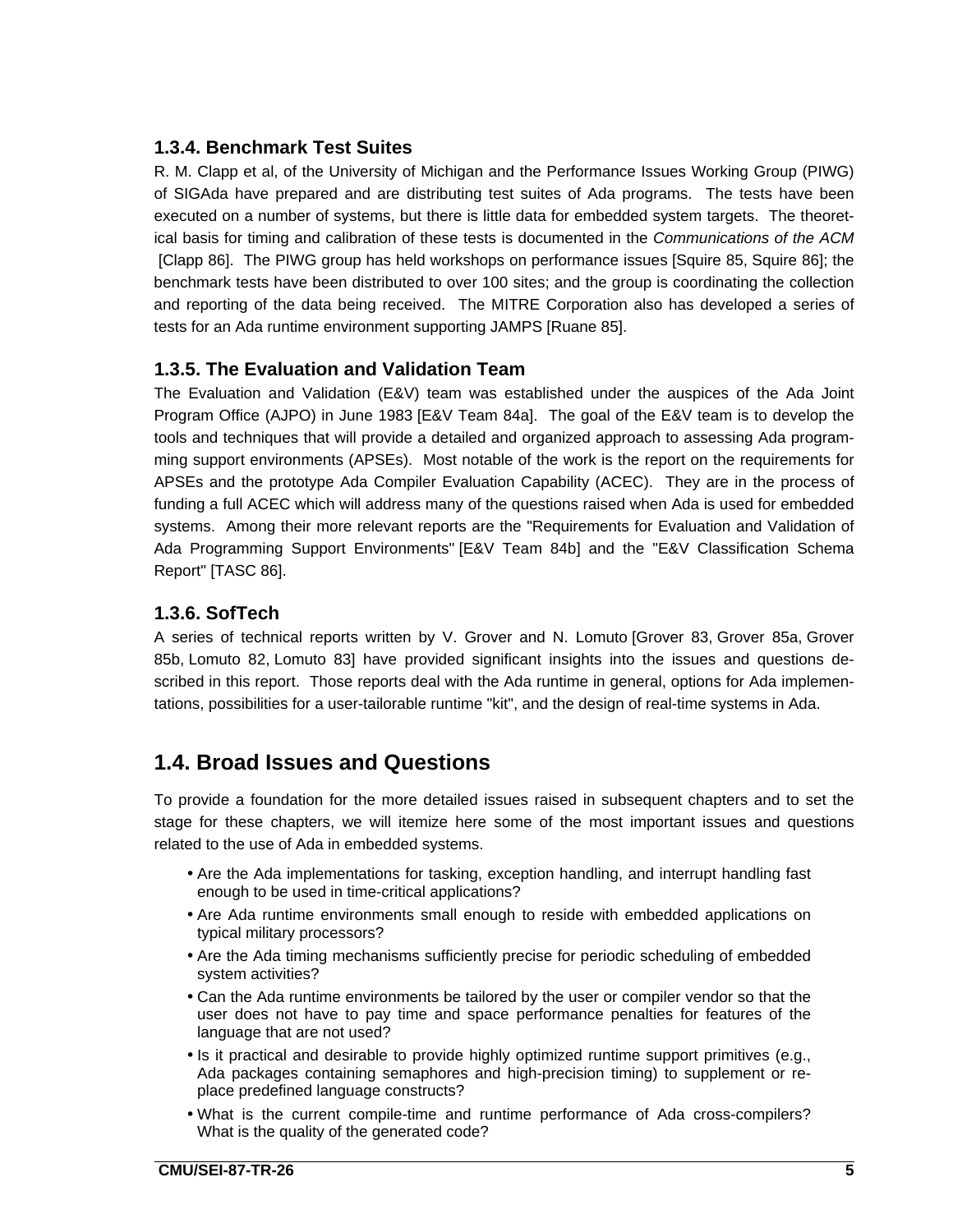- What is the current state of the tools for supporting development and testing of embedded systems? Are there intelligent linkers? Can code be put into read-only memory (ROM)?
- Should embedded systems programmers be willing to give up some of the control of the runtime environment in order to obtain the benefits of the software engineering principles gained with Ada?
- Is there a danger that the proliferation of Ada runtime environments and Ada tool sets will have as deleterious an effect on portability and reusability as the proliferation of languages had in the 1970s?

A fundamental issue is the ability of Ada and Ada-based software engineering tools to satisfy the conflicting requirements of generality (the ability to solve problems in a wide range of applications and over a wide range of embedded systems) and efficiency (the ability to use limited resources in an expedient manner). It is this challenge that must be addressed by all participants in the embedded system community.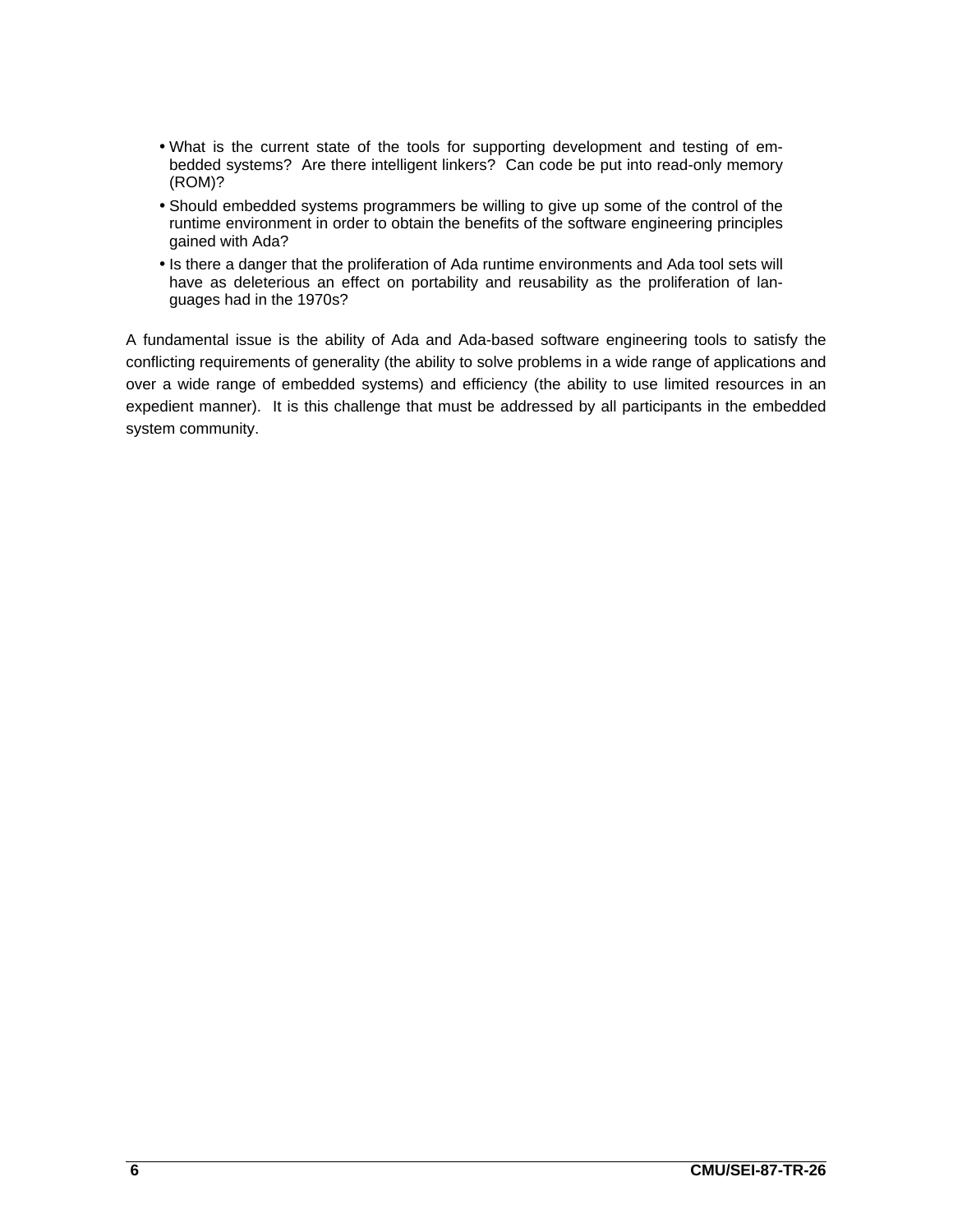## **2. The Embedded Computing Systems Problem Domain**

The purpose of this chapter is to describe a set of computing problems that are characteristic of software in the real-time embedded systems problem domain. Some of these problems are not unique to this domain, but they are important nevertheless. We will also identify the tools of a development environment that are required specifically for this problem domain. This will set the stage for analyzing Ada's viability in this arena.

The goal of this chapter is not to provide an exhaustive coverage of the entire embedded systems domain. Rather, it will focus on those embedded systems in which constraints on computing resources are important factors. Section 2.1 characterizes the embedded systems problem domain. Section 2.2 describes a set of computing problems associated with this problem domain. Section 2.3 briefly enumerates developmental requirements and tools that are unique to this problem domain.

## **2.1. Characteristics of Embedded Computing Systems**

### **2.1.1. Overview of the Embedded Systems Problem Domain**

The parent domain is the realm of complex, heterogeneous, industrial and military systems, such as process-control systems, robotic systems, avionic systems, weapon systems, and  $C<sup>3</sup>$  systems. These systems consist of subsystems that interact and operate in parallel. Historically, these subsystems were manual, mechanical, electro-mechanical, or hydraulic. Electronic digital processors (i.e., computers) were introduced into these systems because of their greater flexibility, potentially greater numerical accuracy, and potentially greater computing power.

The digital processing subsystem is one of the subsystems embedded in the larger system—hence, it is referred to as the embedded computer system (ECS)—and it must interact with and operate in parallel with the other subsystems. The other subsystems may be sensors, actuators, displays, or recording devices. The ECS may be required to interface with these other subsystems in a variety of ways, such as through A/D or D/A converters or by direct electronic signals. This type of complex interaction is characteristic of the mission-critical computer resources (MCCR) often found in command and control or weapon systems.

A system containing an ECS generally has greater functionality and versatility because of the processing power and the programmable nature of the digital processor(s). However, there are difficulties in inserting computers into real-world systems and developing the software for them, as evidenced by the all too many projects that are late, over budget, only partially successful, or outright failures—the so-called "software crisis."

There are many reasons why developing software for an ECS is so difficult. One is the phenomenon of "creeping expectations"; more and more system functions, especially the difficult and poorly understood ones, are allocated to the ECS. Another, more fundamental reason is that concurrency is natural for "physical" subsystems but is a mismatch with von Neumann style digital processors (i.e., the vast majority of current computers). Another reason is the lack of adequate tools to handle the sheer complexity of specifying, designing, coding, and testing the software components of an ECS.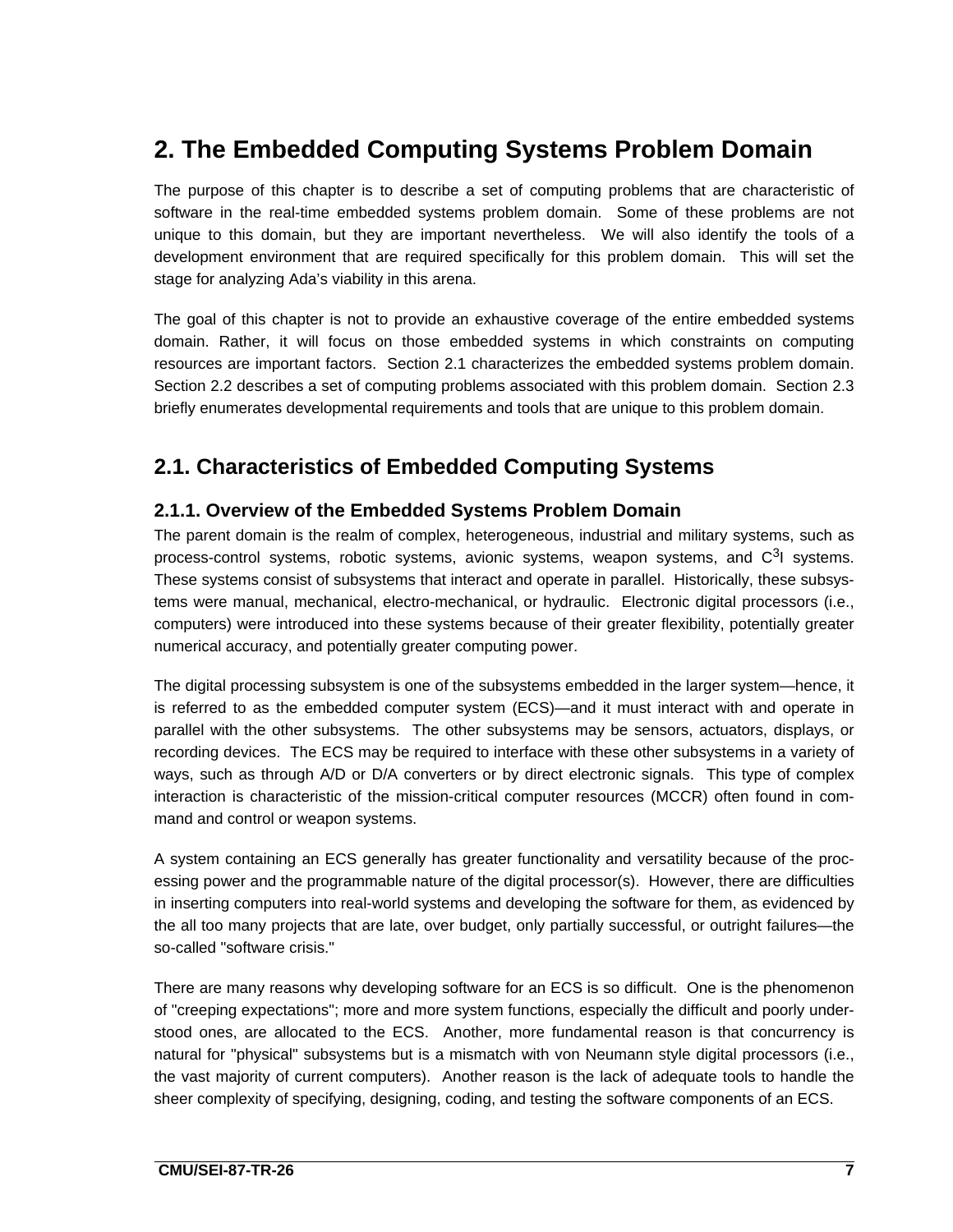### **2.1.2. Definition of Embedded Computer Systems**

The first step in characterizing embedded computer systems is to formulate a clear definition. Because of the complexity of the topic, many definitions of an ECS have been proposed. Two of these are listed below:

- An ECS is "a component of a larger system and provides computation, communication, and control functions for that system. ECSs are often implemented using microprocessors and often incorporate concurrency and interrupt-driven real-time processing" [Fairley 85, p. 229].
- An ECS is "a computer system that is integral to a larger system whose primary purpose is not computational; for example, a computer system in a weapon, aircraft, command and control, or rapid transit system" [IEEE 83, p. 18].

The following definition has been adopted for the purposes of this report:

An embedded computer system (ECS), consisting of microprocessors and resident software, is an integral component of a larger system whose primary purpose is not necessarily computational. The ECS provides real-time computation, communication, and control functions for the encompassing system.

### **2.1.3. Characterization of Embedded Computer Systems**

Although there is great variability in embedded computer systems, it is possible to extract a number of significant characteristics.

ECSs have several characteristics in common with most other computer systems. Systems must be:

- Functional: The ECS must perform all the required functions.
- Correct: The ECS must produce correct results from valid inputs.
- Robust: The ECS must handle imperfect inputs in a reasonable manner.
- Secure: Often the ECS must provide some security features (e.g., a  $C<sup>3</sup>$  system).
- Economical: The ECS must be economical to design, implement, maintain, and use.
- Adaptable: The ECS must be adaptable to corrections, improvements, and modifications to the operating environment.

There are a number of characteristics that distinguish an ECS (especially the small-to-medium ECS emphasized in this report) from other types of computer systems. In any particular ECS, each of the characteristics listed below is present to some degree.

- Real-Time Operation: The ECS is nearly always required to interact with the overall system in real time. "Real-time software works in a time-critical environment to control some system of devices" [Allworth 81, p 3]. "Real-time software measures, analyzes and controls real-world events as they occur" [Pressman 82, p 14]. Real-time may imply "hard" timing requirements, where any missed deadline will result in system failure, or "soft" timing requirements, where a missed deadline need not result in system failure.
- Physical Constraints: Often there are severe size, weight, and power limitations. In addition, tolerance to environmental extremes may be required (e.g., shock, vibration, radiation, humidity, and temperature).
- Complex Interfaces: The ECS is usually interfaced to a heterogeneous set of devices, some of which may be unique to the particular application. Furthermore, both inputs and outputs may be periodic, randomly distributed in time, or may occur in sporadic bursts.
- Criticality: Often the ECS is part of a critical system, in which a failure could have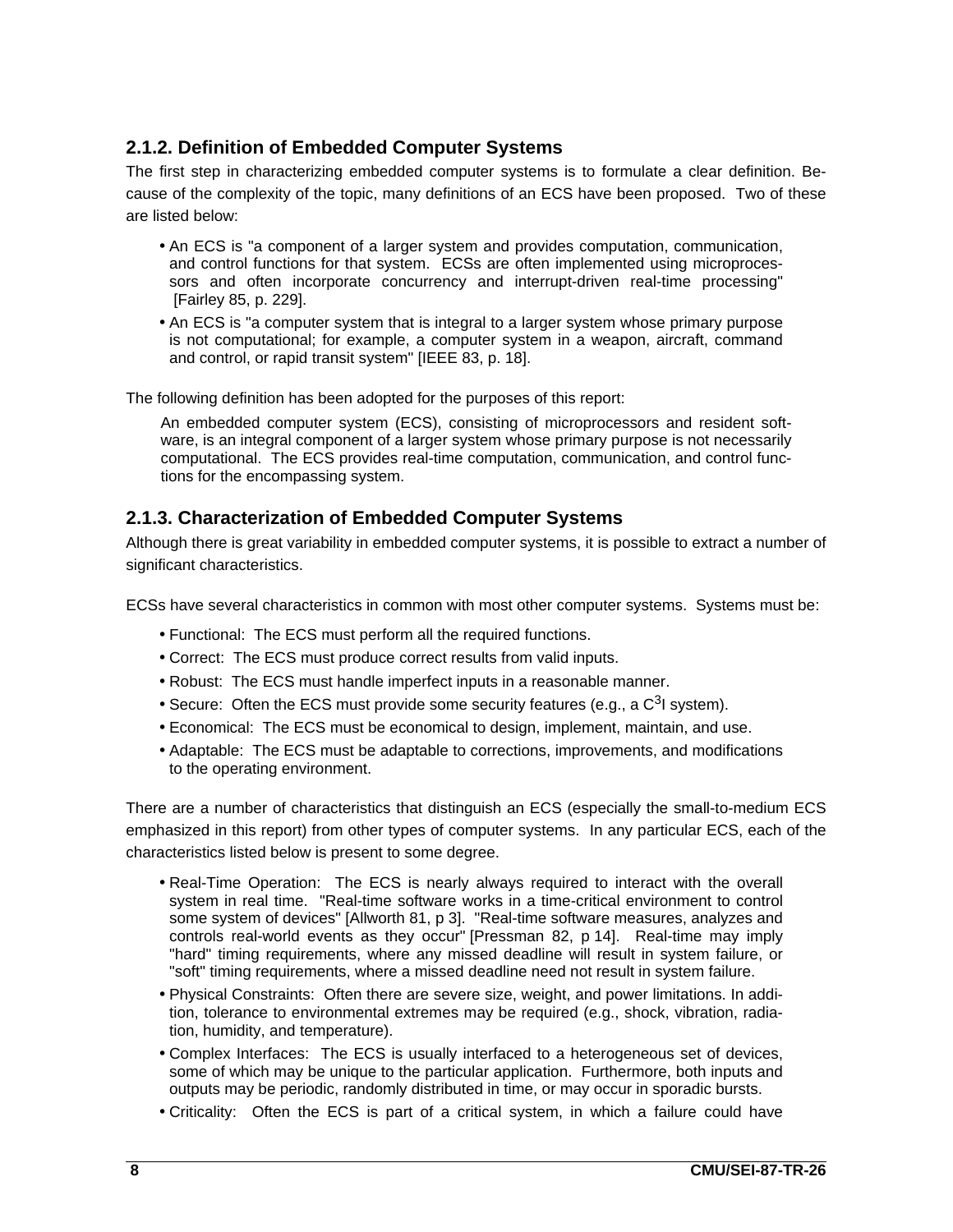serious safety or economic consequences. The system, and hence the ECS, is often required to operate nonstop for extended periods. The ECS frequently endows the entire system with the nature of its behavior and thus is a critical component whose integrity affects the integrity of the larger system.

- Parallel Development: Often ECS software and system hardware are developed simultaneously.
- Novelty: Often the entire system development (and especially the ECS development) is a first-of-a-kind attempt to grapple with a poorly understood or poorly specified problem.

## **2.2. Computing Problems Associated with Embedded Computer Systems**

This section presents a summary of the computing problems associated with embedded computer systems software. If Ada is to be considered a suitable language for constructing ECS software, it must provide facilities to appropriately handle the problems discussed below. A discussion of Ada's suitability with respect to this set of computing problems will be presented in Chapters 3 and 4.

Our working definition of an ECS leads to the generic requirement that one or more microprocessors with limited processing power and memory must simultaneously sense, process, and control multiple environmental parameters in real time. A number of computing problems are generated by this generic requirement. Simultaneous control of multiple parameters introduces the problem of concurrency. Concurrent processing can be simulated on a uniprocessor by appropriate scheduling of CPU usage. Concurrent processing may also be implemented by a communicating set of dedicated distributed processors. Control of environmental parameters with limited processing power, memory, and input/output capabilities introduces the general problem of resource allocation. I/O interactions tend to occur with a set of heterogeneous devices; and the overall complexity of the application will, in general, require mechanisms for abstractly modeling the environment.

The computing problems associated with embedded systems have been divided into the following categories: multiprocessing, distributed processing, input/output, and modeling the problem domain. Discussion of these areas is followed by a discussion of the constraints imposed on real-time systems.

### **2.2.1. Multiprocessing**

For multiple activities that proceed in parallel, it is natural to use a model that employs parallelism. Multiprocessing allows one to logically view independent threads of execution as proceeding in parallel. However, the parallel model gives rise to a set of computing problems. Multiple processes functioning in a coordinated fashion require interprocess communication. Multiple processes will also vie for limited resources. We have divided the multiprocessing problems into three major categories: problems relating to interprocess communication, problems relating to scheduling the CPU, and problems relating to resource allocation.

#### 1. **Interprocess Communication**

• Controlled Data Sharing: Interacting processes may need a mechanism for accessing common data. Maintaining the integrity of this shared data requires mutual exclusion facilities.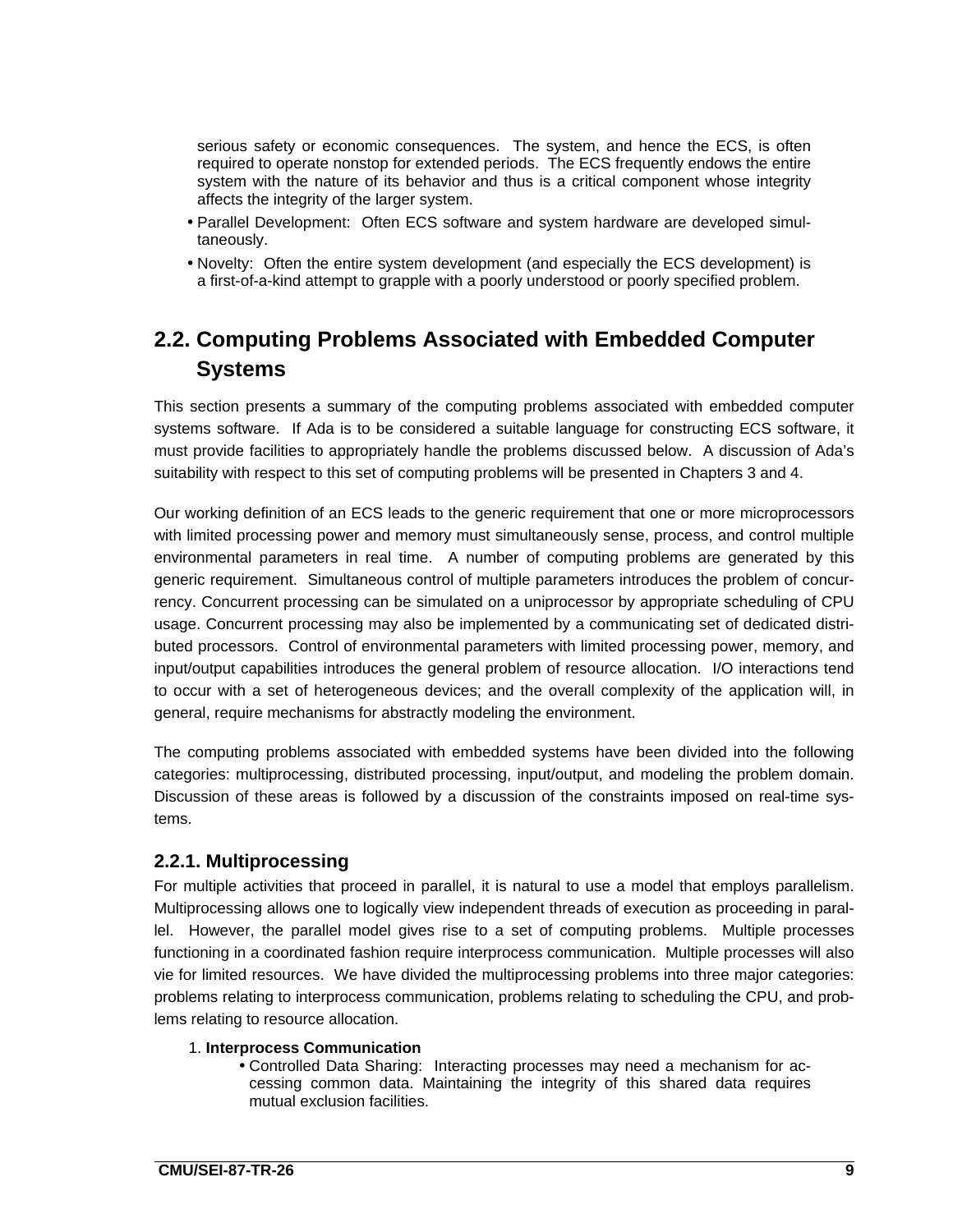• Process Synchronization: Interacting parallel processes often have points where processing must be synchronized between two or more processes. A mechanism must be provided for one process to wait on an event which may be signaled by another process and for a process to signal another that an awaited event has occurred.

#### 2. **Process Scheduling**

- Process State Management: All scheduling disciplines require management of the state of all existing processes. In general, a process can be executing, ready to execute, or waiting for a resource or event to occur before it can become eligible (or ready) to execute. If an executing process needs a resource (for example, if it is waiting for I/O), the processor should be used by another ready process.
- Interrupts: Both time-slicing and event-based scheduling require that the CPU be interrupted. Interrupts must be controllable to prevent interruption of a critical section.
- Real-Time Clocks: Since all time-slicing mechanisms require a cognizance of time, access to a clock is necessary.
- Process Priorities: Preemptive, priority-based scheduling requires that processes be assigned priorities. It is conceivable that these priorities may change as a function of time and state, requiring dynamic assigning of priorities.

#### 3. **Resource Allocation**

- CPU Allocation: Care must be taken not to impinge upon the real-time requirements of the system. For example, if critical sections are implemented, they must be short enough so that they do not unnecessarily delay other processes. In general, usage of the CPU by the runtime system must be predictable. The multiprocessing overhead should be independent of the number of processes. (See also Process Scheduling.)
- Memory Allocation: Both static (at compile/link time) and dynamic (at runtime) allocation of memory may be required. Dynamic allocation must be efficient in time and space. Memory deallocation (garbage collection) must be efficient, controllable, and predictable.
- Device Allocation: Like memory allocation, device allocation may be static (at system build time) or dynamic. Because devices must be available when they are needed, they must be allocated ahead of time.

### **2.2.2. Distributed Processing**

The previous section considered multiprocessing from a logical point of view, independent of a particular physical implementation. When implementing multiprocessing in a distributed environment, several additional problems not previously mentioned must be considered. Although the CPU is less of a limited resource in this environment, coordination of multiple processes now involves the added complication of communication between processors. The distributed processors may exhibit various degrees of coupling. Loosely coupled processors may act relatively independently, communicating only by messages passing over a network. Alternatively, they may be more closely coupled, sharing memory and I/O buses. For each of the major categories previously listed, we describe below the peculiarities introduced in a distributed environment.

• Interprocess Communication: In a distributed environment, the extent of processor coupling and the potential heterogeneity of multiple processors become issues. In a closely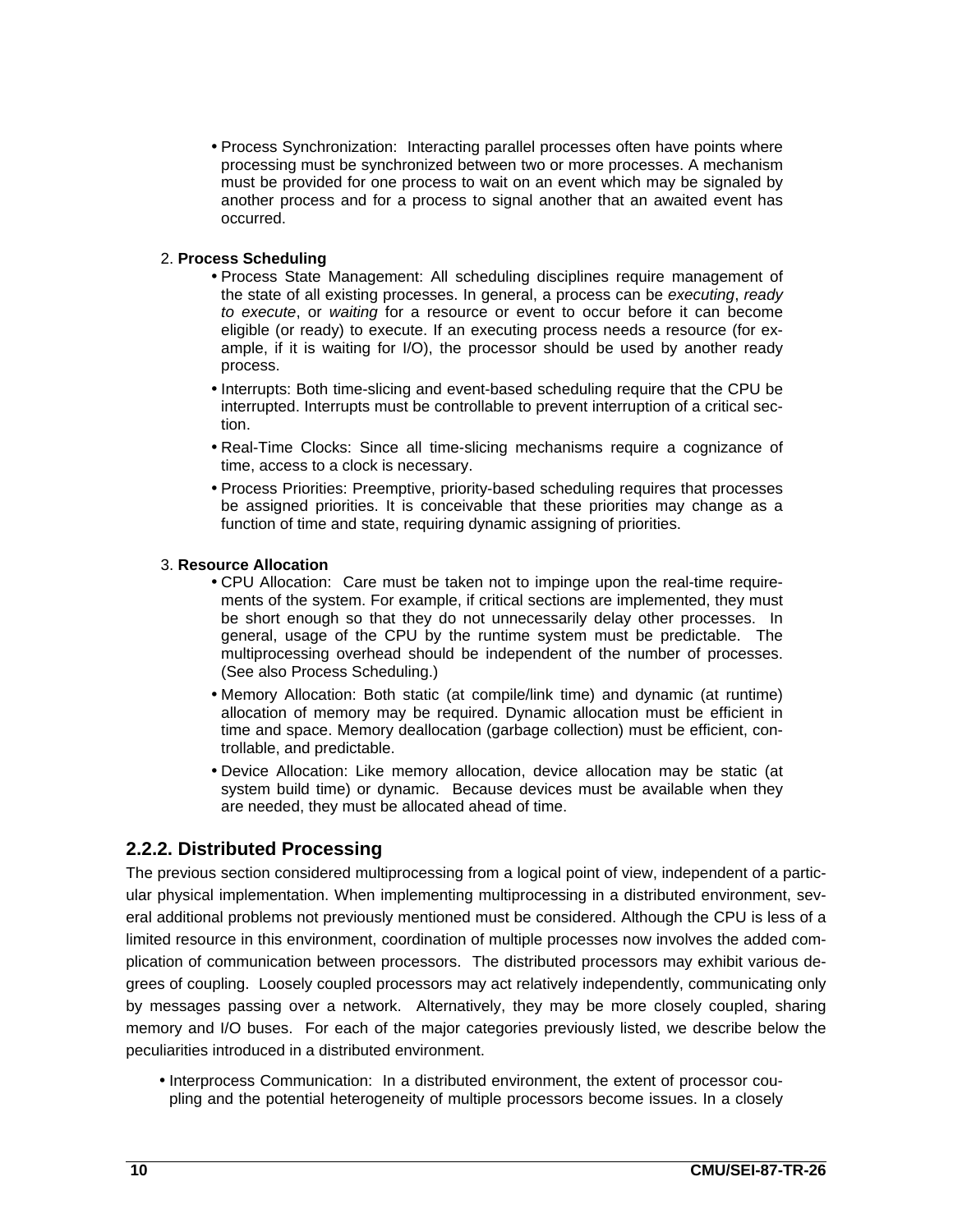coupled system, data may be shared through common shared memory. In a loosely coupled system, data sharing may require message passing. These issues affect common data access and process synchronization.

- Process Scheduling: Managing processes across a distributed network may require more sophistication than a process table commonly used in a uniprocessor configuration. In addition, for the entire distributed system to have the same notion of time, either dedicated clocks must be synchronized or a central clock must be accessible.
- Resource Allocation: In a closely coupled system, memory may be shared, requiring processor coordination for memory allocation. Timely interprocessor communication becomes an important factor in coordinating device allocation in a distributed environment.

### **2.2.3. Input/Output**

Embedded computer systems tend to be input/output intensive; they are often interfaced with many heterogeneous devices and are often required to handle different types of I/O . Also, each class of processor has its own peculiarities regarding I/O.

- Low-Level Input/Output: I/O ports and registers must be directly addressable in order to interface to specialized (custom) devices. In addition, it must be possible to write interrupt handlers that appropriately handle nondeterministic events.
- Data Representation: Data from special-purpose devices may be encoded in special ways. Mechanisms to convert the data to other representations or to provide access at the bit and byte level is imperative.

### **2.2.4. Modeling the Problem Domain**

As the complexity of problems increases, the ability to model a problem in its own terms and to abstract problem details becomes increasingly important.

- Numeric Computation: An ECS must be able to represent real-world entities and quantities and to perform related manipulations and computations. Thus, there should be support for numerical computation, units of measure (including time), and calculations and formulae from physics, chemistry, etc.
- Cognizance of Time: Process scheduling and similar runtime activities require precise measurement of time intervals. In addition, nearly all ECSs require an accurate time-ofday clock for proper interaction with the outside world.

#### **2.2.5. Operational Constraints**

It should be recognized that the problems summarized above have associated constraints; the principal one is time criticality, which is compounded by limited processing power and memory constraints.

- Time Criticality: An ECS must provide specified amounts of computation within required time intervals. The consequences of missing a real-time deadline can vary from reduction of throughput to numerical inaccuracy to partial loss of system functionality, or even to total system collapse. Therefore, the time taken to perform system functions such as process initiation, process termination, and context switching is crucial in a real-time multiprocessing system. System start-up time is also important, as is the time taken to change operating modes, to reconfigure the system after a partial failure, or to restart the system after a total failure.
- Reliability: An embedded system may have to operate nonstop for an extended period of time. In applications such as NASA's space station, the software must remain operational even during installation of revisions. Predictable exception handling for expected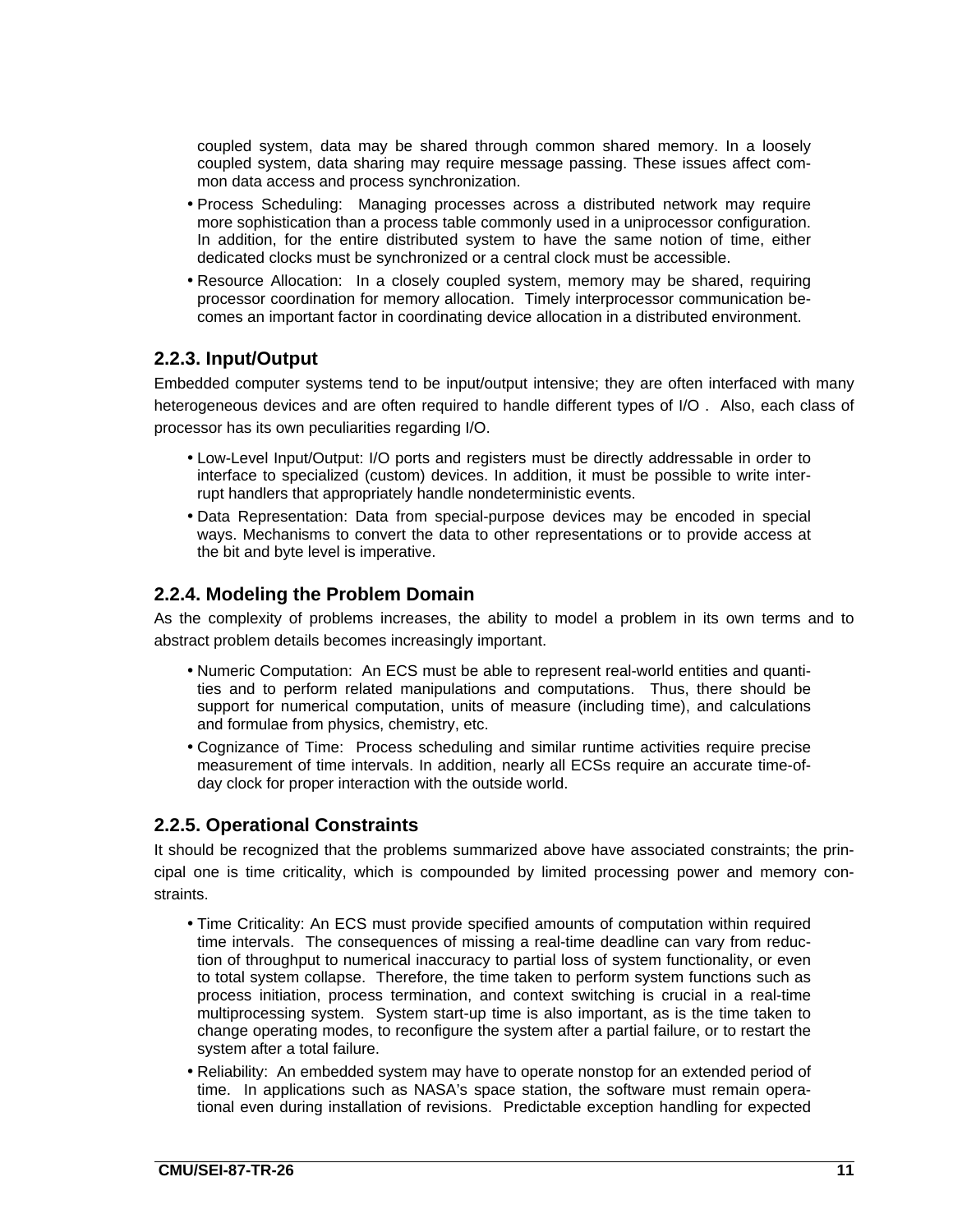errors (e.g., invalid inputs) is required. Tolerance for unexpected errors (e.g., hardware failures) is also desirable.

• Limited Resources: Apart from processor speed, memory and I/O capabilities may be limited. Limited memory must be used economically. Operating systems support will be minimal; typically only a kernel of runtime services can be accommodated.

## **2.3. The Embedded Computer Systems Development Environment**

The development of ECS software has many aspects in common with the development of software for other types of systems. The programming language and the development environment must support the design, implementation, and testing of a complex software product, often for a poorly understood or poorly specified problem. Therefore, the language and environment should provide support for abstract data types and the ability to develop software in stages through separate compilation, incremental build and test, and rapid prototyping.

However, software development for an ECS also presents a set of problems that place unique requirements on a supporting development environment. These problems are primary ramifications of the fact that the target execution environment is different from the host development environment. Some of the tools required for an ECS development environment are described in Chapter 5.

### **2.3.1. Unique Development Requirements**

- Host-Target Environment: A small-to-medium ECS, such as the ones considered in this report, usually executes on dedicated processor(s), with minimal or no operating system support and with little or no disk storage. Such computers are not suited to software development. Therefore, ECS software development requires hardware and software tools not often needed when constructing other types of software. The basis of this work is a host-target development environment in which the majority of the software tools reside on the host computer.
- Target Simulation on Host: Sometimes the target computer itself is developed in parallel with the ECS software to allow meaningful software testing, It is necessary to have a simulation of the target computer available on the host computer.
- Non-Invasive Testing: The usual technique for monitoring, measuring, and testing computer software is the use of a symbolic debugger; but this approach affects the time and space behavior of the program that is under examination. Such perturbations can usually be tolerated when subsets of the program are being developed, but they cannot be tolerated in certain time-critical areas of the program, nor when the complete program is subjected to a full-load test. In these cases, independent hardware instrumentation facilities, such as logic analyzers and in-circuit emulators, are commonly used.
- Custom Testbed: Development and testing of ECS software requires a testbed incorporating actual devices as well as extensive instrumentation facilities.
- Testing and Verification: In general, testing and verification of ECS software is more difficult than that for other types of software:
	- Anticipating all "real life" scenarios is difficult.
	- Setting up the testbed and using it to simulate "real-life" scenarios can be difficult.
	- Non-invasive testing is difficult, but it is necessary for credible results.
	- Error manifestations are often difficult, or impossible, to reproduce.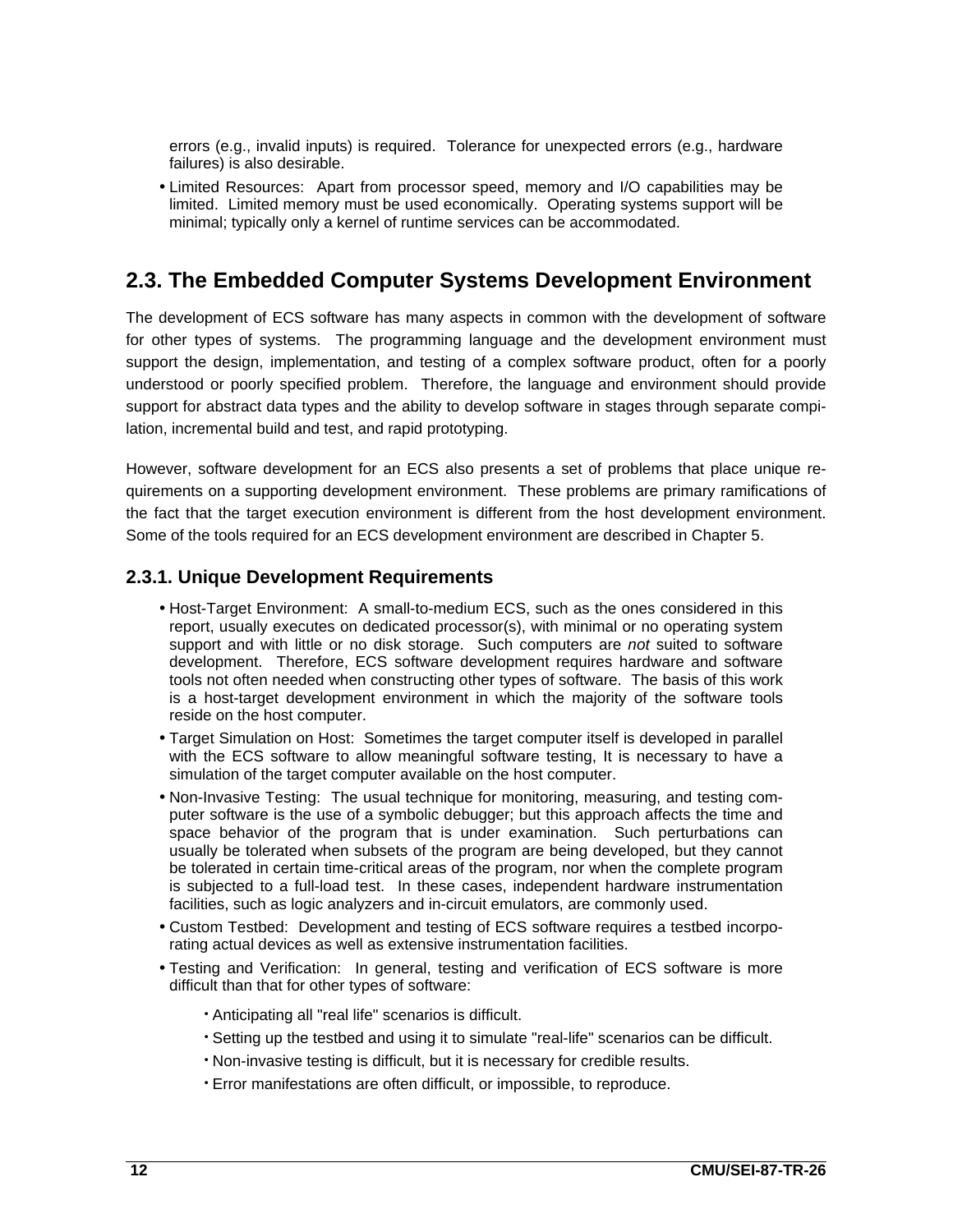### **2.3.2. Embedded Systems Tool Kit**

As with any software, the development of ECS software is facilitated by good tools for specifying complex problems, designing complex software, and managing large software projects. Developers need a high-level language in order to cope with the complexities of the application and a compiler that produces efficient machine code. In addition, the development of ECS software requires some specialized tools, such as the following:

- cross-compiler and cross-assembler, executing on the host
- specialized linker and downloader
- real-time executive or runtime kernel
- symbolic remote debugger, executing on host and controlling target machine
- performance analyzer
- sensor simulators

These tools will be discussed in more detail in Chapter 5.

## **2.4. Summary**

The embedded systems problem domain involves a characteristic set of problems. These problems are both computational and developmental. The computing problems are typically addressed by special real-time operating systems or runtime systems of a language. The development problems are addressed by appropriate features of the programming language or by the special tools of the programming environment. The general problems discussed in this chapter will be analyzed in the context of the Ada language in the following chapters.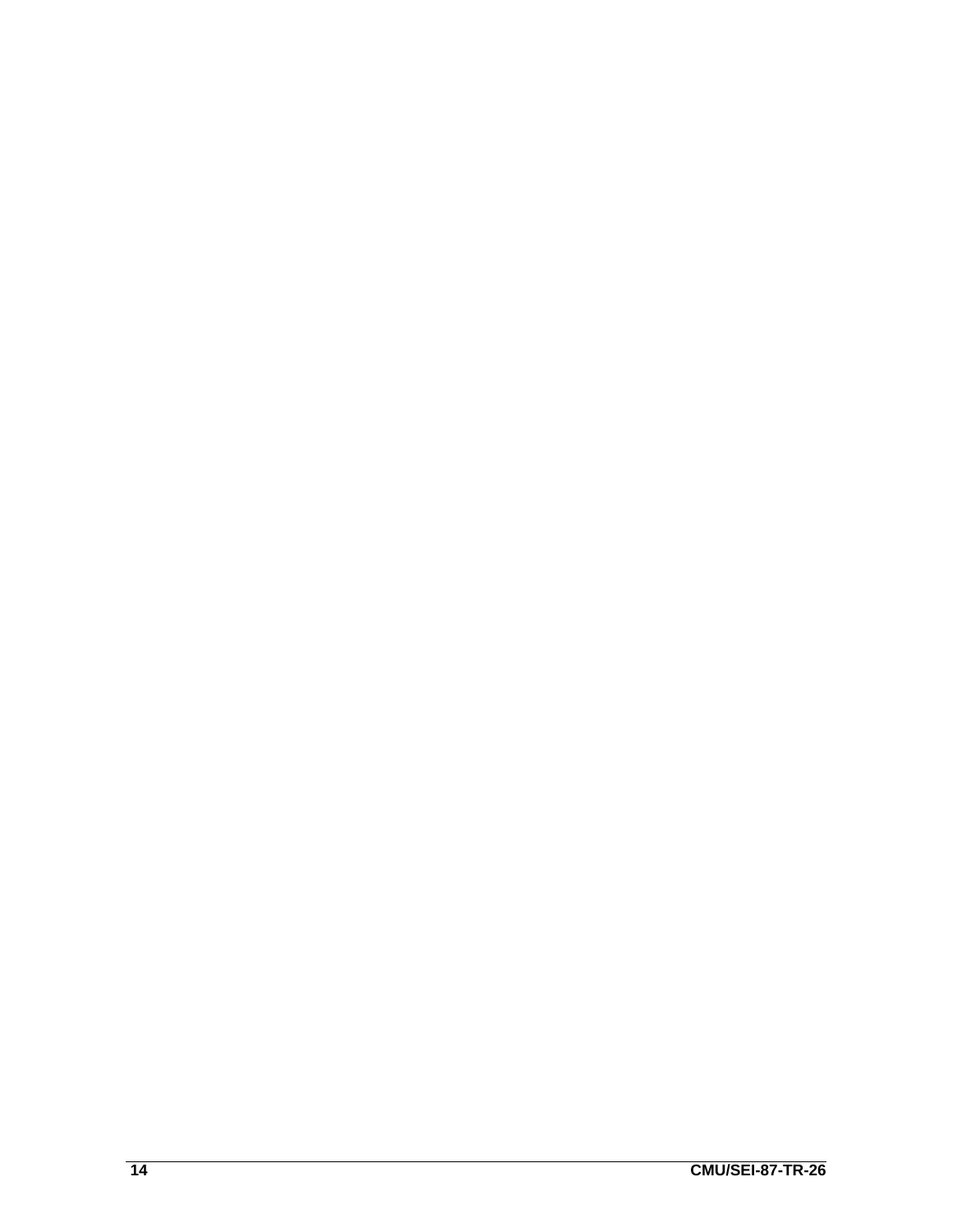## **3. Ada in Embedded Systems**

The purpose of this chapter is to show how some features of Ada specifically address the real-time embedded system problem domain from the point of view of the application developer. The chapter is organized into two sections. First, we discuss Ada real-time features, as defined in ANSI/MIL-STD-1815A [LRM] that are relevant to problems in the embedded system domain characterized in Chapter 2. Second, we discuss the issues, questions, and programming alternatives (including the corresponding tradeoffs) relative to using Ada's real-time features in an embedded system.

## **3.1. Ada Real-Time Features**

The Ada language was designed as a common high-order language for programming large-scale and real-time systems. In keeping with the theme of investigating the issues related to the use of Ada for embedded systems applications, this section discusses, from a real-time application developer's viewpoint, specifically how the Ada language addresses the embedded system problem domain. Emphasis is on its real-time features (e.g., tasking, exceptions) rather than on its modern software engineering features (e.g., packages, generics). Paramount in this discussion are the following issues:

- concurrent control of system components (e.g., multitasking, synchronization)
- time control (e.g., time deadlines, accurate time measurement)
- input/output (e.g., interrupt handling, polling)
- control over internal representations of data, error handling (e.g., error detection and recovery)
- numerical computation

### **3.1.1. Concurrent Control**

As discussed in Chapter 2, one of the requirements for embedded software is parallelism. Ada provides a mechanism called a task that supports this capability [LRM, Chapter 9]. A task is one of Ada's four primary program units, the others being subprograms, packages, and generic units. An Ada task is similar in form to a package; both are comprised of two textual parts: a specification that describes its external appearance (i.e., callable interfaces) and an executable body which defines its internal behavior. The major difference between these two units is that a package is a passive construct that provides visibility control, whereas a task is an active construct that provides the capability of parallelism. Ada tasks can be created statically. Moreover, since a task specification declares a task type, tasks are objects that can be created dynamically at runtime and can also be components of other data objects such as records and arrays.

With multiple tasks executing independently, the software must provide a facility for communication and synchronization. Task communication in Ada is called *rendezvous*. Two tasks execute independently until the time when they must synchronize (e.g., rendezvous) and possibly exchange data. Once the rendezvous is complete, the tasks continue their independent execution. For a rendezvous to take place, one task calls another task. The client task, say Task A, calls an entry, declared in the specification of the server task, say Task B. For every entry declared, one or more associated accept statements will be given in the body of Task B. Each accept statement has an optional body whose code is executed during the rendezvous. This sequence of statements is delimited by the reserved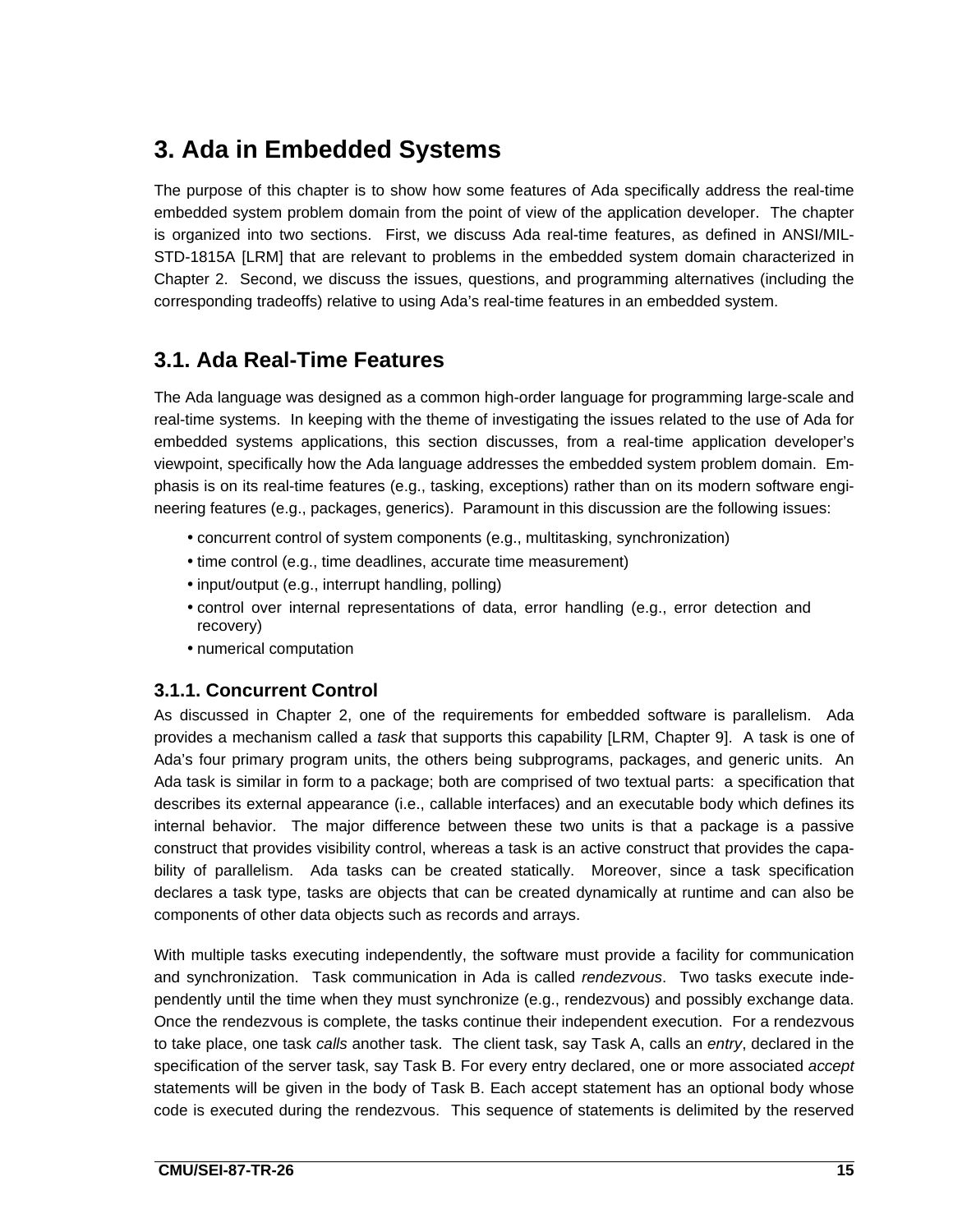words do and end. The rendezvous is executed at the higher of the priorities of the client and server tasks.

Since real-time software typically must handle an unpredictable sequence of operations, decisions about task rendezvous may have to be made at runtime. The construct in Ada that provides this option is the select statement, different forms of which are used by clients and servers. There are three kinds of select statements: selective wait, conditional entry call, and timed entry call (discussed in Section 3.1.2). The selective wait involves selecting one *accept* from several alternatives. When a server task reaches a selective wait statement, it may rendezvous with any of the possible entries in a nondeterministic manner, i.e., there is no language-defined rule as to which rendezvous will be chosen. The selective wait guarantees that one of the immediately possible rendezvous will be performed if there are any. A variation of the selective wait statement allows the programmer to control which rendezvous will be eligible for selection. A *guard* (Boolean expression) is placed before the accept, and only when the guard is true will the corresponding rendezvous be considered eligible.

The conditional entry call, which involves only one entry call, has two branches. The first branch is an entry call; the second is an else alternative, which is just a sequence of statements. When a client task reaches a conditional entry call, the first branch is chosen if the rendezvous can be performed immediately; otherwise, the second branch (else alternative) is chosen and executed.

Task termination in Ada can be complex. One must be aware of the parent-child task dependencies and other situations that influence the termination of a task (Chapter 4). Two mechanisms for termination are provided: the abort statement, which permits a task to be terminated from any point in the program where the task is visible; and the *terminate* alternative in a select statement, which will be executed if no other alternatives are possible and if conditions warrant task termination. The detailed issues surrounding Ada task termination are well documented [Barnes 84, Borger 86, SofTech 84] and will not be covered here.

In some real-time applications, it may be necessary to know how much storage a task object is allocated or what state a task is in. Ada has special operations, called attributes, which can provide that information [LRM, Annex A]. The attributes CALLABLE and TERMINATED provide information about the state of a task. The COUNT attribute yields the number of entry calls waiting for a particular entry. The attributes SIZE and STORAGE\_SIZE provide information about storage assignments for task objects and types. These attributes can also be used in length clauses (discussed in Section 3.1.4) to specify an exact size (amount of storage) to be associated with a task type. Finally, the ADDRESS attribute yields the first machine code address associated with the body of a particular task type.

Ada provides mechanisms for ranked tasks and shared variables. Real-time systems typically have several functions that need to be performed simultaneously. The computer resources may be such that it is not possible to handle every function at a given time. With this in mind, Ada provides a predefined pragma (i.e., compiler directive), namely PRIORITY, for associating a priority with a task [LRM, Annex B]. Another predefined pragma that may be helpful for the applications programmer is SHARED. With multiple tasks executing, there may be an instance where the same nonlocal variable must be accessed. Pragma SHARED is the mechanism which designates that a variable is shared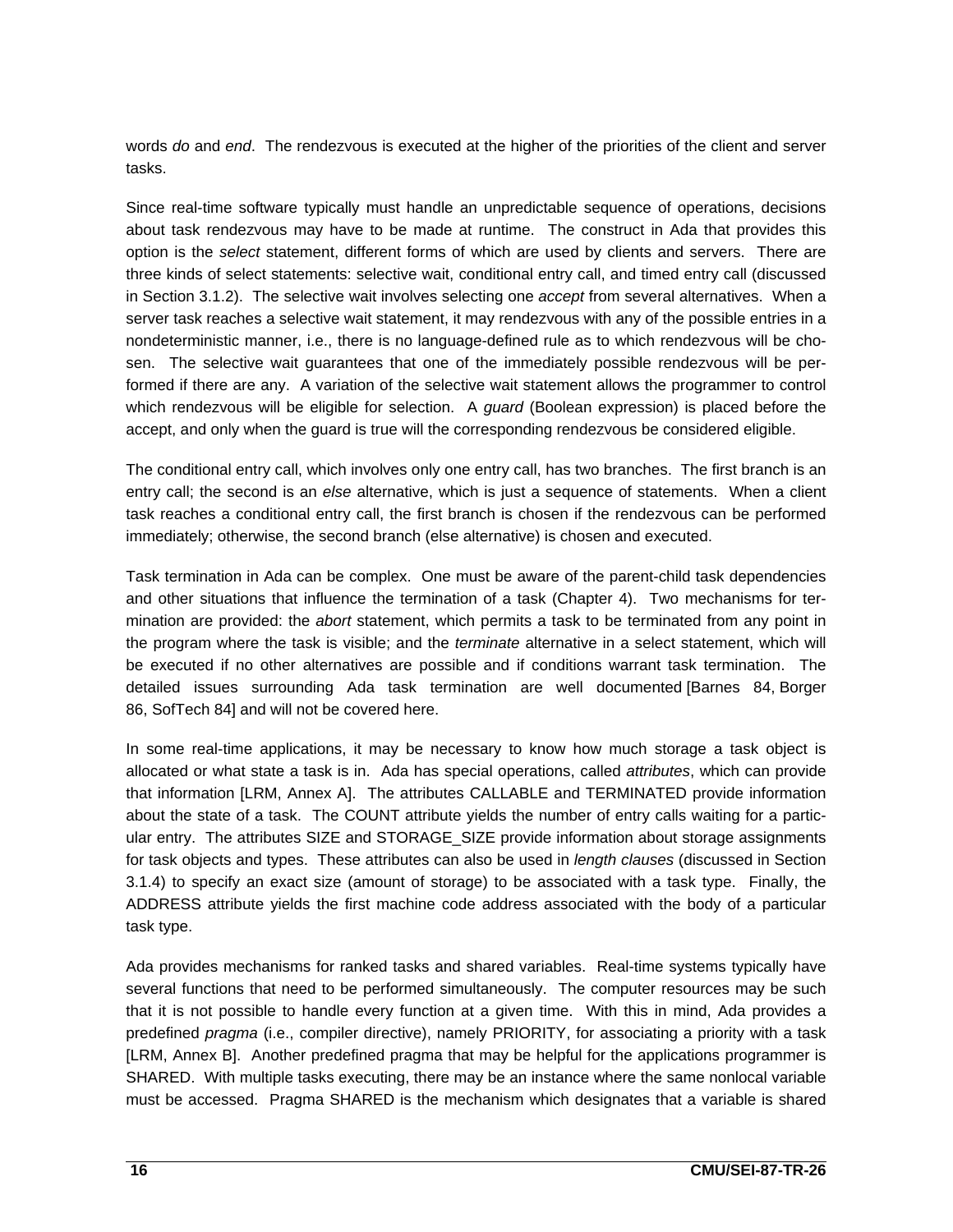by two or more tasks. It should be noted that Ada implementations are required to recognize language-defined pragmas and may optionally define a set of implementation-specific pragmas; however, in either case, an implementation is allowed to ignore any pragma that it does not support. In other words, an implementation will not necessarily perform any action on these pragmas. An application programmer must be aware of what pragmas an Ada implementation *truly* supports.

### **3.1.2. Time Control**

Strict timing demands must be satisfied by a real-time system. The system is required to respond to external stimuli and generate results within a strict, and sometimes fixed, deadline. Ada provides a delay statement to aid meeting time constraints on the execution of tasks (LRM, Section 9.6). The delay statement suspends execution of a task containing the statement for a minimum specified duration. The language guarantees the lower bound for the length of the delay but imposes no requirement on the upper bound. The time given in the delay statement is expressed in fractions of seconds and is a fixed point type defined in the predefined package CALENDAR. The delta of this fixed point type, DURATION, is implementation dependent and is defined by the value of the attribute SMALL. The language requires that DURATION'SMALL be less than 20 milliseconds and recommends a value not greater than 50 microseconds. One type of select statement, timed entry call, makes use of the delay statement. In a timed entry call, a client task will rendezvous if it can be started within the delay time specified; otherwise, a set of statements in the delayed alternative will be performed.

Ada offers three pragmas for reducing execution time. Pragma INLINE requests that calls to a specified subprogram be replaced inline by the body of that subprogram, thus eliminating the execution overhead associated with calling the subprogram, passing parameters, and returning from the subprogram. Pragma SUPPRESS allows a compiler to omit certain runtime checks (e.g., Range\_check, Storage\_check) in a program as a tradeoff between automatic runtime error detection and execution efficiency. Pragma OPTIMIZE with the parameter TIME allows a compiler to choose time over space as the primary optimization criterion.

### **3.1.3. Input/Output**

A common characteristic of embedded software systems is a strong dependence on real-time input and output. Real-time input/output has unique properties in that it tends to occur at the hardware device level, can be subject to strict timing requirements, and can be either synchronous or asynchronous. Handling I/O for a specialized hardware device requires a special interface which has to provide all the capabilities typically found in device drivers and interrupt handlers. For example, a real-time application needs to enable, disable, and handle device interrupts; it may need to send control signals to and request status from a device; finally, it probably will have to move data to and from the data register(s) or I/O memory of a device. Independent of an embedded system's I/O device configuration (e.g., bus I/O, direct memory access, memory mapped I/O) and the nature of the I/O operations (i.e., synchronous or asynchronous), two techniques for handling real-time I/O operations are common: interrupt handling and polling. This section addresses the features Ada provides in support of these two approaches.

Typically, low-level asynchronous I/O operations to and from hardware devices tend to be interrupt driven. As such, a real-time application developer needs low-level I/O support and the ability to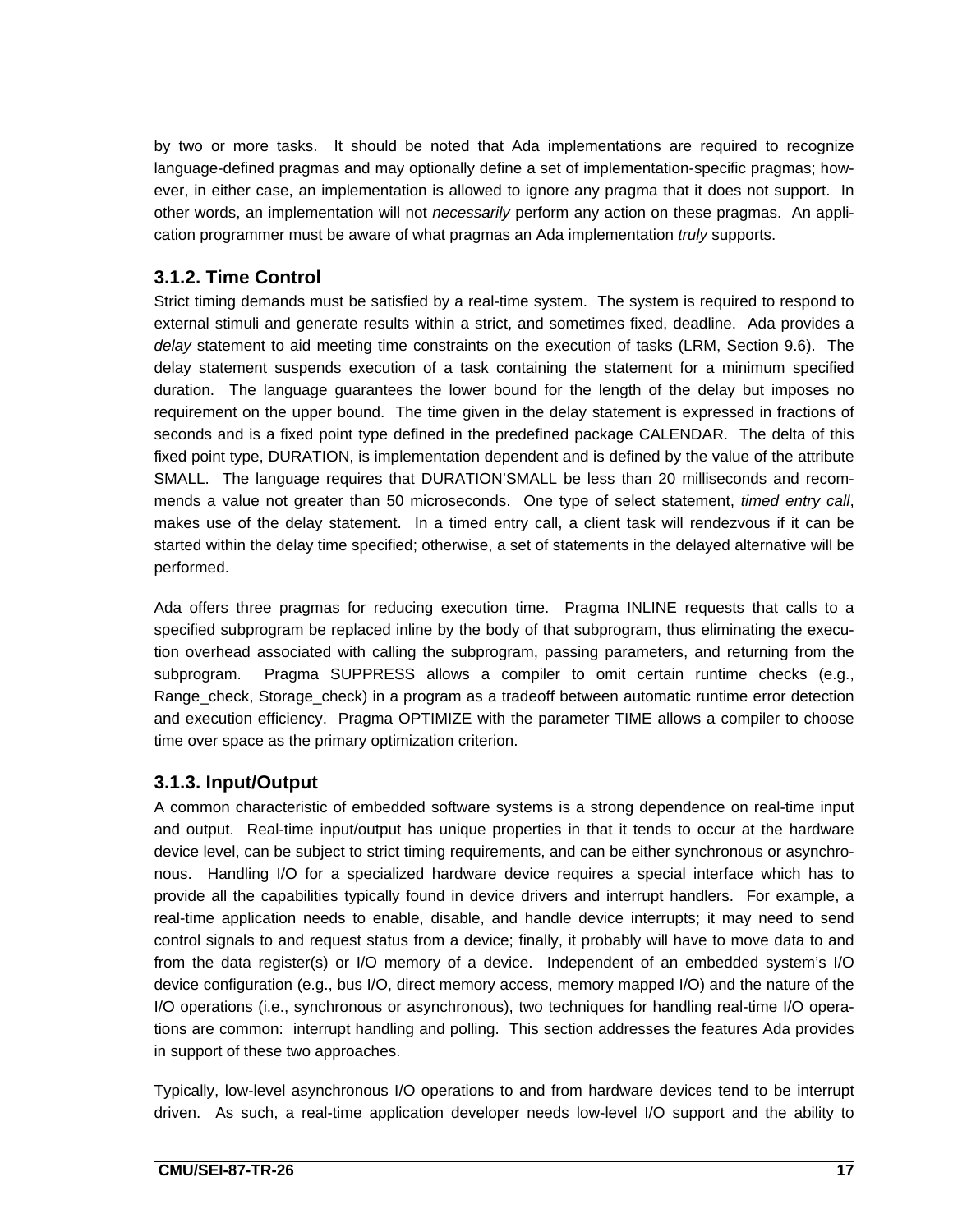handle hardware interrupts efficiently in software. Ada provides mechanisms to handle both of these real-time I/O requirements. A low-level I/O package is provided in Ada's predefined language environment, namely LOW\_LEVEL\_IO (LRM, Section 14.6). This package provides control primitives, namely the SEND\_CONTROL and RECEIVE\_CONTROL procedures, for I/O operations on a physical device; however, as one might expect, the details of their parameters (i.e., device kind and data packet format) are implementation defined. For handling hardware interrupts in the application software, Ada supports task interrupt entries by allowing bindings, via address clauses, between a task entry and a hardware device that may cause an interrupt. Note that address clauses can also be used to specify the address of data objects or the starting address of the machine code associated with subprograms, tasks, or packages. In the case of interrupt entries, an interrupt acts as an entry call made from a conceptual hardware task whose priority is higher than the main program and any other user-defined task.

In situations where an application's computing behavior relies heavily on incoming data, it is common practice to poll the input device for the current data values. Particular polling techniques can be any combination of blocking or nonblocking and periodic or aperiodic. The distinction between blocking and nonblocking I/O operations is that a blocking I/O request will be suspended until it is satisfied; however, for a nonblocking operation, control is returned to the caller without suspension if the request cannot be satisfied immediately (or within a specified time-out period). A blocking I/O operation is analogous to a normal Ada task entry call, whereas a nonblocking I/O request coincides with a timed or conditional entry call. Periodic and aperiodic polling techniques can be distinguished by their respective temporal behavior: periodic polling has a deterministic behavior since the I/O requests occur at regular time intervals (e.g., every 10 milliseconds), whereas aperiodic polling is nondeterministic. Any of these polling mechanisms can be implemented in Ada using the delay statement and a general-purpose loop construct.

### **3.1.4. Internal Representation**

As mentioned in Section 3.1.3, embedded software systems tend to need low-level interfaces to hardware devices; furthermore, because of the hardware-dependent nature of these systems, efficient data representation in terms of the underlying machine's architecture is required. Typically, these low-level interfaces consist of tightly packed data structures, dedicated memory locations, and special-purpose registers. Unlike most other high-order languages, Ada provides representation clauses [LRM, Section 13.1] which allow one to specify how the data types of an application are to be mapped onto the underlying machine architecture. Representation clauses can take one of two forms, either as a type representation clause or as an address clause. Since address clauses were discussed in Section 3.1.3, this section will focus on type representation clauses.

Ada's type representation clauses fall into three categories: length clauses, enumeration representation clauses, and record representation clauses.

A length clause allows one to specify four different size requirements: the size, in bits, to be allocated for an object of a particular type; the collection size in machine-dependent storage units (e.g., bytes, LRM 13.7.1) for an access type; the amount of space, in storage units, to be allocated for activating a task object of a particular task type; and the value of the actual delta for a fixed point type. For instance, when an application needs strong control over dynamic storage allocation, the length clause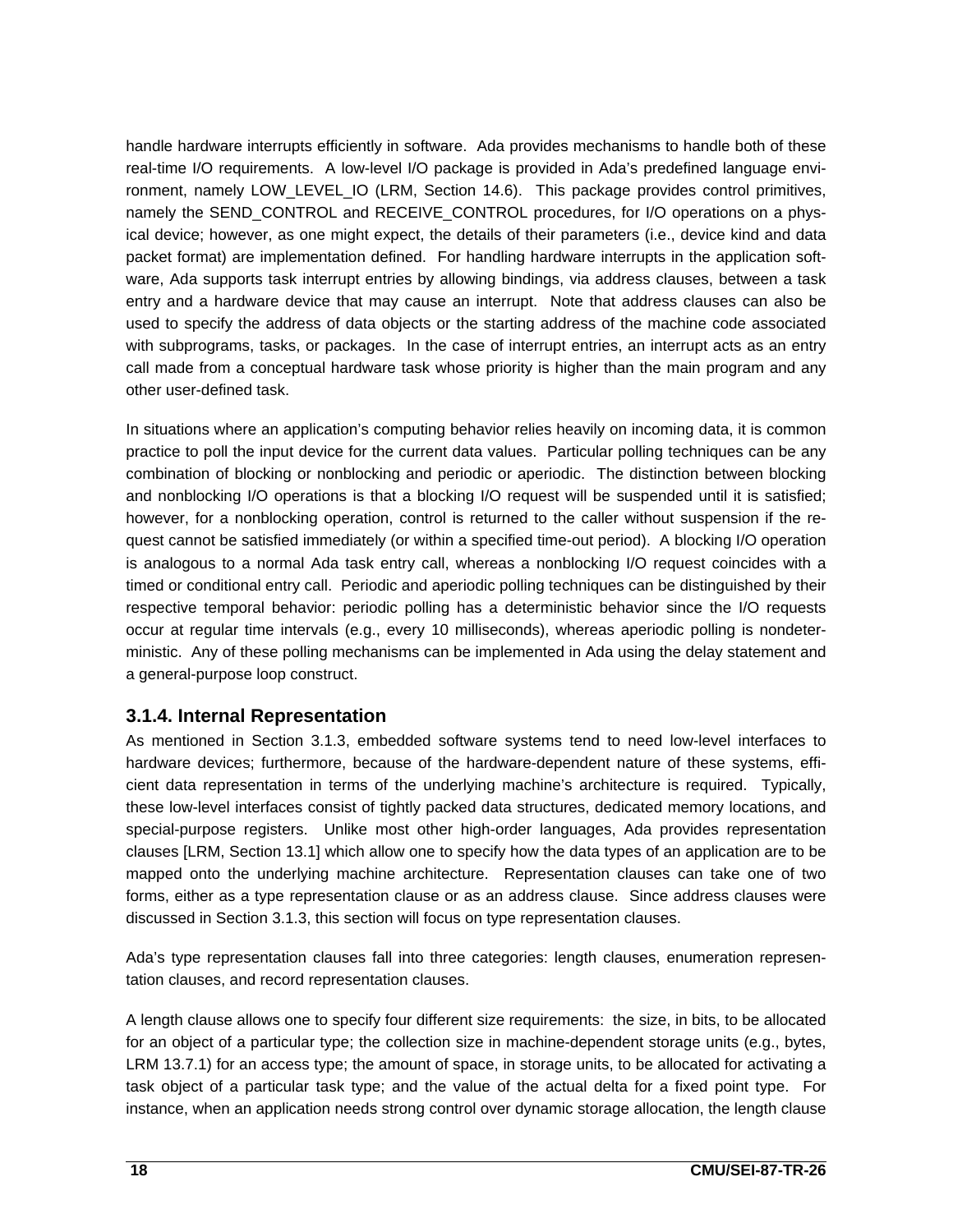can be used to limit the total amount of storage available for the collection of objects of a given access type. Allocation can be removed either automatically by an Ada implementation or explicitly by the application using the predefined generic library subprogram UNCHECKED\_DEALLOCATION.

An enumeration representation clause specifies internal codes that are to be used to represent the enumeration literals defined for any enumeration type. This is useful, for instance, when mapping integer error codes onto enumeration literals.

A record representation clause specifies the storage layout of a record type, including the alignment, order, storage place, storage unit positions within the storage place, and the size of the components. The record representation clauses and length clauses allow for the specification of tightly packed data structures for interfacing with the underlying hardware. Ada also defines an optional representation pragma named PACK for influencing a compiler's mapping of entities (either arrays or records) onto the underlying machine. Pragma PACK indicates to the compiler that minimizing storage is the main criteria for selecting the underlying representation of objects of either an array or record type.

### **3.1.5. Error Handling**

Real-time embedded software systems must be reliable, where reliability is typically measured in terms of the system's availability, the mean time between failures, the mean time to repair, and the frequency of failure [Allworth 81, Hood 86]. The normal approach developers have taken in order to meet reliability requirements is to design the real-time system in such a manner that it can recover from its faults (i.e., they make it fault tolerant). To this end, real-time software must be able to both detect and subsequently recover from errors. The Ada language provides a mechanism for dealing with errors or other exceptional situations during program execution, namely the exception [LRM, Chapter 11].

Ada exceptions come in two varieties: predefined and user-defined. The former are predefined in the language (e.g., CONSTRAINT\_ERROR, STORAGE\_ERROR) and are automatically raised during program execution when the exceptional situations with which they are associated are detected. The latter are defined by the real-time application designer for exceptional situations unique to the application. In the case of user-defined exceptions, the burden is on the developer to supply code which detects exceptional situations and raises the corresponding user-defined exception.

For designing fault-tolerant software systems, the use (declaring, detecting, raising, and handling) of user-defined exceptions applies well. The real-time application designer/developer can plan for possible exceptional execution states by declaring corresponding user-defined exceptions. When abnormalities are detected by the software, the appropriate exception can then be raised and subsequently handled by the error recovery (exception handling) code. This approach offers a viable alternative to the more traditional technique of returning a status code from every subprogram invocation. It is attractive from the real-time application developer's point of view, since the tedious and timeconsuming checks for the value of the returned status code can be eliminated from the program's source code and replaced by an automatically generated and optimized control structure.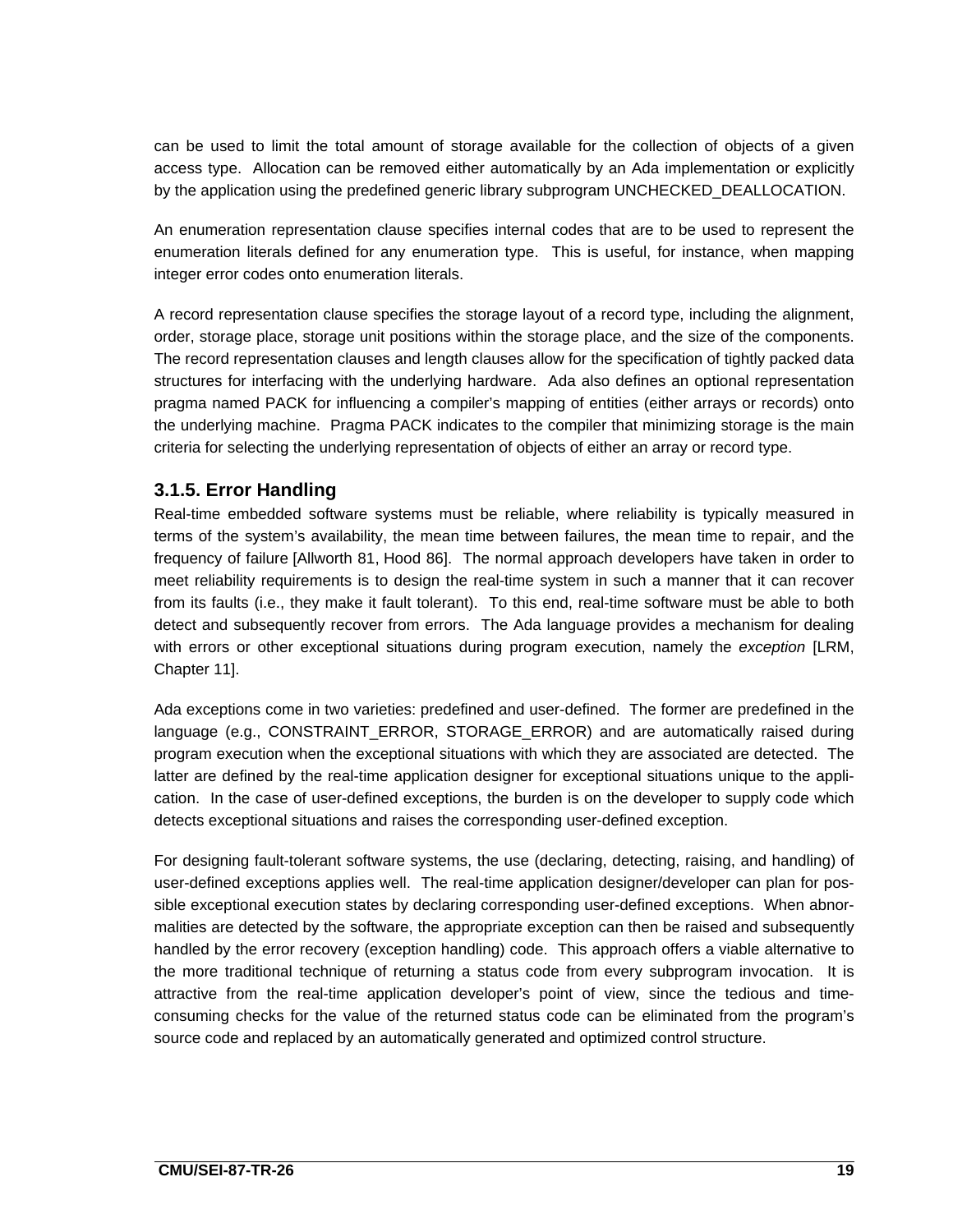### **3.1.6. Numerical Computation**

For the representation and implementation of physical quantities, Ada provides two classes of real data types: fixed point and floating point [LRM, Subsection 3.5.6]. Intuitively, fixed point means a fixed number of places before the decimal point and a fixed number after; floating point means there is a fixed number of significant digits and an exponent. Since real data types are only approximations, internal representation of objects will be inaccurate in either case. Floating point values have a roughly constant relative error, whereas fixed point quantities have a constant maximum absolute error. For both classes of real data types, Ada defines two machine-dependent attributes: MACHINE\_ROUNDS determines if rounding is performed for predefined arithmetic operations on values of a specified type, and MACHINE\_OVERFLOWS specifies whether the exception NUMERIC ERROR is raised in overflow situations. Specifically for floating point data types, Ada defines several other attributes (i.e., MACHINE\_RADIX, MACHINE\_MANTISSA) that provide characteristics of the underlying machine representation. Finally, in real-time systems, computations of mixed numeric types may be necessary. Since Ada is a strongly typed language, explicit type conversions are available between any two numeric types.

## **3.2. Issues and Questions**

Program managers, despite a DoD directive, are faced with the decision of whether or not to use Ada. Factors such as a steep learning curve, maturity of Ada compilers (i.e., runtime performance, implemented options), and the availability of complete programming environments all influence this decision. From the real-time application developer's viewpoint, the decision to adopt Ada largely depends on whether those Ada features discussed in Section 3.1 can be used. In this section, we discuss the ramifications of using those Ada real-time features and, where appropriate, alternatives to their use along with resulting tradeoffs. This section also includes a high-level discussion of possible programming idioms involving the more broadly based language features (e.g., tasking, exceptions).

### **3.2.1. Concurrent Control**

Section 3.1.1 introduced the Ada tasking mechanism, which provides the real-time application programmer with a facility to do multitasking. The decision to use Ada multitasking depends mainly on the scheduling requirements of the application. In MacLaren [MacLaren 80], real-time applications are classified by their inherent scheduling complexity as follows:

- Level 1 consists of the purely cyclic (periodic) applications. The schedules are rigid and invariant since no asynchronous events will occur.
- Level 2 applications are mostly cyclic with some asynchronous events and possible variations in computing loads.
- Level 3 applications are event driven and contain little or no periodic processing.

Common practice has been to employ a cyclic executive for all three levels, but MacLaren shows that Level 2 and 3 applications can be approached using Ada multitasking. The benefits of Ada multitasking can be realized for applications at these levels. (Multitasking supports asynchronous events, monitors intertask dependencies, controls task interaction, and supports cyclic processing at arbitrary frequencies.) Level 1 applications are currently better approached by implementing a cyclic executive. With Ada multitasking, the runtime system is responsible for scheduling tasks. With a cyclic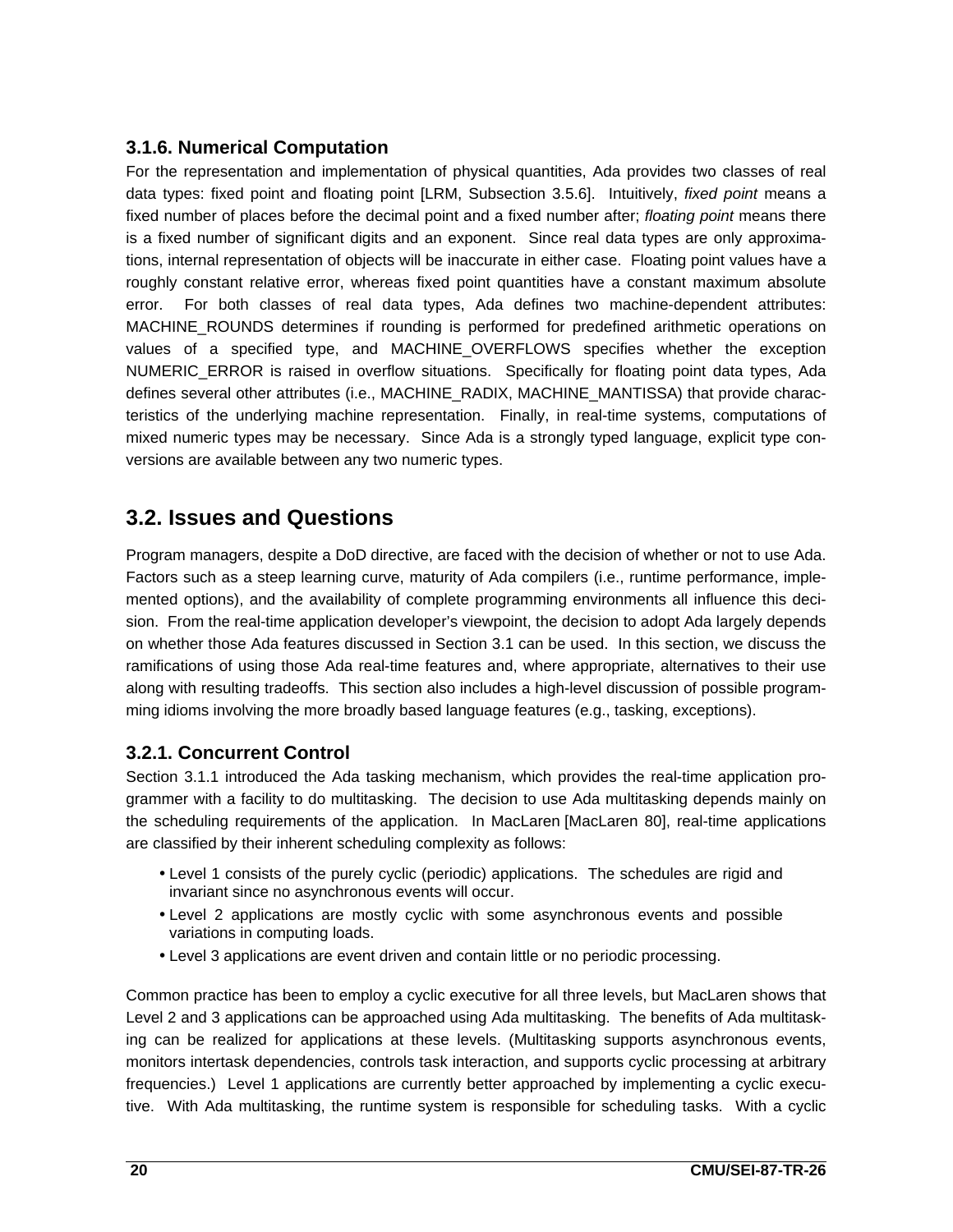executive, the application programmer controls the scheduling. Cyclic executives can be written in Ada, but at the cost of obscuring the underlying structure of the problem. The outstanding issue is whether the constraints imposed on the scheduler by the language prevent a predictable, highperformance implementation capable of handling Level 1 applications. Further research and experimentation is required to resolve this issue.

When Ada multitasking is used with a runtime system scheduler, the issue of portability must be considered. Different implementations will undoubtedly use different scheduling algorithms, which will most likely affect the order of task execution. The application programmer must be aware of this ramification when employing different implementations.

For Ada tasks, the rendezvous facility is used for synchronization and communication (i.e., data passing). During a rendezvous, the client task is suspended until the server task completes its accept statement. To keep this suspension to a minimum, the accept statement (with associated body) should be kept as simple and small as possible. This still may be too restricting, which would make the application programmer consider the alternatives. Without rendezvous, tasks would execute totally independent of each other. This implies that all common data would be shared (possibly with pragma SHARED), causing the typical shared variable problems such as simultaneous updates, consistency, and correctness. Tradeoffs associated with these alternatives are the degree of program complexity versus the degree of performance and runtime overhead (storage and execution time) incurred by the rendezvous.

For the termination of tasks, the abort statement was discussed in Section 3.1.1. The results of an abort statement depend on several factors, including the state of the task to be aborted when the abort statement is reached (if more than one task is named, the order of abortion is undefined). Also, the semantics of the abort statement do not guarantee immediate completion of the named task(s). Completion must happen no later than when the task reaches a synchronization point. The ramifications of abort make the statement an extreme measure for terminating a task. An alternative to this is to use an entry in each task, which could signal completion and perform an orderly task completion from within itself. This alternative may also be used instead of using terminate. The entry-per-task alternative carries with it added program complexity and runtime overhead, but it may be a small price for an orderly termination which could be more efficient and may result in better performance.

Combining Ada tasks to solve a specific real-time embedded problem can be a complex undertaking. As stated in Borger [Borger 86], Ada tasks can be classified as actors, servers, or transducers based on their functional behavior. Actor tasks are active in nature and make use of other tasks to complete their function, whereas server tasks have a passive nature as they react to external requests from other tasks. Transducer tasks are similar in behavior to servers except that they are not totally passive since they require resources provided by other tasks.

Ada tasking structures for common constructs used in the design of real-time applications can be classified in one of the categories. For instance, a monitor is commonly used for controlling a systems resource. Such a task performs a "watchdog" function and would be classified as an actor task. In [SofTech 84], several approaches to implementing a monitor are discussed. A buffering technique is commonly employed. A buffer typically acts as a link between some producer/consumer task pair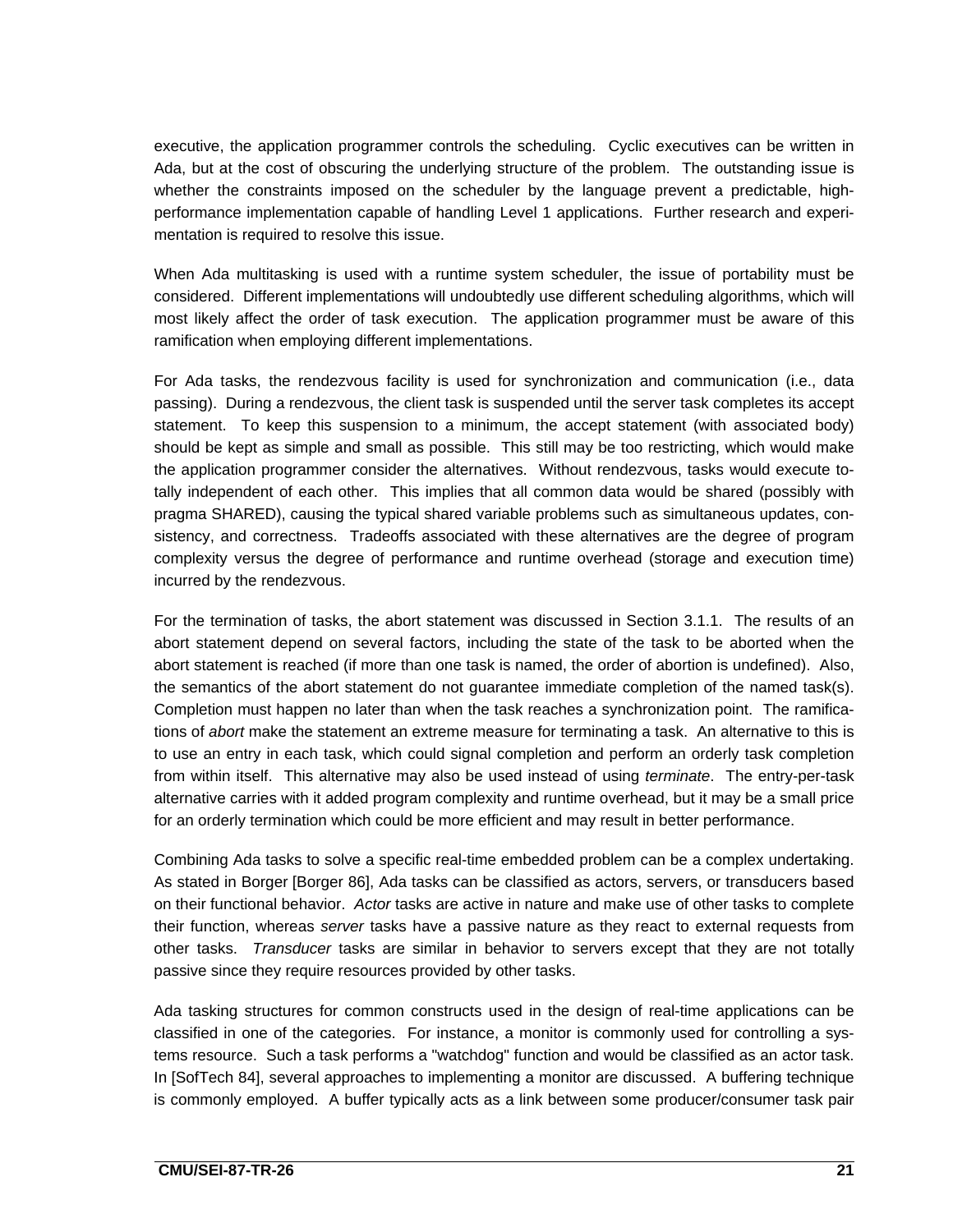(both actors) and thus is a server task. Discussions on buffering implementations can be found in [Barnes 84] and [SofTech 84]. Another interesting example of a server task is an agent task [Barnes 84]. Agent tasks perform some action on behalf of another task. Typically a user task will make a request of an agent task. While the agent task is processing that request, the user task can perform other functions until the request is processed. This scenario promotes greater parallelism. Agent tasks are typically implemented with access types and thus are created dynamically.

### **3.2.2. Time Control**

One of the most important concerns for a real-time application programmer is satisfying strict timing demands. The delay statement in Ada was designed to help satisfy those demands. Some applications have periodic timing demands, where it may be necessary to suspend a task for some predetermined amount of time. The semantics of the delay statement are such that the task will be delayed for at least the specified time. The programmer does not know the exact length of the delay. The actual delay time is determined by the runtime system and depends on many factors, including the degree of multiprocessing and the execution of higher priority tasks (see Chapter 4). Code inclusion (i.e., dummy loop) and clock readings could be used in place of the delay, though some of the same factors that effect the delay statement time will still influence the outcome. One obvious tradeoff between these two approaches is usage of processor time. A task with a delay statement temporarily releases the processor during the delay, thus enabling other tasks to execute. With dummy code, processing time is essentially wasted. The tradeoff here is the use of scheduling, which, in the case of the delay, accounts for the resulting uncertainty. Other tradeoffs are the simplicity of one statement and the degree of portability where specific implementation timing features may be used. One has to look closely at an implementation timing facility as well as investigate the issue of clock synchronization if the application is executing in a multiprocessor environment.

### **3.2.3. Input/Output**

As mentioned in Section 3.1.3, embedded software systems often need low-level interfaces to hardware devices. More specifically, an Ada embedded system must have potential access to I/O ports, to control, status, and data registers (for a memory mapped scheme), to direct memory access (DMA) controllers, and to a mechanism for enabling and disabling device interrupts. The languagedefined LOW\_LEVEL\_I/O package provides the SEND\_CONTROL and RECEIVE\_CONTROL procedures for interfacing to a hardware device. These procedures have two parameters, the device type and the format of data packets. Their specification is implementation defined since their kind and format depend on the physical characteristics of a particular device. Although there are only two such device control primitives declared in the language definition, they were provided for the purpose of being overloaded for various device types and data formats in order to cater to the diverse physical characteristics of many different devices. One can specify specialized device interface requirements to an Ada implementor and have these interfaces implemented by a tailored LOW\_LEVEL\_I/O package. The issue is whether the implementors provide what is needed for the programmer to have complete control and to exploit hardware as if programming in assembly language.

If an implementation is deficient in this area, an alternative to using this LOW\_LEVEL\_I/O package is to write your own device-specific interfaces either in Ada, using representation pragmas and clauses, or in another language provided that the interfaces can be linked with Ada code via the pragma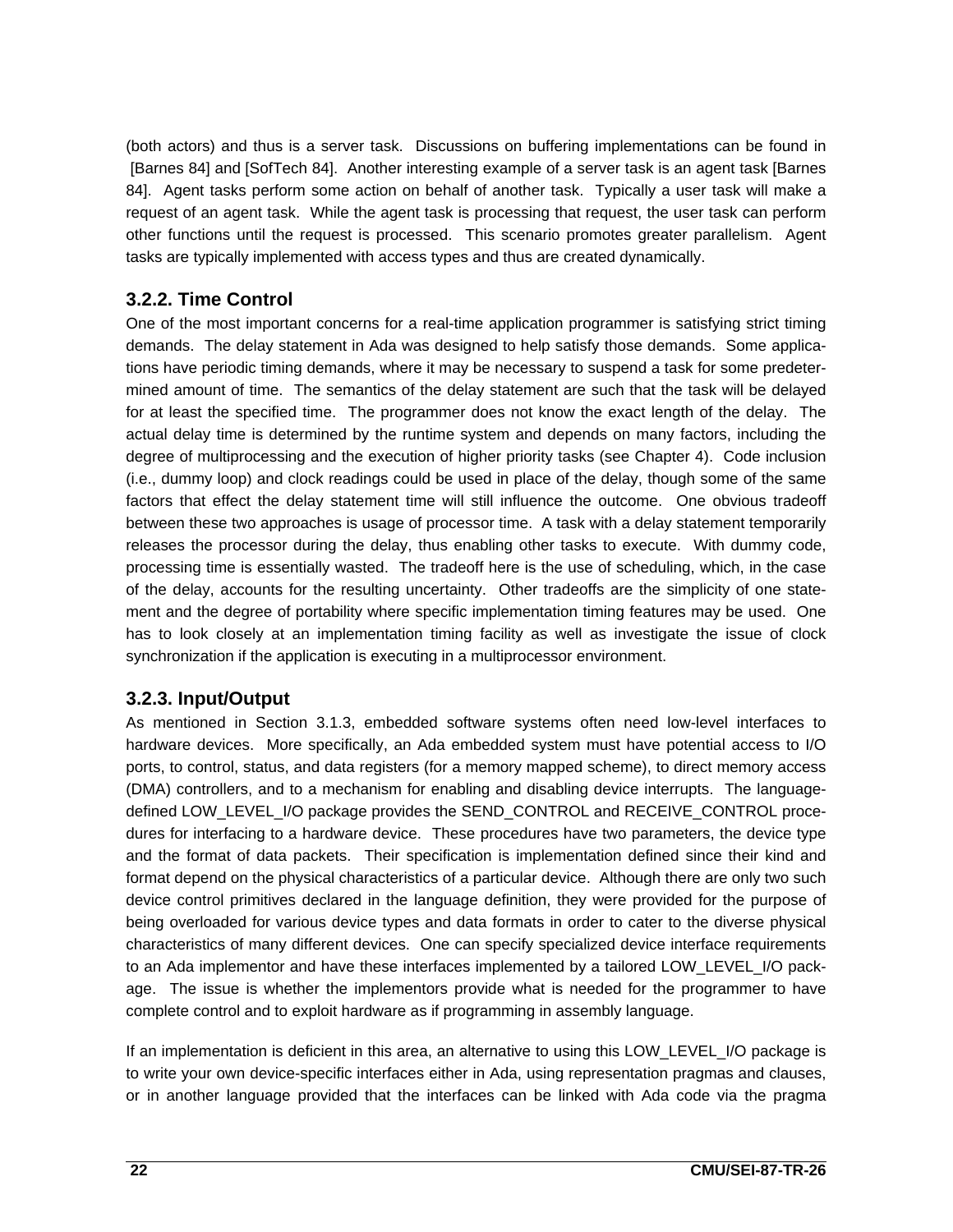INTERFACE or code statements. The tradeoffs associated with these programming alternatives include the generality of the LOW\_LEVEL\_I/O primitives (i.e., "least common denominator effect" since they were designed to cater to many devices) versus tailored interfaces designed exclusively for a given device, and the application developer's loss of control over the implementation of these interfaces when they are provided by the Ada implementor via the LOW\_LEVEL\_I/O package.

When a real-time application developer chooses to process low-level asynchronous I/O operations to hardware devices using an interrupt-driven scheme, the software must be able to efficiently handle hardware interrupts. As described in Section 3.1.3, Ada supports interrupt handling via task interrupt entries. Issues relevant to the decision of whether to use this facility include:

- Performance: interrupt latency, runtime overhead, speed of interrupt scheme employed.
- Implementation restrictions on these interrupt entries: Can they be called from the application code? Can they have parameters?
- Implementation restrictions on the type of interrupt entry call: Is it a normal Ada entry call, a timed entry call, or a conditional entry call?
- Scheduling behavior.

Alternatives to using Ada interrupt entries include:

- Coding the entire interrupt handler (e.g., subprogram) in Ada and associating its starting memory location with the interrupt either through an address clause or by calling an executive service routine (in the case of an underlying operating system).
- Performing the above interrupt linkage but implementing the declared Ada interrupt service routine in another language (probably assembler) and using either pragma INTER-FACE or code statements for the subprogram body.
- Relying on an existing device driver and interrupt service routine to handle device interrupts.

In situations when a real-time application developer chooses to process incoming data by polling the input device, the language must provide support for any combination of blocking or nonblocking and periodic or aperiodic polling schemes. As pointed out in Section 3.1.3, Ada can support these various polling techniques since it provides both timing control and a general-purpose looping structure. Issues relevant to the decision of whether to use Ada for polled I/O include its implementation of blocking I/O (e.g., a pending I/O request should not keep other tasks from the processor) and the accuracy of the timing control mechanism in support of periodic polling. In general, there is no better alternative than the Ada loop construct for implementing a generic polling algorithm; however, one may want to code (in assembly language) a more accurate timing mechanism than that offered by Ada runtime systems. The tradeoffs of this technique include better timing accuracy and control versus the cost, complexity, and maintainability of either having the runtime system provide a finer timing granularity or accessing the real-time clock directly through low-level application code.

### **3.2.4. Internal Representation**

Inherent in the need of embedded software systems to interface to hardware devices is a requirement for efficient data representation in terms of the underlying machine's architecture. As pointed out in Section 3.1.4, Ada provides representation clauses which allow one to specify how the data types of an application are to be mapped onto the underlying machine architecture. Issues relevant to the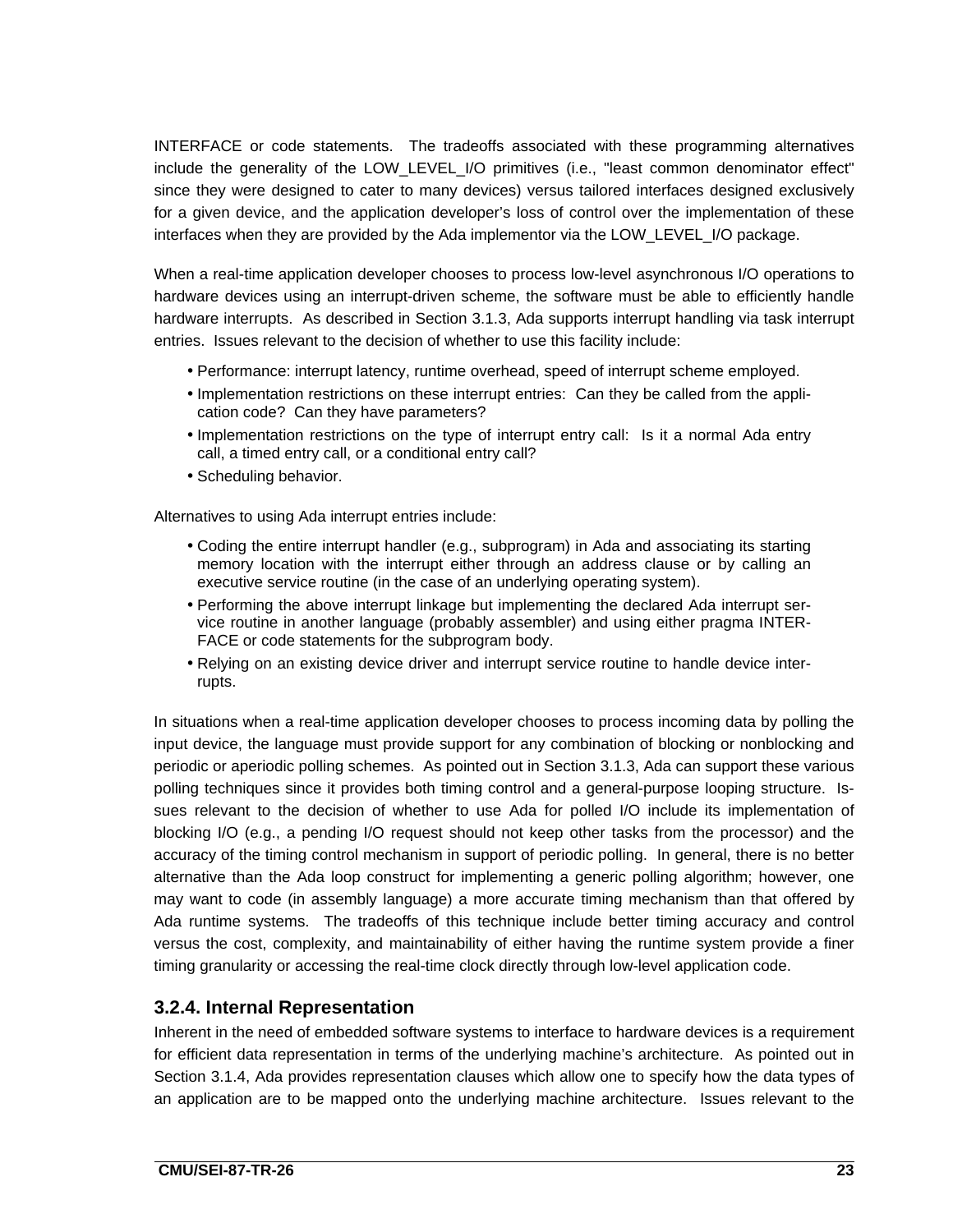decision of whether to use these clauses include whether or not they are supported; the degree to which they are implemented; the effect of their implementation; the supported granularity of control (e.g., bit level, byte level); and an application's need to control the maximum dynamic storage size, the internal representation of data objects, the internal codes used for enumeration literals, and the optimal use of storage. Alternatives to using the representation clauses include accepting the compiler's default layouts and mappings, or going outside of Ada and coding space-critical subprograms in assembly language. The tradeoffs between these choices include degraded execution efficiency and the loss of strict control over storage size, data layout, and storage optimizations for Ada code without representation clause versus increased complexity and decreased maintainability of the non-Ada code.

### **3.2.5. Error Handling**

As noted in Section 3.1.5, the Ada language provides predefined exceptions and the potential for user-defined exceptions for dealing with errors or other exceptional situations during program execution. By default, during program execution an Ada runtime system automatically detects the exceptional situations with which the predefined exceptions are associated; when such a situation is detected, the runtime system raises the corresponding predefined exception. These runtime checks can be suppressed via the pragma SUPPRESS if it is supported. Issues relevant to the decision of whether to suppress these runtime checks include the execution overhead of performing them, the associated code size overhead, and the additional application code needed to provide the same level of error detection if they are turned off. The alternative to performing these runtime checks is suppressing them and either completely ignoring the possibility of runtime errors or providing additional application code to replace the suppressed checks. The latter is probably unrealistic since the developer has already chosen to suppress the runtime checks to obtain greater execution speed. The tradeoffs one must consider when deciding to suppress the runtime checks include whether or not the detection mechanism can be disabled (exceptions may be automatically detected by hardware and signaled via error trap interrupts), execution speed and code size optimization, loss of runtime error detection, loss of code safety, and the amount of additional application code needed to replace a subset of the suppressed checking.

The issues regarding whether to use user-defined exceptions are identical to those for the predefined exceptions; however, more programming alternatives exist. For instance, a real-time application developer can instrument the code with both pre- and post-subprogram call checks for examining the validity of the program's execution state and, thus, for detecting faults. Another alternative is to pass error return code parameters between both subprogram and entry calls and check their values after call return. The new tradeoffs associated with these choices include the amount of additional application code to perform pre- and post-call tests, the execution overhead associated with these checks versus the Ada runtime overhead for exceptions, the execution time overhead associated with passing extra parameters, and the complexity of non-exception implementations.

If an application developer chooses to use exceptions as the means of error handling, various programming idioms should be considered. Exceptions can be handled locally or moved to any unit in the dynamic calling chain. They can be handled by name or anonymously ("when OTHERS"). Depending on the programming style, exceptions may have to be declared in package specifications to export their name and to allow proper propagation. Another programming decision to consider is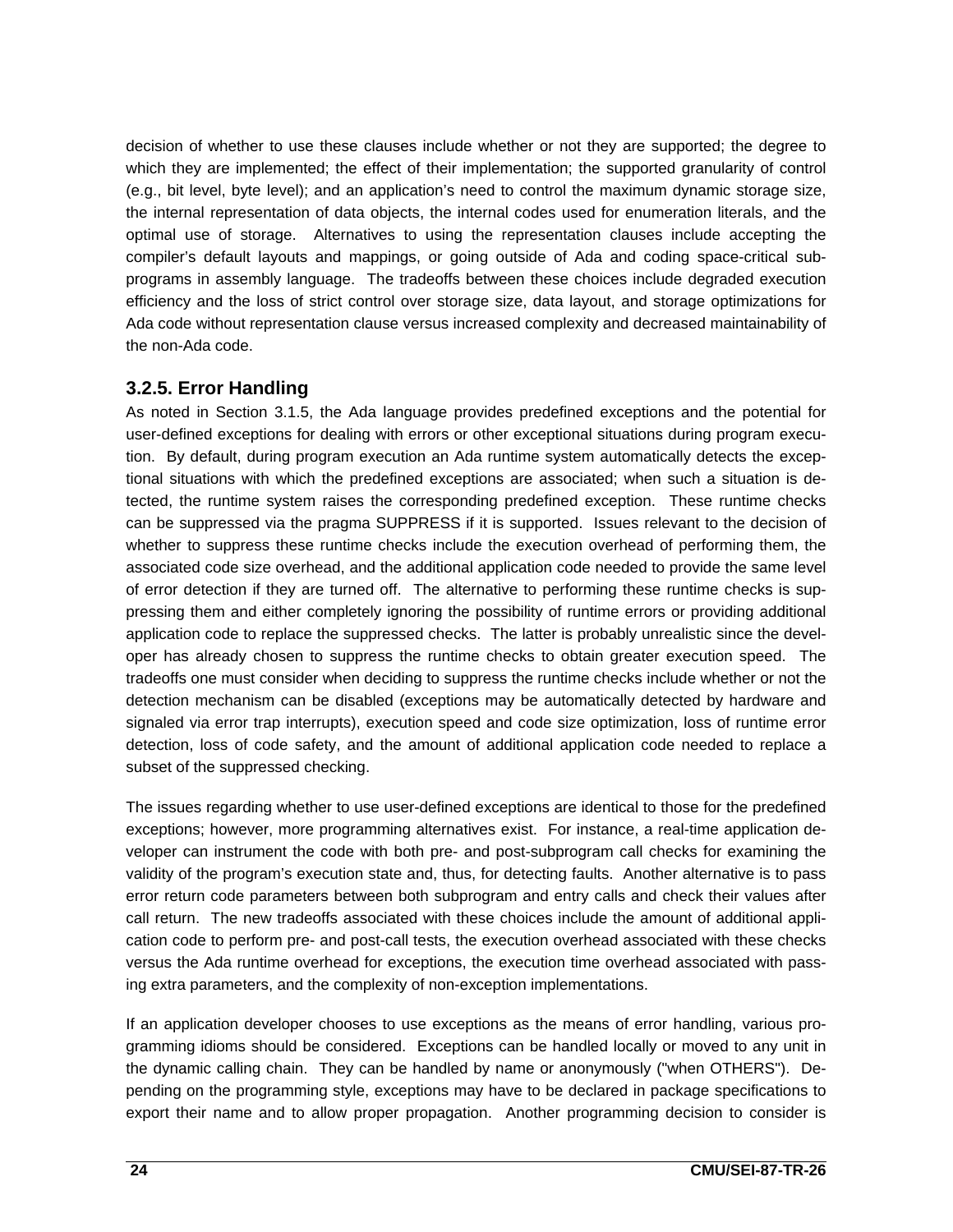whether to provide the corresponding error handling code inline or remotely in a special, centralized error processing package. The method of use for predefined exceptions is a stylistic concern; however, it affects the testing and debugging process when application code depends on predefined exceptions. See the Texas Instruments report [TIAIM 85] for a further discussion of these issues.

### **3.2.6. Numerical Computation**

The application programmer has the option in Ada to define data types that closely represent true physical quantities. Fixed and floating point types can be defined with constraints corresponding to actual limitations of the data. Constraint checking and data consistency can then be handled automatically by the compiler. (Pragma SUPPRESS can be used to eliminate constraint checking.) Because of strong typing, predefined operations are restricted to manipulating data of the same type. To get around this, explicit conversion may be used; but the benefits of automatic compiler checks may be lost. Another alternative is to use only predefined types instead of tailored user-defined types for each physical quantity. Using this approach, the benefits of strong typing are lost; practice reverts to FORTRAN-like code. Finally, operators (e.g. **/, \*, +**) can be defined to accept data of a specified type (overloading [LRM, Section 6.7]).

## **3.3. Summary**

The purposes of this chapter were to identify the features of the Ada language which specifically address computing problems characteristic of real-time embedded systems and to raise relevant issues, pose fundamental questions, and discuss possible programming paradigms relative to using these features. Ada's real-time features as identified in this chapter include the following:

- tasking: the predefined LOW\_LEVEL\_I/O package
- pragmas: PRIORITY, SHARED, INLINE, SUPPRESS, INTERFACE
- representation clauses: length, record, enumeration
- address clauses
- exceptions
- numeric data types
- the generic UNCHECKED\_CONVERSION function
- the generic procedure UNCHECKED\_DEALLOCATION

Below we present a list of issues, questions, programming alternatives, and programming idioms relevant to the use or non-use of each of these language features. Note that a programming idiom is a coding paradigm in which a feature can be used, whereas a programming alternative is an option to use when a particular language feature is not used.

### **Tasking**

- What is the scheduling strategy employed? Is there more than one scheduling algorithm implemented? If so, can it be selected via a pragma?
- What selection algorithm is used to choose between many open accept statements?
- What causes rescheduling?
	- interrupts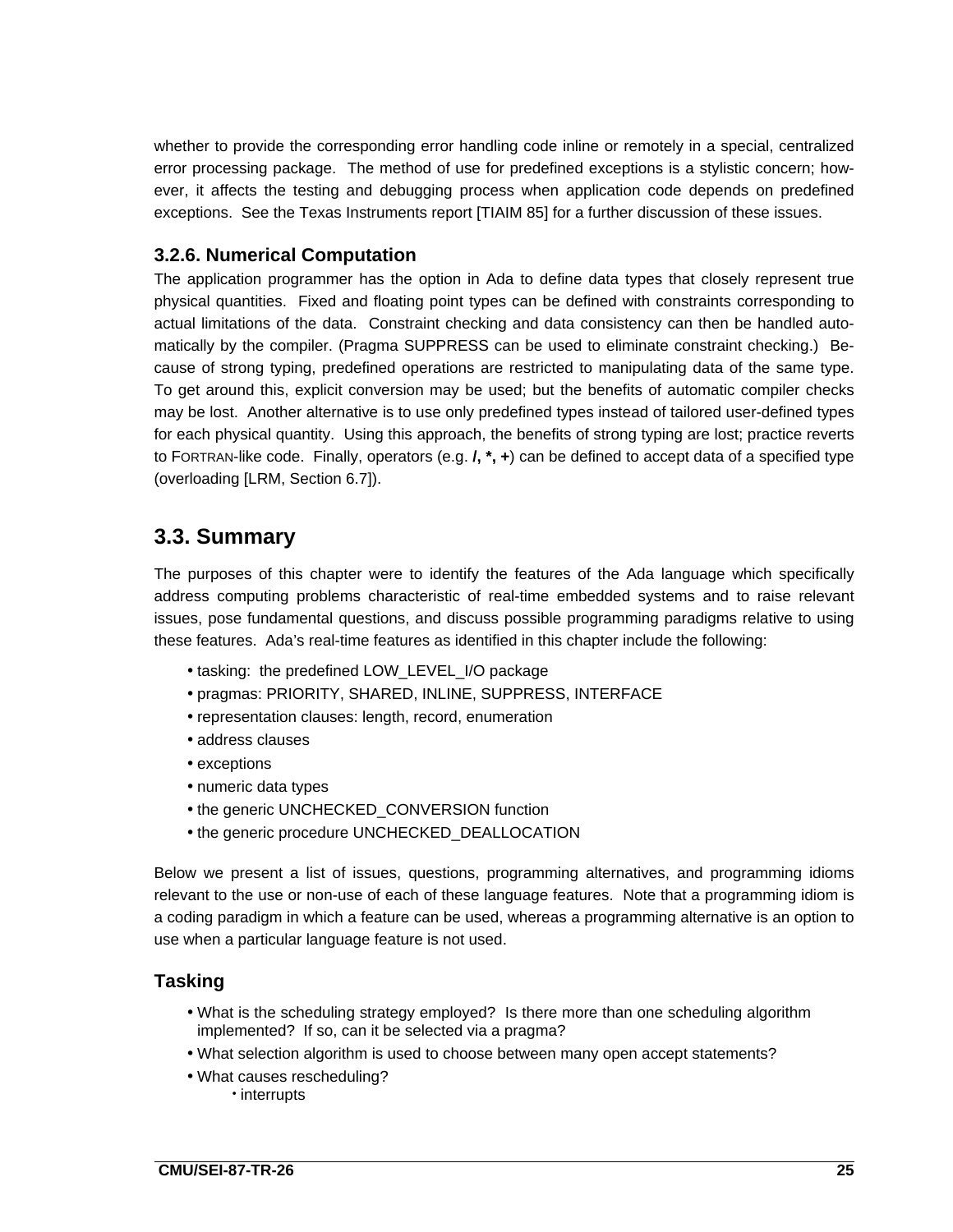- expired delays
- $\cdot$  I/O
- rendezvous
- How long is a task context switch?
- Do I/O operations from tasks suspend the rest of the program?
- How is runtime storage handled for tasks? heap? stack?
- What are performance metrics for common tasking operations?
	- activation
	- rendezvous
	- termination
	- abort
- How do the following affect program performance? [Pierce 86]
	- number of activated tasks
	- number of ready tasks
	- number of select alternatives in an selective wait
	- number of rendezvous parameters
	- parameter size
	- nested accepts
- What are the implemented semantics of the abort statement?
- What are the implemented semantics of delay statement?
- What is the value of DURATION'SMALL?
- What is the value SYSTEM.TICK?
- Programming idioms
	- static versus dynamic task objects
	- minimal code in accept bodies
	- terminating versus nonterminating tasks
	- actor/server task pairs
	- use of agent task pools
- Programming alternatives
	- cyclic executive
	- global data areas and semaphore primitives or a monitor task
	- global data areas and pragma SHARED
	- abort statement versus "kill process" kernel service

### **LOW\_LEVEL\_I/O Package**

- Are interfaces to any standard devices provided (e.g., analog/digital converter)?
- Will the Ada implementor tailor this package to the application's devices characteristics?
- Are there any restrictions on the type and format of the primitive's parameters?
- Do the primitives provide an adequate interface to the system's devices?
- Can I/O ports and memory mapped I/O be handled in a straightforward manner?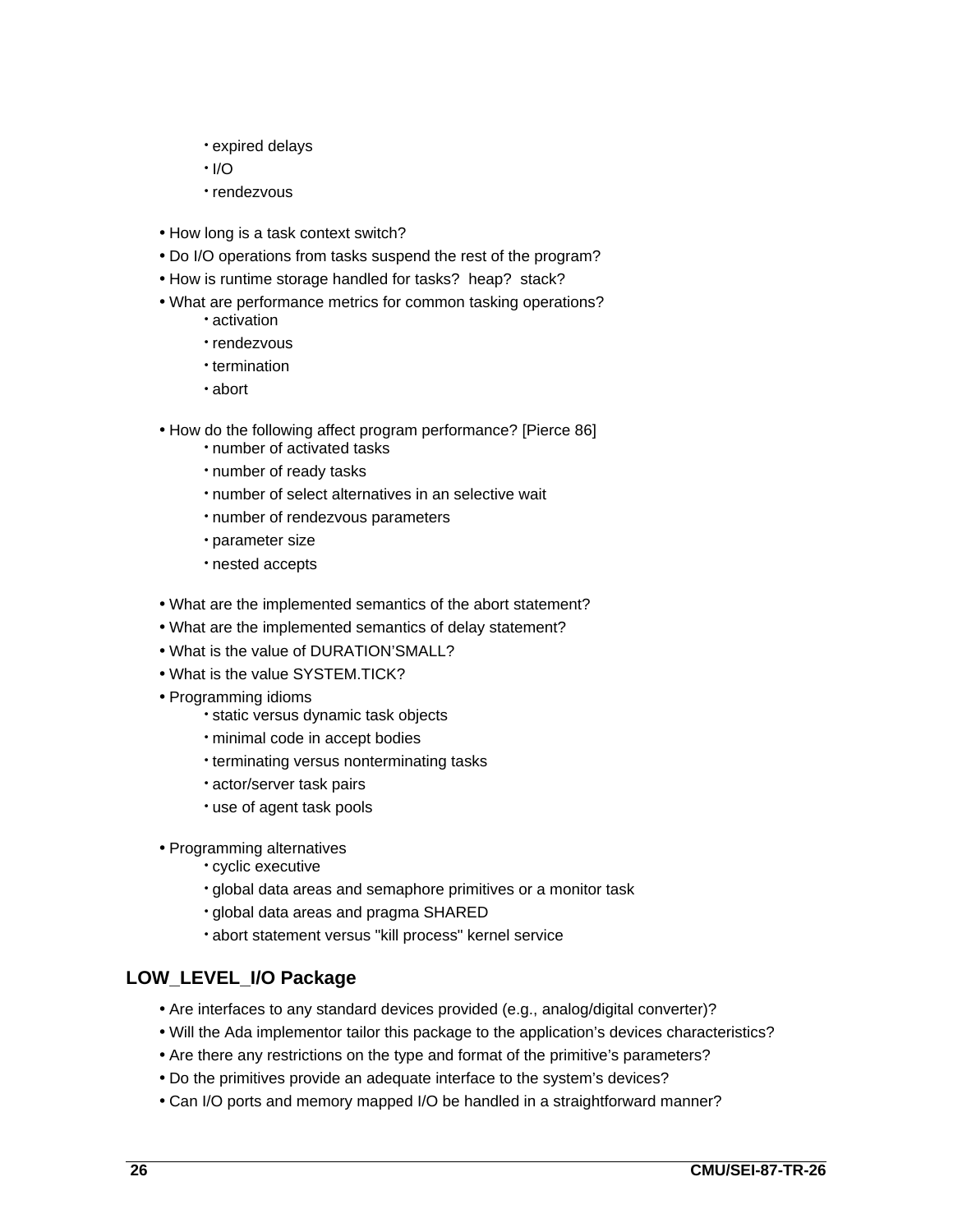- Programming alternatives
	- Write your own device-specific interfaces in Ada using representation pragmas and clauses.
	- Write your own device-specific interfaces in another language provided that they can be linked with Ada code via the pragma INTERFACE or code statements.

### **Pragmas (PRIORITY, SHARED, INLINE, SUPPRESS, INTERFACE)**

- Which of the above pragmas are supported?
- How many task priority levels are supported?
- How are shared variables implemented?
- What is the effect of INLINE on execution performance?
- What is the effect of SUPPRESS on execution performance and code size?
- What languages can be interfaced with Ada?

### **Address Clauses**

- Are address clauses supported in general?
- Are interrupt entries supported?
- Performance of interrupt entry calls
	- interrupt latency
	- runtime overhead associated with calling interrupt entry
	- use of a fast interrupt scheme
- Implementation restrictions on interrupt entries
	- Can they be called from the application code?
	- Can they have parameters?
- Implementation technique for an interrupt entry call
	- fast entry call
	- normal Ada entry call
	- timed entry call
	- conditional entry call
- How do interrupt entry calls effect scheduling behavior?
- Programming alternatives
	- Code entire interrupt handler (e.g., subprogram, task) in Ada and specify its starting memory location via an address clause.
	- Rely on an existing device driver and interrupt service routine to handle device interrupts.
	- Implement the interrupt handling code in another language and link it with Ada code via the pragma INTERFACE.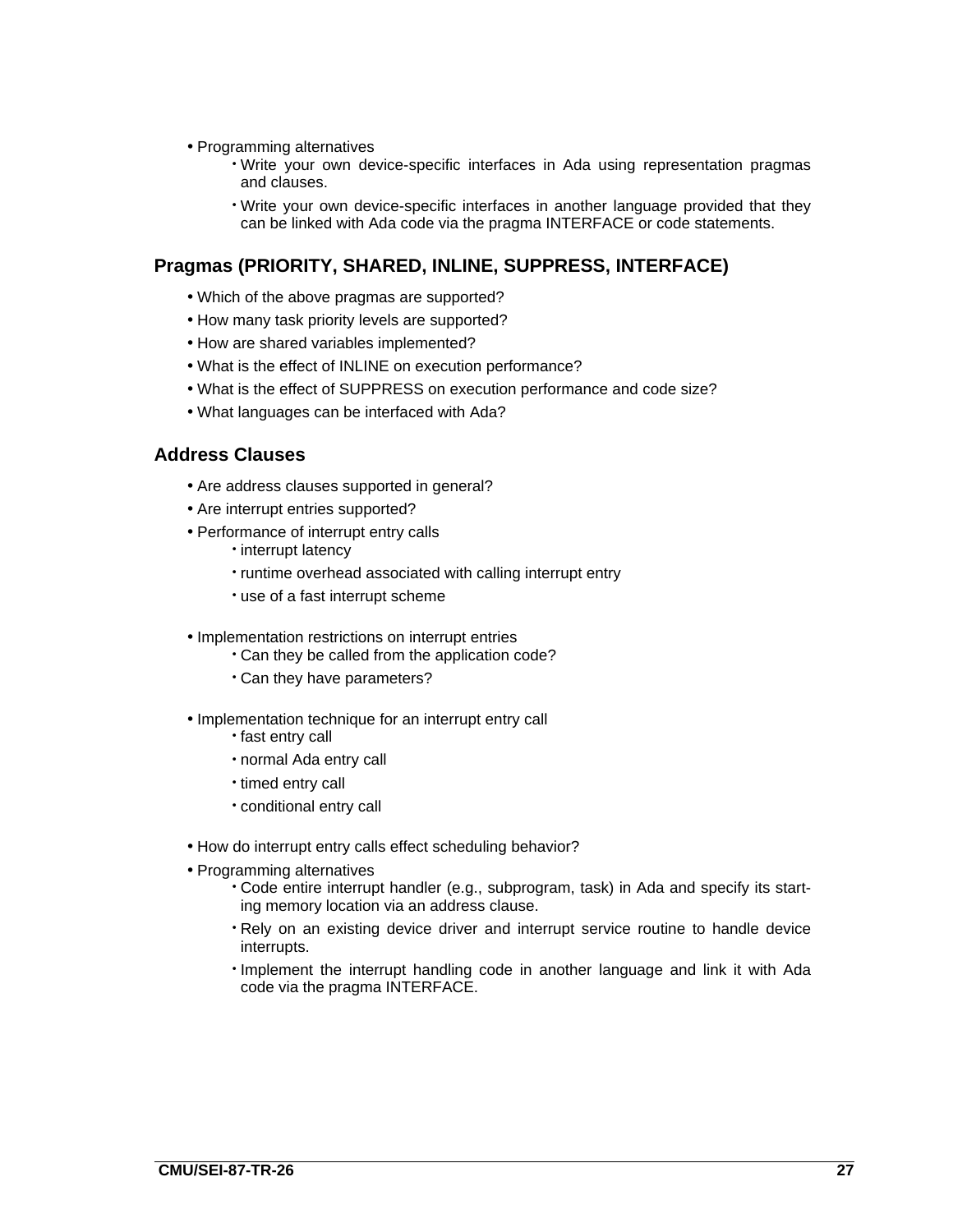### **Representation Clauses (length, record, enumeration)**

- Which of the above representation clauses are supported?
- Are there any restrictions on the use of the supported representation clauses?
- What is the supported granularity of control (e.g., bit level, byte level)?
- Does the Ada compiler use a space-efficient storage allocation strategy?
- What are the compiler's default values for the size, in bits, for the predefined types?
- Programming alternatives
	- Accept the compiler's default layouts and mappings.
	- Code space-critical subprograms in assembly language.

### **Exceptions**

- Can exceptions be suppressed?
- What is the runtime overhead associated with managing exceptions?
- What is the code size overhead associated with using exceptions?
- Programming idioms
	- Handle exceptions locally without propagation.
	- Propagate back to and handle by the frame that is at the head of the call chain.
	- Handle by some intermediate frame.
	- Propagate anonymously back through the frames on the call chain and eventually trap by such frame via a "when OTHERS" clause.
	- Provide the corresponding error handling code in-line or remotely in a special (centralized) error processing package.
	- Restricted use of predefined exceptions.
- Programming alternatives
	- Instrument code with both pre- and post-subprogram call checks for examining the validity of the program's execution state.
	- Pass error return code parameters between both subprogram and entry calls and check their values after call return.

### **Numeric Data Types**

- What are the the compiler's intrinsic integer representations?
- What is the value of MIN\_INT, MAX\_INT?
- What is the value of MAX\_DIGITS?
- What is the value of MAX\_MANTISSA?
- What is the value of FINE\_DELTA?
- What are the values of MACHINE\_ROUNDS, MACHINE\_OVERFLOWS, MACHINE\_RADIX, MACHINE\_MANTISSA, MACHINE\_EMAX, and MACHINE\_EMIN?
- Programming alternatives (to relax strong typing and inherent constraint checking)
	- Use pragma SUPPRESS.
	- Use predefined types and avoid introducing new numerical (sub)types.
	- Overload common operators **(+, -, \*, /)**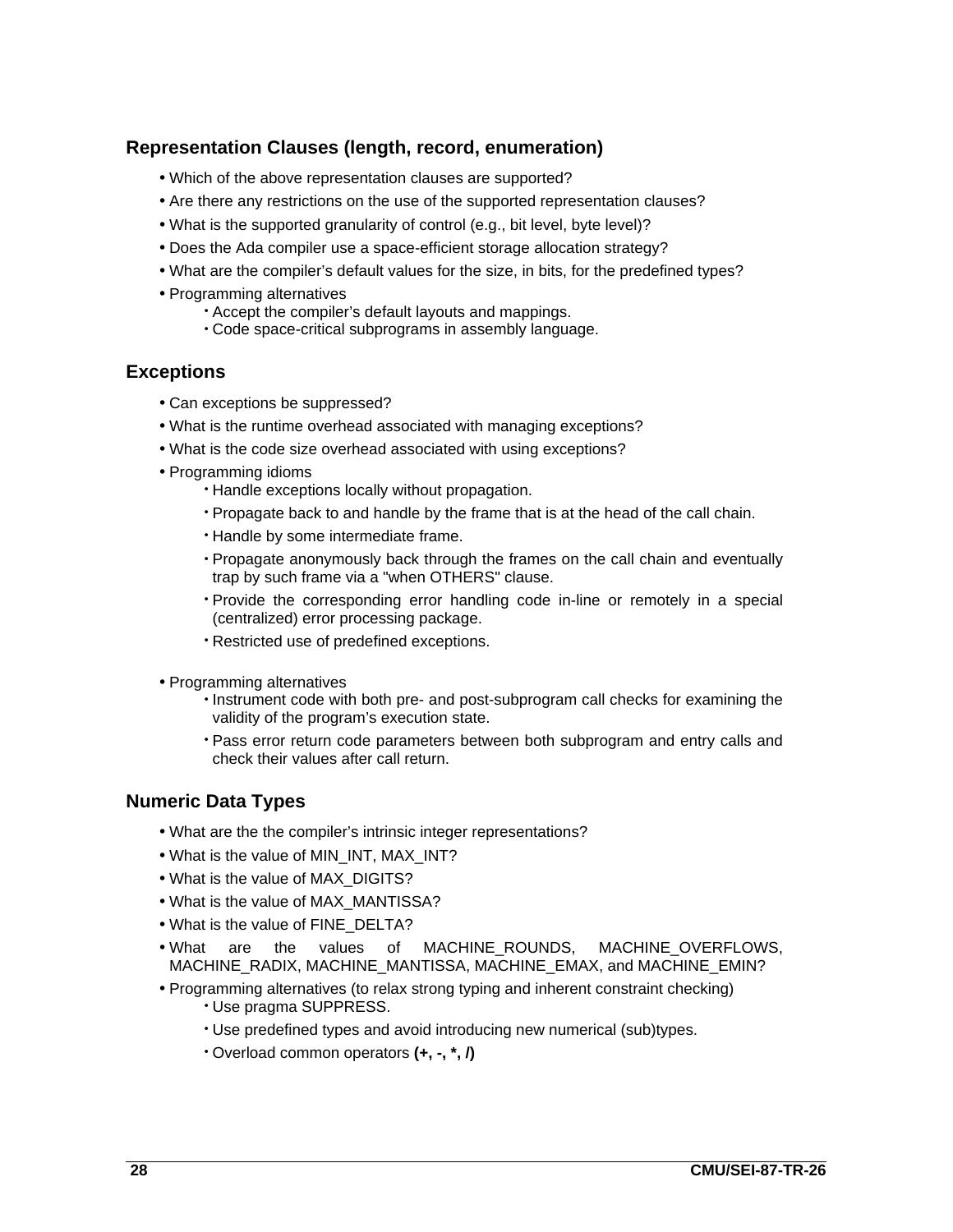### **Generic UNCHECKED\_CONVERSION Function**

• Are there any restrictions on the source and target types?

### **Code Statements**

- Which languages are supported?
- What restrictions apply to code statements?

For the most part, the programming alternatives for particular language features involve either using other features of Ada to produce the desired effect (e.g., busy wait loop versus the delay statement) or interfacing to a non-Ada solution. The subsections of Section 3.2 each, in turn, discuss specific tradeoffs associated with these alternatives; however, in all cases, there are common tradeoffs associated with choosing the appropriate implementation. A major consideration is the runtime system implementation and its performance, i.e., the execution and code size overheads associated with a feature. When using a non-Ada solution, other considerations include the adaptability, complexity, maintainability, readability, and portability of Ada versus non-Ada application code.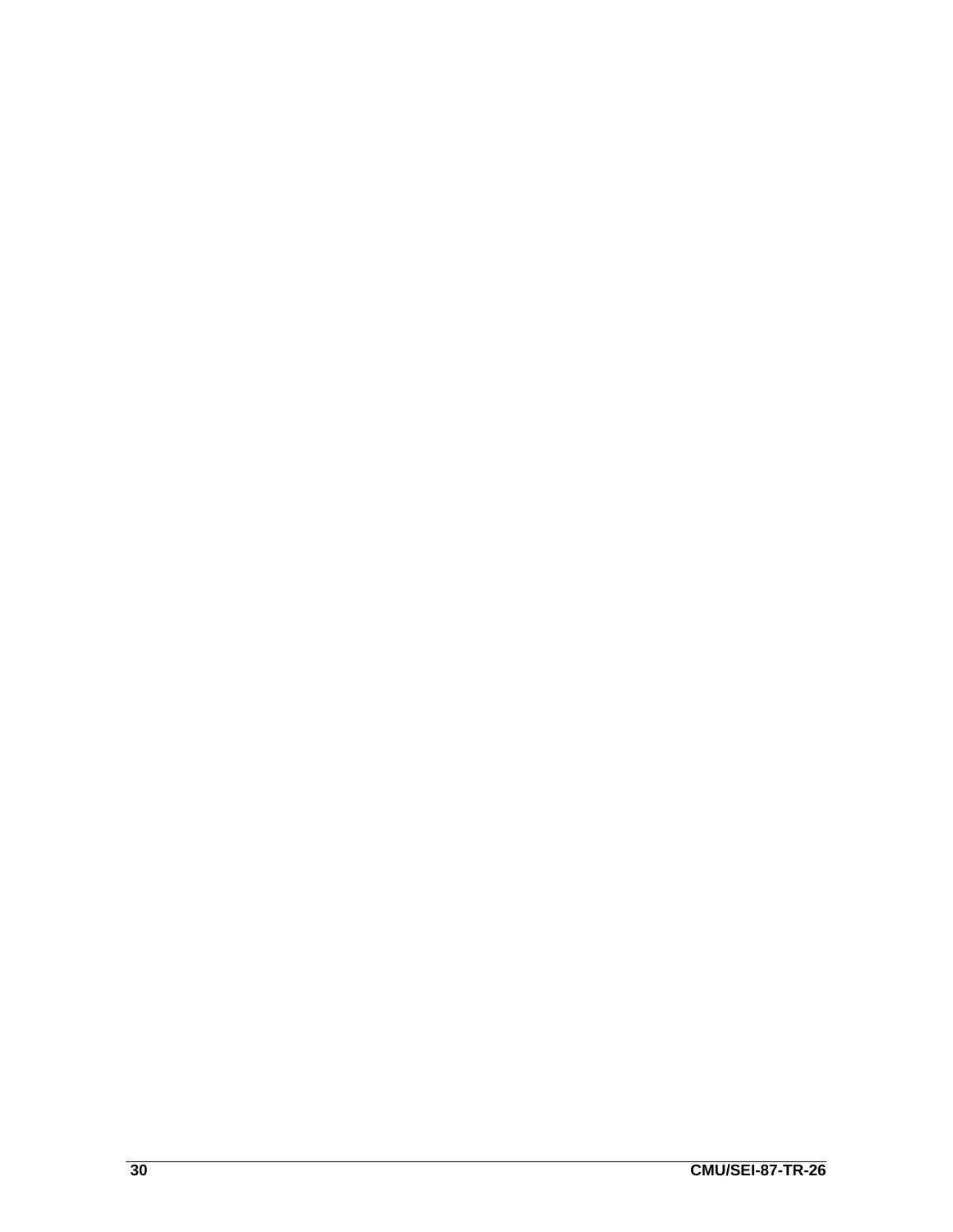## **4. Ada Runtime Implementation Issues**

This chapter describes issues concerning the implementation of Ada runtime systems that will affect embedded systems software. We present, in an informal manner, the Ada runtime semantics as defined by the Reference Manual for the Ada Programming Language [LRM 83], and we highlight the implementation-defined options that are available to the Ada compiler implementor. These are of considerable importance to an embedded systems designer as well as to any Ada compiler buyer in general. The runtime system that the compiler designer builds is one of the most important parts of an Ada programming environment. Much of the discussion in this chapter relates to the compiler designer and the choices available for developing the Ada runtime system implementation. We assume that the reader is familiar with the Ada language as given in the LRM.

The purpose of this chapter is to emphasize to embedded systems builders that the LRM permits Ada compiler implementors to develop quite different compilers for use in embedded systems. Further, it suggests the need for compiler buyers to be involved with the compiler designer's decisions about implementing many of the runtime features; and it discusses some of the overheads at execution time due to the Ada runtime system implementation (ART)—information an embedded systems designer needs to know.

A runtime system is the combination of software and hardware which supports language features and the execution of application programs. It consists of all the support mechanisms needed in the execution environment for a program and includes the instruction set, executive, processor, microcode, and runtime library. This chapter discusses the compiler-related aspects of the runtime system implementation. Ada has language concepts that require a complex runtime system to support them. For example, Figure 4-1 presents a picture of the contents of an Ada runtime system.

For an embedded system, it is most likely that the runtime system will be implemented on a bare machine—that is, one without significant operating system support, or one with a minimal kernel. The Ada programming environment must provide the real-time support facilities. An Ada compiler will translate the Ada program into target-machine code that includes procedure calls to the runtime routines that will support the execution semantics of Ada. Note that the distinction between the predefined runtime support library and the conventions of a compiler and its data structures is not always obvious [ARTEWG 86b]. This makes it difficult to separate the discussion between compiletime issues and runtime issues.

Compared to a language such as Pascal, Ada's high-level features reduce the amount of support that the programmer must provide but increase the support that the compiler and its runtime library must provide. Ada has thus eliminated fundamental design choices that were traditionally made by realtime system designers.

This chapter is divided into the following areas:

- memory management
- multitask management
- time management
- subprogram management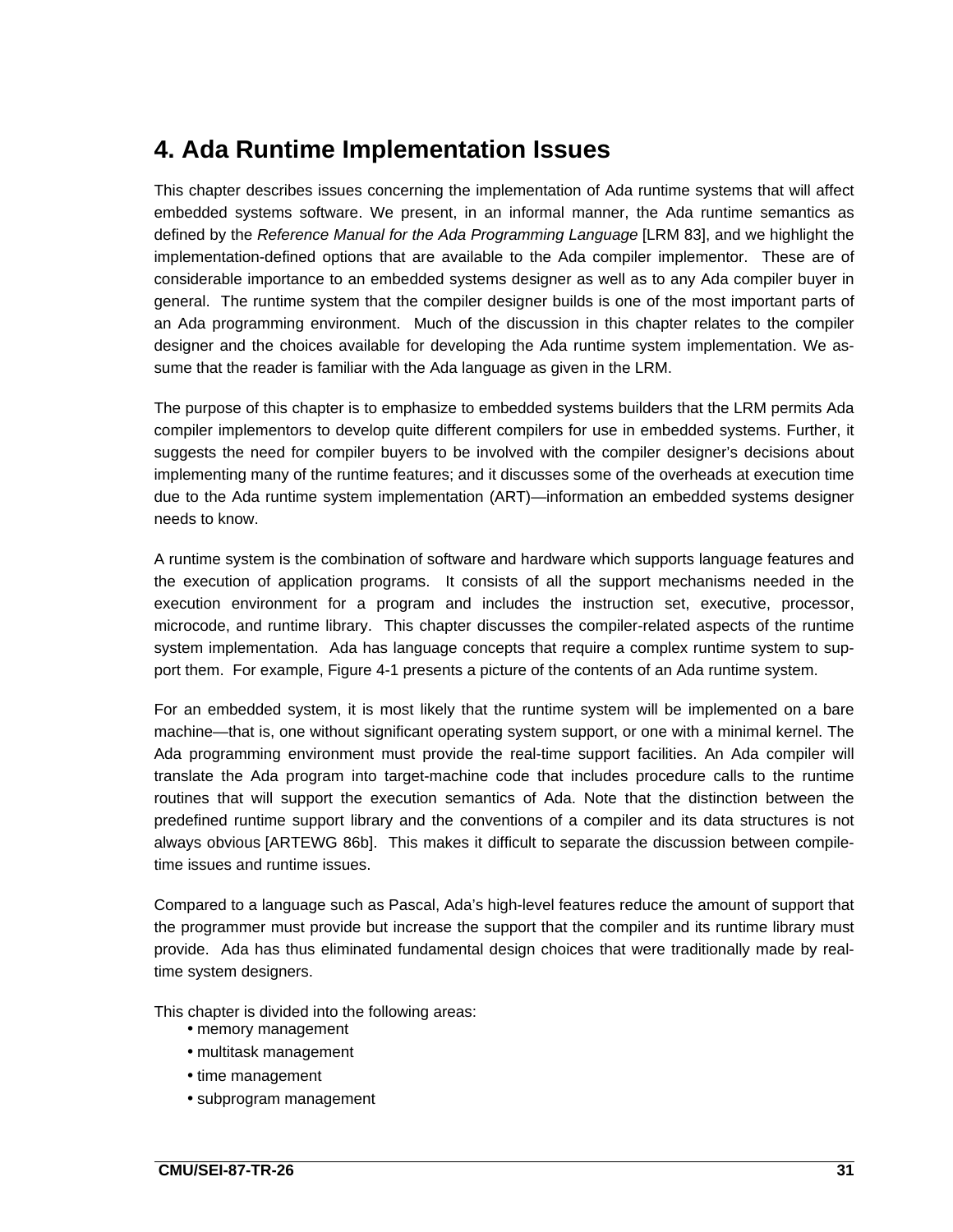- input/output, arithmetic, and exception management
- pragmas
- implementation-dependent features found in LRM Chapter 13

The intent of this organization is to focus the discussion on a particular runtime function, such as memory management; this is in contrast to the organization of the LRM, which concentrates on language constructs. Each section discusses the implementation issues and options available to the compiler designer that affect execution characteristics.



**Figure 4-1:** Aspects of an Ada runtime environment

## **4.1. Memory Management**

An executing Ada program and its runtime library require storage for code and data. A runtime memory manager is needed to control the dynamic allocation and deallocation of data space for objects requested by the programmer, such as tasks, records, arrays, access collections, and procedures. It is also manages data required by the Ada runtime system implementation, such as attributes, task context control blocks, and spare storage units.

Memory management is quite complex because of the nature of the data types. The storage manipulation presents considerable execution overhead in terms of the amount of work to allocate/deallocate space, check status, and respond to exceptional and error-based situations.

Ada is a scoped language like Pascal but has more data types of greater complexity. It has local, shared, and dynamic data structures such as pointers, objects created by allocators, dynamic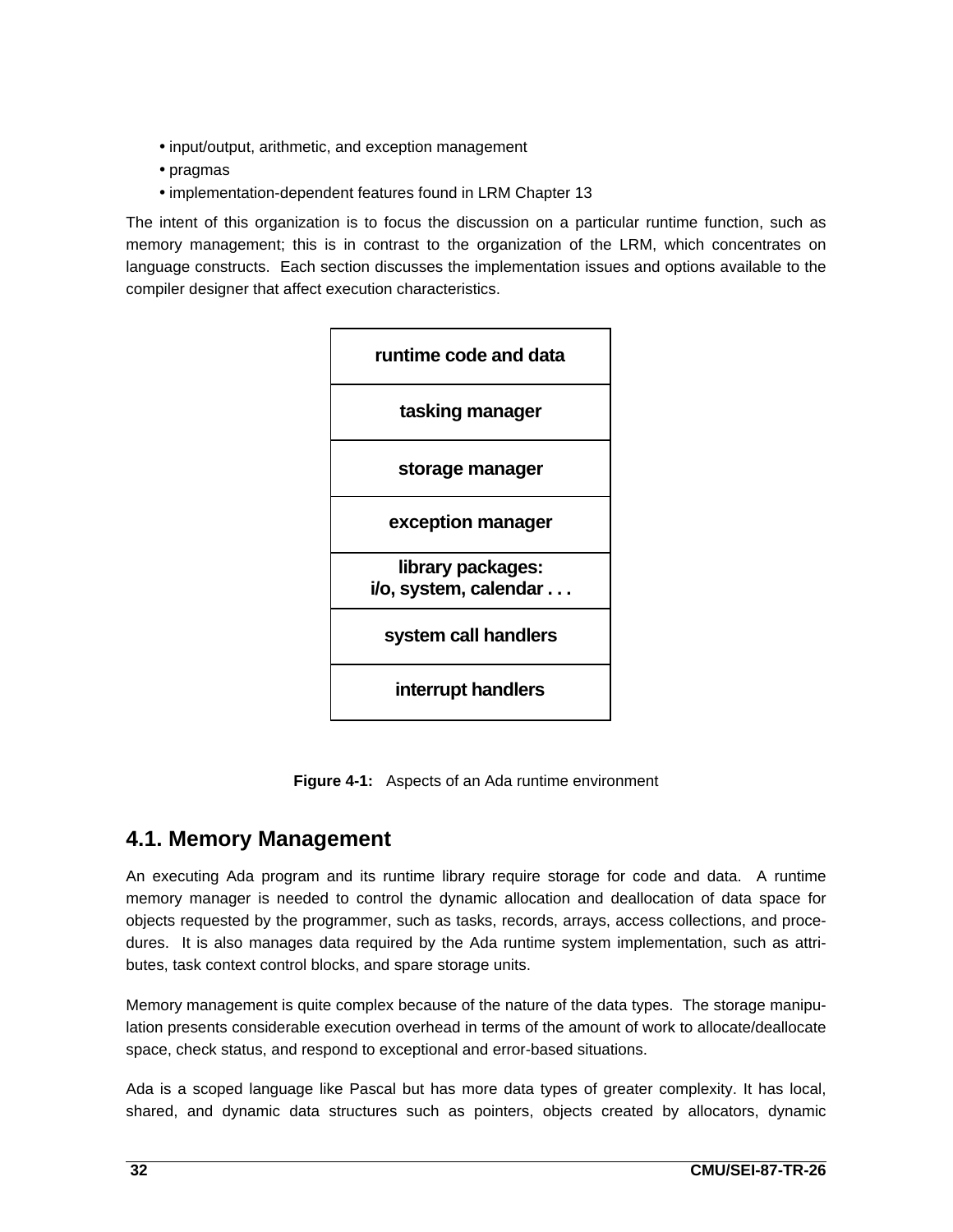(unconstrained) arrays and records, and tasks. All designated objects pertaining to an access type are dynamic in that they need to be created and initialized at execution time. Runtime stacks for tasks are manipulated along with a dynamic pool of data for access types and for unused memory space.

Since embedded systems have limited memory resources, they require discretionary use of storage. Controlled use of Ada concepts, along with certain implementation strategies, can help an embedded system reduce overheads. Ideally, to reduce runtime overheads, all memory requirements must be known at compile/link time; but Ada has dynamic types. Experience has recognized difficulties with Ada's memory management [Bamberger 86, Hood 86, Laird 86, Ruane 85, Sonicraft 86].

The rest of this section is divided into four parts:

- storage allocation
- storage deallocation
- working storage limits
- storage layout

### **4.1.1. Storage Allocation**

Implementation of memory allocation, apart from typical Pascal-like storage management such as stack allocation, involves:

- finding a chunk of memory of a suitable size for use as a task's runtime stack, or for an access collection, or for ART data such as a task's control block (TBC)
- managing the space within an access collection for access structures
- extending the access collection chunk if requested
- monitoring overflow of storage usage
- minimizing wasted space (if requested by the programmer via pragmas)
- maintaining spare storage chunks

Figure 4-2 represents a conceptual view of a memory space during an Ada program's execution. The task control block that serves as the runtime data descriptor for a task's executing context can contain task context information for suspended tasks such as register contents, as well as pointers to the task's runtime stack and associated components such as dependent tasks. Each task is likely to have a runtime stack that serves as the working memory for the execution environment of that task. The stack may contain information such as local variables and procedure-related data (e.g., static links).

Any storage allocation will involve seeking a free storage chunk of an appropriate size and then updating and initializing any runtime data structures to indicate the allocation. If there is no space available, the Ada runtime system implementation must raise STORAGE\_ERROR or expand the memory space available. Storage allocation is affected by the following Ada features:

- creation and initialization of tasks
- entry of a new scope
- dynamic structure invocation via allocators
- task communication and synchronization
- pragma PACK and representation specifications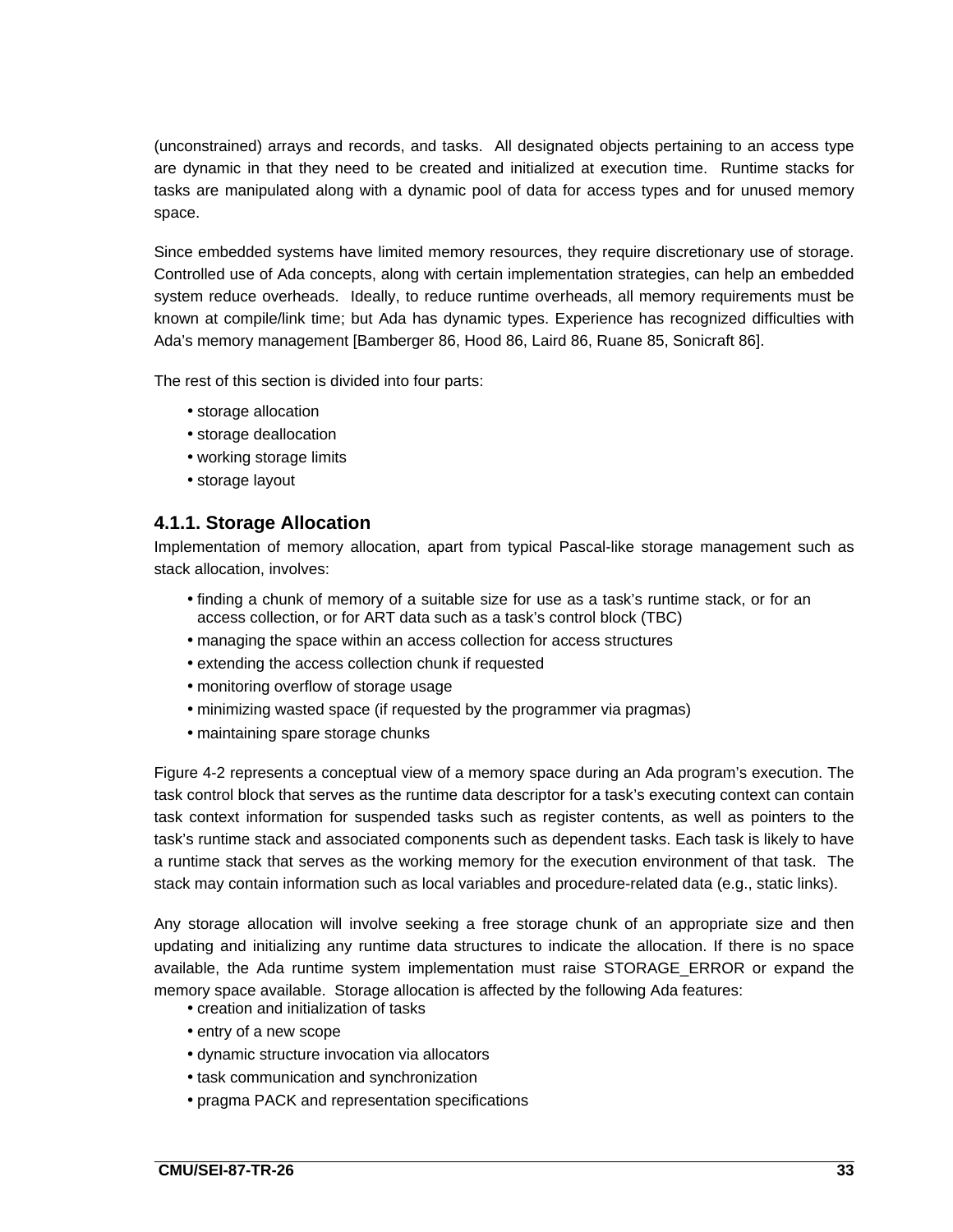

#### **Figure 4-2:** A conceptual view of an Ada program's runtime memory

Entry into a scope (for example, commencement of the main program, task creation, dynamic array allocation, or allocator evaluation) requires allocation of storage space along with data initialization. For example, an allocator involves dynamic storage allocation overheads since space must be found for the access structure and its access value must be delivered. Such storage must be free of the normal block-structure scope implementation mechanisms since the lifetime and size of the data may be unknown. This is commonly known as heap storage. One example of allocation complexity concerns variables defined within a package that are not visible outside the package. These are similar to Algol 60 "own" variables—that is, they do not change value between calls issued from outside the package to subprograms declared within the visible part. Such variables are created when the package is elaborated (within a program unit's declarative part or at library initialization) and are destroyed when the package goes out of scope. The ART must ensure this lifetime. Initialization can represent a considerable runtime overhead, particularly if it involves complex operations such as function calls, package elaborations, and task activation, which themselves involve significant storage allocation (and, possibly, deallocation). Library units need to be elaborated before the main program's code can begin executing.

Task interactions present overheads in terms of memory allocation. Each task requires some sort of task control block, by which the ARTs tasking manager can monitor its status and coordinate context switching. A task also needs workspace for a runtime stack. Tasks can be created and destroyed dynamically, which requires the ART to allocate task space and TCBs as needed. Tasks communicate and synchronize via a rendezvous which involves: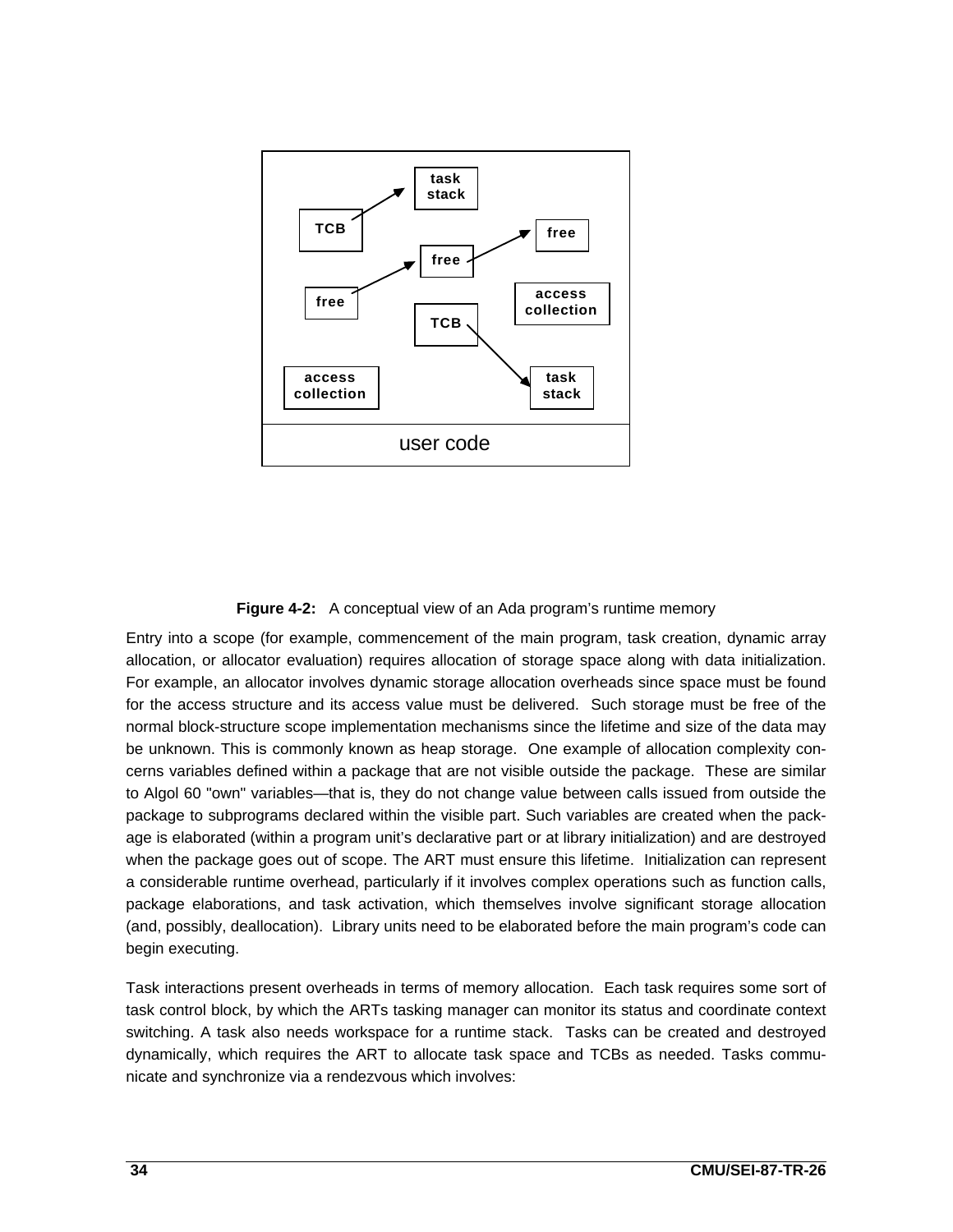- Passing rendezvous parameters (generally based upon the method chosen by the compiler designer). The parameter passing may involve both the tasks' stacks or the allocation of a separate area for passing large structures. Returned rendezvous parameters may involve the copying of data from one task's data area to the other's. Entry call parameters have the same options as do subprogram parameters, as described in Section 4.4.
- Performing the appropriate constraint checking.
- Determining the availability of space.
- Maintaining any parameter's lifetime. (For example, a function may have a return parameter which is a task that is local to the function. The task is out of scope once the return from the function occurs, but status information must be returned for that task since queries can be made by the caller to that task.)

Pragma PACK [LRM 13.1(11)], if implemented by the compiler, requires the compiler to pack records and arrays. The compiler designer specifies the semantics of this pragma (such as alignment), but there is no requirement to implement any better packing strategy than the one the ART could provide regardless of this pragma.

Miscellaneous aspects that need better definition by the compiler designer and could incur runtime overheads, include:

- Elaboration order of components within the library: tasks, arrays, and other dynamic data will require storage; differing elaboration order can affect the sequence of initializations and possibly the memory requirements; this elaboration needs to be carried out before the main program begins.
- Allocation strategy for access types: algorithms such as best-fit or first-fit strategy for finding collection space from the spare memory have different runtime performance.
- Extension of memory: memory may need to be expanded; for example, unconstrained arrays/records with discriminants could require more memory than that allocated by default.
- Storage attributes SIZE, STORAGE SIZE and the effect of pragma MEMORY SIZE: the value returned from the attribute operation may or may not include the size of the runtime descriptor for each type; similarly, the designer determines whether the value for task STORAGE\_SIZE includes the space for dependent tasks.
- Access types: the designer should determine whether any storage overheads can be eliminated if no access types are used [Grover 83].
- Library-level package: the designer should consider whether tasks in library-level packages can be statically allocated [ARTEWG 86d] rather than dynamically allocated.
- Overlap: a component may be allowed to overlap a storage boundary within record representation clauses [ARTEWG 86d].
- Record components with no component clause: an implementation places a record component which has no component clause in a record representation clause [ARTEWG 86d].
- Strategies for memory use: embedded systems use various strategies for making efficient use of memory; overlaying and selective linking may need to be implemented.
- Memory optimizations: swapping, partitioning, segmentation, and virtual memory may need to be considered for the embedded target system [Grover 85a, Lomuto 83]. A compiler buyer will need some set of guidelines and tests to determine differences in memory usage when applying these concepts [Ruane 85].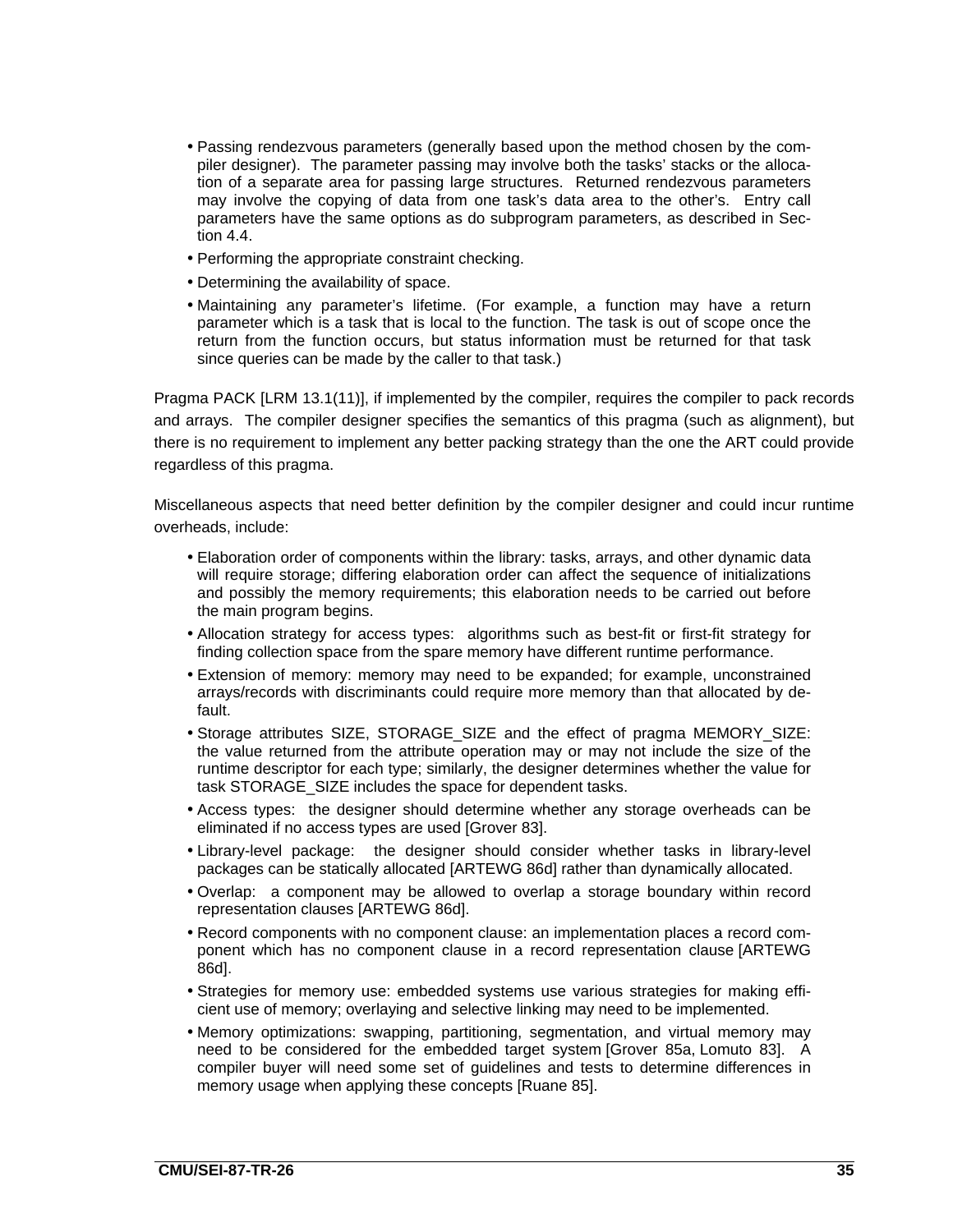## **4.1.2. Storage Deallocation**

Deallocation means that memory once named and used can become spare memory, to be used again for allocation. When deallocating dynamic storage, the ART must update its runtime descriptors of available space and add this freed space to the spare memory. Ordinary Pascal-like stack deallocation occurs for concepts such as procedure exit. More complex deallocation is discussed below in relation to:

- garbage collection
- pragma CONTROLLED
- UNCHECKED\_DEALLOCATION procedure
- exception propagation

The compiler designer determines whether to implement garbage collection, which will reorganize the spare memory space, making more space available and allocation operations more efficient. Various strategies for garbage collection [Lomuto 83, Grover 85a] are dependent upon the allocation algorithm chosen, such as *automatic* or on demand. The semantics of Ada imply that a compiler can leave garbage collection to the latest possible time, if it is done at all, which may not suit embedded systems. A compiler buyer will need tests to determine when collection should actually be done. Tradeoffs must be recognized by the programmer when using garbage collection.

The compiler designer needs to consider the garbage collection strategy, including:

- How garbage collection is performed, for example, via reference counts.
- When it is performed, for example, upon scope exit or on the fly.
- How fragmentation of spare memory is handled, for example, coalescing is done periodically.

Noncontiguous memory could create problems with garbage collection [Sonicraft 86]. A generic storage manager [Bamberger 86] for supporting efficient deallocation of different data types may be worthwhile.

Pragma CONTROLLED [LRM Annex B], if implemented, requires the ART to delay any automatic storage reclamation for designated objects until the scope of the access type declaration (which could be the end of program) is left. This pragma could significantly affect the garbage collection algorithm which the ART uses. Pragma CONTROLLED may not necessarily provide any benefits regarding when storage is deallocated.

If the compiler designer chooses to implement the generic procedure UNCHECKED\_DEALLOCA-TION [LRM 13.10.1], the ART must deallocate the allocated object without regard for any "dangling pointers," that is, without checking whether all objects have finished referencing the allocated object. In effect, the programmer now has the responsibility for ensuring that it is safe to reclaim storage. The LRM does not define the consequences of subsequently accessing the deallocated object via aliasing, so the ART is free to implement this deallocation in any way. The compiler designer defines completely the semantics of the UNCHECKED\_\_DEALLOCATION procedure.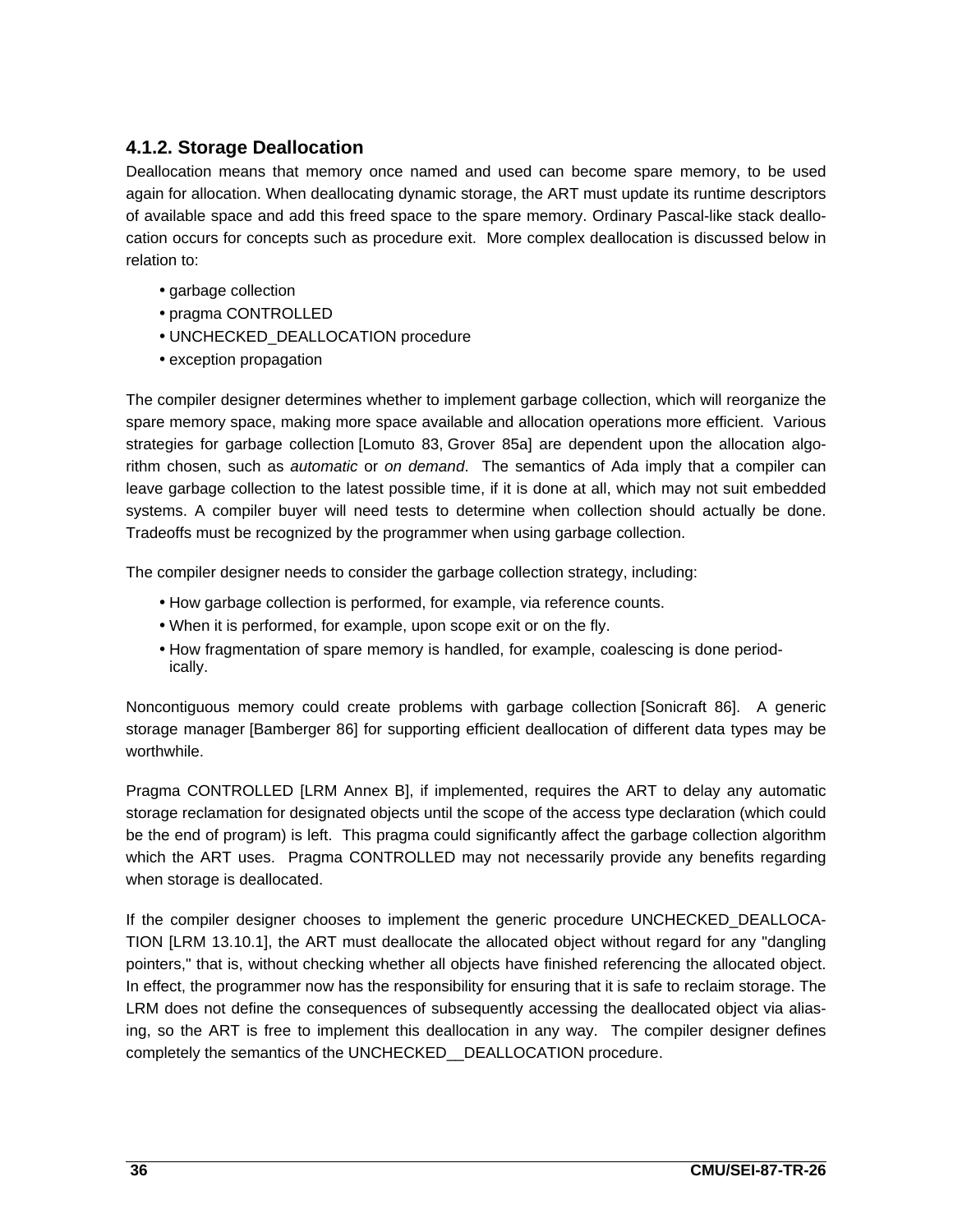Depending on the exception-handling mechanism that the compiler designer chooses, exceptions may involve deallocation of stack space during exception propagation. For instance, searching for an exception handler may involve allocation of data space and forced deallocation of stack space during exception propagation by, for instance, "unwinding" the stack in order to propagate out of scopes. When an exception propagates to outer scopes, the system requires termination actions for each inner scope, which will involve deallocating any local space for tasks, access collections, arrays, and any other dynamic structures. This subject is discussed further in Section 4.7.

## **4.1.3. Working Storage Limits**

Working storage is the memory space available to the executing program for its lifetime. The LRM allows the compiler designer to choose the amount of allocated memory for data as long as the minimum size, if requested by the programmer, is allocated. Hence, it may be obvious to the programmer if space allocated could be larger. In an embedded system, actual memory space used is a significant issue to the programmer. Features concerning the amount of memory allocated in Ada include the following:

- representation specifications
- length clauses
- pragma MEMORY\_SIZE
- exceptions

Representation attributes such as POSITION, SIZE, and ADDRESS [LRM 13.7.2] can be interrogated in order to gain information about storage characteristics. In some cases, the compiler designer chooses the interpretation of the value to be returned. For instance, X'SIZE gives the number of bits used to hold object  $X$ . If  $X$  is a task object, it is not clear what value is returned—it could include the number of bits making up the task control block, or just the pointer to the TCB. Similarly, the meaning of representation attributes for querying addresses and storage limits is defined by the compiler designer.

Ada's length clauses [LRM 13: SIZE, STORAGE\_SIZE, SMALL], if implemented, require the compiler to set limits on the amount of storage associated with a type (e.g., integer, access collection, or task). The sizes allocated must be at least the minimum requested by the programmer but can vary beyond that. If the programmer does not specify a size in the program, the compiler chooses a default size. The compiler designer chooses whether the size associated with the length clauses includes the space needed for the runtime descriptor associated with the type. The designer also determines whether task storage allocation has fixed limits, what types of storage are fixed, and the default values for the amount allocated.

Pragma MEMORY\_SIZE [LRM Annex B] requires the compiler to set the bound for working storage size for the program. The compiler designer decides whether that value includes the space for dynamic structures such as dynamically allocated objects. Pragma MEMORY\_SIZE requests only a minimum working storage space. The compiler could actually allocate a larger space. A programmer may need to know the default size of blocks allocated for units.

Overflow of memory space must be monitored by the ART when length clauses are used. In this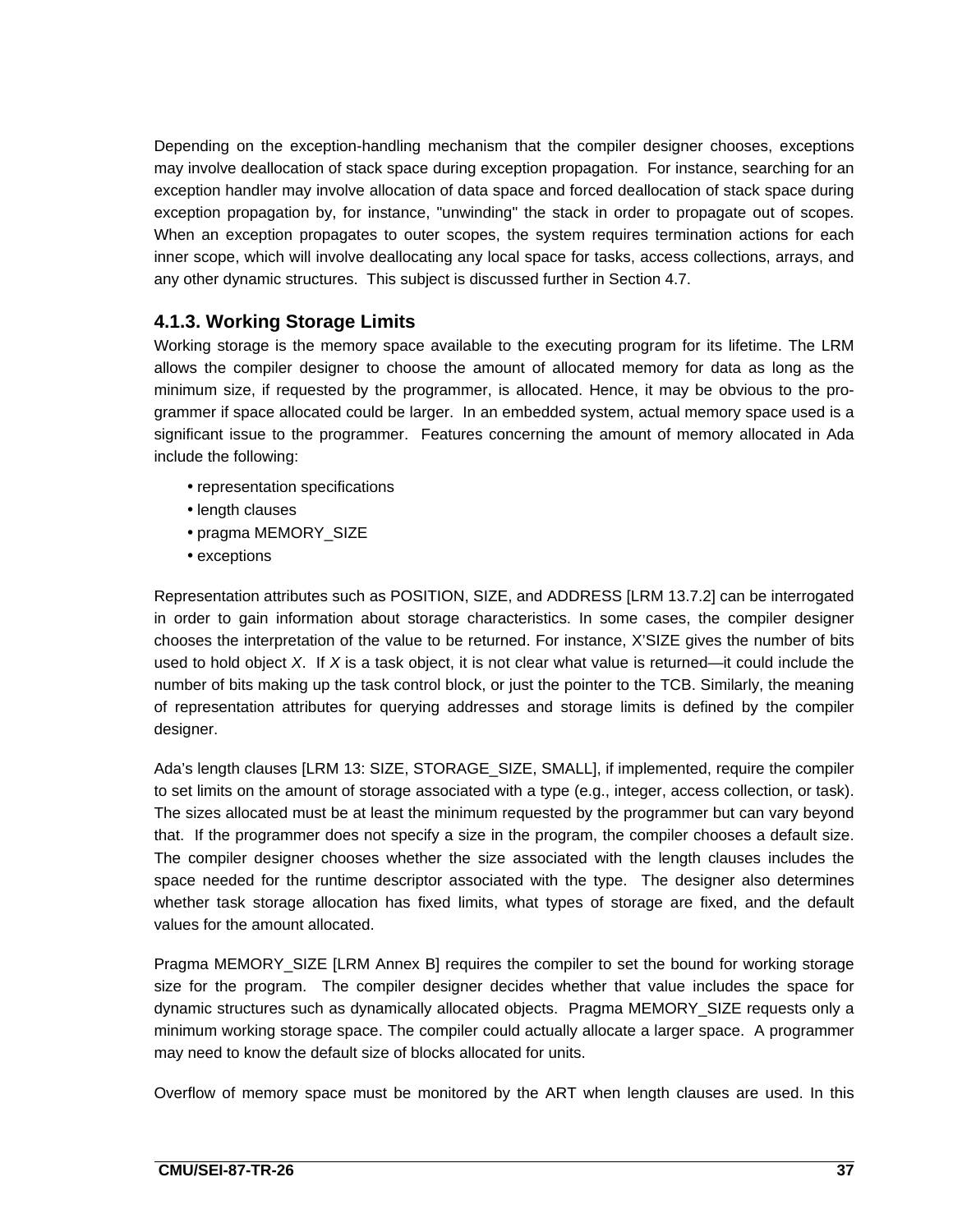case, the STORAGE\_ERROR exception should be raised or memory should be automatically extended. Monitoring overflow is generally an expensive operation because the checking routine must be called frequently. For example, it could occur every time some space is required on the runtime stack. Any solution will provide overhead at compile time, procedure prologue/epilogue time, or any time storage space is required on the runtime stack, for example, for a temporary variable. A programmer will want to know if there is a mechanism for determining the availability of working storage [Grover 85a, Lomuto 83].

Following are some other issues which the compiler designer must resolve in order to assist the embedded systems programmer:

- information about the absolute addressing limitations on memory [Grover 85a]
- tests for measuring maximum/minimum allocations for tasks, subprograms, packages, and access types [Ruane 85]
- memory saturation

Questions that must be asked include:

- How many levels of nesting of procedures are possible and how much dynamic memory is available to individual tasks?
- What diagnostics are available?
- Can memory tests be performed?
- Can thrashing be detected?
- What are the difficulties in detecting overwrites [Grover 85a, Lomuto 83]?
- How much storage is used by the ART and its data?

### **4.1.4. Storage Layout**

The Ada semantics imply a rather complex runtime organization of storage space. Code and data space is required for every task. The sharing of data by tasks (discussed in Section 4.2.4) requires that data be accessible by all the appropriate tasks. Structuring the compiler's runtime system code itself could affect some optimizations since only the ART must access the TCBs, whereas user tasks need not. Also, dynamic nesting of program units adds another level of indirection to accessing data, which can add runtime overhead. This can have important ramifications for microprocessors that have unusual segmented memory techniques.

Structure is important to embedded systems since memory is a scarce resource and needs to be used efficiently, by placing data structures in readily accessible places. Some targets have specific code and data areas (for example, read-only memory), and virtual memory may be limited. Embedded hardware systems usually have novel requirements for code versus data spaces. The runtime system requires a special area for its own data structures to which user data will not need access.

The following features affect the layout of runtime storage:

- pragma PACK
- representation specifications for enumerations and alignment
- address clauses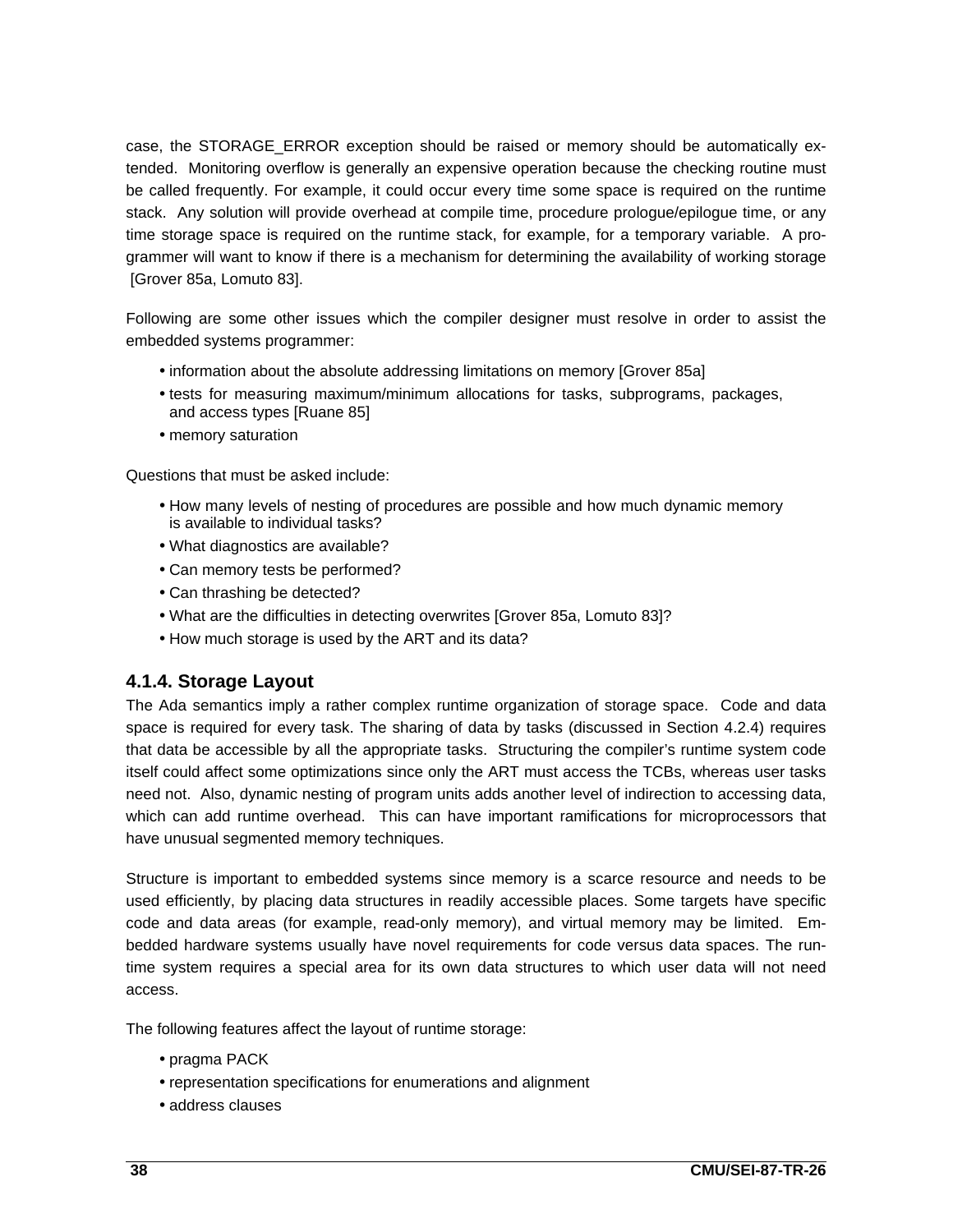Pragma PACK [LRM 13.1], if implemented, requires the compiler to implement an allocation algorithm for arrays and records which will attempt to minimize storage fragmentation within the structure. This may place an overhead on top of the normal runtime component access mechanism. This pragma has been previously discussed in Section 4.1.1.

For enumeration type representation clauses [LRM 13.3], the compiler must generate the programmer-defined codes for enumeration types instead of its own. This is likely to affect the nature of optimized code and hence execution time since some sort of mapping table may need to be accessed—the compiler maps the representation clause for record component layout into a form that the programmer requested, which may not be that which the compiler would naturally choose. This may affect efficiency of component access since the normal access algorithm must be overridden.

Address clauses [LRM 13.5], if implemented, require the ART to force an object, such as a variable or constant, to reside at a particular address. The ART must ensure that a subprogram, package, or task unit starts its object code at that address. The ART may override its default allocation strategy to impose this restriction. Specific pragmas can be defined by the compiler designer which affect storage structure at runtime. In particular, the Ada designers recognize that overlaying of memory is a desirable feature but they leave it to the compiler designer to specify and implement in any way (as long as it is not implemented by overloading address clauses).

Some miscellaneous issues that the compiler designer needs to resolve:

- Whether the initialization routine can become overlayed by working storage.
- The definition of new pragmas.
- The support of partitioning, swapping, overlaying, segmentation, virtual memory [Ruane 85].
- The procedures for orderly shutdown of the whole system and how they affect the contents of memory.
- Consideration of reconfiguration of memory for fault tolerance.

# **4.2. Multitask Management**

Ada provides concepts for concurrent execution of sequential pieces of code. An ART may implement these concepts on a single machine or a multiprocessor system. It must monitor, create, delete, switch, suspend, resume tasks, query the status of tasks, schedule, and allow tasks to communicate in an orderly fashion. Ada's tasking facilities may not meet some of the performance requirements of an embedded system where time criticality is top priority, unless some customizing and optimizing are carried out or certain programming paradigms are used. This section is divided into subsections discussing the concurrency model, scheduling, communication, shared memory, and multiprocessors.

### **4.2.1. Concurrency Model**

Ada provides tasks that can be dynamically created, activated, destroyed, and run concurrently. Ada semantics imply considerable runtime overhead. The complexity of implementing the tasking model is described below through the following features: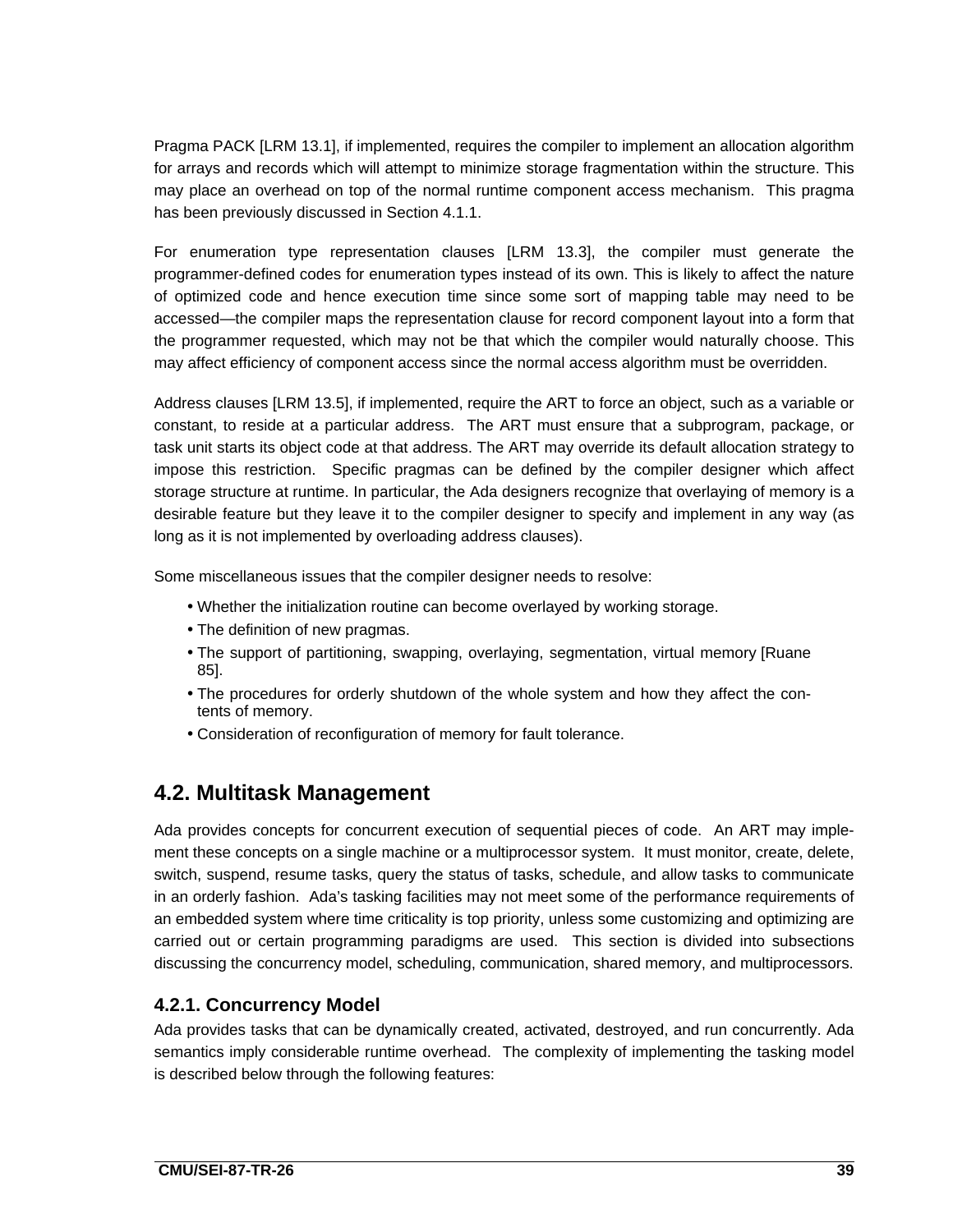- task relationships and elaboration
- status information
- task abortion, completion, and termination
- exceptions

There is a strong relationship between tasks that the ART must recognize and maintain. This relationship affects the amount of parallelism and the order of task termination. A task spawning another task is the parent of that task; the parent task is delayed while the child task is activated. Any problems in activation are relayed back to the parent, who assumes responsibility for taking corrective action. LRM 9.4 sets up a master-slave relationship. A master (that is, a unit whose execution creates the task object) cannot terminate or abort until the slave task (and its siblings, at least) have done so. Slave tasks can be collectively terminated, that is, a group of related tasks are forcibly terminated under a complex set of conditions involving their state and that of the master, the master's siblings and the group's own siblings, and the inability to rendezvous.

The ART must keep track of the relationships and status of tasks, along with saving the machine's context when switching between task executions. For each task, some sort of runtime tasking data descriptor, a task control block will contain all necessary status information. Tasks can complete normally, be aborted, or terminate collectively if no rendezvous is available. This must all occur in the appropriate order based on the task dependency hierarchy, which the ART maintains and adds to when tasks are created [Reino 86]. The master-slave, parent-child relationship of tasks gives rise to complexity in the ART and affects the efficiency of elaboration/termination/abortion of tasks. Task termination based on the dependency hierarchy is very costly and complex to implement because of data structures and accessing. Efficient algorithms for task termination are needed [Reino 86].

Tasks provide a considerable overhead in the runtime system because the status must be maintained for context switching, task dependencies, task abortion and termination, and task communication and synchronization. The depth of the nested task hierarchy will influence the amount of runtime overhead. Compilers that remove tasks by optimization are needed. Tasks can be reduced to a sequence of procedure calls [Pepper 86]. An ART without the tasking code will obviously reduce runtime code size and save context switch time. Context switch time becomes a very important measure for a system with a large number of tasks. Other important measures for users include: maximum number of tasks allowed in the execution environment at any one time; maximum length of entry/delay queues [Ruane 85]; and time consumed for task elaboration and for activating and terminating a task [Clapp 86].

Although not explicitly stated in the LRM, a main program can be considered a task by the ART. This is obvious since a main program has a priority and can perform actions which only tasks can, such as delaying itself and making an entry call. Hence, the main program task may require a parent and master so that it fits into the task dependency hierarchy. The ART must have its own elaboration phase whereby the initial runtime data structures and library packages are elaborated. The compiler designer must decide when and how library tasks are terminated. The requirement by the LRM is that the library tasks do not terminate at least until the main program has completed, and these tasks need never terminate. The LRM does not define what happens to tasks declared in library packages when the main program terminates [ARTEWG 86d]. Further guidance, though, from the Language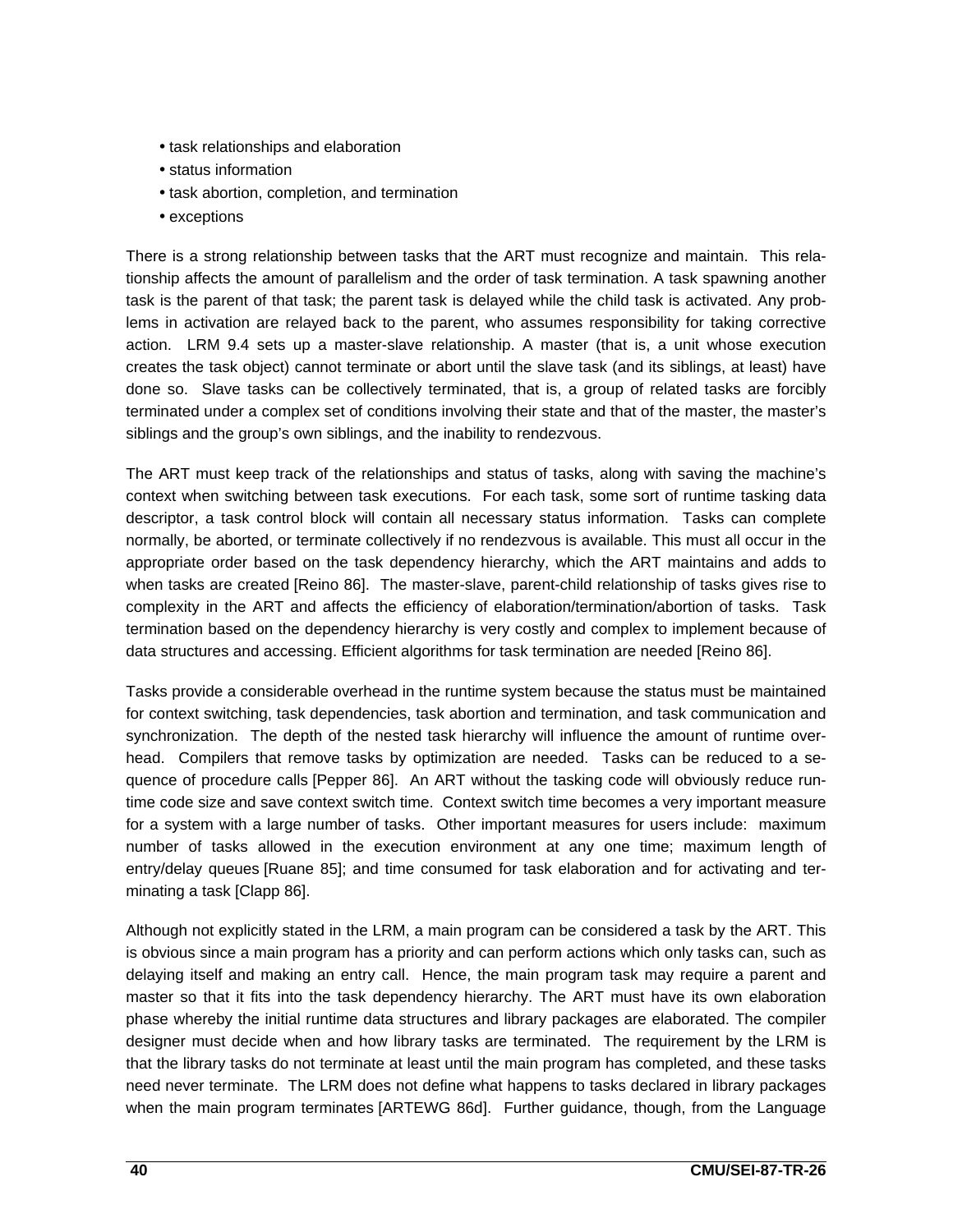Maintenance Panel indicates that the user's program—not the compiler designer—determines whether termination of the tasks occurs.

The ART must provide operations whereby the program can query the status of tasks. This is accomplished through task and entry attributes [LRM 9.9]: T'CALLABLE, T'TERMINATED, and E'COUNT. The information will most likely be kept in the TCBs. Queries must be implemented as indivisible operations.

A task can abort another task within scope (including itself) at any stage. Synchronization points for a task's execution status are defined as in LRM 9.10.6. Synchronization points occur at:

- abort statements
- the end of a task's own activation
- a task's activation of another task
- an entry call
- the start or end of an accept statement, a select statement, a delay statement, an exception handler

Exception handlers require the ART to check the status of tasks for abnormality and exceptions before allowing the task to execute past the synchronization point. Abnormality checks (that is, language-required runtime checks for the abnormal status of a task) impose considerable overhead for tasking since they need to be carried out at every synchronization point. The ART must instigate task abortion or exception propagation before the next synchronization point is reached if conditions are ripe for doing so. For task abortion, the ART must ensure that tasks terminate based upon the task dependency hierarchy. This hierarchy entails considerable runtime overhead, especially for task abortion. Embedded systems generally need to delete tasks so that the resources such as space can be reused. Minimizing tasks can save context switches and scheduling time. Task abortion does not involve an instantaneous, sledge-hammer kill, but rather a graceful, orderly shutdown of processes based on task dependencies. A special form of "instantaneous kill" may need to be supported by the implementation. The compiler designer determines whether a task can be aborted (and go to completion) while updating a variable [ARTEWG 86d]. It also determines the semantics of an abort [LRM 9.10] statement with multiple tasks that can indicate any ordering for the task abortion. Programming style–or rather, structuring of source code–can considerably affect the runtime characteristics of tasks. For example, tasks terminate via a terminate alternative depending on who the master is; if the master is a library package, then tasks need not terminate.

The ART must guarantee that exceptions do not propagate outside of the scope of tasks except in the case of a rendezvous (for an unhandled exception) and when a child task has an error during its elaboration.

A user would like to know the maximum number of active tasks and main programs; length of entry and delay queues; the maximum number of entries per task and level of nesting of tasks; and the number of parameters that can be passed during rendezvous [Ruane 85].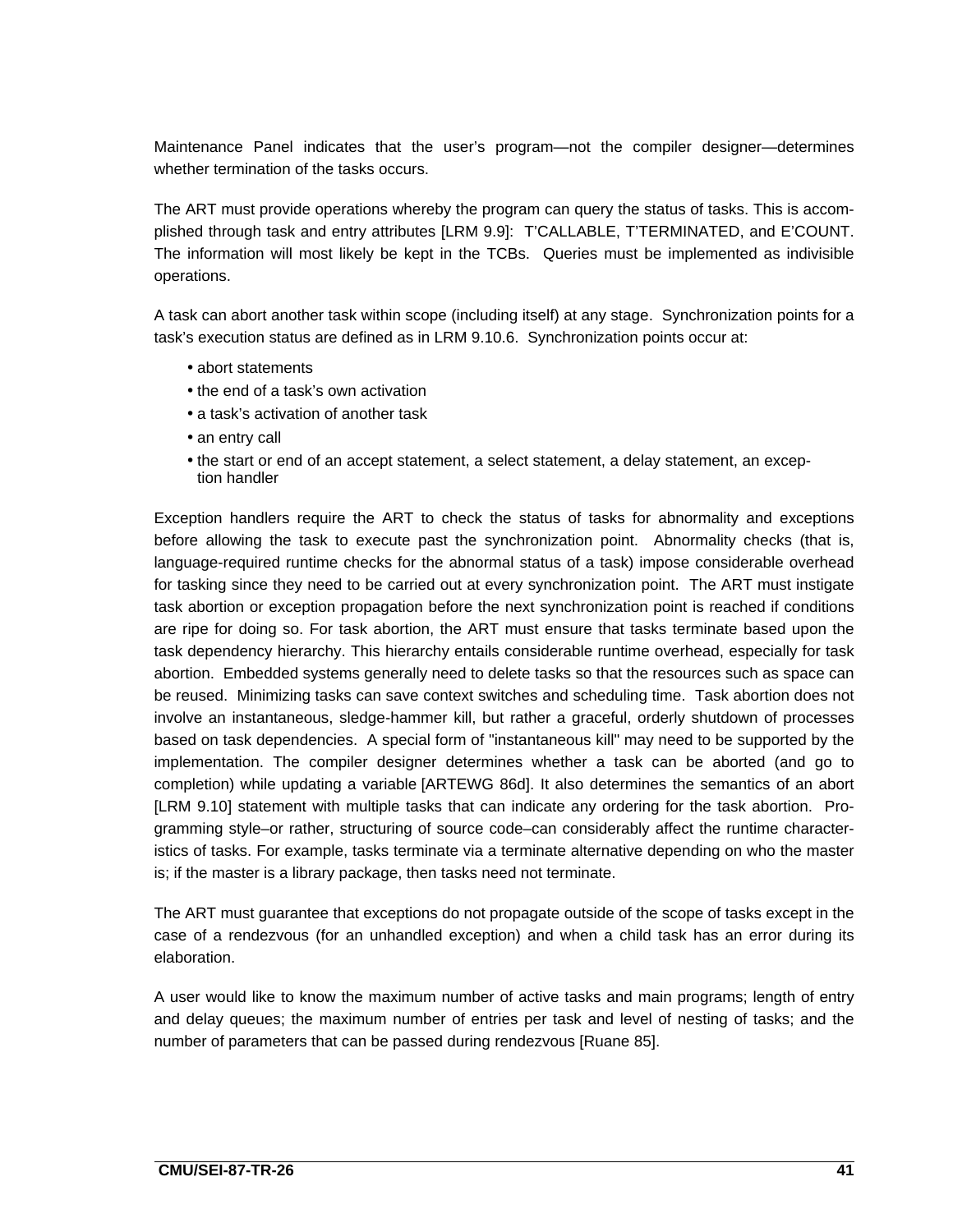## **4.2.2. Task Scheduling**

Some of the complex runtime issues related to task scheduling are:

- priority
- scheduling strategy
- suspension and resumption

As long as tasks with higher priority run ahead of those with lower priority when it is sensible to do so, Ada permits any scheduling strategy [LRM 9.8]. The language defines lower as "a lower degree of urgency" [LRM 9.8]. The programmer gives a priority to a task (or the main program) via pragma PRIORITY [LRM Appendix B], or the compiler gives a default priority. Priorities may not be implemented at all, but the ART must have scheduling rules for all tasks. The compiler designer determines the priority of a rendezvous without explicit priorities [ARTEWG 86d]. Priorities are static in the sense of "once set, always set"—except during a rendezvous, where the ART must change that of the task with lower priority to temporarily assume that of the higher. Priority can only affect task scheduling; it cannot affect tasks in queues, for example, awaiting rendezvous. There are known problems with Ada's priority scheme, such as the priority inversion problem [Cornhill 87], which a compiler for embedded systems may have to circumvent. For instance, since a task is suspended until the completion of subtask activation, it is possible that a low-priority activation could result in a very long suspension of a high-priority task. This is definitely a problem for embedded systems designers who must circumvent these semantics of Ada.

The compiler designer determines pragma PRIORITY, the values of the attributes FIRST and LAST of the subtype PRIORITY, and the default priority level values. The designer also decides the effect of priorities on queuing for rendezvous and real memory, task start-up/elaboration, exception raising, task termination, and I/O access. Ada's priority-based scheduling strategy provides an implementation-dependent option for resolving fairness and starvation in scheduling; for example, round-robining or FIFO resumption of delayed tasks of equal priority. A cooperative or preemptive scheduling model can be implemented. Priorities are static in Ada, but an embedded system is likely to want to dynamically change priorities based on certain events for reconfiguration, fault tolerance, etc. The library system may need to include some mechanism for customizing priorities [ARTEWG 86c]. The priority range must be sufficient to suit the programmers' needs.

A cooperative (that is, run until blocked) or a preemptive (that is, run until interrupted) scheduling strategy can be implemented. Foreground tasks (tasks with higher priority requiring frequent execution) and background tasks (lower priority tasks which only need to execute when the processor has any spare cycles) are a normal, embedded system executive strategy [Hood 86]. Round-robin and time-slicing scheduling may need to be supported [ARTEWG 86c]. Ada does not permit the primitive control over the runtime system that allows a cyclic executive to be efficiently implemented [Grover 83]. Coding a cyclic executive in Ada does not solve any new problems and is not as efficient in solving many of the problems traditionally addressed by cyclic executives. A data-driven executive may not suit embedded systems [Grover 85a]. The compiler designer determines whether user-defined schedulers are implemented and whether it is necessary to write the scheduler in assembly code for sake of efficiency.

The LRM does not require deadlock detection, but it is possible that a compiler can detect any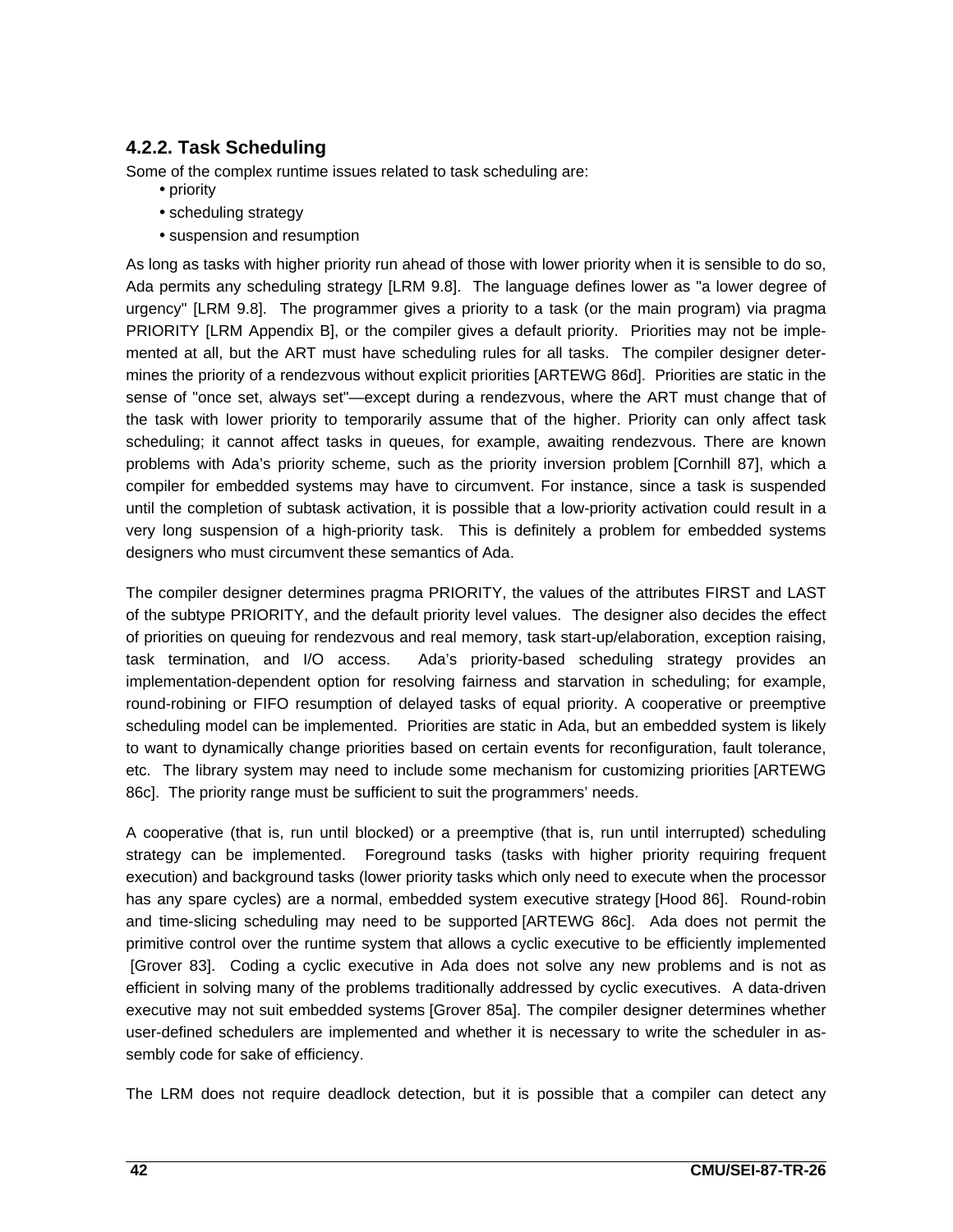obvious deadlock situations such as a task calling its own entry. An embedded system cannot afford to "hang," so it is likely that the ART will implement extra features for detection and invocation of recovery/restart (hot or cold). The compiler designer determines whether to implement any capabilities for detecting and recovering from deadlock [Ruane 85] and for detecting infinite loops.

As part of the scheduling model, the ART must suspend and resume a task's execution for an amount of time. The delay statement [LRM 9.6] and timed entry call [LRM 9.7.3] require suspension of tasks. The ART will most likely have several queues of tasks: one for tasks that are executable and one for tasks that are delayed. Using some sort of timer mechanism, the ART suspends the task. The ART is only required to delay the task for at least the minimum requested time. The compiler designer can choose when, beyond the minimum amount of time, and whether to resume the task, if at all. Such an implementation may not be accurate enough for an embedded system where events must occur at a certain time or within a time period.

The following measures are likely to be important for embedded system designers:

- the range of context switching time
- overhead time for task creation, termination, and abortion
- the duration in which all interrupts may be inhibited
- the precision of delays and timed entry calls

A compiler designer may develop library packages for programmer code which may require nonpreemptible sections [ARTEWG 86c]. Task identification requires customized features [ARTEWG 86c].

#### **4.2.3. Task Synchronization and Communication**

Implementing communication tasks is complex because of the following features:

- different kinds of rendezvous
- exceptions
- interrupts

To implement a rendezvous, the ART must ensure that tasks are synchronized. This means the ART must be able to suspend a client task until the server task is ready to communicate. A rendezvous involves a client task that makes an entry call to the server task, which will at some stage make a corresponding accept (if it has not done so already) to start the rendezvous. The ART will place the client task in the FIFO entry queue of the server task for that particular entry. It must suspend the client task (if necessary) to await a corresponding accept and during the rendezvous itself. At the end of the rendezvous, the ART must resume the client task after checking for unhandled exceptions and abortion. Conditional rendezvous add complexity to implementing a rendezvous:

• For a server task, the compiler designer defines a strategy for determining which select alternatives within a selective wait [LRM 9.7.1] are candidates for execution. The ART chooses the best alternatives in accordance with LRM semantics. If a rendezvous is possible, the ART initiates it. Otherwise if there is a delay alternative, the ART suspends this server task and prepares for a timeout on that task. Otherwise, if there is a terminate alternative, then ART changes the status of runtime descriptors indicating that this task can potentially terminate. Then, using a complex policy based upon the task depend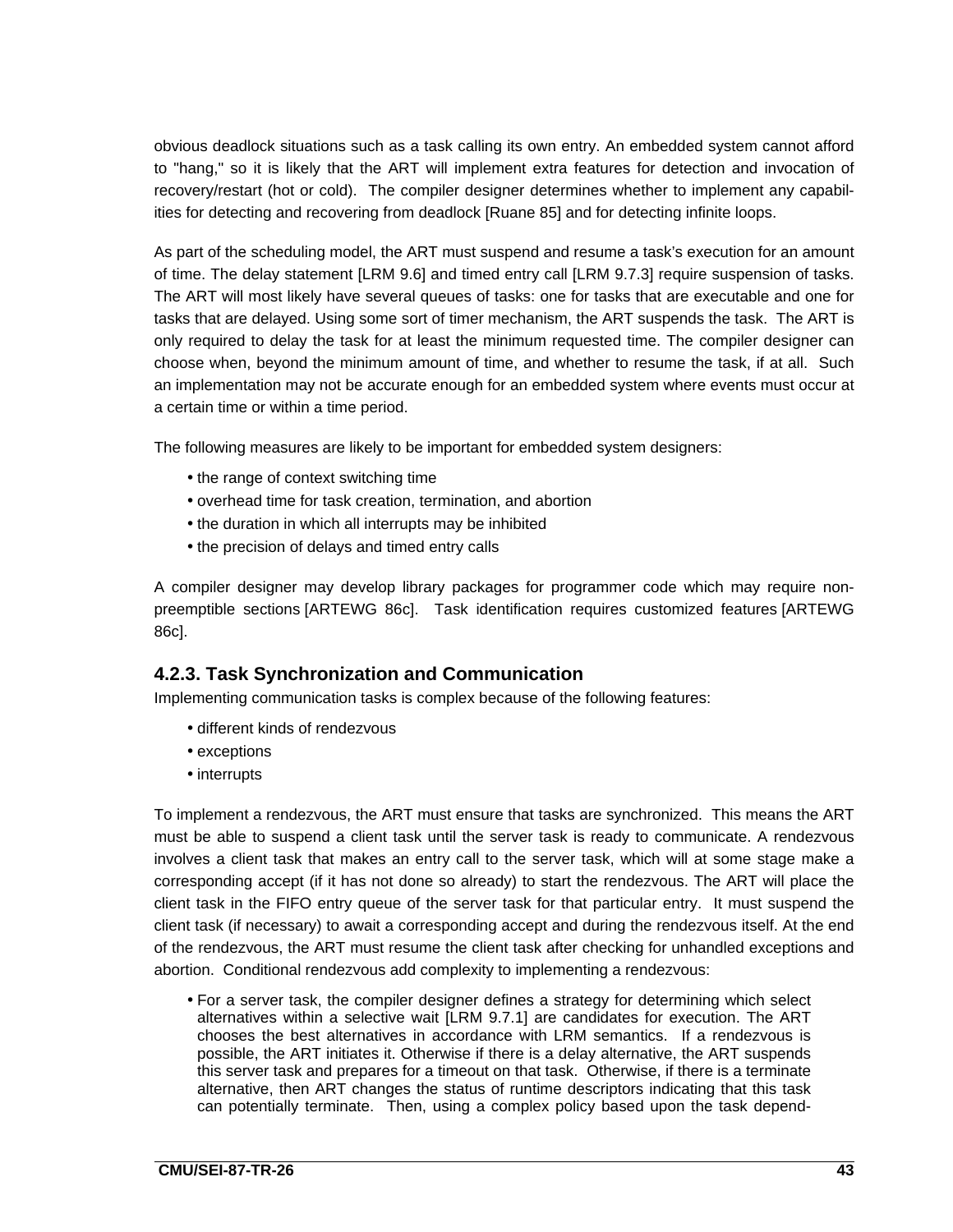ency hierarchy regarding master-slave relationships, it determines whether to initiate the task's termination. There may be a limit to the number of entries per task. If not, minimizing the entries per task may help reduce access times (depending on how the ART implements entries and relates them to tasks).

- For a client task, a conditional entry call [LRM 9.7.2] requires the ART to disallow a potential rendezvous if the server task is not ready at the time of the entry call to communicate; the alternate actions of the call must be initiated by the ART.
- For a client task, a timed entry call [LRM 9.7.3] requires the ART to suspend the client task for a minimum amount of time and initiate some sort of timing mechanism which will cause a rendezvous to occur if the server task is ready to synchronize/communicate within a specific period of time; otherwise, it resumes the client task.

A compiler designer determines such issues as: the order of evaluation for guard conditions in a selective wait; when the delay alternative (if present) is evaluated; when the family indices (if present) are evaluated; for selective wait alternatives, the algorithm to determine the selection from the open alternatives in a selective wait; and, for delay alternatives, the algorithm to determine selection from delay alternatives of the same delay [ARTEWG 86d].

Fairness and determinism in selecting rendezvous and interrupts are options the compiler designer must choose. Designers can choose special optimization techniques which could include the following:

- Within a standard library package, generic synchronization primitives for coding efficient generic real-time concepts such as semaphores and buffers.
- Compiler optimizations for minimizing context switches during rendezvous such as Habermann-Nassi, monitor clusters, Rajeev and Greene [Hood 86].
- Transforming tasks into procedures to avoid cyclic scheduling [Pepper 86].
- Fast interrupts—that is, rendezvous which are treated like procedure calls and executed on the caller's runtime stack can eliminate tasking overheads and reduce interrupt response time. This may require all runtime tasks to be visible to the entire system, which may not be possible due to memory limitations [ARTEWG 86c, Lomuto 83, Pepper 86, Hood 86]. Asynchronous or synchronous or mixed task synchronization facilities may be needed [Lomuto 82]. Techniques for implementing synchronous and asynchronous events exist [Grover 85b, ARTEWG 86c].

At the start of a rendezvous, the ART must raise the TASKING\_ERROR exception within the client task if the server task has already terminated or been aborted. Also, if there is an unhandled exception at the completion of the rendezvous, the ART must raise it at the client task site as well as raising it within the server task and initiating all the necessary exception handling and propagation actions.

Interrupts [LRM 13.5.1] are treated as entry calls by a hardware "task" whose priority is higher than that of the main program and any user-defined task. This interrupt can be any kind of entry call (timed, conditional, or normal). Implementing a hardware interrupt involves mapping a hardware signal into a high-priority, Ada entry call. This hardware signal must look like an ordinary software entry call to the ART. The compiler designer defines any semantics for this kind of entry call, such as parameters, storage area, and exception raising. The interrupt must be given highest priority, locking out other activities. The LRM does not define whether interrupts are treated as conditional entries and therefore lost if not serviced immediately. An implementation may define additional conditions for terminating the task that contains the entry. The hardware could directly execute the accept state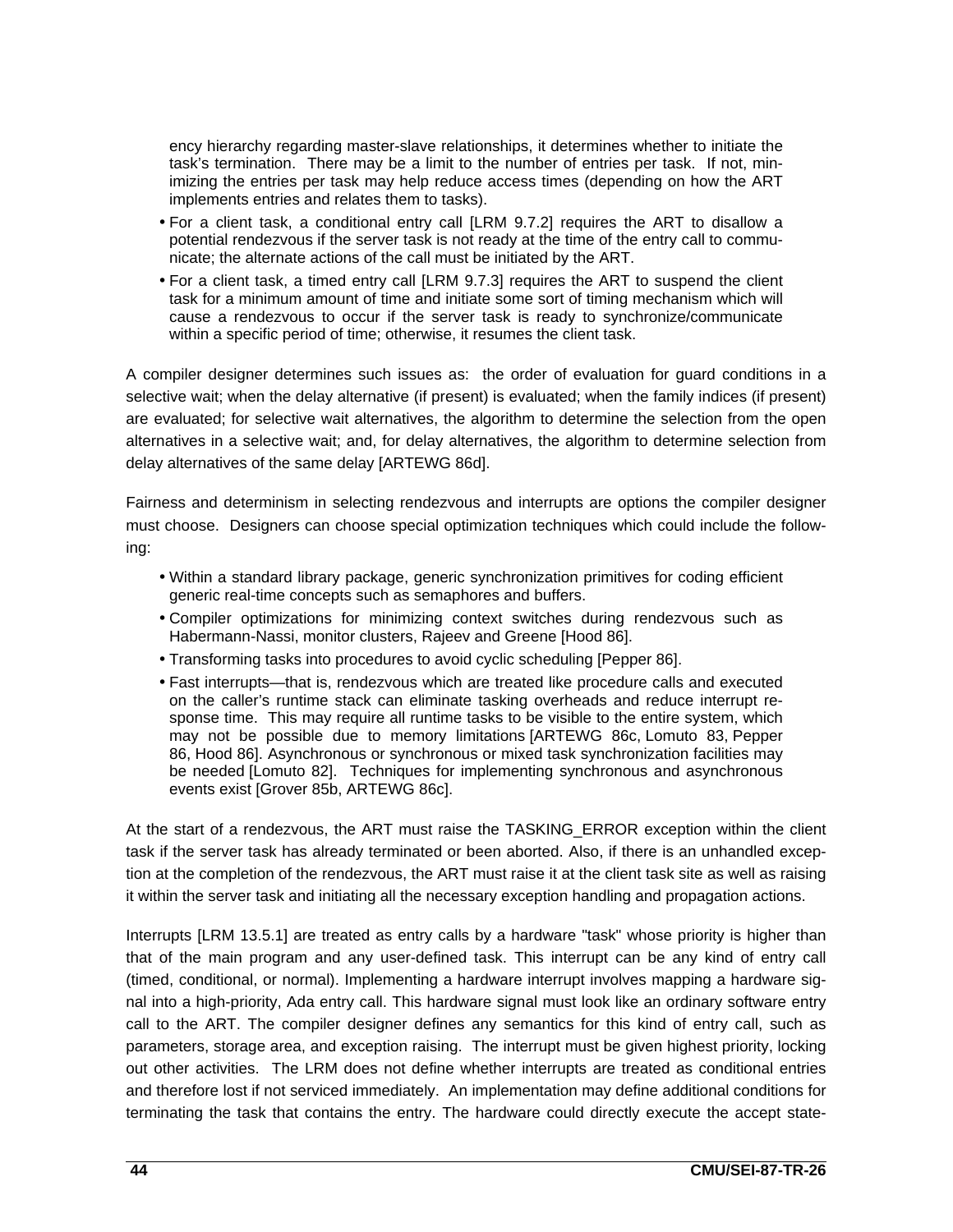ment. The interrupt entry call needs to have only the minimum semantics given in LRM 13.5.1 (rather than that of a task in rendezvous). An interrupt need not invoke any scheduling actions. Enabling/disabling interrupts must be customized, and the priorities of nested interrupts must be resolved [ARTEWG 86c]. The compiler designer defines any further semantics as to where the rendezvous is executed, e.g., on a stack. The designer also determines the restrictions on terminate alternative—further requirements that are imposed by an implementation for selecting the terminate alternative that may appear in the same select statement with an accept alternative for an interrupt entry [ARTEWG 86d].

Measures that embedded systems designers would be interested in include:

- minimum rendezvous time [Clapp 86]
- the maximum time duration in which all interrupts may be inhibited [Ruane 85]
- timing accuracy for the delay statement and for timed entry calls
- interrupt response time [Clapp 86]

For many real-time applications, a 12 millisecond time for synchronizing during a rendezvous is too long. A basic context switching time of 20 microseconds is reasonable [Laird 86].

#### **4.2.4. Shared Memory**

Tasks that share data, indicated by pragma SHARED [LRM 9.11], seem to require the ART to implement mutual exclusion with the guarantee that reading or updating this data will be treated as critical. The compiler designer defines the status of the data if its defining task is aborted [LRM 9.10(8)]. The shared data will cause an overhead due to the mutual exclusion operations required on the data. Local copies of the data are possible. Designers need to define the implementation mechanism for maintaining the local copy and resolving any update anomalies as well as defining whether shared variables are protected by rendezvous and whether multiple reads are allowed simultaneously. Pragma SHARED can be applied only to scalar and access objects [LRM 9.11(10)].

In general, tasks can share data as a result of common scope. The ART is not required to implement this data within a critical region, so the programmer must take responsibility for guaranteeing safety of data access.

Generic units suggest a sharing of code. There is no requirement on the compiler as to how it implements generic units. It can choose to share code for each instantiation, which can help minimize memory usage, or it can generate a copy of the unit's code with actual parameters. This could reduce some execution time for accessing data but quite likely would add to the amount of memory used.

#### **4.2.5. Multiprocessors**

The LRM provides no explicit facilities to address implementation on multiprocessors. But the intent is that the semantics of the runtime system do not prohibit such an implementation. It is likely that the ART will need mechanisms [Ardo 83] that the compiler designer must choose for doing the following:

• Detecting status of tasks across machines: Remote procedure call for distributed rendezvous will probably be needed for a rendezvous. A communication protocol in effect needs to be implemented. [Ardo 83]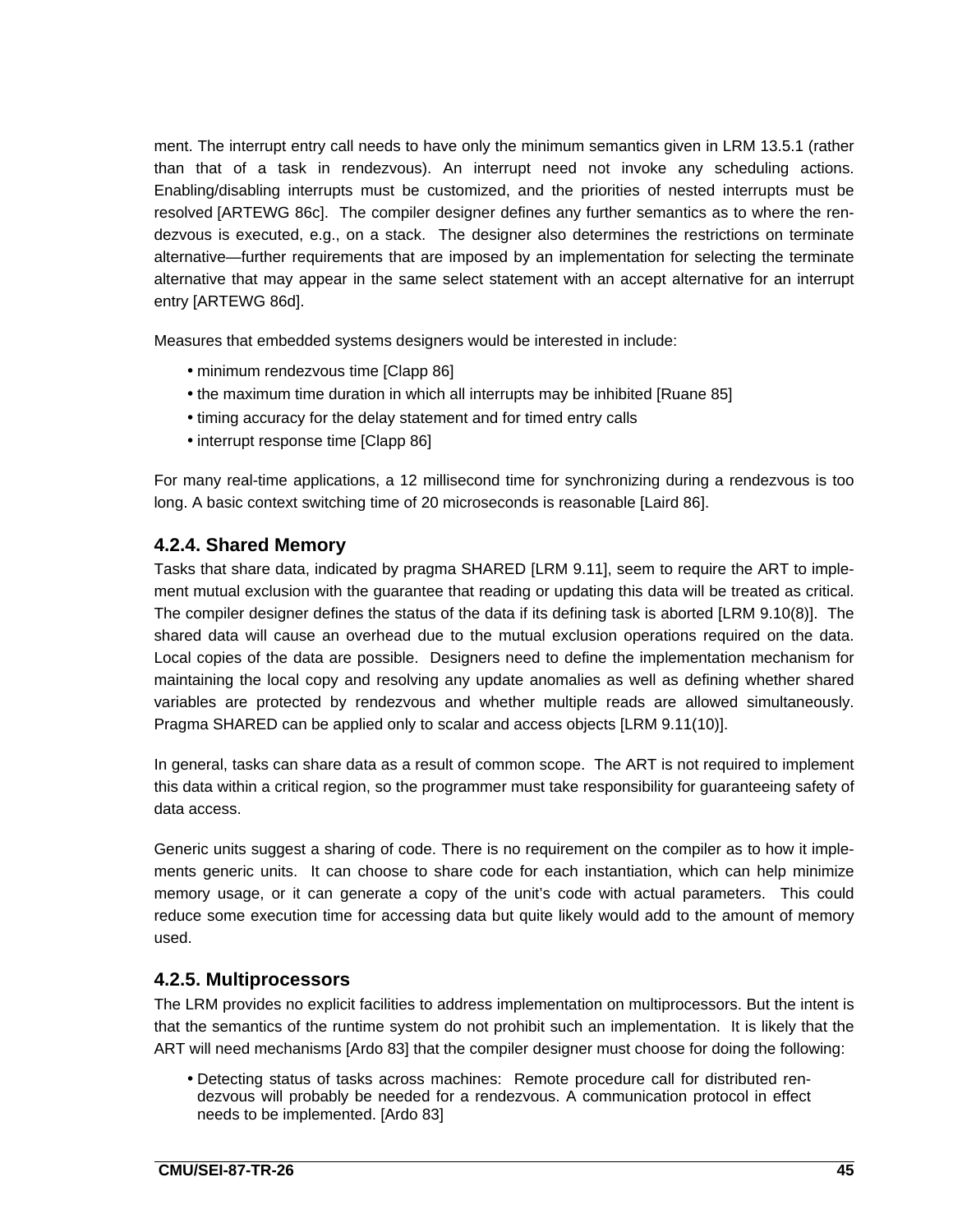- Scheduling tasks across machines: How is distributed task scheduling carried out? How are task termination dependencies (abortion/collective termination) enforced for distributed processors? What is the algorithm that determines the execution order of the activation of tasks on different processors? [ARTEWG 86d] How sensitive is preemptive scheduling to distribution of tasks over processors? [ARTEWG 86d] When is allocation of tasks to processors performed at compile/link or runtime? Can the programmer control the allocation [Lomuto 83]? Can a task allocate, rendezvous with, or abort a task residing on a different processor? [Lomuto 83]
- Coordinating data access: What technique is used for shared data, for example, a common memory or local copies? Is there a common pool or local pool of dynamic storage for access types?
- Distributed rendezvous: For a rendezvous among separate processors, how are objects transmitted, and what are the time delays due to rendezvous between different processors? For parameter passing, which will need a protocol, what are the storage ramifications and the method? With two tasks in a multiprocessor system rendezvous, how are task priorities among processors resolved? On which processor is the rendezvous performed? [ARTEWG 86d] What are typical time delays for rendezvous between tasks on different processors? [Ruane 85]
- Global timing facilities: What are the clock synchronization problems among different processors? Will there be local or global clocks?
- Code sharing for objects of the same task type: Can the code of a task body be shared among multiple occurrences of the same task type?
- Miscellaneous: Can generics be instantiated for remote processors? Can program units be distributed to remote processors? How can auditing tasks and data be performed? What are the ramifications for exception propagation out of remote tasks?

## **4.3. Time Management**

Time management relates to the following features:

- package CALENDAR and system timer
- type duration
- delay precision

The ART must implement the package CALENDAR [LRM 9.6], which provides the implementationdependent definitions of time and date types (e.g., TIME, YEAR\_NUMBER, MONTH\_NUMBER, DAY NUMBER, DAY DURATION) along with their operations (such as Clock, Year, Month, Day, Seconds, etc.) and TIME\_ERROR exception. Implementing these operations involves the mapping of the target system's timer into the ART. Some ranges of timing types are language defined. The accuracy of the timing functions will depend upon the precision of the embedded system's clock and the precision of fixed point arithmetic. A timing range of up to one day (in seconds) is required. Durations must be implemented with, at most, a maximum value for DURATION'SMALL of 20 milliseconds and a recommended value of 50 microseconds. SYSTEM.TICK must be given a value to represent the basic clock period.

Upon a delay statement [LRM 9.6] or a timed entry call [LRM 9.7.3], the ART is only required to guarantee the suspension of the task for the minimum of the time specified. On average, a delay is likely to be longer than specified because of the time it takes the ART to recognize the expiration of a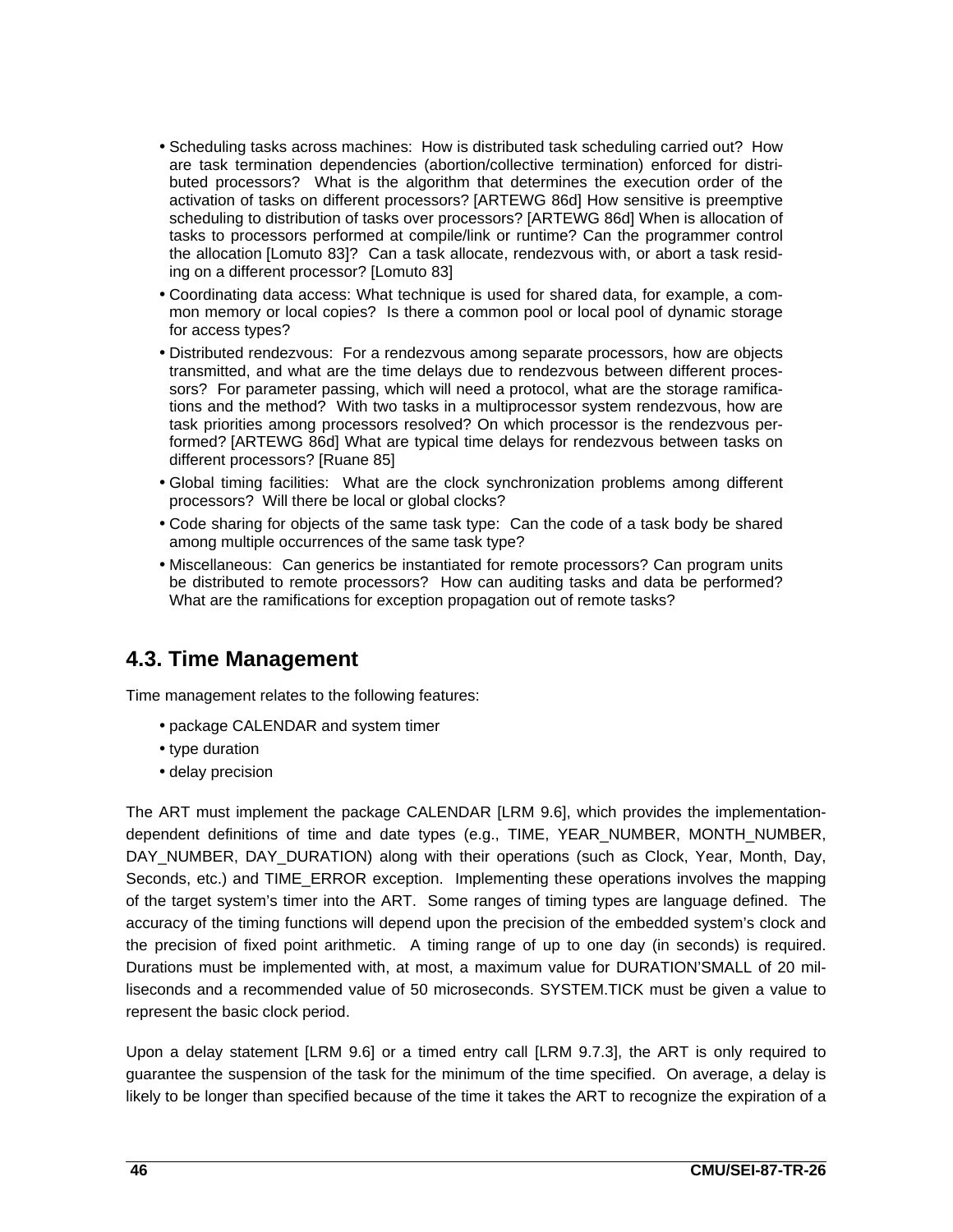delay, reschedule, and resume the task. This is often acceptable, but (for example) in a cyclic program intended to execute at a prescribed frequency, every repetition comes a little late; there is a cumulative drift in the time of execution, as well as jitter in the actual intervals. Techniques for eliminating the drift may be needed [Downes 82]. Ada does not permit delaying up to a certain point in time, either for a task or the main program.

Issues which the compiler designer must resolve include: What is the CLOCK accuracy regarding DURATION'FIRST, 'LAST, and 'DELTA? What are the values of FINE\_DELTA and TICK? Does package CALENDAR support Julian days? What is the accuracy of the timer? Does the embedded system have more than one timer? If so, does the ART make use of each or just one? What is the frequency with which all time-dependent conditions are checked (for example, expiration of delays, next time-slice)? Should there be facilities for time zones, different calendars, universal time, within package SYSTEM? What is the representation of types DURATION, DURATION'SMALL, and SYSTEM.TICK? Is there a known upper bound on a delay? A delay may be required that is less than that incurred by the execution-time overhead of the ART's implementation of the delay. Is the delay expiration a scheduling event? What is the overhead of a call to, and return from, function CLOCK? [Clapp 86]. Are there any facilities for providing an accurate measure of elapsed time between events? Can a programmer use a "pool" of timers as software "watchdogs"? [Lomuto 83]. ARTEWG [ARTEWG 86c] suggests possible solutions that could provide for commonality among Ada compilers.

# **4.4. Subprogram Management**

Procedures and functions are subprograms [LRM Chapter 6]. These imply a stack-based implementation mechanism. Parameter modes in, in out, or out, demand that read-only and update capability be provided by the compiler. The compiler designer must decide upon the mechanism for passing parameters given that scalar types (integers, reals, and enumerations) and access types have to be passed by copy. Other parameters can be passed by copy or by reference as determined by the compiler designer. Association between formal and actual parameters (which can be evaluated in any order), along with returned parameters, must be chosen by the compiler designer. The compiler designer may decide to give the user some control over the parameter choice of passing mechanism [ARTEWG 86d].

Mechanisms for returning results, especially record and unconstrained array types, can affect space requirements and efficiency. The option may depend upon memory structure and access times. For any copying, this will need to be done within a critical region. Parameter size can affect passing strategy. For example, is it necessary to pass a large parameter by copy? Some miscellaneous issues which the compiler designer must resolve include: Where is the space for parameters allocated? What is the effect of using global data for parameters? What is the order in which they are passed? In addition, depending on the size and timing requirements, tradeoffs for the method of parameter passing need to be determined. An evaluation order policy for association between formal and actual parameters and returning results is determined by the compiler designer.

Pragma INLINE [LRM 6.3.2], if implemented, generally requires the compiler to expand inline the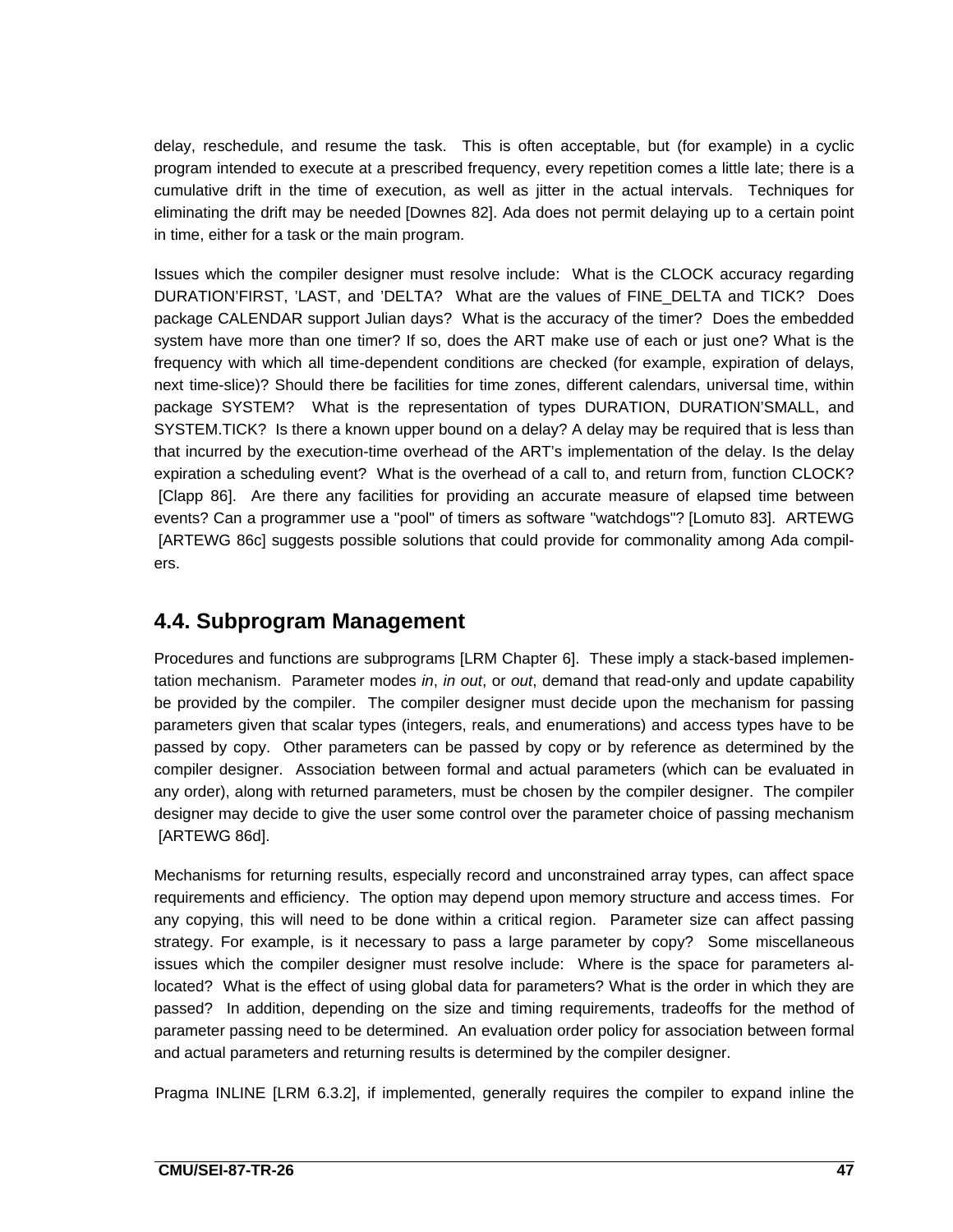subprogram body. The programmer can expect improved execution performance with this although there can be a space penalty for multiple copies. Pragma INTERFACE [LRM Annex B], if implemented, requires the compiler to interface Ada subprograms with non-Ada code. This has serious ramifications on the execution environment since the calling conventions of the non-Ada language are likely to be different from that of Ada. Hence, the compiler designer must define any limitations or restrictions on the code that can be interfaced. For example, the ART must be able to handle non-Ada code that may pass parameters by a method not available in Ada itself.

Because of fault-tolerance requirements, an embedded system needs to detect overflow of storage space, particularly the runtime stack. Subprogram call (and any other scope entry) can result in overflow of the stack space available. The ART can choose whether it will provide additional features for checking overflow on procedure/function invocation. Techniques involve adding extra checks to prologue code or to each push onto the runtime stack, or having a special marker to indicate end of stack. This can present considerable overhead. Calling depth can be effected by the amount of recursion and nesting level.

Embedded systems measurements would include: time to pass parameters; subprogram call and return overhead; time for intra- and inter-package subprogram calls; time for instantiation of generic code [Clapp 86]; overheads of constraint checks on subprogram call and return; limits such as maximum number of subprograms, level of nesting, number of parameters; and number of formals in a generic subprogram [Ruane 85]. Compilers may include optimizing facilities such as tail recursion for recursive subprograms to eliminate any subprogram calls, which reduces the necessity to save system status (registers). Each generic instantiation is allowed to have a different ordering of its generic actual parameters, which may affect any expressions with side effects [ARTEWG 86d].

# **4.5. Input/Output Management**

Input/output is very implementation dependent. The four kinds of input/output for Ada, as defined by the LRM Chapter 14, must be implemented as library packages by the compiler. The compiler needs to map the language-defined I/O operations to those of the underlying target system's file support utilities, if any. External file facilities must provide for binary and ASCII information. Some operations and default parameter values (for example, DEFAULT\_BASE) are specified by the language to aid formatting and constraints. For sequential I/O and direct I/O [LRM 14.2; binary, sequential, and random external file accessing] and text I/O [LRM 14.3; ASCII, human-readable input/output to devices such as a terminal or printer], Ada specifies operations and exceptions. For low-level I/O used to control physical devices, the compiler designer must define the syntax and semantics of this form's operations, exceptions, and device access protocol along with implementing the SEND\_CONTROL and RECEIVE CONTROL primitives for interfacing to the devices.

The low-level I/O is likely to be the main form of I/O used by embedded systems. This may require files for maintaining persistent data such as recording statistics, so it will also require direct or sequential I/O. Similarly, there may be a need for terminal I/O for monitoring purposes, in which case text I/O will be used.

The ART must enable the communication between the LOW\_LEVEL\_IO package and the actual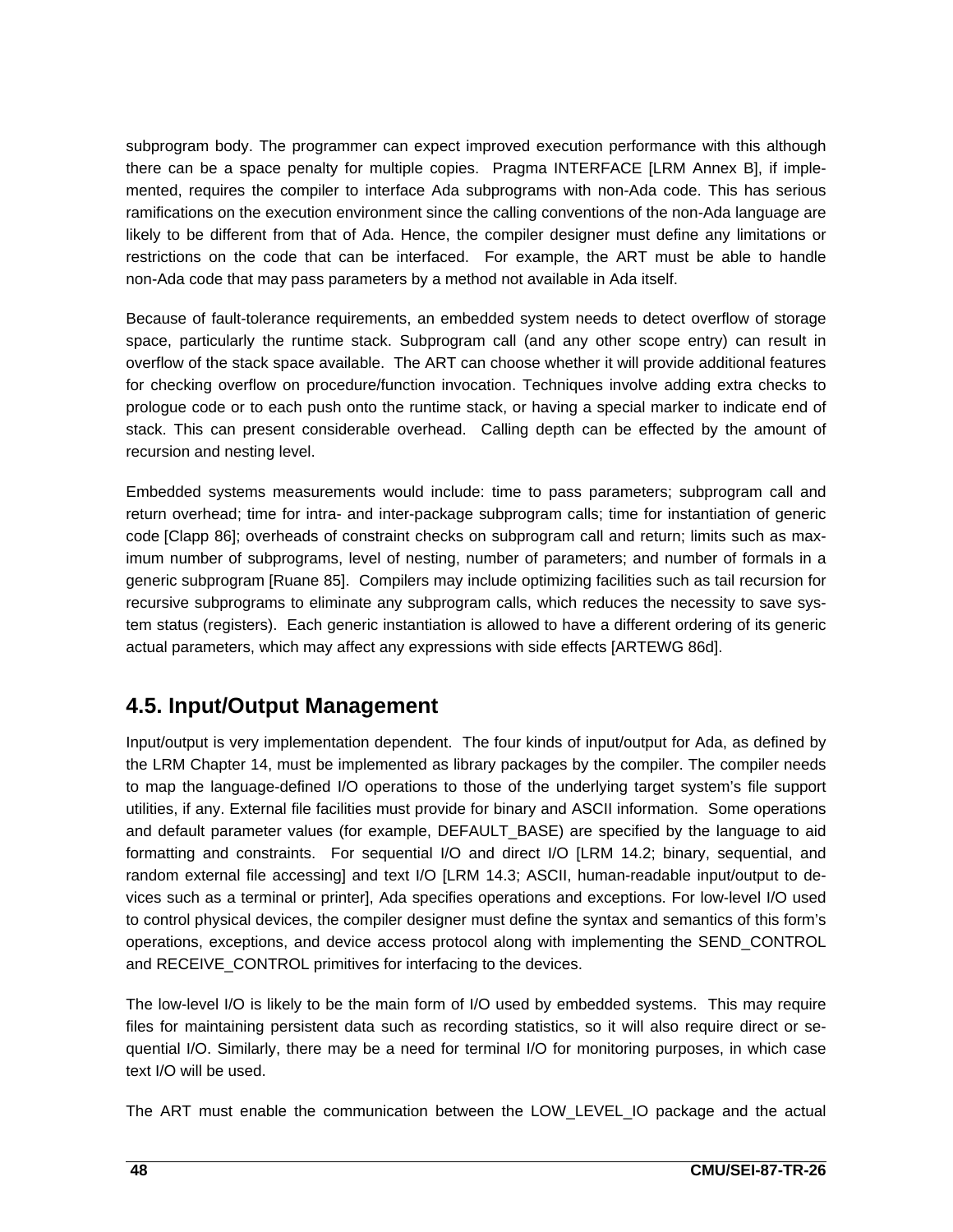device. These needs will extend to the high-level and text-level portions of Ada I/O if all I/O requests are channeled through the LOW\_LEVEL\_IO package. Alternatively, rather than using the low-level package as an intermediary, the high-level and text-level packages may interface to the device drivers directly by employing such Ada facilities as address specifications and machine code insertions. Anytime I/O is to be performed, the ART will probably be involved in the operation since access to the physical resources may be protected and privileged only to the ART. Utilization of the resource may require the ART to suspend the execution of other tasks. [NAVSEA 83].

I/O\_EXCEPTIONS is a package which the compiler must implement. It defines all the exceptions that can result from any input/output operations. The ART must map any file accessing errors, device problems, or parameter anomalies into Ada exceptions. The runtime stack must be in a state which the ART's exception manager can use to raise exceptions.

Issues and questions which the compiler designer must resolve:

- The language does not define what happens to external files after the completion of the main program. For example, what if a file is not closed by the end of a program? It is up to the implementation to decide the ramifications of input/output for access types—what does it mean to read/write a pointer value? There are no language limitations concerning the number of files that a programmer may associate with any given external file, nor how many file modes may be associated with an external file.
- Effects of scheduling, synchronization, and communication of tasks with I/O operations are left to the compiler designer.
- Size of files, existence of temporary files, external file associations, effect of reading uninterpretable elements, terminators, buffering, and representation of nongraphic characters are decided by the compiler designer [ARTEWG 86d].
- Input/output for enumeration types [LRM 14.3.9] could be used for integers although that is not intended. The language does not define the consequences of such usage.
- Limits are a concern. How large can a file/data value be? What are the maximum lines/page, characters/line, pages/file? The maximum/minimum size for disk I/O? Maximum length of various I/O queues? Maximum number of I/O devices and buffer sizes?
- What restrictions apply to types that can be instantiated for I/O? Is binary I/O supported? Is asynchronous I/O supported for character and block-oriented devices? Is formatted I/O supported? Is real-time target system data collection by host computer supported? Are time-outs detected for I/O requests? Can one external file be referenced by more than one program unit concurrently? Can separate tasks write to the same screen without interfering? Can a task perform an asynchronous I/O operation [Ruane 85]?
- What are the effects of disconnecting peripherals? Must device drivers be written in Ada? What happens to files when the main program has ended? What capabilities exist for maintaining file security? What is the minimum disk access time?
- Ada defines no locking or safety measures for simultaneous access to files.

# **4.6. Arithmetic**

Universal types [LRM Chapter 3] are a canonical form for representing all the possible arithmetic values. The arithmetic of embedded targets is bound by the precision of the hardware. Compilers are expected to do exact arithmetic at compile time on static universal expressions [LRM 4.10.4] such as numeric literals. The requirement for the accuracy of operations with real operands at runtime is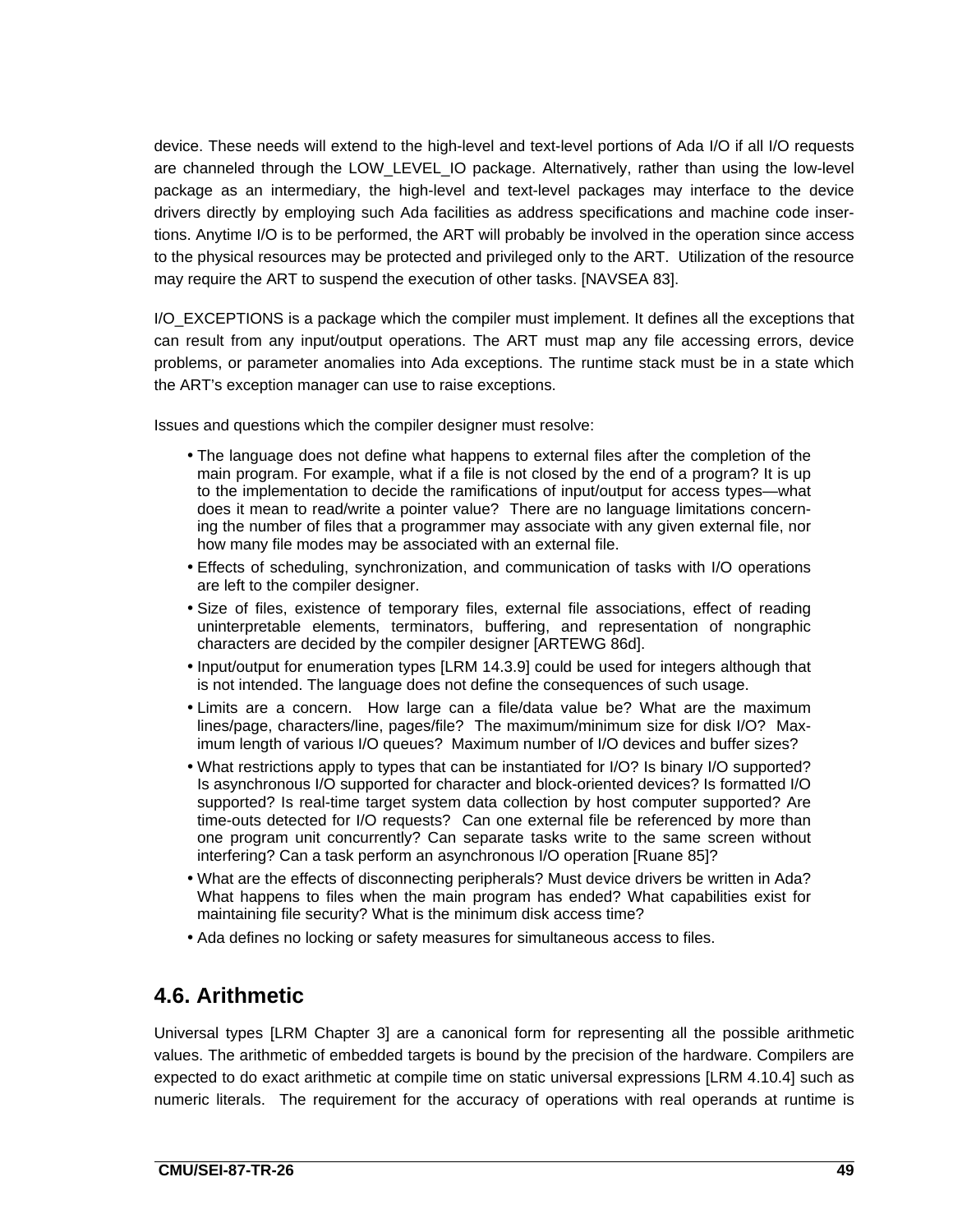defined in LRM 4.5.7. However, in practice, an implementation will probably provide all the accuracy that the underlying hardware allows. The runtime cost for arithmetic expression evaluation includes computation and constraint checking. Arithmetic is very implementation and machine dependent.

An integer type [LRM 3.5.4] has a set of values within a specified range. Real types [LRM 3.5.6] provide approximations to real numbers. Floating point types have relative bounds on errors, whereas fixed point types have absolute bounds on errors. Error bounds on the predefined operations are given in terms of the model numbers. Fixed point types have an error bound specified as an absolute value, known as the delta of the type.

SHORT\_INTEGER, SHORT\_FLOAT, and LONG\_INTEGER/FLOAT are types which, if implemented, are designated by the compiler designer to represent shorter and longer ranges, respectively, than INTEGER and FLOAT. The ART must implement the attribute operations such as SMALL and LARGE, and their representations must be defined by the compiler designer. Apart from the basic operations such as addition, the ART must implement attributes in LRM Sections 3.5.5, 3.5.8, and 3.5.10, such as T'WIDTH, T'MANTISSA, and T'DELTA. A compiler designer may provide new attributes. A compiler purchaser must make sure that the attributes are suitable for that machine. Validation cannot check such features.

The ART must raise an exception (numeric error or constraint error) for any arithmetic operation that cannot deliver a valid result, unless it is part of a larger expression that will subsequently deliver a valid result. Rules for determining a valid result are defined by the LRM. Universal expressions [LRM 4.10] must have an accuracy as good as that of the most accurate predefined floating point type supported by the implementation. The LRM implies that some error conditions, such as when the result of a real operation has a model interval that is undefined [ARTEWG 86d], may go undetected.

Ada makes use of model numbers and safe numbers [LRM 3.5.6] to describe the accuracy of real numbers. Safe numbers are an implementation-defined set providing guaranteed error bounds for operations on an implementation-dependent range of numbers. An implementation must include at least the model numbers and represent them exactly. Implicit conversions, and some explicit conversions, can result in an implementation-defined value. For example, the compiler designer chooses how real numbers, such as 0.5, are rounded to integers (i.e., up or down).

The accuracy and range of data types must be completely defined by the compiler designer. Different accuracies (depending upon the various data types) can be used. An embedded system designer will need a good understanding of how accurate the arithmetic can be.

The LRM recognizes that various targets may not be able to detect overflow situations. The attribute MACHINE\_OVERFLOWS indicates whether the target will raise the exception. The LRM does not define the actions when the result of a real operation (where MACHINE\_OVERFLOWS is false) is not in the range of safe numbers [ARTEWG 86d].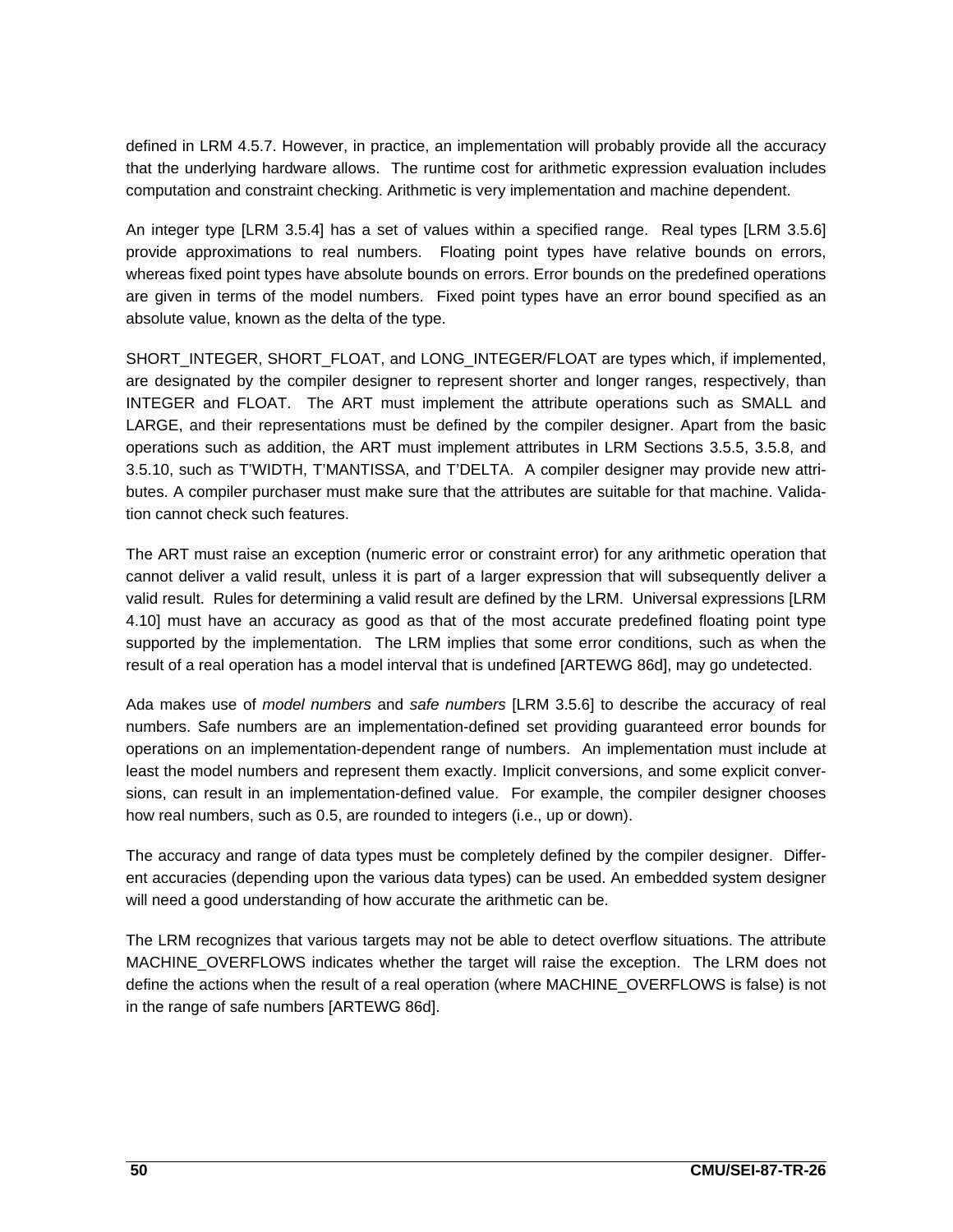# **4.7. Exception Management**

An exception is an error or an exceptional situation which occurs during program execution. It can result from a range or domain error for an operation. The handler is a piece of code which is executed when the exception occurs. It represents a transfer of control from the normal flow of control within the program. An embedded system needs to cater to exceptional situations and recover from them or be fault tolerant enough operate at a certain level of reliability in the face of faults.

The ART is required to detect the exception and search for a handler. The compiler designer chooses the following: the implementation strategy for handlers; how to propagate exceptions; whether to report an exception or lack of a handler beyond the scope of the main program; what strategy to use for setting the status of the program if no handler is found; how to implement nested exception handlers; and how to handle an exception during elaboration of the runtime system itself (for example, during library elaboration).

The ART must cater to direct and indirect exceptions. Not only must the ART instigate an exception indirectly caused by an operation such as overflow, but also a direct one requested by the programmer via the raise statement. The ART must allow exceptions to be propagated implicitly (i.e., to an outer scope if no handler exists within the immediate scope) or explicitly (i.e., via a reraise with the raise statement within a handler). Rules exist concerning the range of an exception's propagation. For instance, during a rendezvous, an exception in the server task will propagate to the client task if it is unhandled during the rendezvous or if the served task aborts, but not vice versa. The ART maps any hardware faults (related to operations) to the Ada software exception-raising mechanism. It also prepares the status of the task's stack to conform to that which the exception manager can use.

Language-defined exceptions [LRM 11.1] that the ART must implement are: CONSTRAINT\_ERROR, NUMERIC\_ERROR, PROGRAM\_ERROR, STORAGE\_ERROR, TASKING\_ERROR, and the "catch-all" exception choice, OTHERS. This last one applies to anonymous exceptions—that is, all other possible exceptions for which no handler exists in the current scope.

Ada semantics for exception handling require the ART to implement guarded regions as defined by LRM 11.4. These are the scope of a handler within the Ada program. The ART must detect that an exception has occurred, find the handler, and change the execution context from the normal flow of code to that of the handler. If no handler exists for that region, it must propagate the exception to the outer region in order to continue its search for a handler; before that current region/scope can be left, tidy-up actions must be performed, such as deallocating storage and waiting for tasks to terminate. (The propagation can be suspended due to preemptive scheduling; hence, mutual exclusion safeguards should be enforced.) Once a handler is found, its code can be executed and the task can continue at a point from within the handler.

The LRM requires no particular implementation strategy such as exception map or a stack unwind mechanism [Baker 86]. Each has its own overheads. Some performance issues are related to the overhead if a code sequence has an exception handler associated with it yet has no exceptions raised during execution of that code [ARTEWG 86d]. Other performance issues related to the over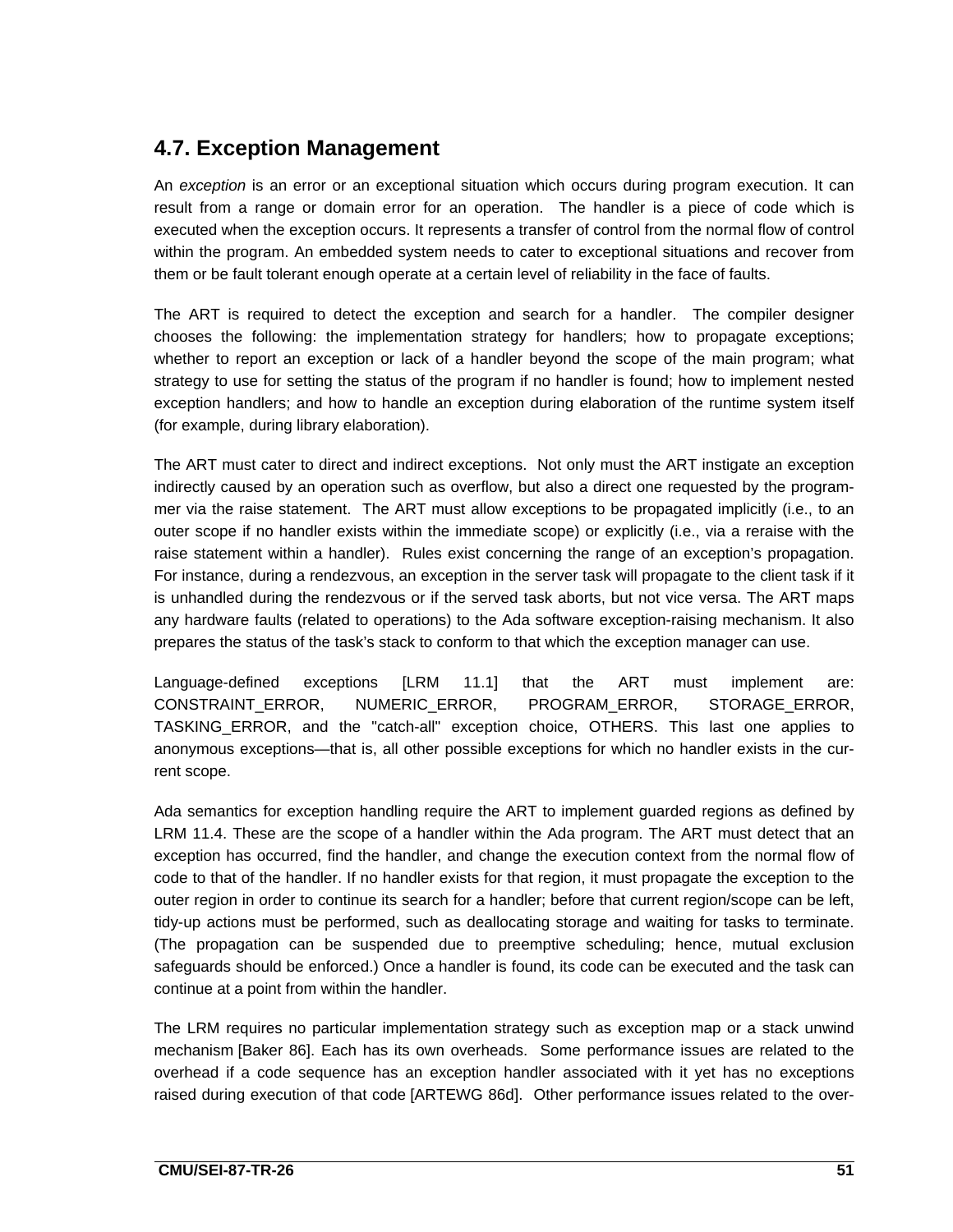head associated with the raise statement and finding the handler. There is no requirement for an ART implementation to notify the programmer when an unhandled exception has propagated to its limit, for example, when a task completes or the main program's execution is abandoned. Nor is the status of the program defined by language semantics when the latter happens. The representation of unique identifiers for exceptions can have an impact on the speed and size of the generated code [ARTEWG 86d]. The raising of NUMERIC\_ERROR, supported as hardware, could be more efficient than the compiler generating code after every arithmetic operation [ARTEWG 86d]. The designer can implement additional exceptions.

One of the major runtime overheads for Ada concepts is the constraint checking which the ART is required to perform. The LRM 11.6 suggests that certain compiler optimizations can be performed, thus eliminating some exception raising situations, particularly constraint checks.

Pragma SUPPRESS should cause the compiler to omit the corresponding exception checking that would occur at runtime. The LRM does not define what happens when a execution error occurs and the check has been eliminated. The ART could ignore this pragma, though, and raise the exception anyway. Using pragma SUPPRESS involves a considerable risk factor for a programmer, but eliminating the checks can significantly reduce object code size and improve execution time.

# **4.8. Pragmas**

There are 14 language-defined pragmas [LRM Annex B]:

- CONTROLLED
- ELABORATE
- INLINE
- INTERFACE
- LIST
- MEMORY\_SIZE
- OPTIMIZE
- PACK
- PAGE
- PRIORITY
- SHARED
- STORAGE\_UNIT
- SUPPRESS
- SYSTEM\_NAME

Their main purpose is to select particular runtime features of the language or to override the compiler's default. The compiler designer can choose whether the compiler implements any of the pragmas and whether it gives a warning to the programmer that it has ignored the pragma. The designer can also define new pragmas.

Pragmas ELABORATE, LIST, SYSTEM\_NAME, and PAGE have their primary effect before runtime. Pragma OPTIMIZE requires the compiler to make time versus space efficiencies. This implies that the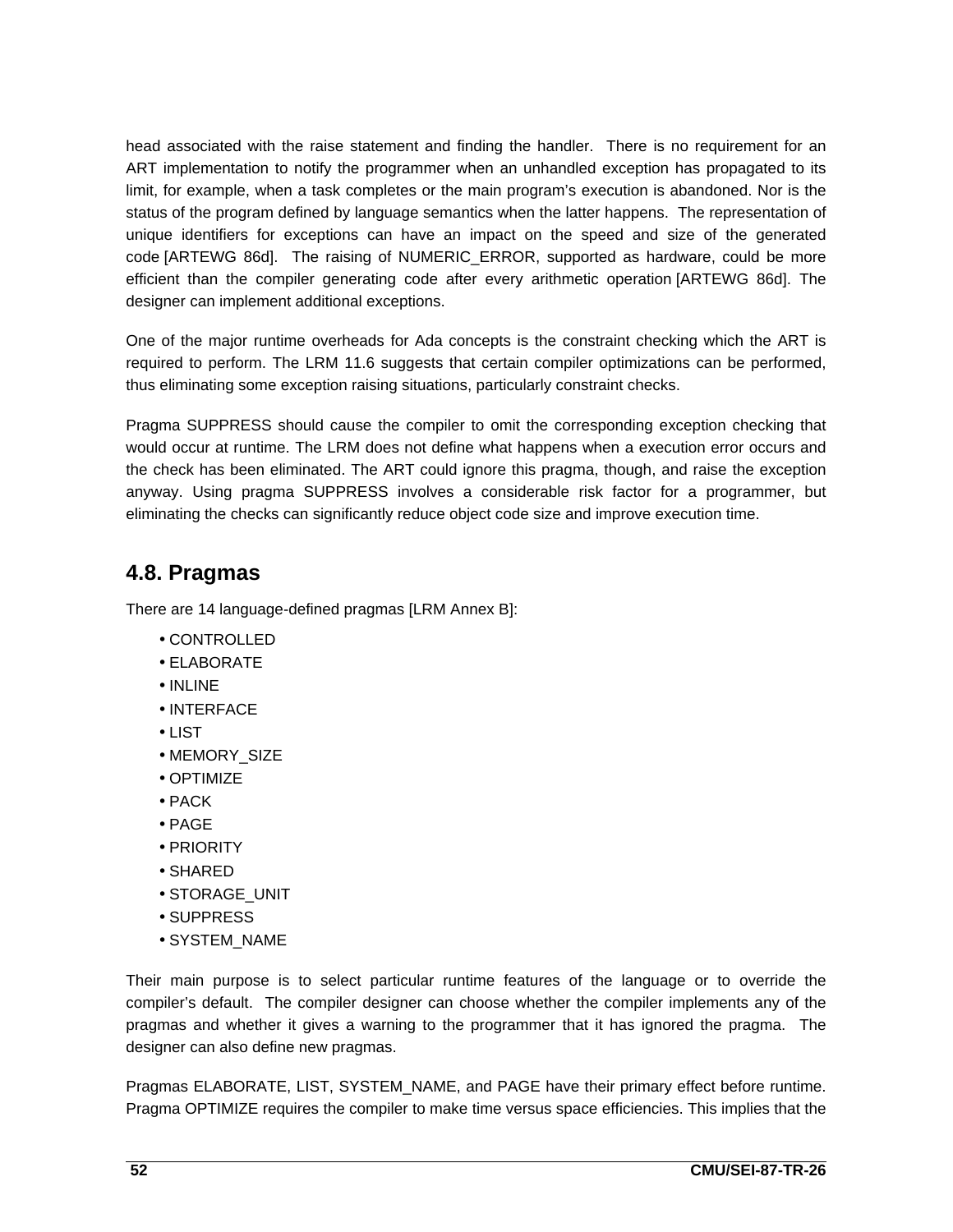ART provides the capabilities to offer different algorithms based on runtime costs. Criteria need to be defined by the ART as to how such tradeoffs can be determined and implemented. Pragmas CON-TROLLED, MEMORY\_SIZE, and PACK relate to storage management and are discussed in Sections 4.1.2, 4.1.3, and 4.1.1, respectively. Pragma STORAGE\_UNIT is a compile-time feature which replaces the value given in package SYSTEM for representing the size of a storage unit. Pragma INLINE and INTERFACE relate to subprogram management and are discussed in Section 4.4. Note that the LRM does not define the circumstances under which subprograms are expanded. For instance, the implementation may place restrictions on inline expansion of a subprogram body compiled in another compilation unit [ARTEWG 86d]. Pragma SUPPRESS relates to exception handling and is discussed in Section 4.7. Pragmas PRIORITY and SHARED are discussed in Sections 4.2.2 and 4.2.4.

The semantics of the 14 language-defined pragmas are broad enough for any implementation to choose its own approach. More pragmas can be defined by the compiler designer (for example, a pragma to invoke overlays) as long as they are documented. As with all pragmas, a compiler may ignore the programmer's request without notifying the programmer.

# **4.9. Chapter 13 Features**

Chapter 13 of the LRM contains specific implementation-dependent issues which were designed into the Ada language, such as storage mappings, association of entities with hardware, implementationdefined package SYSTEM, attributes, machine code insertions, interface to other languages, and facilities for removing checks. A compiler need not provide any of these except for package SYSTEM. If it does, the compiler designer must define the semantics of these features.

### **4.9.1. Clauses**

Length clauses [LRM 13.2] and record representation clauses [LRM 13.4] are discussed in Section 4.2.3, along with pragma PACK. Address clauses [LRM 13.5] are discussed in Section 4.1.4. The compiler designer can specify new attributes.

Currently, an ART implementation can limit its acceptance of representation clauses to those that can be handled simply by the underlying hardware. Except for address clauses, the compiler and ART must guarantee that the net effect of the program is not changed by the presence of clauses, either for parts of the program that interrogate representation attributes, or for length clauses of fixed point types. The compiler designer determines the interpretation of the expression that appears in the representation clauses. Similarly, it defines how literals and aggregates are represented in the execution program. This can affect space tradeoffs [ARTEWG 86d]. Use of enumeration representation clauses [LRM 13.3] may lead to inefficient implementation. Restrictions on record representation clauses are left to the implementation to be defined. The LRM defines no ordering of bits, nor does it determine whether a component can overlap storage units.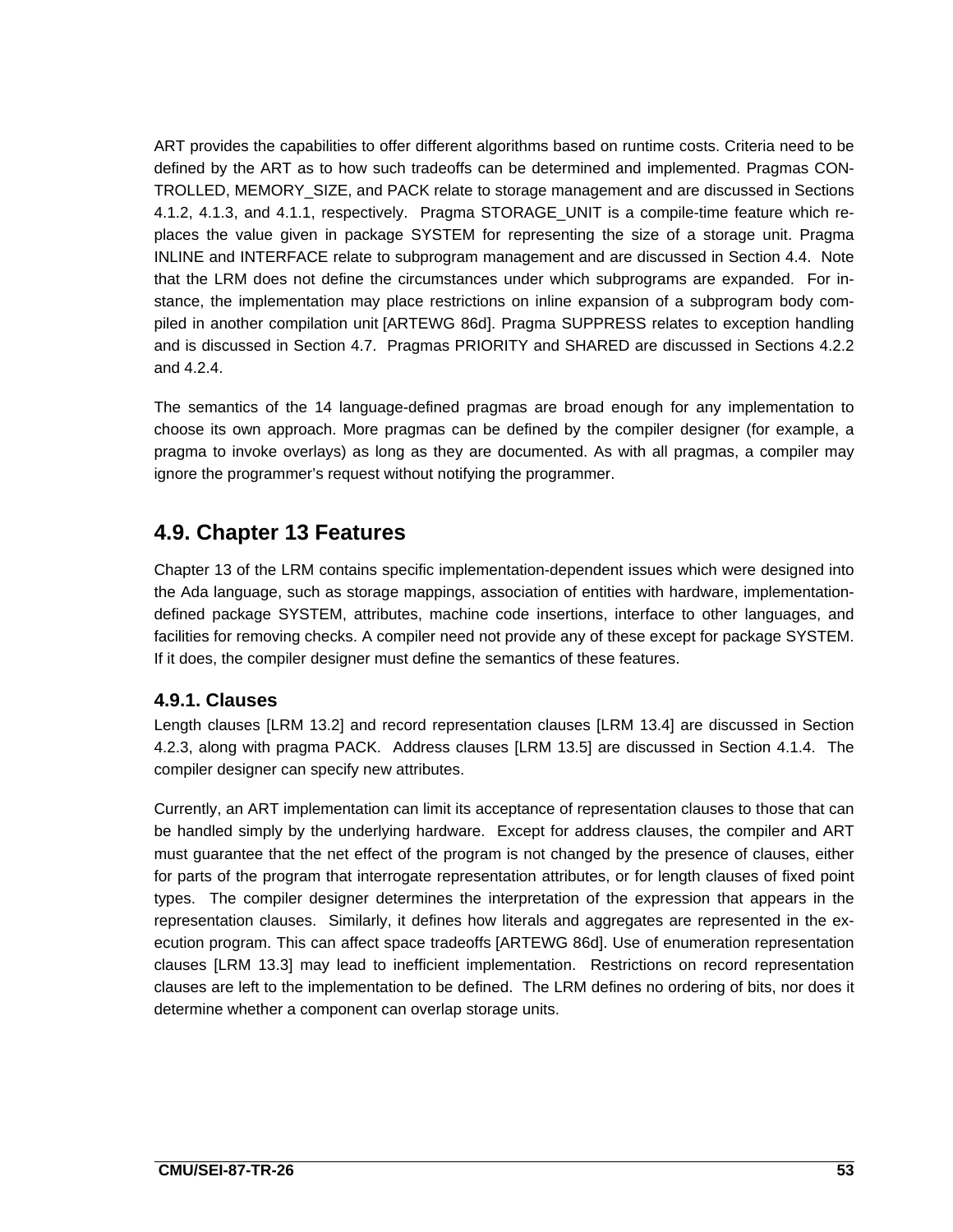## **4.9.2. Package System**

Every compiler must define a library package, SYSTEM, which includes the definitions of any targetdependent characteristics. A minimum set of features must include those such as types ADDRESS and NAME, and constants SYSTEM\_NAME, STORAGE\_UNIT, MEMORY\_SIZE, MIN\_INT, MAX\_INT, MAX\_DIGITS, FINE\_DELTA, and TICK [LRM 13.7]. The ART may provide capabilities for the programmer to alter some of these features via pragma SYSTEM\_NAME. The compiler designer is free to choose its target's most suitable values for the runtime constants and variables [LRM 13.7] of package SYSTEM.

### **4.9.3. Machine Code Insertion**

Ada provides the ability for a programmer to insert assembly code statements directly into compiled Ada code [LRM 13.8(3)] and defines a number of limitations on the constructs permitted in the body of a code procedure. Further limitations can be defined by the compiler designer. The LRM may impose further restrictions on the record aggregates (which represent the machine instructions) than those which Ada normally requires for record aggregates. Programmers will most likely need some knowledge of the ART system in order to write assembly code inserts.

An implementation, if it supports machine code inserts, is free to provide pragmas for specifying register-calling conventions regarding machine code inserts. It can also decide what assembly statements are permitted within the inserts along with determining how the machine features are interfaced.

There is no LRM requirement for the ART to provide any safety regarding machine code inserts [LRM 13.8]. That is, an Ada compiler could perform optimizations across any programmer's assembly code inserts without the programmer's knowledge. In effect, the programmer may not have the control expected.

### **4.9.4. Interfacing Other Languages**

Subprograms written in other languages can be called from an Ada program. Pragma INTERFACE, which indicates this, is discussed in Section 4.4. The compiler designer must define any calling conventions, parameter passing, exception handling, storage, and tasking ramifications.

Pragma INTERFACE, if provided, requires the ART to define the semantics of the conventions of interfacing. This is a tricky issue since the other language may not have similar runtime semantics or concepts such as exception handling, tasking, dynamic storage (de)allocation. For example, how should the ART recognize errors occurring in the non-Ada code, and does the non-Ada code need to know anything about the status of an Ada caller?

### **4.9.5. Eliminating Checks**

Library subprograms, UNCHECKED\_DEALLOCATION and UNCHECKED\_CONVERSION, permit a way of bypassing Ada's checking conventions. UNCHECKED\_DEALLOCATION is discussed in Section 4.1.2. It is entirely up to the programmer to ensure that there will not be subsequent use of the same item by another access variable, which could have dangerous and unpredictable results. UNCHECKED\_CONVERSION coerces a value into that of another type without changing the bit pattern. This permits a way of bypassing the compiler's strong typing features but places the onus on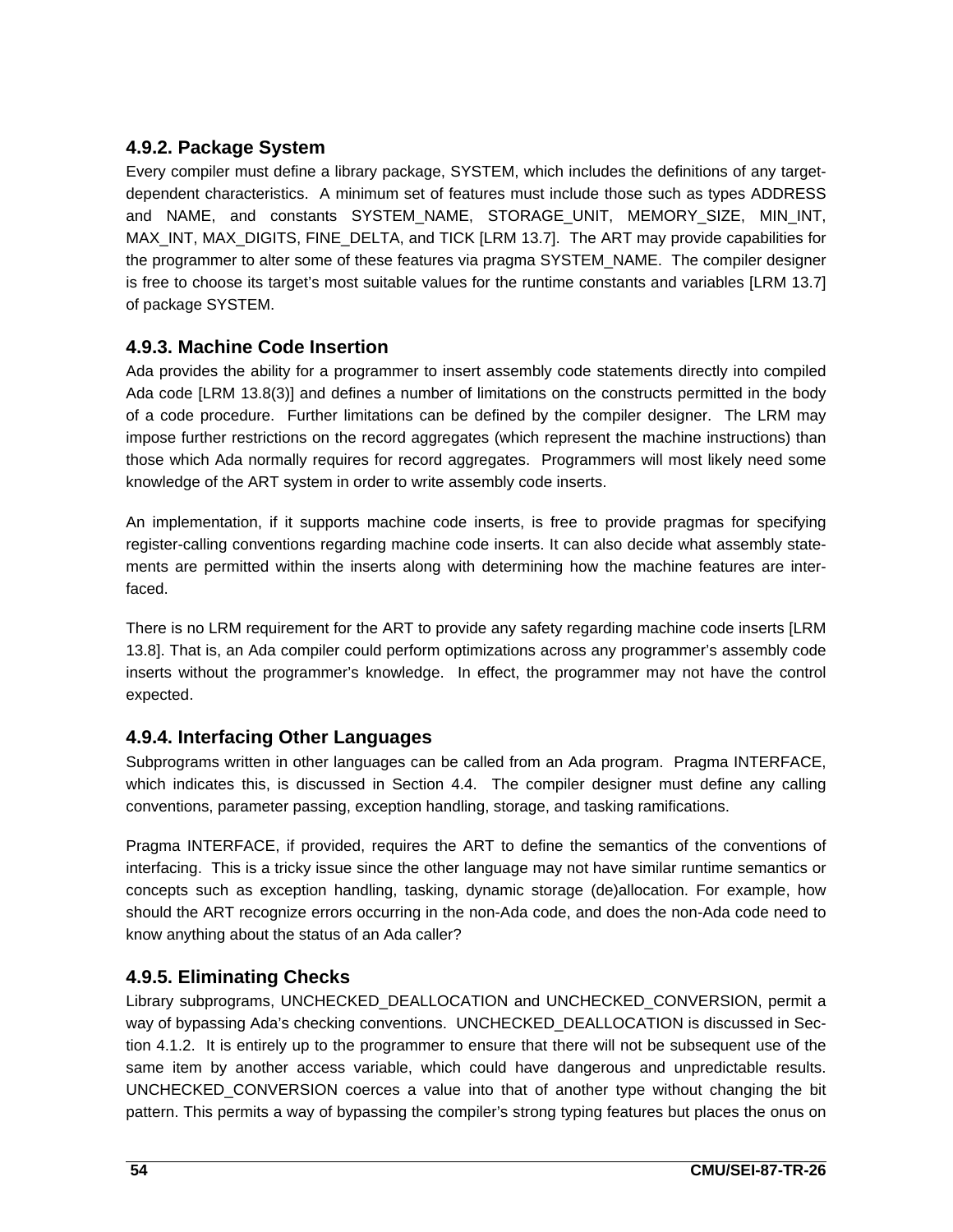the programmer to provide the type checking that the ART would have done. The LRM does not define whether the objects need to be of the same size for conversion.

# **4.10. Conclusion**

This chapter has highlighted many of the compiler and runtime options that compiler builders have when developing an Ada compiler. Any compiler buyer, in particular an embedded systems designer, will need a thorough understanding of the ramifications, in terms of functionality and performance, of the options provided by the compiler. Apart from optional features of compilers such as those of Chapter 13 and pragmas, the storage, tasking, and exception management will provide runtime overheads in an embedded system.

Ada does have a complex runtime system as far as embedded systems developers are concerned. The Ada Language Reference Manual requires the compiler designer to document any of the implementation-defined features given in its Appendix F, such as:

- effect of pragmas
- name and type of attributes
- specification for package SYSTEM
- restrictions on representation clauses
- naming conventions
- interpretation of address clauses
- restrictions on conversions and characteristics of input/output packages

Unfortunately, many implementation-dependent aspects could go undocumented.

It is clear that an Ada runtime system implementation involves a complex interface between the compiler and the ART routines. Unlike other languages, such as C, a programmer cannot directly use ART routines without a clear understanding of the runtime system. It would be desirable to have a separation between the ART routines and code that the compiler generates. ARTEWG [ARTEWG 86c] recognizes the need for runtime systems to be interchangeable. This would be quite a complex design since the dividing line is so fine between the compiler and runtime system. Also, it may be possible for compiler vendors to build a generic ART that enables compiler buyers to completely tailor their ART, as suggested by SofTech [Grover 83]. But it is expected that such generic overheads would not be suitable for real-time performance requirements. Another important issue is when these options are bound, that is, at runtime, compile time, or load module generation time [Lomuto 83]. It may be that not every embedded system requires all the facilities of Ada since an embedded system generally makes tradeoffs for performance over functionality. Similarly, it may be that different processors within the embedded system use only certain parts of the ART and may not need, for instance, the tasking manager.

Due to embedded systems requirements, Ada compiler buyers prefer a customized ART [Bamberger 86, Grover 85a, Hood 86, Pepper 86, Rodriguez 86]. Tradeoffs need to be considered whenever options and tailoring are desired. ARTEWG [ARTEWG 86d] is developing a document which discusses all of the implementation-dependent issues in which compiler designers are interested. (The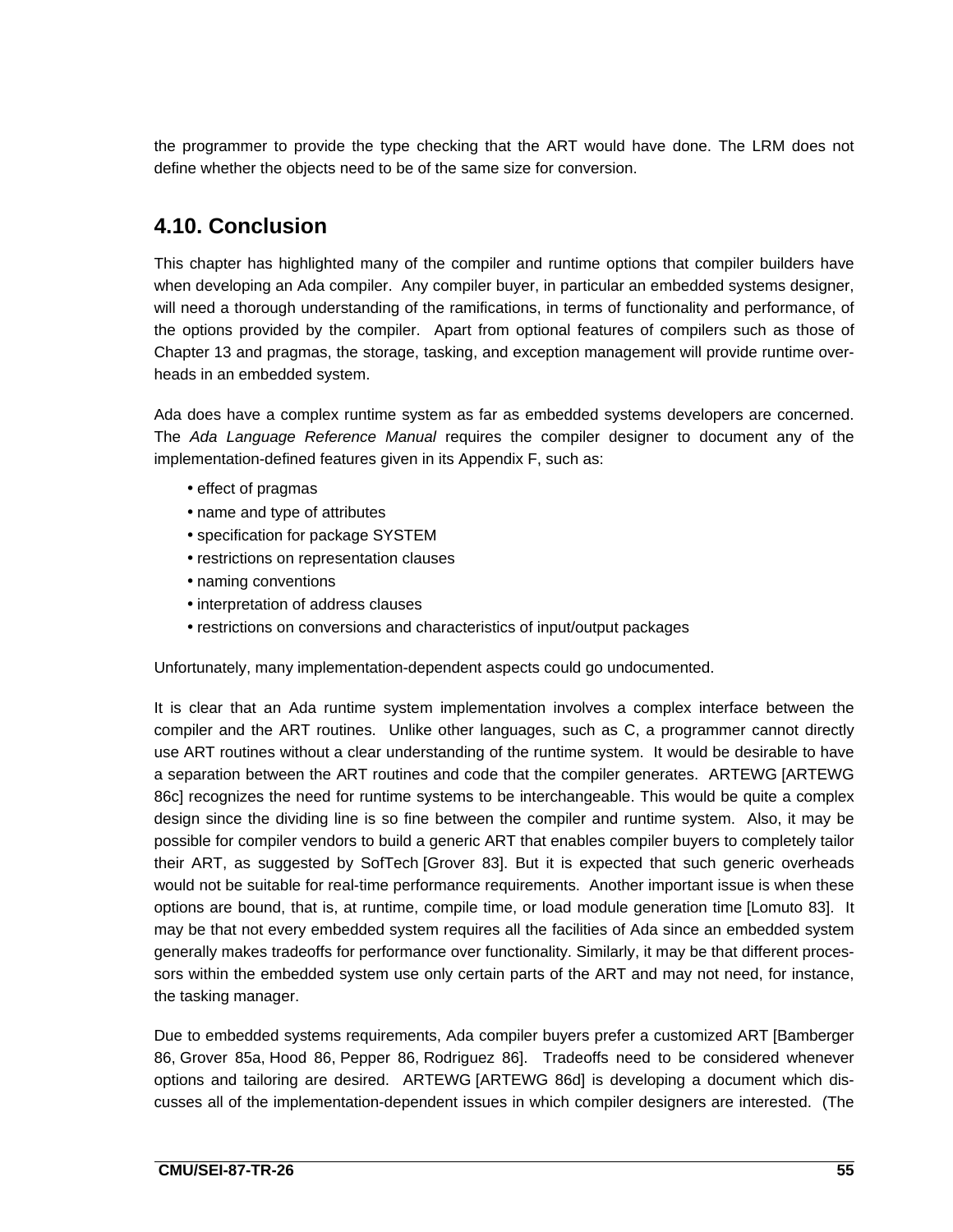major issues were included in this chapter.) A compiler buyer must select an Ada compiler and runtime system with care. The demarcation between the compiler buyer's and compiler designer's responsibilities may be fuzzy. Buyers are starting to ask, "How much will it cost to meet performance requirements using such features?" [Lomuto 82].

For a compiler buyer, it is prudent to conduct test measurements by building tools and defining metrics before purchasing, to ascertain any restrictions and timing limitations of Ada runtime environments [Ruane 85]. A designer of a real-time system must understand the Ada runtime system along with the real-time system. Benchmarks are being used, such as those of Clapp [Clapp 86] and MITRE [Ruane 85] for determining some performance factors. Programming idioms can reduce runtime overheads, but this is not enough to significantly reduce performance problems. No single runtime environment can be satisfactory for every user [Grover 83]. Once performance overheads are known, policies for Ada programmers can be enforced. These policies can describe the best usage of features for giving the most suitable performance at execution time.

ARTEWG is providing assistance in increasing awareness of the problems of implementation-defined options by documenting many of the runtime issues. "The current generation of Ada runtime systems is sufficient to pass validation; but it lacks additional runtime capabilities, such as speed and compactness, needed for real-time applications" [ARTEWG 87b]. Customizations do not really affect the validation concept since a tailored compiler can pass validation—the compiler must include only the minimal facilities to pass validation. However, customized portions of the compiler cannot be validated. Validation exists to stop the proliferation of nonstandard Ada compilers, but differing compilers do result from customizations. ARTEWG is attempting to define a common runtime model and a set of features that Ada compiler implementors would implement.

The first generation of Ada runtime systems for embedded targets is not sufficiently compact, tailorable, or efficient for those embedded real-time applications that operate under stringent memory and throughput constraints. Ada implementors are compelled to make the execution function decisions that application developers previously made on their own when building the execution environments from scratch [ARTEWG 87b].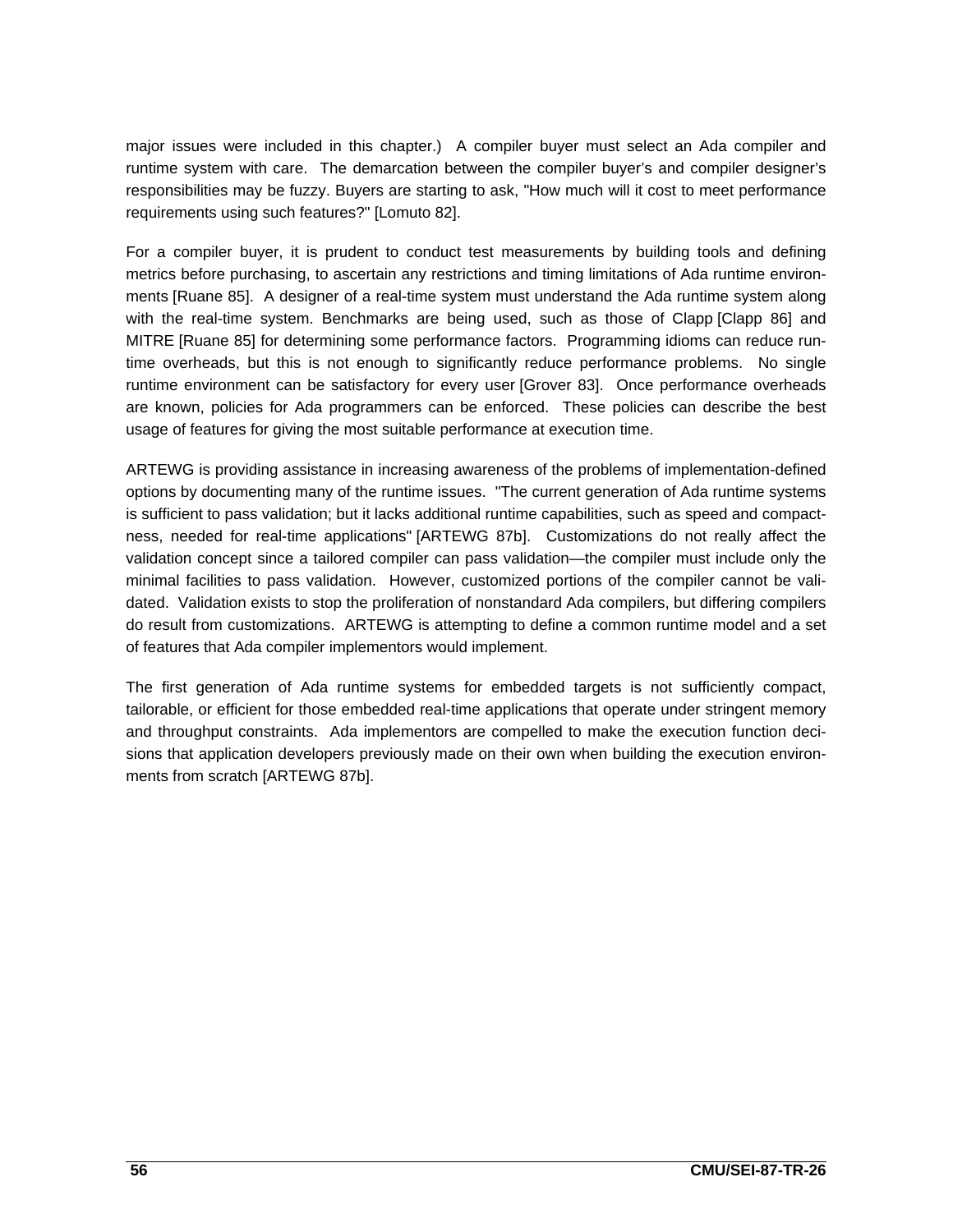# **5. Ada Embedded System Development Environment**

Inherent in an environment for embedded system development is the notion of distinct host and target machines. Typically, embedded software systems are developed and tested to the extent possible on the host and then downloaded and integrated with the target hardware for system-level testing and eventual deployment. Prior to acquiring any development tools, one is faced with the problems of deciding what tools are needed and ultimately selecting the vendor from which to purchase those tools. The requirements depend on a particular project's needs, whereas the selection involves systematically evaluating the quality of the applicable products currently available in the marketplace. This systematic evaluation can be conducted using the approach developed in Evaluation of Ada Environments [Weiderman 87]. The purpose of this chapter is to characterize the minimal functionality requirements for the support tools essential (from an real-time application developer's viewpoint) to developing and testing Ada embedded systems. Since there is an inherent host-target scenario when developing and testing embedded software systems, this chapter will be divided into two sections: target-independent tools and target-dependent tools.

# **5.1. Target-Independent Tools**

In developing programs for real-time embedded systems, program design, development, maintenance, and management are performed on a host machine. Typically, automated support of these life-cycle activities is provided in the form of target-independent tools running on the host machine. This section characterizes some of the more commonly used target-independent tools used in realtime application development.

### **5.1.1. Pretty Printer**

To ensure coding conventions (i.e. indentation, spacing, paging) throughout a project, a pretty printer is usually employed. This tool formats a file with standard, predefined coding conventions in preparation for printing.

A pretty printer should have a facility for changing the predefined conventions since not all projects use the same conventions. This tool should also be easily integrated with a language-sensitive editor where syntactic (and possibly semantic) checking can be performed as formating takes place.

## **5.1.2. Language-Sensitive Editor**

In conjunction with a common text editor, a language-sensitive editor can be employed to facilitate code entry. A language-sensitive editor consists of source code templates that are usually invoked with short control commands. Use of this tool relieves some of the programmer's typing demands and may also eliminate syntax errors.

A language-sensitive editor should have facilities to support compilation, review of diagnostics, and interaction with a symbolic debugger. The degree of user friendliness, including a lucid command structure and a help facility, is an important consideration.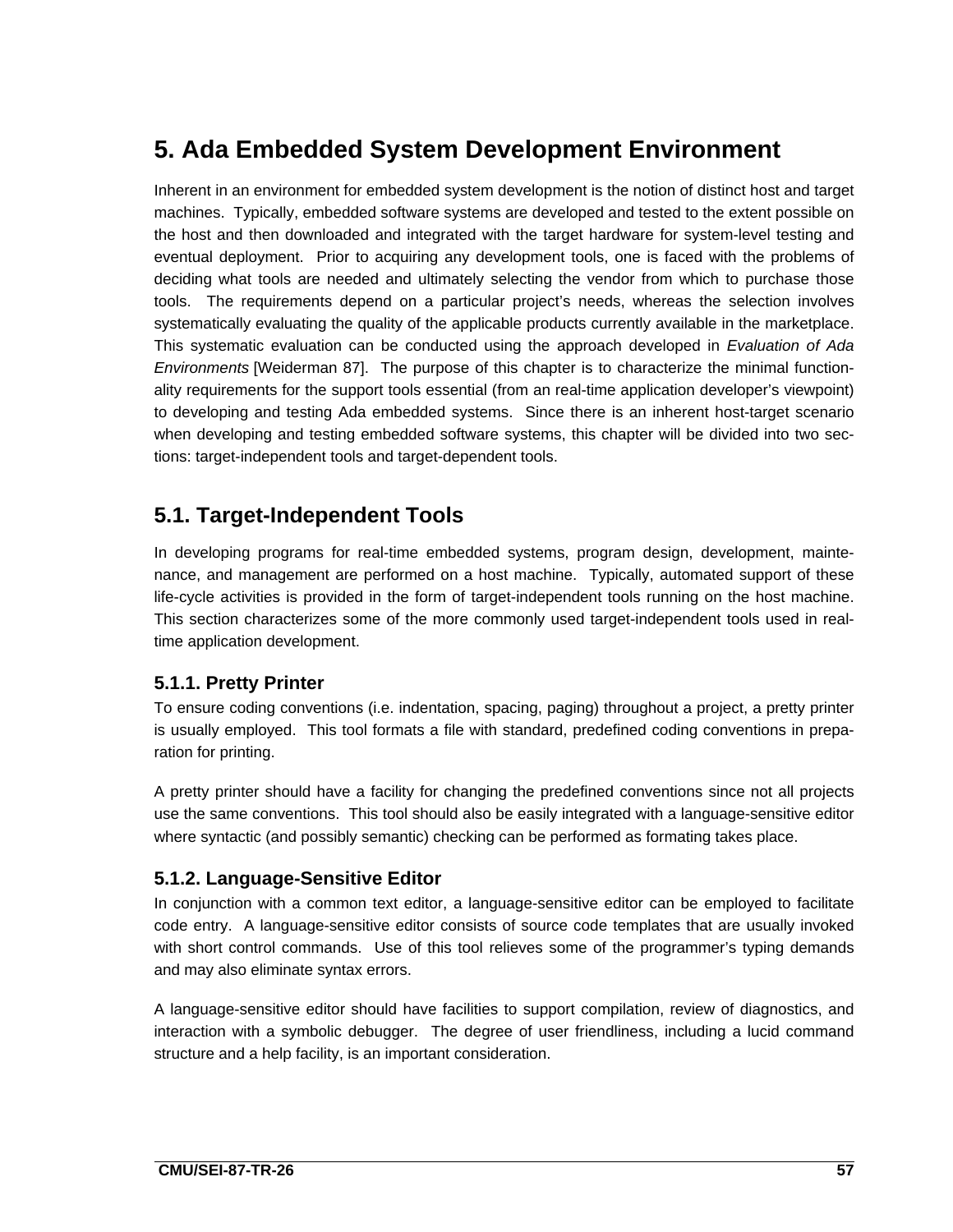## **5.1.3. Static Analyzer**

Characteristics of a compiled program are provided by this tool. Information (i.e., type, scope, size) regarding symbols used in the program may be given. Also, information about the code may be provided, such as total lines of code and the number of comments. Capabilities may be provided to give the user a measure of subprogram complexity and a list of unreachable statements. Compilers may provide some static analyzing functions, thus possibly eliminating the need for such a tool.

## **5.1.4. Source Code Cross-Referencer**

This tool also describes attributes of a compiled program. A source code cross-referencer gives a cross-reference table or map of the symbol definition sites and their use sites. The option to have only a section of the code processed may be helpful. Certain compilers may also generate crossreference information, thus possibly eliminating the need for this tool.

#### **5.1.5. Test Manager**

A test manager helps the user to organize and execute software tests. Some test managers may provide the capability to compare test results (i.e., if a module has been changed, how do the new test results differ from the previous results). This tool automates the software testing phase in the system development process.

When looking at this tool, some of the testing capabilities to consider are creating and debugging a test harness, developing a test plan and associated test data, and performing initial unit testing. Regression testing, if available, is also a useful capability.

## **5.1.6. Configuration Manager**

This tool is used to clearly identify the components of a software configuration. Software changes are controlled, and a record is maintained of how a software system evolves and what its status is at any given time.

A good configuration manager can be a helpful tool. Some of the functions that should be provided by this tool are: create/modify a system element, build a system baseline, build a current system with variant version elements, and reserve/replace/delete a particular system element. One should also consider what information is recorded in the history log. In addition, a facility for system/element version comparison should be provided.

### **5.1.7. Module Manager**

A module manager is used to build and test software modules; it may also be able to determine which modules in a system have been changed and which other modules are affected by the changes (and be able to update those modules appropriately).

This tool should provide capabilities to create, modify, and maintain modules, keep history records on modules (including module dependencies), perform automatic updates to dependent modules (when necessary), and perform automatic builds of a system. A configuration manager used in conjunction with this tool should provide all configuration management functions.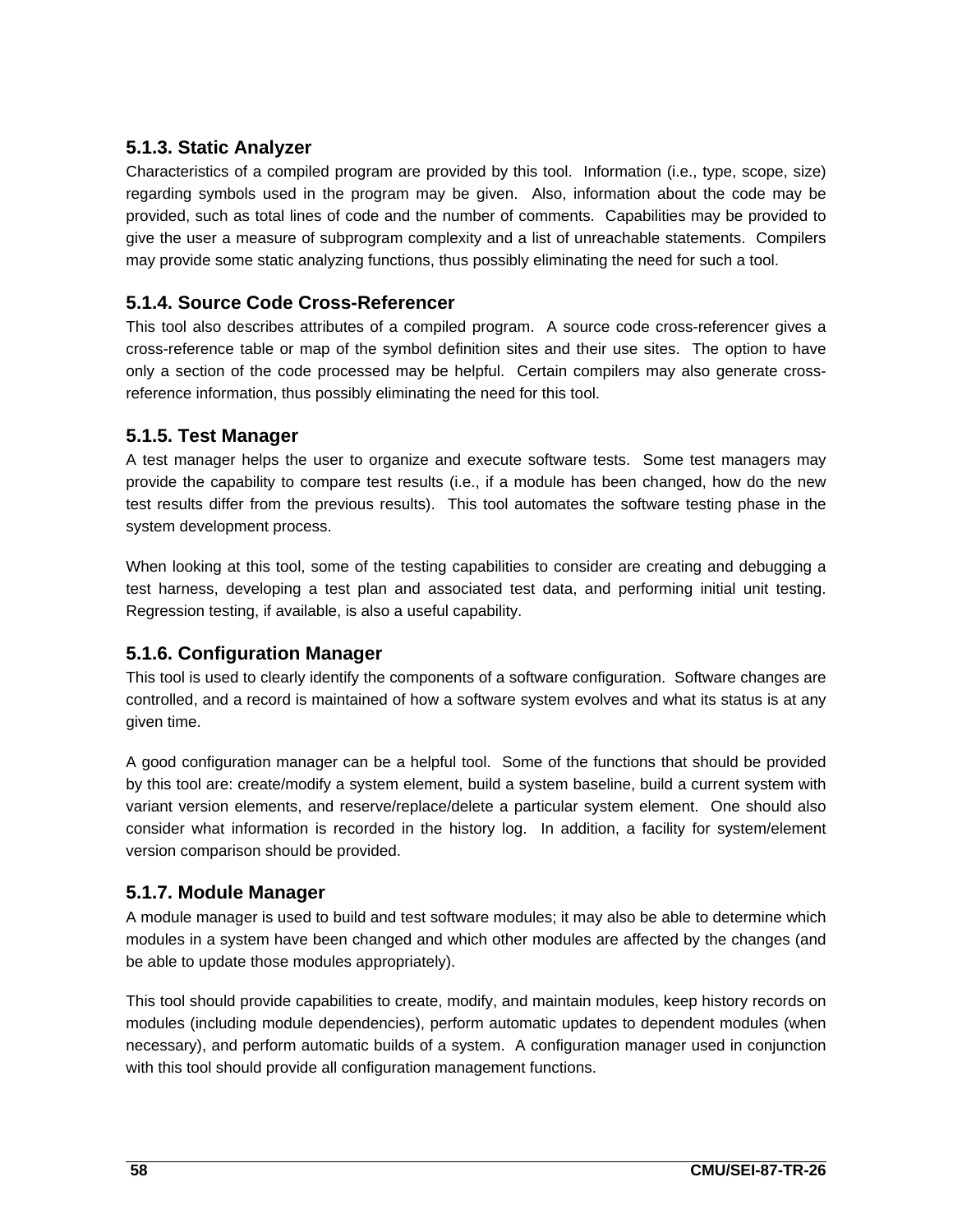## **5.1.8. Browser**

When trying to understand the complexities of large Ada programs, it is important to be able to browse rapidly through a program library. For example, when an object is defined in another unit, it is useful to find its definition. It may also be useful to find dependent units or all uses of a defined object. These and similar functions are important in an Ada programming environment.

# **5.2. Target-Dependent Tools**

There comes a point in the software development life cycle when an application must be downloaded onto the target machine for hardware/software integration and system level testing. The normal downloading process involves:

- 1. Translating the source (Ada or assembler) code into target object code.
- 2. Linking the resultant target object code.
- 3. Building an executable load module from the linked object code.
- 4. Downloading the executable load module to the target machine.
- 5. Executing and debugging the application on the target machine.

Typically, automated support of this process is provided in the form of target-dependent tools running on the host machine. This section characterizes some of the more commonly used target-dependent tools as they pertain to this process.

## **5.2.1. Ada Cross-Compiler**

The primary functional requirement for an Ada cross-compiler is translation of Ada source code into either target assembly or target object code. The overall performance of an Ada cross-compiler can be evaluated using existing benchmark suites [Clapp 86, Hook 85]. Functionally, an Ada crosscompiler should support the optional features listed in Chapter 13 of the LRM: representation clauses, length clauses, enumeration representation clauses, record representation clauses, address clauses (interrupts), change of representation, interface to other languages (e.g., assembler, FORTRAN), and unchecked type conversions. It also should cater to real-time timing requirements (e.g., DURATION'SMALL <= 100 microseconds and SYSTEM'TICK <= 1 milliseconds) and offer the real-time application developer the ability to select (preferably via a pragma) the scheduling paradigm to employ.

### **5.2.2. Cross-Assembler**

The primary functional requirement for a cross-assembler is translation of target assembly into target object code. This object code must be suitable for linking with the object code produced by the Ada cross-compiler. The integration of the cross-assembler with the compiler is highly desirable.

### **5.2.3. Linker**

The linker produces a load module from one or more independently translated object modules by resolving cross-references among those object modules. Depending on the nature of the target's execution environment, the load module produced by the linker may be suitable for immediate downloading to and execution on the target machine. However, if runtime routines, target-specific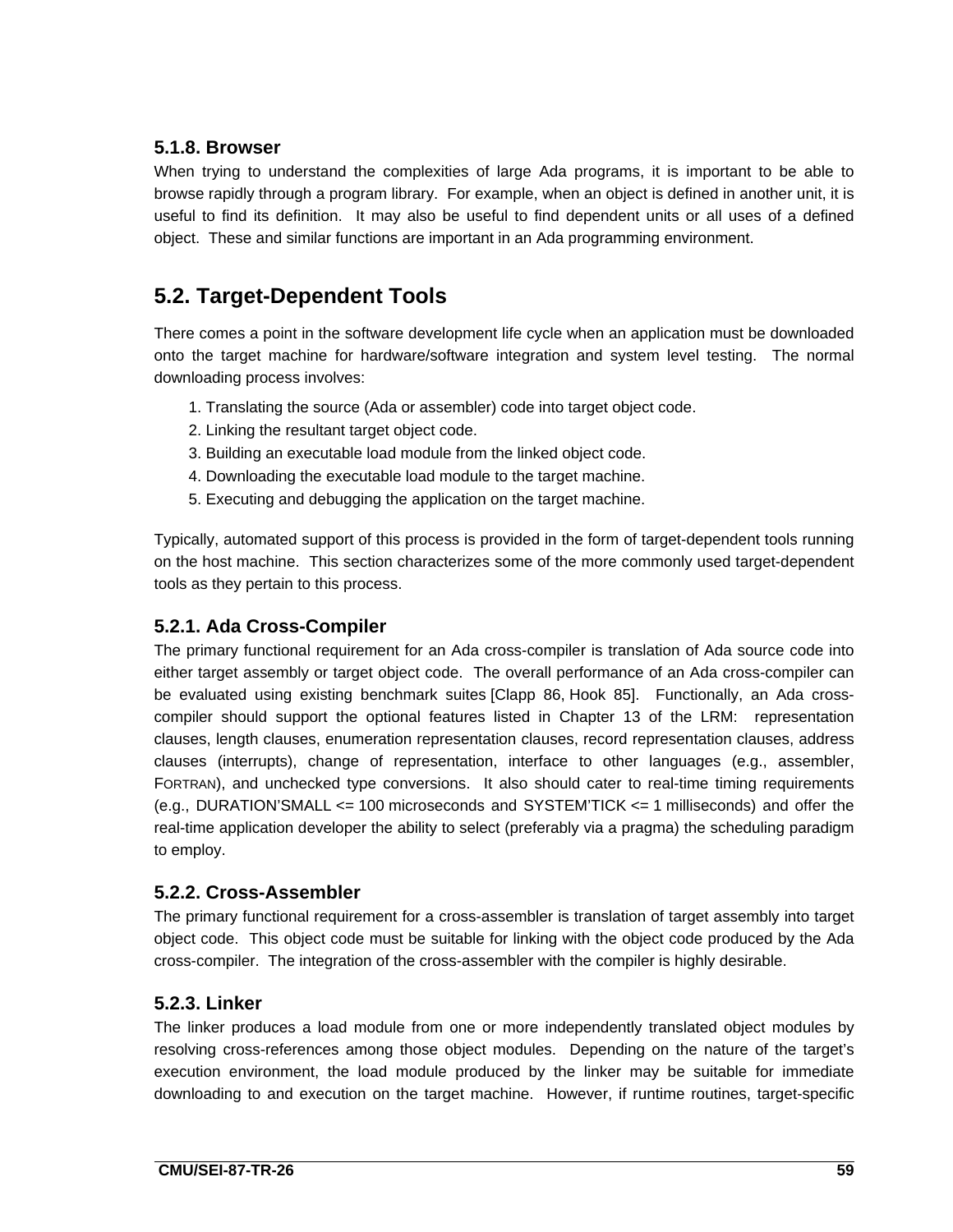services, or a target kernel also need to be linked with the application object module(s), the load module produced by the linker is not suitable for execution on the target machine. Typically, another step involving building a system load module is necessary.

The linker should support a comprehensive mechanism (e.g., a map file containing an object module synopsis, a module relocatable reference synopsis, and a list of symbols by name) for summarizing the load modules that it creates. The linker should also generate a symbol table file containing the load module's global symbols and make those symbols available to the debugger and dynamic analyzer at program runtime. It should also support selective linking of the object code modules for runtime routines and target-specific services, as well as the ability to specify (in a text file) the names of all object code modules produced by the cross-assembler that are to be linked together with the Ada code.

## **5.2.4. System Builder**

The system builder tool is normally provided in either of the following cases:

- 1. The target's execution environment has a small operating system or a real-time kernel that must be linked with the application object module(s).
- 2. More control over the mapping of code into target memory (e.g., loaded into ROM) is required.

A system builder utility must potentially combine one or more application load modules, a kernel image, and any necessary runtime or target-dependent service images into a single executable system load module suitable for downloading to and execution on the target machine. As with the linker, the system builder facility should provide a comprehensive mechanism (e.g., map file) for summarizing the system load modules that it creates; and it should also provide selective linking of the object code modules for runtime routines and target-specific services.

### **5.2.5. Load Module Downloader/Receiver**

In order for an application to be executed on the target machine, it must first be downloaded into the target's main memory. Normally there is a download/receive tool (running on the host, target, or both machines) for loading an application's system load module into target memory across a communications line or through another medium. It must also support the process of triggering the execution (booting) of the application code on the target machine.

## **5.2.6. Symbolic, Source-Level Debugger**

A target-dependent, symbolic, Ada source-level debugger provides a mechanism (via minimally single-stepping execution) for testing and detecting errors in an Ada application executing on the target machine.

The source-level debugger should support facilities including, but not limited to, setting/resetting breakpoints and tracepoints, single-stepping program execution in increments of single hardware instructions, setting breakpoints on exceptions, setting breakpoints on task context switches, controlling program execution path (e.g., execute 10 statements, enter a specified subprogram), querying the program's execution state (e.g., examine values of program variables, display runtime stack), and modifying the program's execution state (e.g., modify variable values). It should also support both a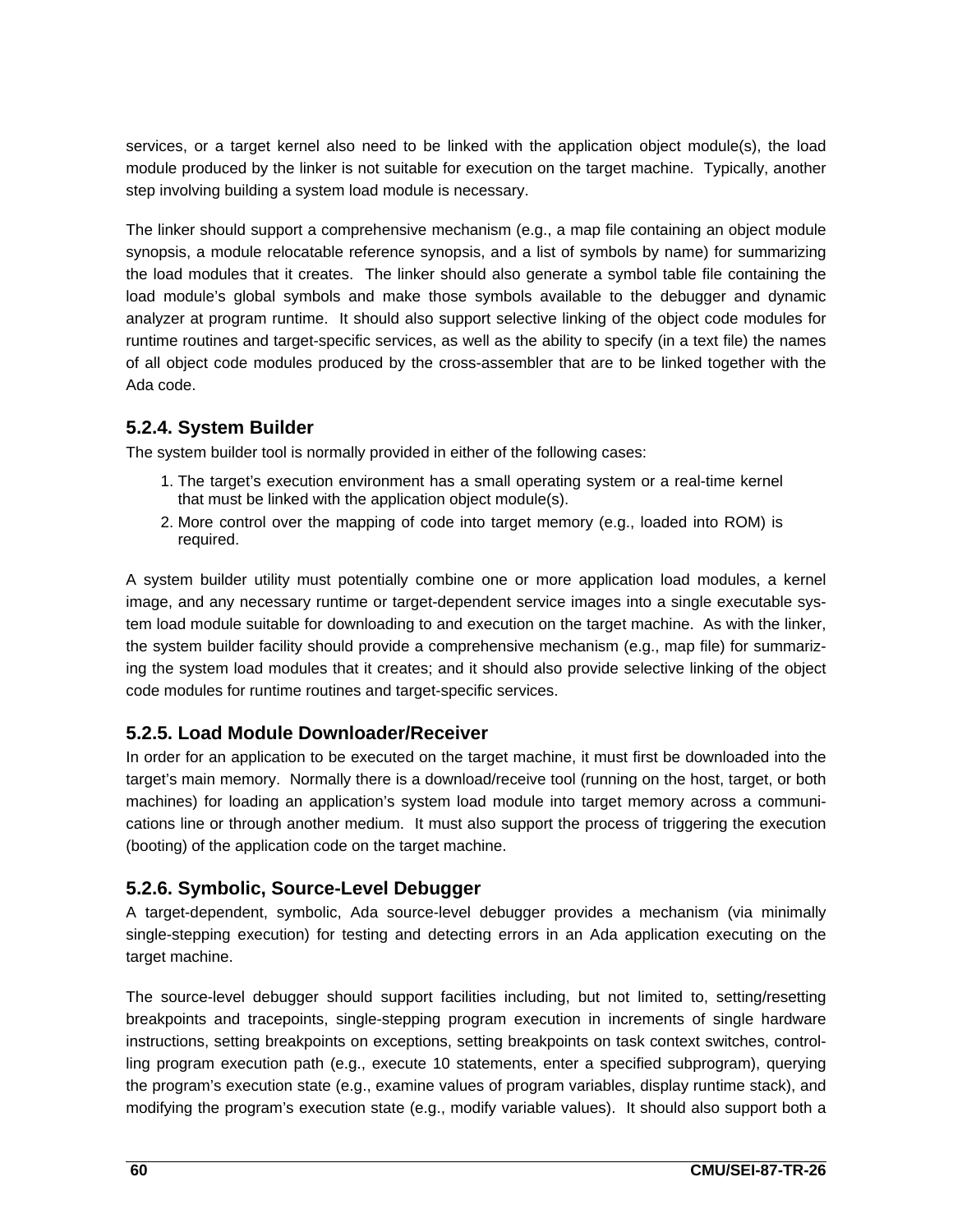local and remote mode of operation and offer target-dependent facilities for monitoring and controlling the resources of and software running on the target machine.

## **5.2.7. Dynamic Analyzer**

A dynamic analyzer is a tool that aids in the tuning evaluation of an application's performance by monitoring its execution behavior. A dynamic analyzer should collect and analyze application performance data such as: program counter sampling, control path coverage, statement execution frequency and timing, input/output statistics, and system service calls. It should provide the capability of analyzing this performance data and reporting it in an effective manner (e.g., histograms, tables).

## **5.2.8. Simulator**

A target simulator is a computer program that simulates the behavior of the target machine by representing its physical characteristics. Target simulators are used in lieu of the actual hardware for testing purposes and thus simulate the execution of system load modules suitable for the target machine.

A target simulator facility must accurately emulate both the functional and temporal behavior of the target's instruction set architecture. It should provide access to all memory locations and registers. Furthermore, it should support typical features found in a symbolic debugger (e.g., single-stepping instruction execution, examination of variable values) augmented by the capability to perform timing analysis (e.g., how much time elapsed when executing the last 10 instructions). It should support simulated input/output interaction by providing access to I/O ports, device control and data registers, and emulation of the architecture's interrupt mechanism. Finally, it should facilitate the set-up and reuse of test sessions by allowing freezing of the current session's context, executing debugger commands from script files, and supplying I/O data from existing data files.

## **5.2.9. Real-Time Monitor**

In order to monitor the target system in a non-intrusive way, it is useful to have hardware or a combination of hardware and software to help determine whether deadlines are being met and whether activities are being performed in the proper sequence. Such a device may also be used to monitor and timestamp message traffic within a system.

# **5.3. Summary**

The purpose of this chapter was to identify and functionally characterize programming support tools that are, from the application developer's viewpoint, essential to the development and testing of Ada embedded software systems. The list of tools presented in this chapter is in no way comprehensive but is intended as a enumeration of some of the more commonly used tools in a host-target development environment. A list summarizing the typical functions and features of these commonly used tools follows.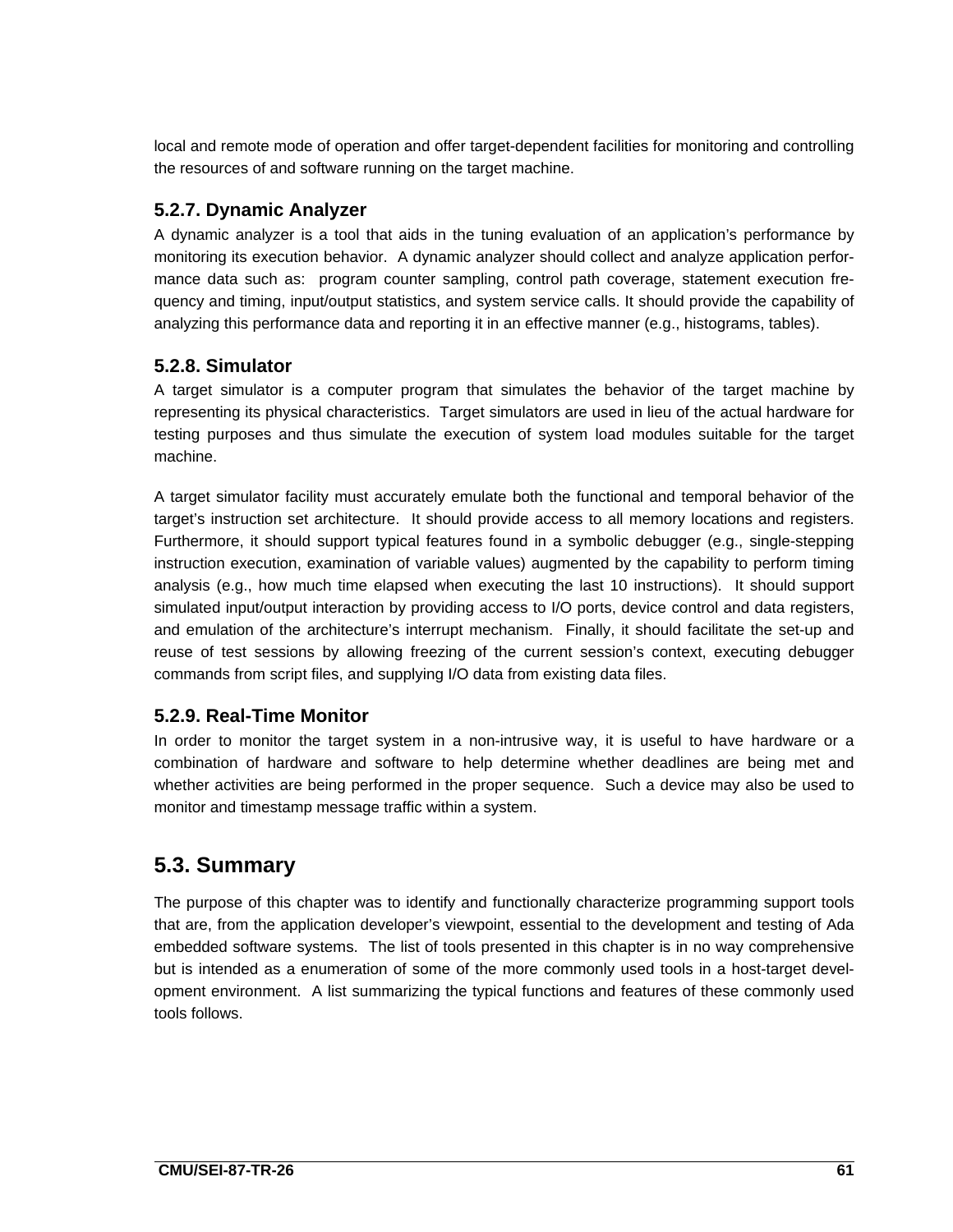## **Target-Independent Tools**

#### **Pretty Printer**

- Reformats Ada code relative to a set of coding style conventions
- Supports a method for changing coding style conventions
- Operates in both interactive or batch mode
- Is integrated with text editor for interactive use

#### **Language-Sensitive Editor**

- Source code templates
- Language construct expansion
- Keyword abbreviation
- Integration with Ada compiler (syntax checking, compiling)
- Integration with debugger
- Facility for reviewing syntax errors in code
- Online help facility

#### **Static Analyzer**

- Data flow analysis
- Path analysis
- Interface analysis
- Call graph analysis
- Dependency analysis
- Code style analysis (LOC, number of comments, number of if statements)

#### **Source Code Cross-Referencer**

- Generates listing for each definition of program symbols
- Generates listing for each use of program symbols

#### **Test Manager**

- Creates test harness
- Creates test input data
- Performs initial test
	- creates expected output data
	- produces actual output data
	- compares actual and expected data
- Performs regression testing

#### **Configuration Manager**

- Has create/delete element
- Creates new version of existing element (3 classes of versions)
	- successive (e.g., bug fix)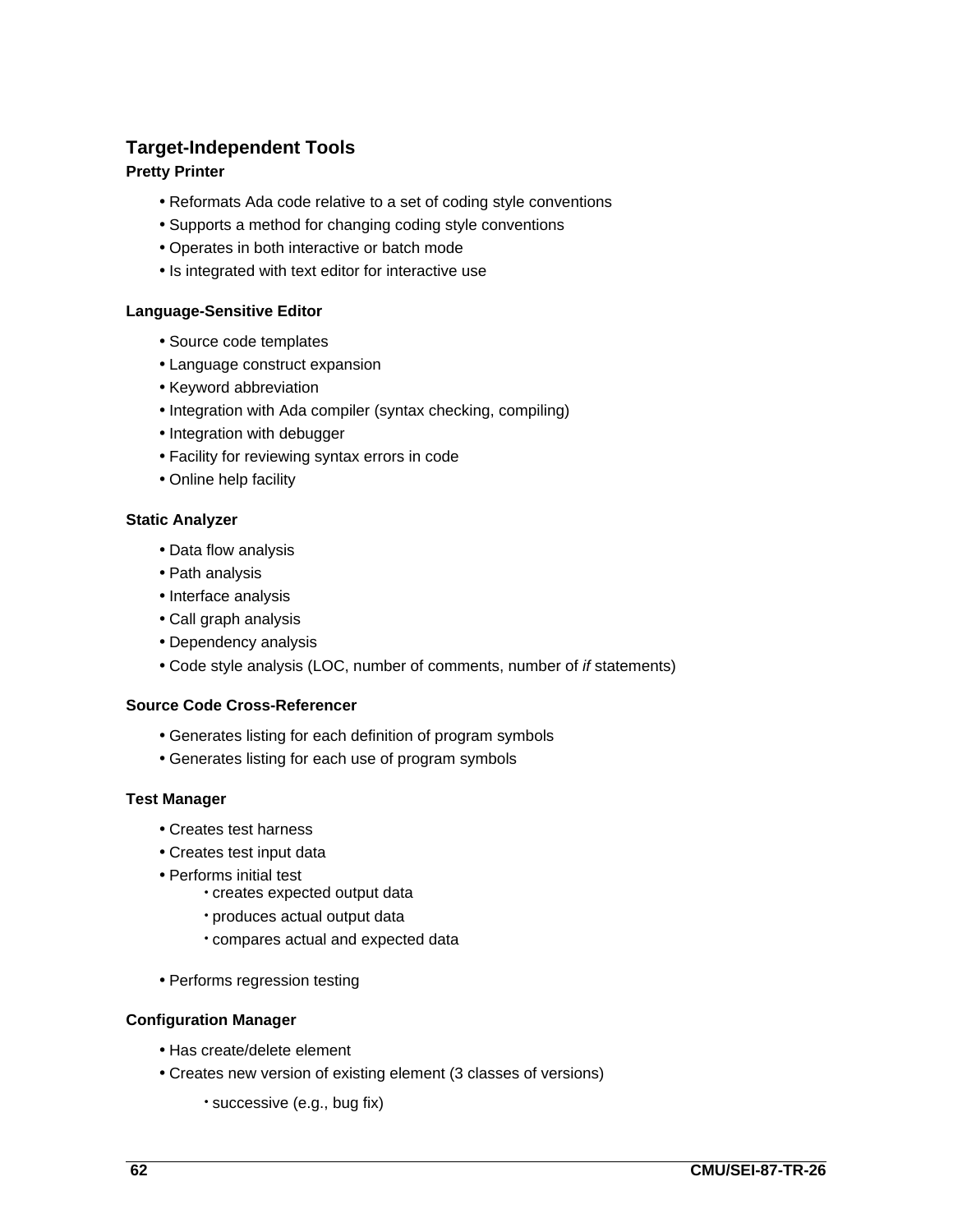- parallel (e.g., implementation for different target)
- derived (e.g., optimized module)
- Merges variants of an element
- Retrieves specific version of an element
	- explicit (e.g., use version 4)
	- dynamic (e.g., use most recent version)
	- referential (e.g., use same version as used in Rev 4.0)
- Compares different versions of an element
- Maintains/displays history attribute of an element

#### **Module Manager**

- Defines system model
	- source dependencies
	- translation rules
	- translation options
	- tools necessary for translation
- Builds system
	- current default
	- specific earlier release (rebuild)
	- hybrid (mixture of default versions and specific versions)
- Maintains/displays list of constituents of a built system
- Maintains/displays system build history
	- date built
	- name of builder
	- reason for building
	- options employed
- Baselines system as a product release
- Maintains/displays product release information
	- number of distributed versions
	- differences among versions
	- locations of each version
	- required hardware for each version
	- correlation between versions and error reports
	- correlation between versions and components
	- errors reported/fixed by version
- Maintains/displays system release history
	- What was built, when, why, and by whom
- Reverts back to previous release environment using old binaries, source, and dependent modules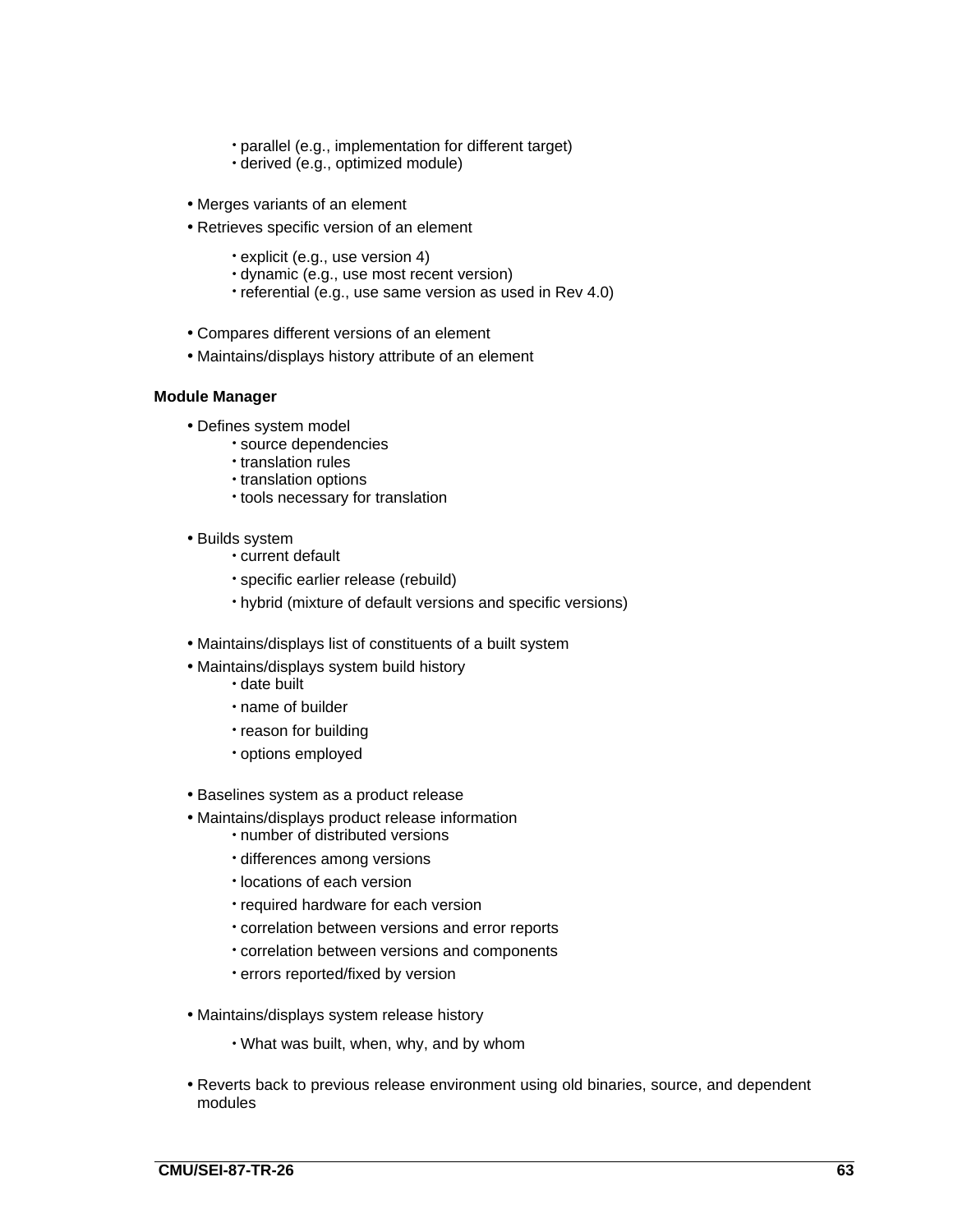• Automatically deletes unused binaries

#### **Browser**

- Finds an object's definition
- Inspects a body from a specification
- Inspects a withed package
- Inspects a called subprogram
- Finds all uses of an object

## **Target-Dependent Tools**

#### **Ada Cross-Compiler**

- Translate Ada source code into either target assembly or target object code
- Desirable implementation features
	- prints warning message for unrecognized pragmas [LRM, Section 2.8]
	- provides short and long integers [LRM, Subsection 3.5.4]
	- provides short and long reals [LRM, Subsection 3.5.7]
	- reclaims storage automatically when object becomes inaccessible [LRM, Section 4.8]
	- supports pragma INLINE (The compiler should detect and flag any situations where the pragma cannot be followed, e.g., recursive subprograms.) [LRM, Subsection 6.3.2]
	- supports pragmas SUPPRESS, ELABORATE, LIST, and PAGE
	- has minimum ranges of 0...15 for pre-defined type PRIORITY [LRM, Section 9.8]
	- provides low-level I/O packages to support real-time device drivers [LRM, Section 14.6]
- Support for majority of Chapter 13 features
	- required features
		- representation clauses [LRM, Section 13.1]
		- enumeration representation clauses [LRM, Section 13.3]
		- record representation clauses [LRM, Section 13.4]
		- address clauses (interrupts) [LRM, Section 13.5]
		- change of representation [LRM, Section 13.6]
		- interface to other languages (Assembler, HOL) [LRM, Section 13.9]
		- unchecked type conversions [LRM, Section 13.10.2]
	- desirable features
		- length clause [LRM, Section 13.2]
		- unchecked storage deallocation [LRM, Section 13.10.1]
- Comprehensive documentation
- Informative diagnostic (error) messages
- Clearly documented restrictions
- Clearly documented implementation-dependent characteristics (Appendix F)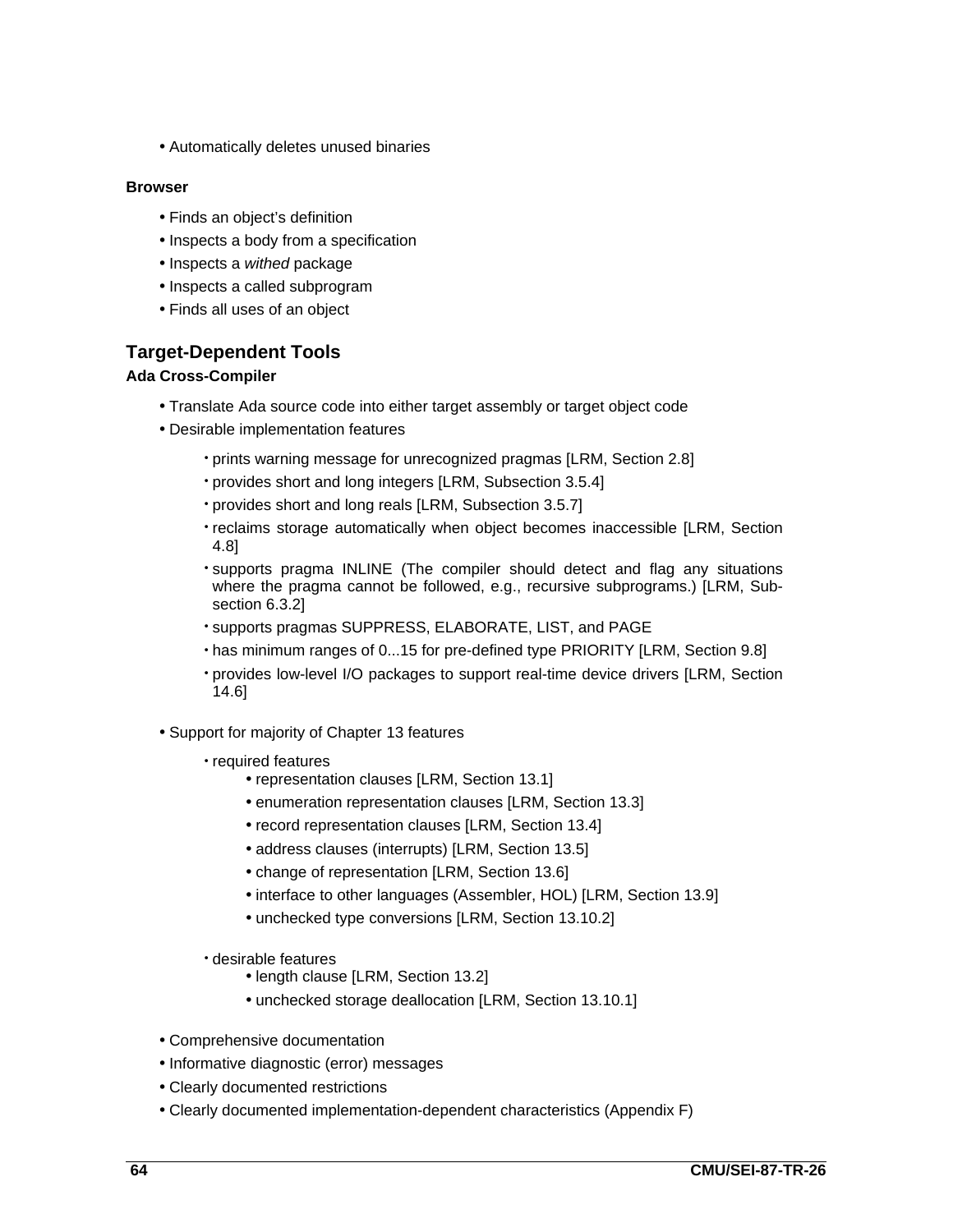- the form, allowed places, and effect of every implementation-dependent pragma [LRM, Section 2.8]
- the name and type of every implementation-dependent attribute [LRM, Section 4.1.4]
- the specification of the package SYSTEM [LRM, Section 13.7]
- a list of all restrictions on representation clauses [LRM, Section 13.1]
- the conventions used for any implementation-generated names denoting implementation-dependent components [LRM, Section 13.4]
- the interpretation of expressions that appear in address clauses, including those for interrupts [LRM, Section 13.5]
- any restrictions on unchecked conversions [LRM, Section 13.10.2]
- any implementation-dependent characteristics of the input/output packages [LRM, Sections 14.1, 14.2.1, 14.4]
- Clearly documented known bugs
- Ability to produce at the user's option
	- source listing with line numbers
		- cross-reference listing
		- variable map
		- assembly listing of generated object code containing references to source line level and source procedure
		- compilation summary including
			- date and time of compilation
			- compilation options in effect
			- size of the generated object
			- count of source lines
			- name of the object file created
			- presence of implementor-defined pragmas
			- names of packages referenced
			- compiler version number
- Ability to cater to real-time timing requirements
	- DURATION'SMALL <= 100 microsecond
	- SYSTEM'TICK <= 1 millisecond
	- Selection (preferably via a pragma) by the real-time application developer of the scheduling paradigm to employ from various options

#### **Cross-Assembler**

- Translates target assembly code into target object code
- Generates assembly language listings
- Integrates with compiler

#### **Linker**

• Produces a load module from one or more independently translated object modules by resolving cross-references among those object modules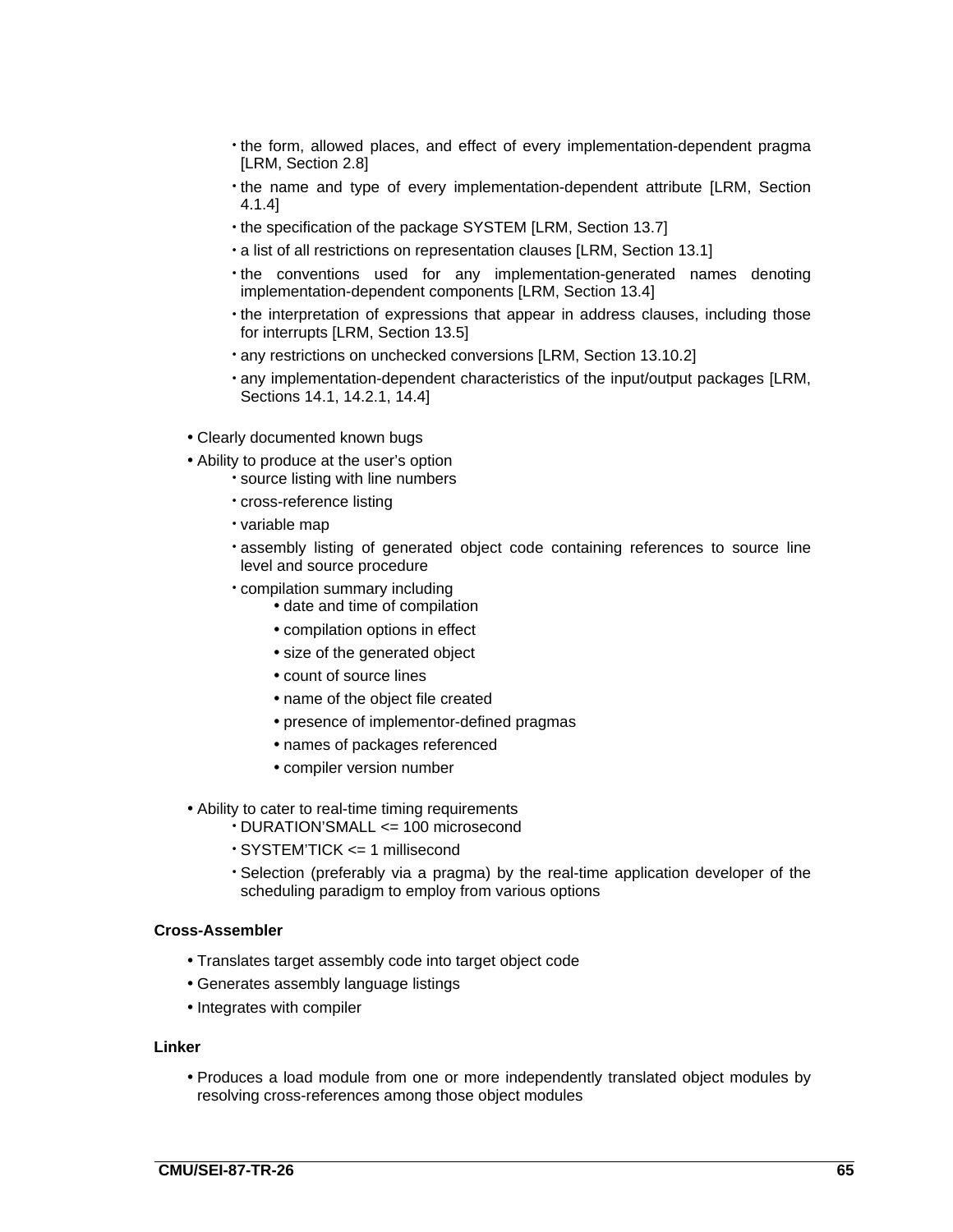- Generates a map file containing an object module synopsis, a module relocatable reference synopsis, and a list of symbols by name for summarizing the load modules
- Generates a symbol table file containing the load module's global symbols and makes those symbols available to the debugger and dynamic analyzer at program runtime
- Supports selective linking of the object code modules
- Supports multiple languages

#### **System Builder**

- Potentially combines one or more application load modules, a kernel image, and any necessary runtime or target-dependent service images into a single, executable, system load module suitable for downloading to and execution on the target machine
- Generates a map file containing an system load module synopsis, a module relocatable reference synopsis, and a list of symbols by name for summarizing the load modules
- Generates a symbol table file containing the load module's global symbols and makes those symbols available to the debugger and dynamic analyzer at program runtime
- Supports selective linking of the object code modules
- Configures kernel for different hardware configurations
- Supports locating code in different parts of memory space

#### **Load Module Downloader/Receiver**

- Loads an application's system load module into target memory across a communications line or through another medium
- Controls application execution
	- triggering
	- halting
	- suspending
	- resuming

#### **Symbolic, Source-Level Debugger**

- Sets/resets breakpoints and tracepoints
- Single-steps program execution in increments of single hardware instructions
- Sets breakpoints on exceptions
- Sets breakpoints on task context switches
- Controls program execution path (e.g., executes 10 statements, enters a specified subprogram)
- Queries the program's execution state (e.g., examines values of program variables, displays runtime stack)
- Modifies the program's execution state (e.g., modifies variable values)
- Supports both a local and remote mode of operation
- Offers target-dependent facilities for monitoring and controlling the resources and software running on the target machine

#### **Dynamic Analyzer**

- Collects and analyzes application performance data
	- program counter sampling
	- control path coverage statement execution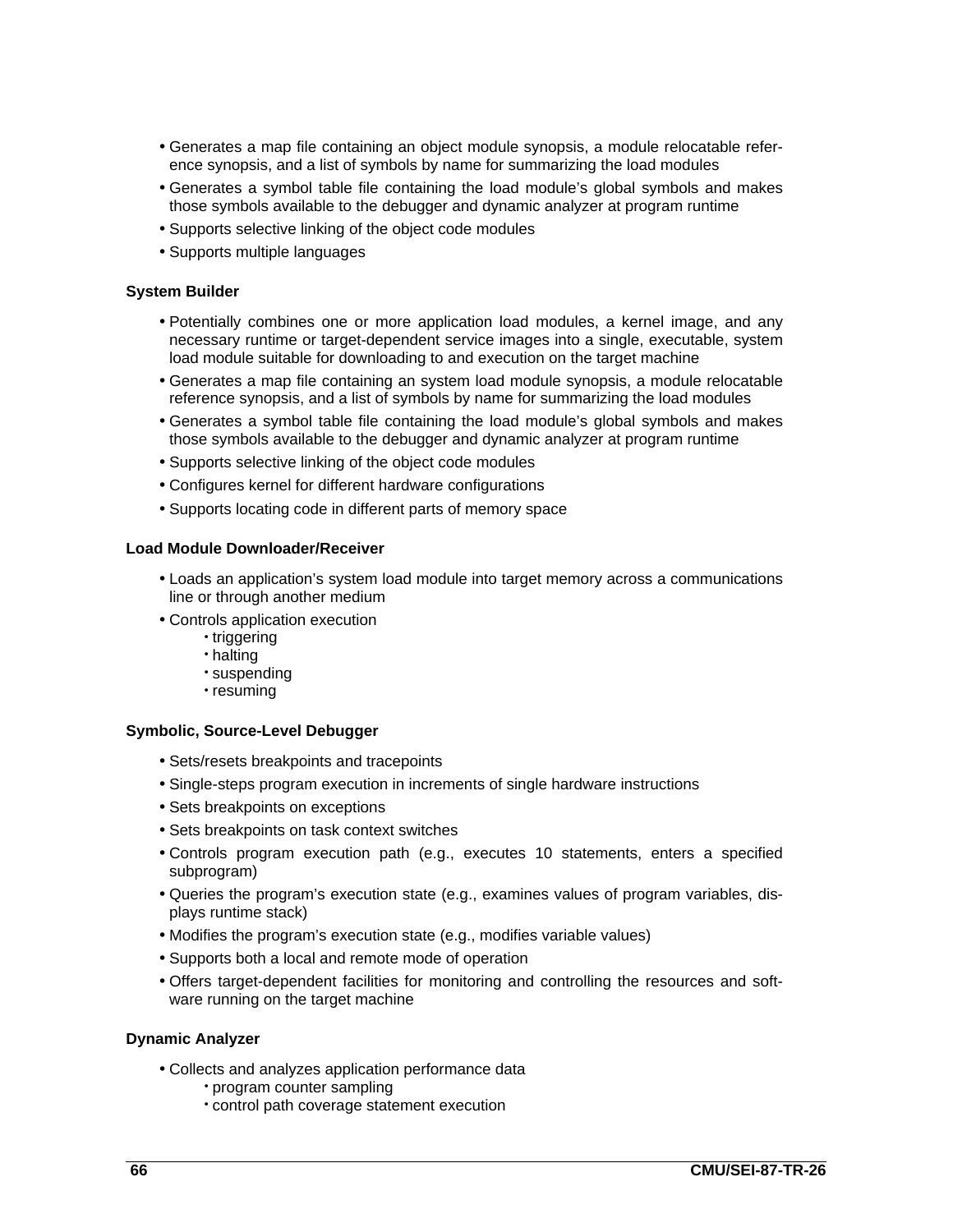- frequency and timing
- input/output statistics
- system service calls
- Provides the capability of analyzing application performance data and reporting it in an effective manner
	- histograms
	- tables

#### **Simulator**

- Accurately emulates both the functional and temporal behavior of the target's instruction set architecture
- Provides access to all memory locations and registers
- Supports typical features found in a symbolic debugger
	- single-step instruction execution
	- examines variable values
	- start/stop program execution
- Performs timing analysis (e.g., how much time elapsed when executing the last 10 instructions)
- Supports simulated input/output interaction
	- provides access to I/O ports
	- provides access to device control and data registers
	- emulates the architecture's interrupt mechanism
- Facilitates the set-up and reuse of test sessions
	- freezes the current session's context
	- executes debugger commands from script files
	- supplies I/O data from existing data files

#### **Real-Time Monitor**

- Checks deadlines
- Checks sequencing
- Checks and timestamps message traffic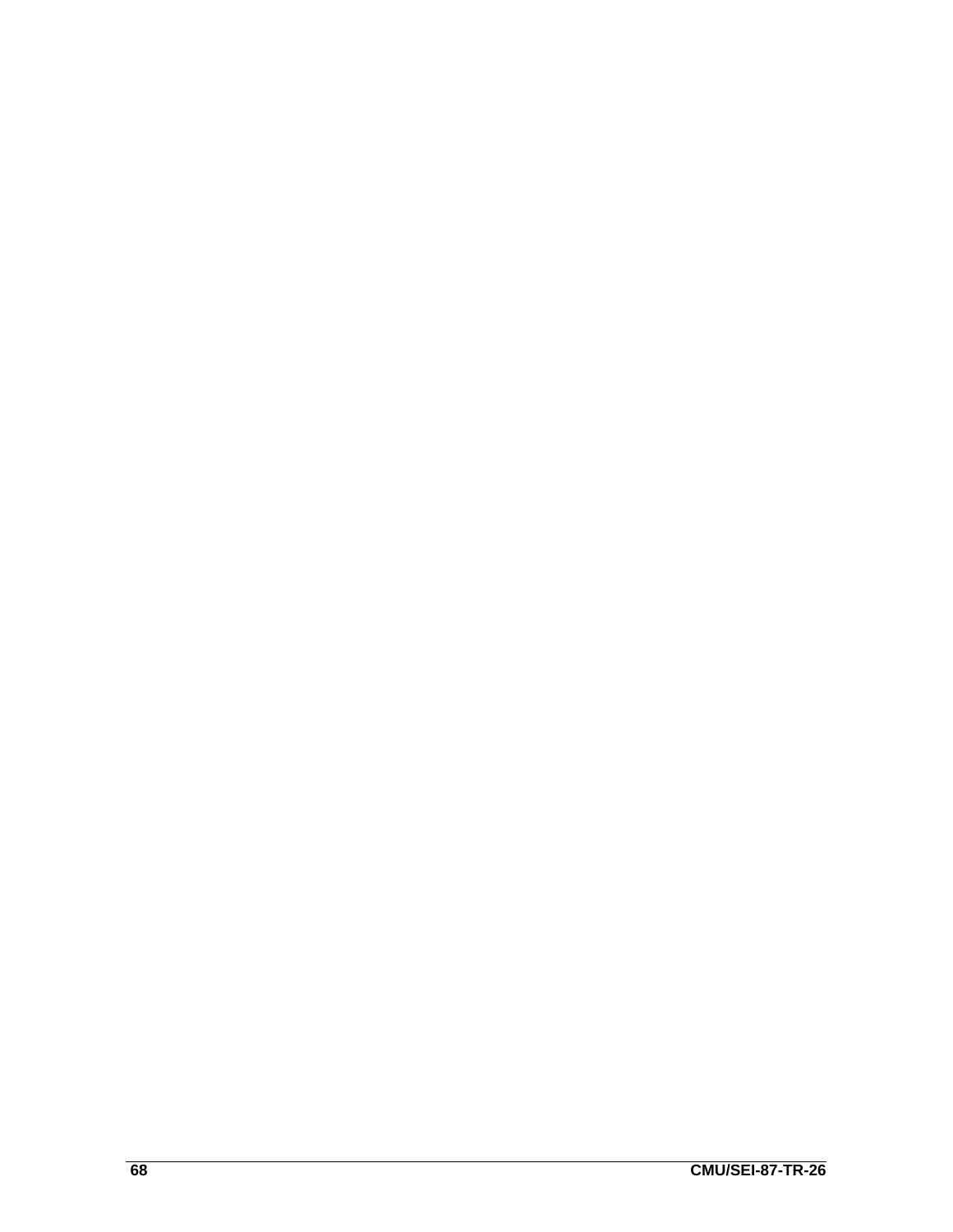# **6. Summary and Preliminary Recommendations**

This chapter categorizes and summarizes the various kinds of issues which accompany the use of Ada in embedded systems. Whereas Chapters 3, 4, and 5 deal with the details of the issues, Chapter 6 attempts to identify and clarify the global issues. In this chapter we also make some preliminary global recommendations on the basis of our reading and initial investigation. What has become clear is that there must be cooperation and communication among the various groups concerned with Ada in order to make Ada a viable option for embedded systems. If any of the groups (applications developers, program managers, implementors, or policy makers) act independently, suboptimal solutions will result.

Chapter 2 establishes the requirements of the embedded systems problem domain, which are quite different from those of traditional information systems. These systems monitor and control their environment, exhibit logical and physical parallelism, have severe timing and resource constraints, and require special tools for software development. It is clear from these requirements that implementors cannot provide their products without considering the unique requirements that face the application developers.

Chapter 3 deals with language issues particularly pertinent to embedded systems, such as tasking, inter-task communication, time control, input/output, internal representation, error handling, and numerical computation. Since there are so many features in the Ada language, there are many options for programming in Ada. Programs can be written in the style of FORTRAN, but this is clearly not the best way to exploit the software engineering benefits of Ada. At the other extreme, if the full power of Ada is used, there may be performance penalties. The tradeoff is to make maximum use of the functionality provided while still meeting performance requirements. Thus the application developer must have a "bag of tricks," or programming idioms, which provide the optimal solution for the problem at hand.

Chapter 4 deals with implementation issues. Here, because of the latitude provided by the Ada reference manual, the implementor must decide how to provide capabilities. Because of the economic pressures of validation, as well as the difficulties of implementing the more novel features of Ada, the implementors have often chosen the simple solutions rather than those which make the most sense for embedded applications. As a result we find few compilers that do garbage collection, for example. Issues that are critical to developers, such as scheduling algorithms, timing control, and interrupt and exception handling, have been solved in a variety of ways. Until recently, the problems of the Ada runtime environment have received little attention compared to that given the syntax and semantics of the language.

It must also be noted that implementors are governed not only by the LRM, but also by interpretations recommended by the Language Maintenance Panel and approved by the Ada Board. These socalled Ada Issues (AIs) are identified by a sequential numbering system and resolve questions and ambiguities in the language. They now number in the hundreds and, when finally approved, are binding on implementors.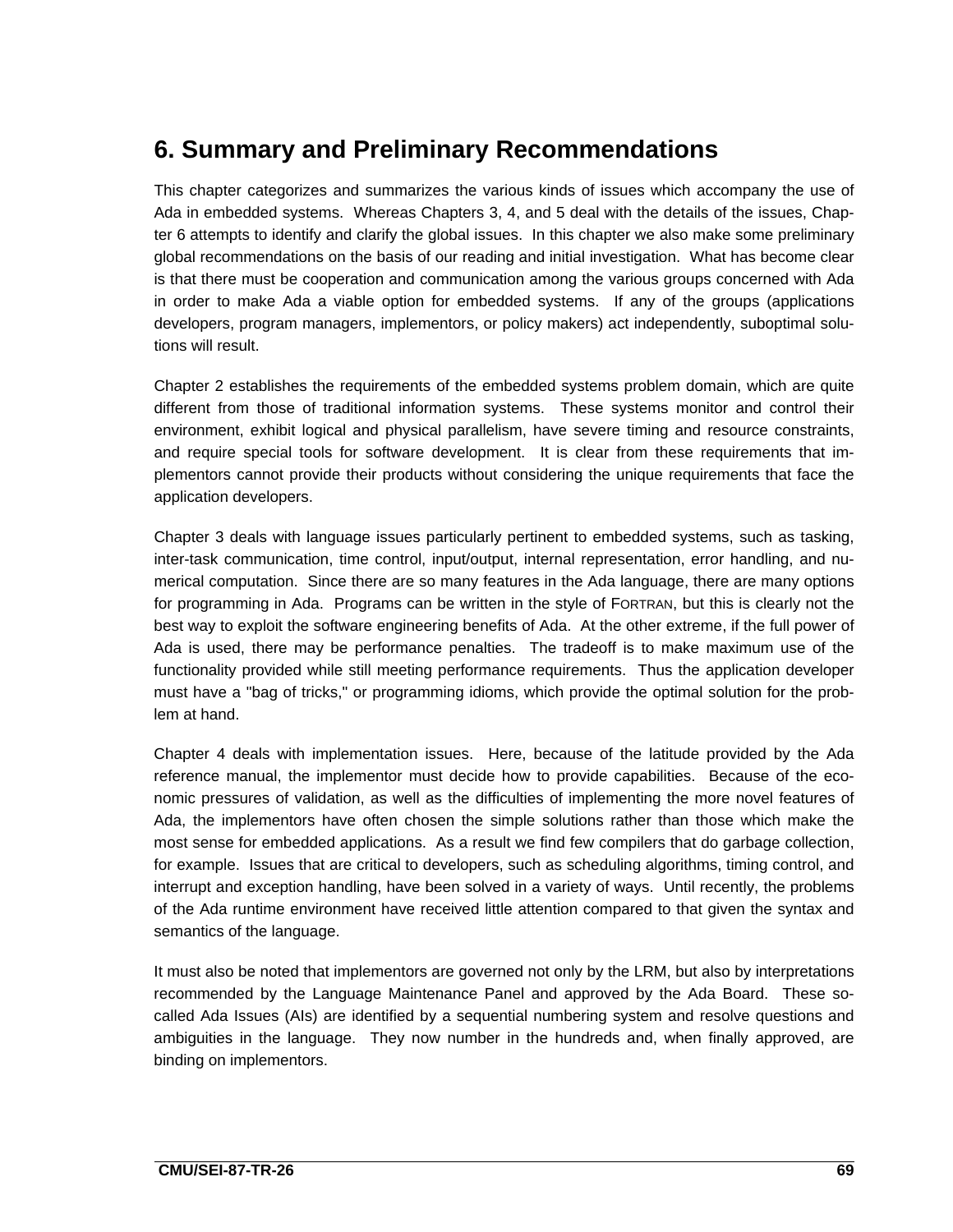Chapter 5 gives a brief overview of the tools necessary to support a host-target development system. These tools were enumerated and described in general terms. Future activity of the AEST Project must concentrate on evaluation criteria for these tools so that their state of readiness for software development can be determined.

## **6.1. Preliminary Recommendations**

It is too soon to make definitive recommendations on a wide variety of issues concerning the use of Ada in embedded systems. Only experimentation and experience with the Ada tools becoming available will permit us to draw meaningful conclusions about the state of the technology. However, based on a literature review, a review of DoD Ada policy, and an evaluation of the product literature available as of December 1986, it is possible to make a few preliminary recommendations. These preliminary recommendations will be expanded as more experience is gained with the testbed and as more experiments are conducted.

#### **6.1.1. Recommendations for Application Developers**

- Application developers need to understand the various programming paradigms in which particular language features can be used.
- Application developers need to have a detailed knowledge of the programming alternatives and corresponding tradeoffs associated with using or not using particular Ada features.
- Application developers must understand the machine dependencies and the features dependent on their particular implementation of the Ada language.
- Programmers must understand how the runtime system works so that they can evaluate predictability and performance and bolster their confidence in controlling the underlying resources.
- Programmers must understand the tradeoffs between absolute control of every resource in an embedded system and good software engineering practices that promote maintainability and reuse.
- Application developers must recognize that design decisions may be governed by performance and features of the particular Ada implementation they choose.

#### **6.1.2. Recommendations for Program Managers**

- Program managers should be aware of the metrics and test suites available and should be able to apply them and evaluate the results before procurement decisions are made for Ada implementations.
- Program managers must become more knowledgeable about the nature and impact of Ada runtime environments. They must be aware that many functions previously under control of their application programmers will now be under control of the compiler implementor.
- If Ada is mandated for a particular embedded system project, cost and schedule risks must be carefully evaluated because of the immaturity of the technology.
- Funding of Ada tools and, particularly, Ada runtime systems should be expected for several more years.
- Validation of an Ada compiler should be only the first of many steps in the evaluation of a compiler and its associated tools. Program managers must recognize that performance and usability are not covered by validation.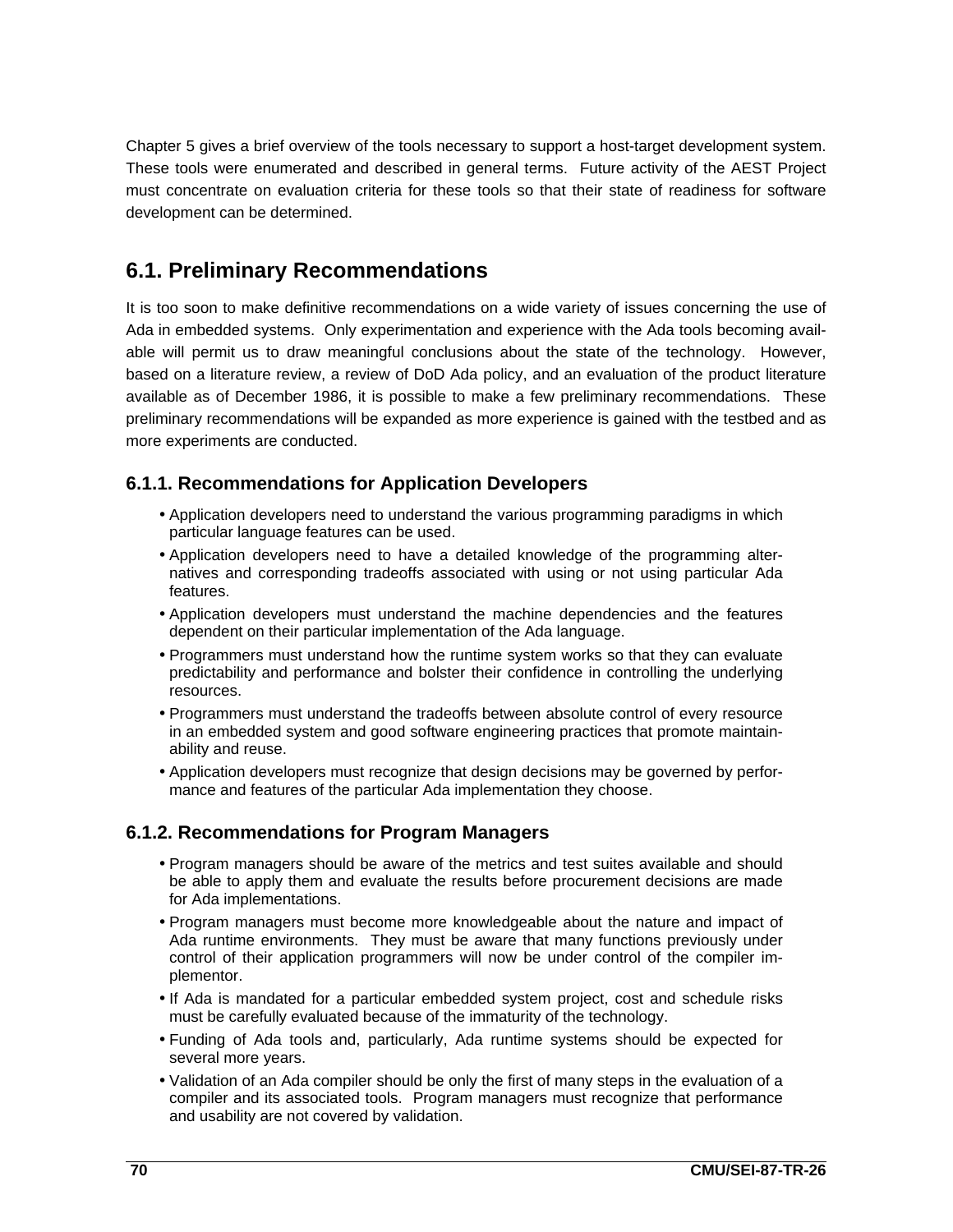• Program managers should generate detailed requirements for development environment tools specific to the application, then evaluate and select the tools based on these requirements.

#### **6.1.3. Recommendations for Compilation System Implementors**

- All Ada compiler vendors should answer the questions posed in Ada-Europe's "Guidelines for Ada Compiler Specification and Selection," by Nissen and Wichmann [Nissen 82]. In general, they should provide extensive information about how the runtime system works.
- Vendors should provide the user with the capability to configure the Ada runtime system to suit the application program. They must foster a high degree of interaction with the customers.
- Vendors should recognize that in many time-critical applications, there is a need to sacrifice generality for efficiency. Vendors need to provide implementation-dependent pragmas for this purpose.
- Implementors must be sensitive to the requirements of the mission-critical application domain. In particular, they should identify metrics for performance and strive to achieve a minimum level of performance for those features that are important to the application.

#### **6.1.4. Recommendations for Ada Policy Makers**

- The current emphasis for the Ada program should be in the areas of performance and functionality. After there have been some successes in using Ada in embedded systems, the policy can place more emphasis on portability, reusability, and productivity.
- Instruction set architectures such as the MIL-STD 1750A must be evaluated with respect to their suitability for Ada; there may be mismatches between architectures and the language. Policies that promote newer architectures for Ada should be considered.
- More emphasis should be placed on the Ada runtime system as opposed to the syntax, semantics, and validation of the language. Little funding or attention has been paid to ongoing work, much of which is of high quality.
- Policy makers should address the implications of the proliferation of different runtime systems due to the implementation dependencies of the language.
- The ramifications of options for addressing language problems need to be explored. One option is to change the language, and the other is to add support packages that circumvent those problems. The tradeoffs include compatibility, portability, performance, and validation issues.

### **6.2. Future Work**

This report suggests that there is a great deal of work to be done in investigating the use of Ada for embedded systems. Some of this work can take the form of introspection and study, but much of it requires experimentation in a laboratory setting. The Ada Embedded Systems Testbed will provide the vehicle for experimentation. We propose that three levels of experimentation take place. They are:

- 1. Stand-alone benchmarks and testing of language features.
- 2. Experiments using several features of the language which test commonly used algorithms and programming idioms.
- 3. The implementation of a complete embedded system application with real-time constraints.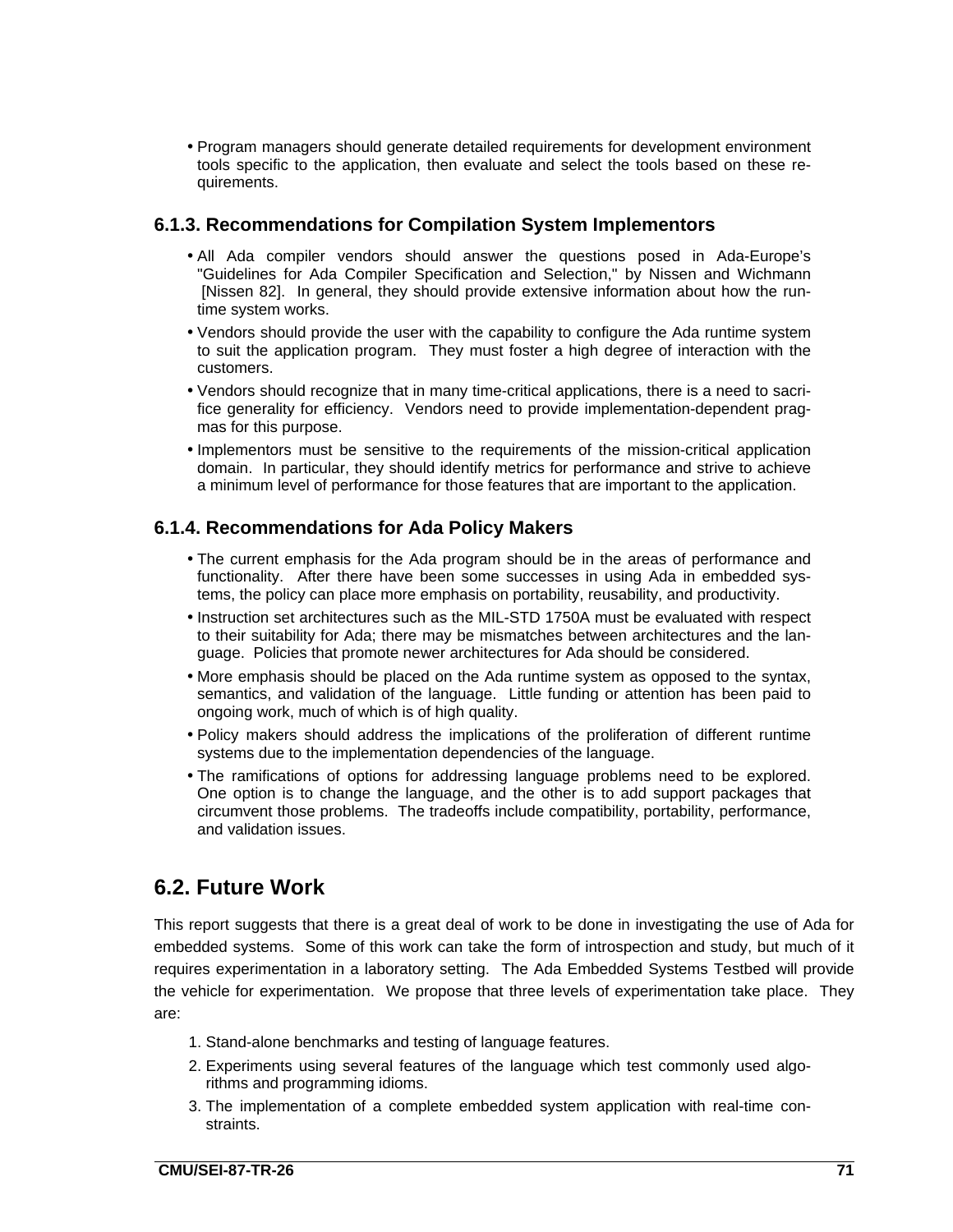#### **6.2.1. Stand-Alone Tests**

The University of Michigan, Performance Issues Working Group (PIWG), and the ACEC test suites are (overlapping) attempts at creating short Ada test programs to evaluate the performance of certain Ada language features. These programs provide timings for fine-grained features such as task creation, rendezvous, and termination; subroutine invocation times as a function of the number and type of parameters; and exception and interrupt handling. These tests should be executed on several target processors; and after evaluation of the coverage of these tests, new tests should be added to provide additional coverage. To date, little data is available on the performance of Ada on bare target machines.

#### **6.2.2. Algorithmic Experiments**

At the next level, it is necessary to conduct experiments using the algorithms and programming idioms typically found in embedded systems. These algorithms use several language features and test the interaction of these features. Algorithmic experiments address the choices which must be made by the application developer. For example, the system designer must decided early in the design process whether to use event-driven scheduling and tasking or a cyclic executive. Experiments at this level would provide insights into the tradeoffs resulting from these decisions.

#### **6.2.3. Real Application**

Finally, there needs to be a demonstration that Ada can handle a real-time application typical of many different applications in the mission-critical arena. An application needs to be complex enough to be credible to the MCCR community but small enough to be tractable for a small group to implement in six months or less. The application must handle real-time inputs with time constraints on the order of a small number of milliseconds. The testbed must faithfully simulate the actual environment in which the target processor will eventually reside. Once implemented, the application will serve as a gross test of the runtime environments of different compilers on different processors.

## **6.3. Conclusion**

This report has attempted to raise many of the issues which must be addressed if the Ada program is to be successful. There are issues for the application developers, the managers of programs, compilation system implementors, and Ada policy makers. As the Ada Embedded Systems Testbed Project at the SEI progresses, these issues will come into greater focus. As more experiments are conducted on a variety of Ada tools and target processors, our recommendations will become more detailed and complete.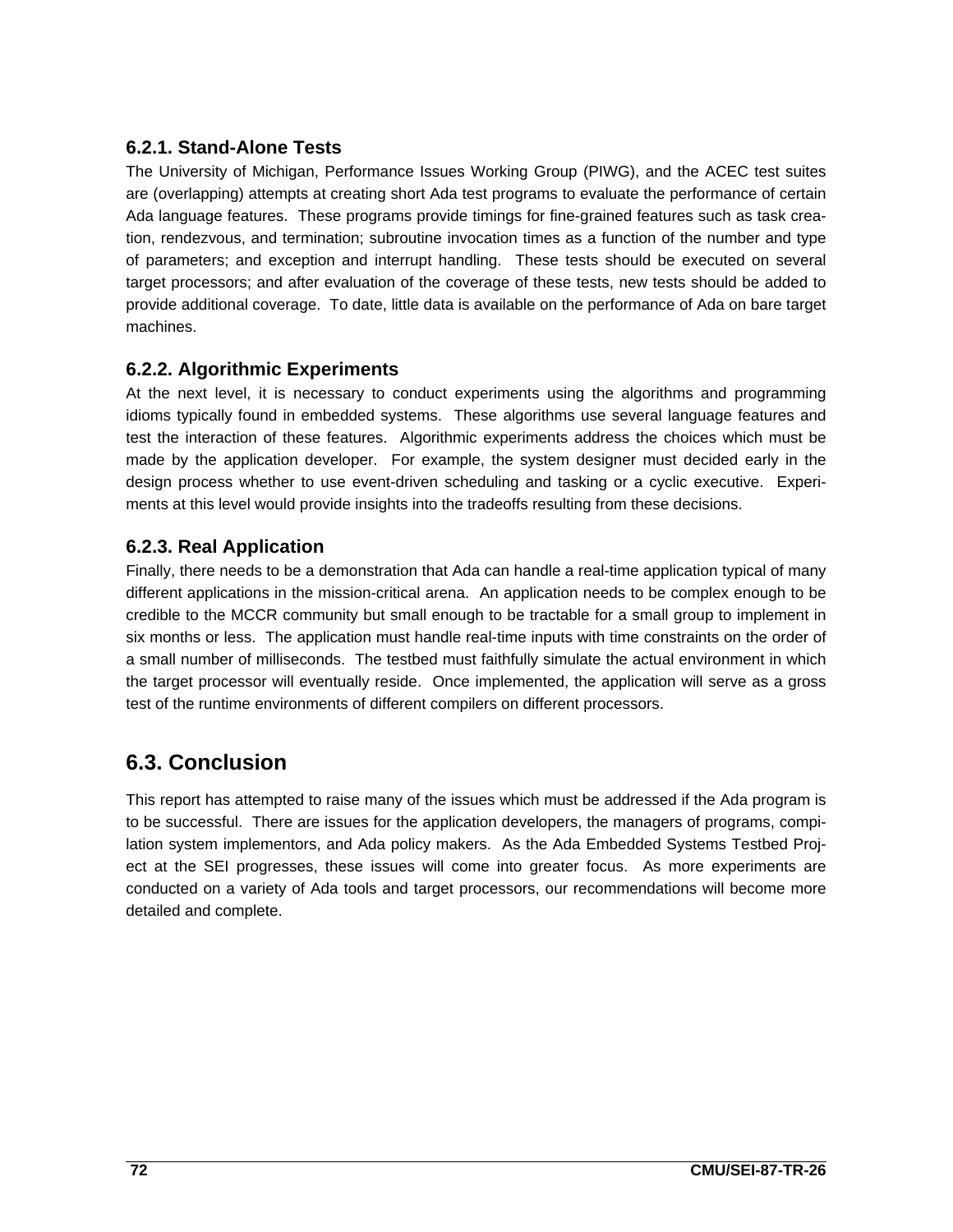# **References**

| [Allworth 81]  | Allworth, S.T.<br>Introduction to Real-Time Software Design.<br>The Macmillian Press, Ltd., London, 1981.                                                                                                                      |
|----------------|--------------------------------------------------------------------------------------------------------------------------------------------------------------------------------------------------------------------------------|
| [Ardo 83]      | Ardo, A.<br>Considerations for Full Ada Implementation on an Experimental Multiprocessor<br>Computer.                                                                                                                          |
|                | Technical Report, University of Lund, December, 1983.                                                                                                                                                                          |
| [ARTEWG 86a]   | Special Interest Group on Ada, Ada Runtime Environments Working Group.<br>A White Paper on Ada Runtime Environment Research and Development.<br>Technical Report Working Paper, ACM, November 13, 1986.                        |
| [ARTEWG 86b]   | Special Interest Group on Ada, Ada Runtime Environments Working Group.<br>A Canonical Model and Taxonomy of Ada Runtime Environments.<br>Technical Report Working Paper, ACM, November 13, 1986.                               |
| [ARTEWG 86c]   | Special Interest Group on Ada, Ada Runtime Environments Working Group.<br>A Catalog of Interface Features and Options for the Ada Runtime Environment.<br>Technical Report Working Paper, Release 1.1, ACM, November 23, 1986. |
| [ARTEWG 86d]   | Special Interest Group on Ada, Ada Runtime Environments Working Group.<br>Catalogue of Ada Runtime Implementation Dependencies.<br>Technical Report Working Paper, ACM, November 5, 1986.                                      |
| [ARTEWG 86e]   | Special Interest Group on Ada, Ada Runtime Environments Working Group.<br>First Annual Survey of Mission Critical Application Requirements.<br>Technical Report Release 1.0, ACM, November, 1986.                              |
| [ARTEWG 87a]   | Special Interest Group on Ada, Ada Runtime Environments Working Group.<br>A Framework for Describing Ada Runtime Environments.<br>Ada Letters 7(5), September-October, 1987.                                                   |
| [ARTEWG 87b]   | Special Interest Group on Ada, Ada Runtime Environments Working Group.<br>The Challenge of Ada Runtime Environments.<br>Technical Report Working Paper, SIGAda, June, 1987.                                                    |
| [Baker 85]     | Baker, T.P.<br>An Ada Runtime System Interface.<br>Technical Report TR 85-06-05, Department of Computer Science, University of<br>Washington, June, 1985.                                                                      |
| [Baker 86]     | Baker, T.P. and Riccardi, G.A.<br>Implementing Ada Exceptions.<br>IEEE Software 3(5):42-51, September, 1986.                                                                                                                   |
| [Bamberger 86] | Bamberger, J., Ritter, P., and Wilson, J.<br>Tactical Database Management System - An Ada Technology Project for the U.S.                                                                                                      |
|                | Army.<br>In Fourth Annual National Conference on Ada Technology, pages 132-141. U.S.<br>Army Communications-Electronics Command, March, 1986.                                                                                  |
| [Barnes 84]    | Barnes, J.G.P.<br>Programming in Ada, 2nd Ed.<br>Addison-Wesley Publishers Ltd., 1984.                                                                                                                                         |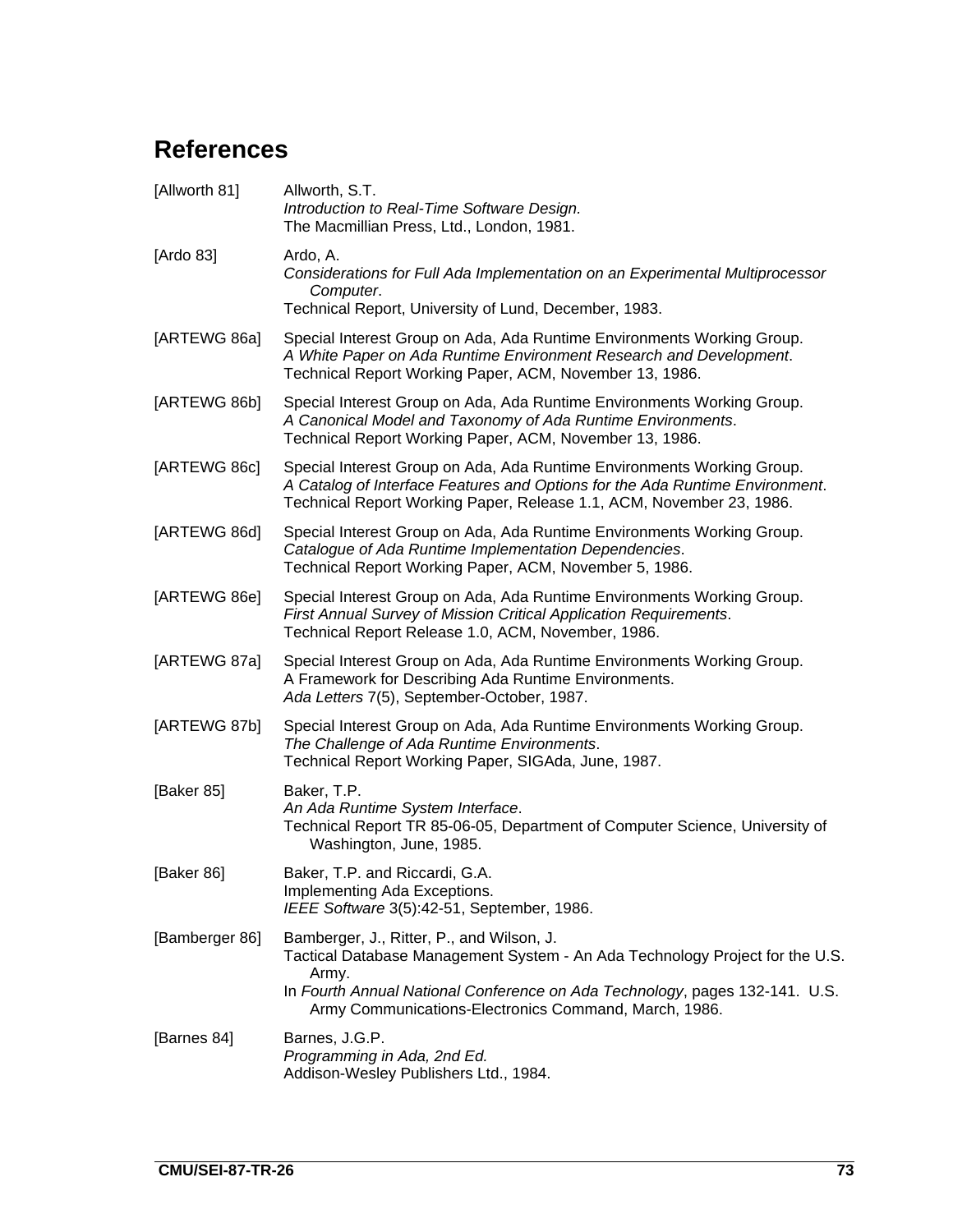| [Borger 86]    | Borger, Mark W.<br>Ada Task Sets: Building Blocks for Concurrent Software Systems.<br>In Proceedings of the IEEE Computer Society Second International Conference on<br>Ada Applications and Environments. Miami Beach, FL, April, 1986. |
|----------------|------------------------------------------------------------------------------------------------------------------------------------------------------------------------------------------------------------------------------------------|
| [Clapp 86]     | Clapp, R.M., Duchesneau, L., Volz, R.A., Mudge, T.N., and Schultze, T.<br>Toward Real-Time Performance Benchmarks for Ada.<br>Communications of the ACM 29, #8(RSD-TR-12-86), August, 1986.<br>Pages 760 - 778.                          |
| [Cornhill 87]  | Cornhill, D. and Sha, L.<br>Priority Inversion in Ada.<br>Ada Letters (7), November - December, 1987.<br>Pages 30-32.                                                                                                                    |
| [Downes 82]    | Downes, V.A. and Goldsack, S.J.<br>Programming Embedded Systems with Ada.<br>Prentice-Hall International Inc., 1982.                                                                                                                     |
| [E&V Team 84a] | E&V Team.<br>Evaluation and Validation Plan.<br>Technical Report, Air Force Wright Aeronautical Laboratories, Wright-Patterson<br>AFB, December, 1984.                                                                                   |
| [E&V Team 84b] | E&V Team.<br>Requirements for Evaluation and Validation of Ada Programming Support Environ-<br>ments, Version 1.0.<br>Technical Report, Air Force Wright Aeronautical Laboratories, Wright-Patterson<br>AFB, October, 1984.              |
| [E&V Team 84c] | E&V Team.<br><b>APSE Analysis Document.</b><br>Technical Report, Air Force Wright Aeronautical Laboratories, September, 1984.                                                                                                            |
| [E&V Team 85]  | E&V Team.<br>Technical Coordination Strategy Document, Version 2.0.<br>Technical Report, Air Force Wright Aeronautical Laboratories, August, 1985.                                                                                       |
| [Fairley 85]   | Fairley, R.E.<br><b>Software Engineering Concepts.</b><br>McGraw-Hill, 1985.                                                                                                                                                             |
| [Foreman 87]   | Foreman, J.G. and Goodenough, J.B.<br>Ada Adoption Handbook: A Program Manager's Guide.<br>Technical Report CMU/SEI-87-TR-9, Software Engineering Institute, May, 1987.                                                                  |
| [Graumann 86a] | Graumann, D.M.<br>Minutes of the Ada-JOVIAL Users Group.<br>Technical Report, Language Control Facility, Wright-Patterson AFB, Ohio, July<br>7-10, 1986.<br>Los Angeles, CA.                                                             |
| [Graumann 86b] | Minutes of the Ada-JOVIAL Users Group.<br>Technical Report, Language Control Facility, Wright-Patterson AFB, Ohio, Novem-<br>ber 17-21, 1986.<br>Charleston, WV.                                                                         |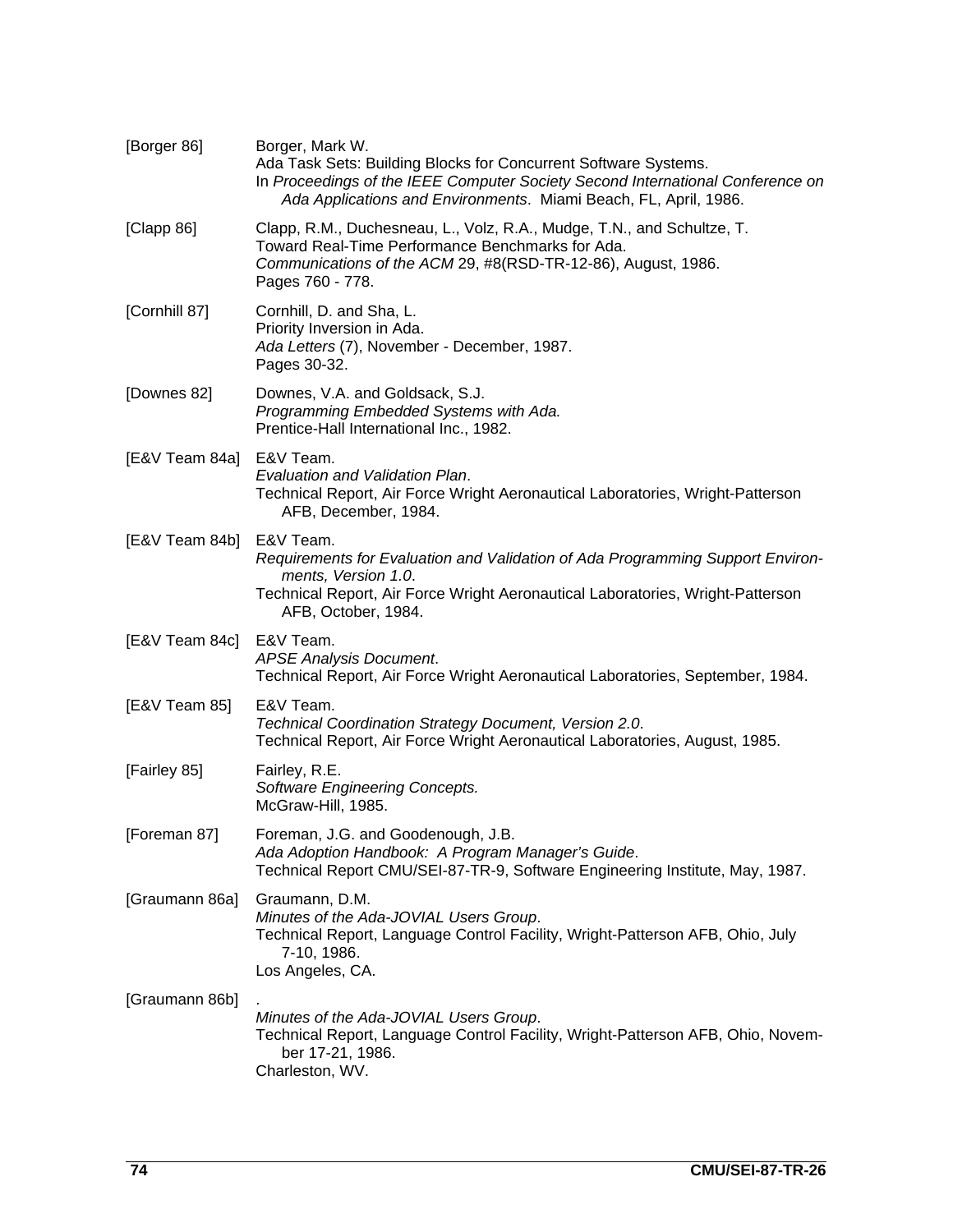| [Grover 83]   | Grover, V. and Rajeev, S.<br>Notes on the Ada Runtime Kit (ARK).<br>Technical Report 9074-7, SofTech, May, 1983.                                                                                                                                    |
|---------------|-----------------------------------------------------------------------------------------------------------------------------------------------------------------------------------------------------------------------------------------------------|
| [Grover 85a]  | Grover, V.<br>Guidelines for a Minimal Ada Runtime Environment.<br>Technical Report ESD-TR-85-139, Electronic Systems Division, Hanscom Air<br>Force Base, January, 1985.                                                                           |
| [Grover 85b]  | Grover, V. and Vanderminden, C.<br>Designing Control Systems in Ada.<br>Technical Report TP 216, SofTech, 1985.                                                                                                                                     |
| [Hood 86]     | Hood, P. and Grover, V.<br>Designing Real Time Systems in Ada.<br>Technical Report DAAB07-85-C-K506, US Army Communication and Electronics<br>Command, January, 1986.                                                                               |
| [Hook 85]     | Hook, A.A., Riccardi, G.A., Vilot, M., and Welke, S.<br>User's Manual for the Prototype Ada Compiler Evaluation Capability (ACEC), Ver-<br>sion 1.                                                                                                  |
|               | IDA Paper P-1879, Institute for Defense Analysis, October, 1985.                                                                                                                                                                                    |
| [IEEE 83]     | Institute of Electrical and Electronics Engineers.<br>IEEE Standard Glossary of Software Engineering Terminology.<br>ANSI/IEEE Std 729-1983, IEEE, 1983.                                                                                            |
| [Laird 86]    | Laird, J.D., Burton, B.A., and Koppes, M.R.<br>Implementation of an Ada Real-Time Executive - A Case Study.<br>In Fourth Annual National Conference on Ada Technology, pages 114-124. U.S.<br>Army Communications-Electronics Command, March, 1986. |
| [Lomuto 82]   | Lomuto, N.<br>How Fast Is X in Ada? or Does Ada Support X?.<br>Technical Report 9074-1, SofTech, December, 1982.                                                                                                                                    |
| [Lomuto 83]   | Lomuto, N.<br>Options in Ada Implementations.<br>Technical Report 9074-4, SofTech, April, 1983.                                                                                                                                                     |
| [LRM 83]      | U.S. Department of Defense.<br>Reference Manual for the Ada Programming Language.<br>ANSI/MIL-STD 1815A, DoD, January, 1983.                                                                                                                        |
| [MacLaren 80] | MacLaren, L.<br>Evolving Toward Ada in Real-Time Systems.<br>In Proceedings of the ACM-SIGplan Symposium on the Ada Programmng<br>Language. November, 1980.                                                                                         |
| [NAVSEA 83]   | NAVSEA.<br>Ada Runtime Support Environment Requirements Analysis Study.<br>Technical Report 0967-LP-598-9770, NAVSEA, August, 1983.                                                                                                                 |
| [Nissen 82]   | Nissen, J.C.P. and Wichmann, B.A.<br>Ada-Europe Guidelines for Ada Compiler Specification and Selection.<br>ACM Ada Letters 3(5):50-62, March, 1982.                                                                                                |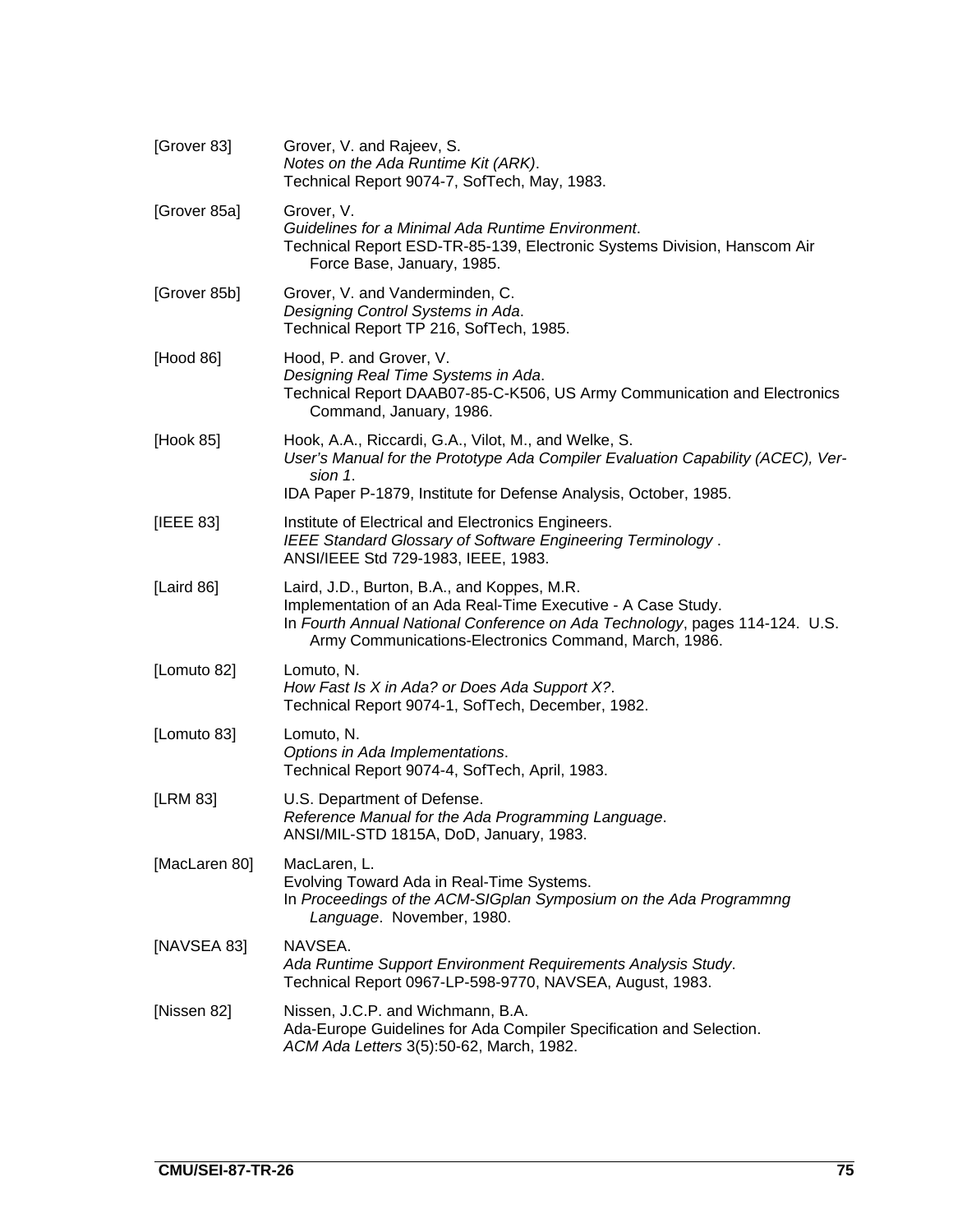| [Pepper 86]    | Pepper, W.S., IV.<br>An Experimental Utilization of Ada in Real-Time Interactive Avionics Communi-<br>cation Application.<br>In Fourth Annual National Conference on Ada Technology, pages 8-12. March,<br>1986.                   |
|----------------|------------------------------------------------------------------------------------------------------------------------------------------------------------------------------------------------------------------------------------|
| [Pierce 86]    | Pierce, R.H., Marshall, I., and Bluck, S.D.<br>An Introduction to the MoD Ada Evaluation System.<br>Technical Report Report Number 5485, Software Sciences Ltd., June, 1986.                                                       |
| [Pressman 82]  | Pressman, R.S.<br>Software Engineering - A Practitioners Approach.<br>McGraw-Hill International, 1982.                                                                                                                             |
| [Reino 86]     | Kurki-Suonio, R.<br>An Operational Model for Ada Tasking.<br>Technical Report 1/1986, Tampere University of Technology, 1986.                                                                                                      |
| [Rodriguez 86] | Rodriguez, T. and Griffin, L.<br>An Ada Tracker - Experiences and Lessons Learned.<br>In Fourth Annual National Conference on Ada Technology, pages 1-7. U.S. Army<br>Communications-Electronics Command, March, 1986.             |
| [Ruane 85]     | Ruane, M.F., Cheikes, B.A., and Galia, J.H.<br>Ada Runtime Environment Characterization for JAMPS.<br>Technical Report MTR-9614, MITRE, September, 1985.                                                                           |
| [SofTech 84]   | SofTech.<br>Real-Time Ada.<br>Technical Report DAAB07-83-C-K514, US Army Communication and Electronics<br>Command, July, 1984.                                                                                                     |
| [Sonicraft 86] | Sonicraft.<br>Sonicraft Experience with Ada in Weapons Systems.<br>Technical Report, Presented at the E&V Team Meeting, Dayton, Ohio, June 4,<br>1986.                                                                             |
| [Squire 85]    | Squire, J.<br>Performance Issues Working Group Workshop.<br>Technical Report, ACM SIGAda Users Committee, Baltimore, MD, July 15 and 16,<br>1985.                                                                                  |
| [Squire 86]    | Squire, J.<br>Performance Issues Working Group Workshop.<br>Technical Report, ACM SIGAda Users Committee, Fort Lauderdale, FL, March,<br>1986.                                                                                     |
| [TASC 86]      | The Analytical Sciences Corporation.<br>E&V Classification Schema Report, Draft Version 2.0.<br>Technical Report TR-5234-2, TASC, July, 1986.                                                                                      |
| [TIAIM 85]     | Texas Instruments.<br>APSE Interactive Monitor -- Final Report on Interface Analysis and Software Engi-<br>neering Techniques.<br>Naval Ocean Systems Center Contract No. N66001-82-C-0440, Equipment Group<br>- ACSL, July, 1985. |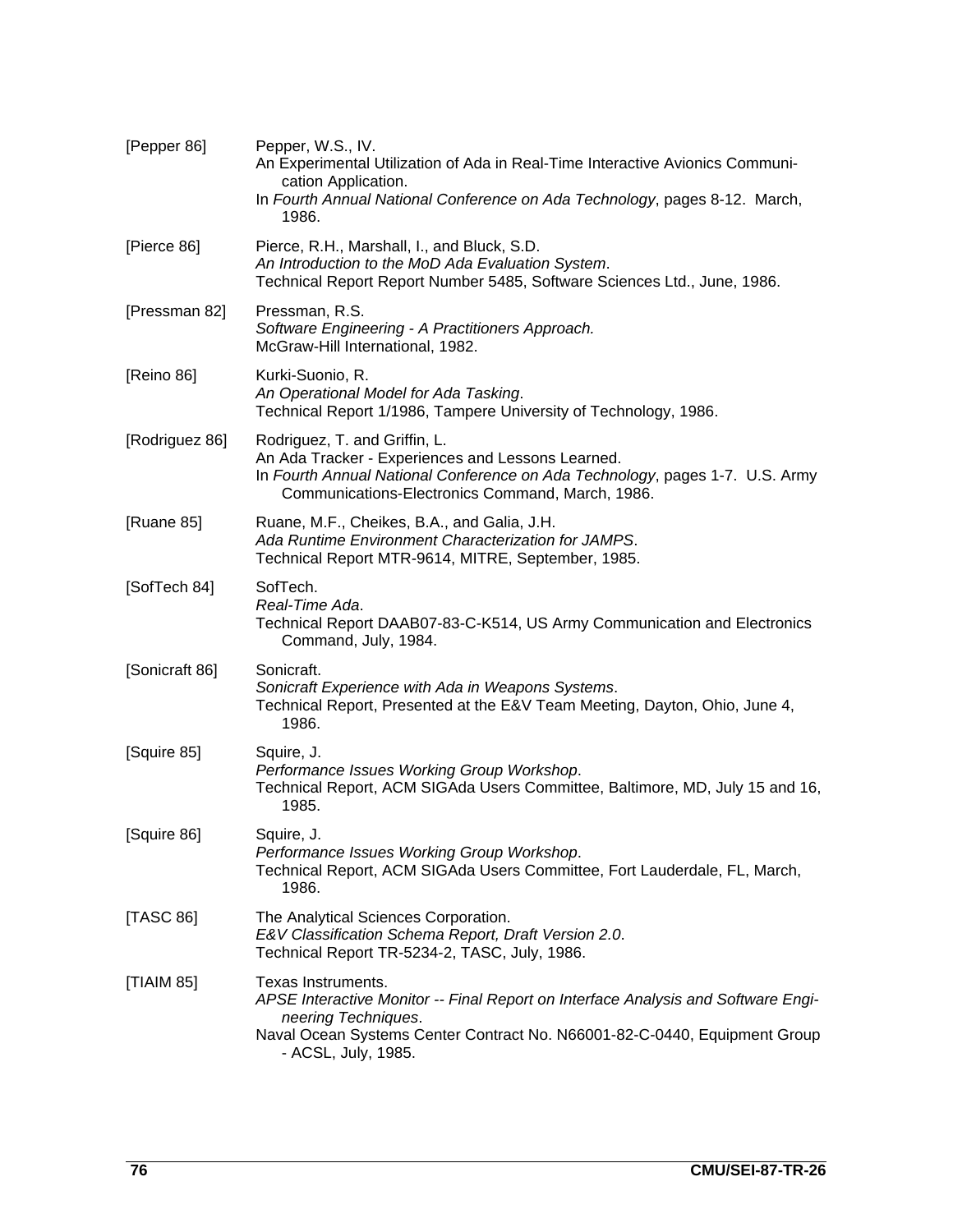[Weiderman 87] Weiderman, N.H., Haberman, A.N., et al. Evaluation of Ada Environments. Technical Report CMU/SEI-87-TR-1, Software Engineering Institute, March, 1987.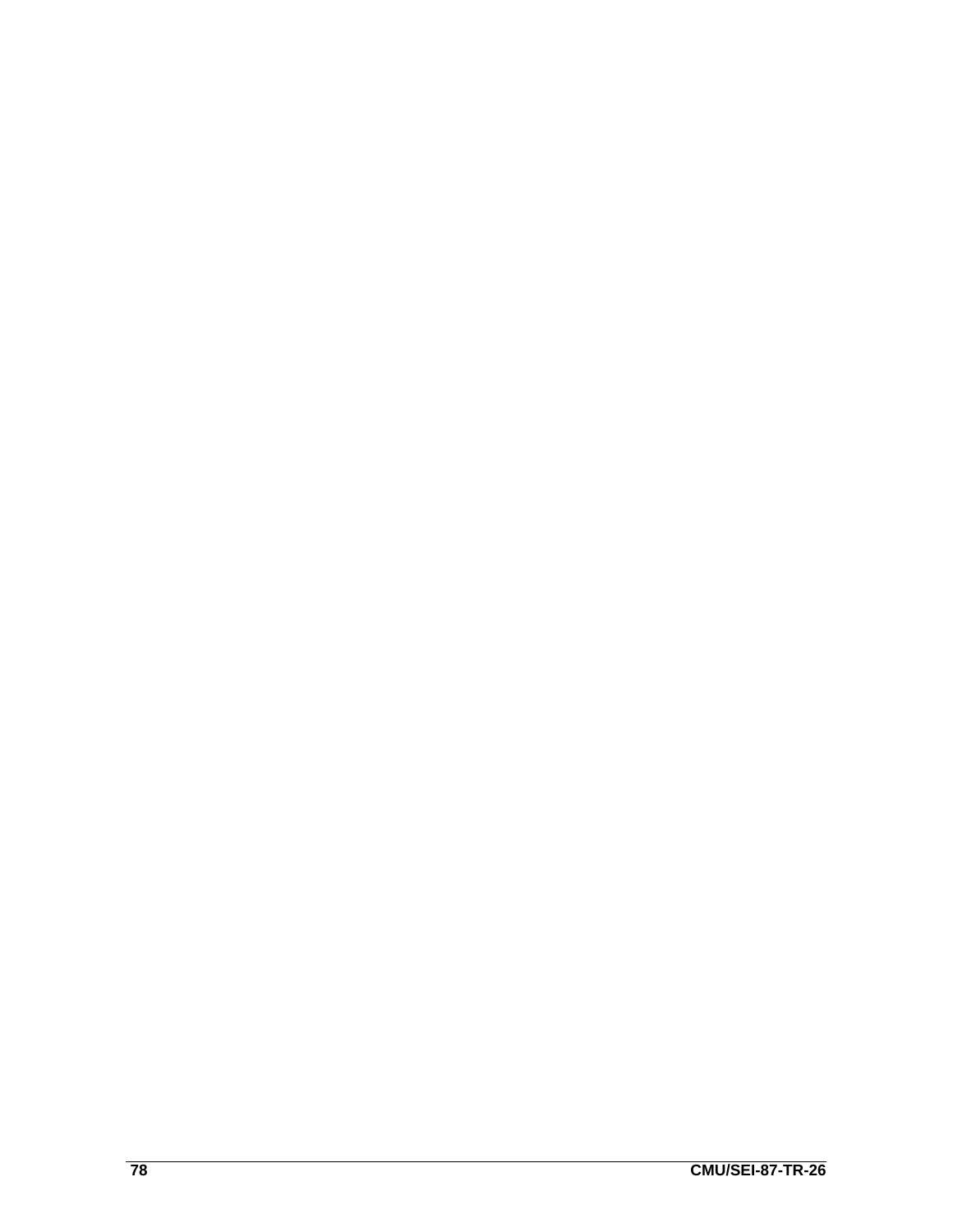# **Table of Contents**

| 1. Introduction                                                   | 1              |
|-------------------------------------------------------------------|----------------|
| 1.1. Purpose                                                      | 1              |
| 1.2. Background                                                   | 3              |
| 1.3. Previous Work                                                | 3              |
| 1.3.1. ARTEWG                                                     | $\overline{4}$ |
| 1.3.2. Ada-Europe                                                 | 4              |
| 1.3.3. AdaJUG                                                     | 4              |
| 1.3.4. Benchmark Test Suites                                      | 5              |
| 1.3.5. The Evaluation and Validation Team                         | 5              |
| 1.3.6. SofTech                                                    | 5              |
| 1.4. Broad Issues and Questions                                   | 5              |
| 2. The Embedded Computing Systems Problem Domain                  | 7              |
| 2.1. Characteristics of Embedded Computing Systems                | 7              |
| 2.1.1. Overview of the Embedded Systems Problem Domain            | $\overline{7}$ |
| 2.1.2. Definition of Embedded Computer Systems                    | 8              |
| 2.1.3. Characterization of Embedded Computer Systems              | 8              |
| 2.2. Computing Problems Associated with Embedded Computer Systems | 9              |
| 2.2.1. Multiprocessing                                            | 9              |
| 2.2.2. Distributed Processing                                     | 10             |
| 2.2.3. Input/Output                                               | 11             |
| 2.2.4. Modeling the Problem Domain                                | 11             |
| 2.2.5. Operational Constraints                                    | 11             |
| 2.3. The Embedded Computer Systems Development Environment        | 12             |
| 2.3.1. Unique Development Requirements                            | 12<br>13       |
| 2.3.2. Embedded Systems Tool Kit                                  |                |
| 2.4. Summary                                                      | 13             |
| 3. Ada in Embedded Systems                                        | 15             |
| 3.1. Ada Real-Time Features                                       | 15             |
| 3.1.1. Concurrent Control                                         | 15             |
| 3.1.2. Time Control                                               | 17             |
| 3.1.3. Input/Output                                               | 17             |
| 3.1.4. Internal Representation                                    | 18             |
| 3.1.5. Error Handling                                             | 19             |
| 3.1.6. Numerical Computation                                      | 20             |
| 3.2. Issues and Questions<br>3.2.1. Concurrent Control            | 20<br>20       |
| 3.2.2. Time Control                                               | 22             |
| 3.2.3. Input/Output                                               | 22             |
| 3.2.4. Internal Representation                                    | 23             |
| 3.2.5. Error Handling                                             | 24             |
| 3.2.6. Numerical Computation                                      | 25             |
| 3.3. Summary                                                      | 25             |
|                                                                   |                |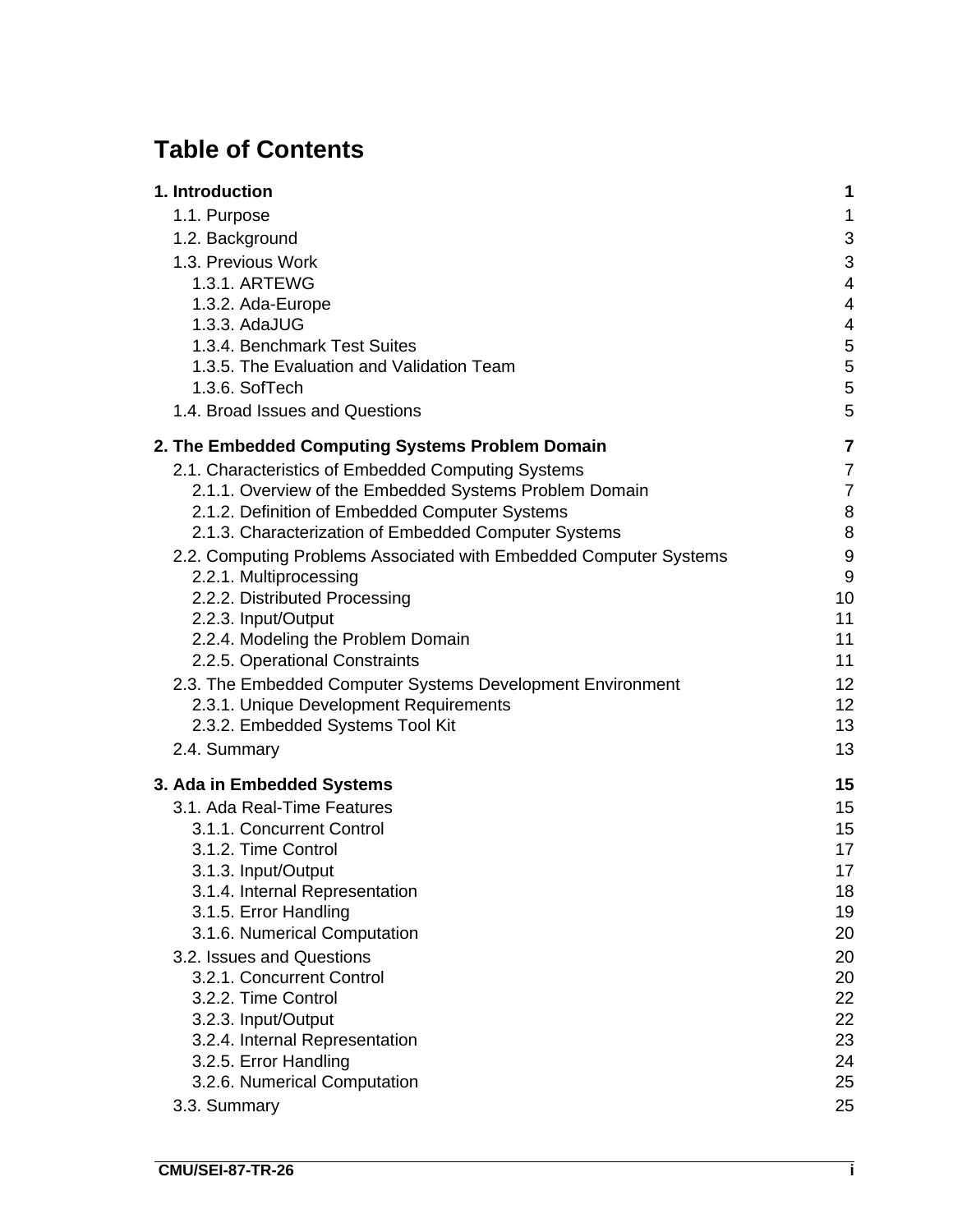| 4. Ada Runtime Implementation Issues                | 31       |
|-----------------------------------------------------|----------|
| 4.1. Memory Management                              | 32       |
| 4.1.1. Storage Allocation                           | 33       |
| 4.1.2. Storage Deallocation                         | 36       |
| 4.1.3. Working Storage Limits                       | 37       |
| 4.1.4. Storage Layout                               | 38       |
| 4.2. Multitask Management                           | 39       |
| 4.2.1. Concurrency Model                            | 39       |
| 4.2.2. Task Scheduling                              | 42       |
| 4.2.3. Task Synchronization and Communication       | 43       |
| 4.2.4. Shared Memory                                | 45       |
| 4.2.5. Multiprocessors                              | 45       |
| 4.3. Time Management                                | 46       |
| 4.4. Subprogram Management                          | 47       |
| 4.5. Input/Output Management                        | 48       |
| 4.6. Arithmetic                                     | 49       |
| 4.7. Exception Management                           | 51       |
| 4.8. Pragmas                                        | 52       |
| 4.9. Chapter 13 Features                            | 53       |
| 4.9.1. Clauses                                      | 53       |
| 4.9.2. Package System                               | 54       |
| 4.9.3. Machine Code Insertion                       | 54       |
| 4.9.4. Interfacing Other Languages                  | 54       |
| 4.9.5. Eliminating Checks                           | 54       |
| 4.10. Conclusion                                    | 55       |
| 5. Ada Embedded System Development Environment      | 57       |
| 5.1. Target-Independent Tools                       | 57       |
| 5.1.1. Pretty Printer                               | 57       |
| 5.1.2. Language-Sensitive Editor                    | 57       |
| 5.1.3. Static Analyzer                              | 58       |
| 5.1.4. Source Code Cross-Referencer                 | 58       |
| 5.1.5. Test Manager                                 | 58       |
| 5.1.6. Configuration Manager                        | 58       |
| 5.1.7. Module Manager                               | 58       |
| 5.1.8. Browser                                      | 59       |
| 5.2. Target-Dependent Tools                         | 59       |
| 5.2.1. Ada Cross-Compiler<br>5.2.2. Cross-Assembler | 59       |
| 5.2.3. Linker                                       | 59       |
| 5.2.4. System Builder                               | 59<br>60 |
| 5.2.5. Load Module Downloader/Receiver              | 60       |
| 5.2.6. Symbolic, Source-Level Debugger              | 60       |
| 5.2.7. Dynamic Analyzer                             | 61       |
| 5.2.8. Simulator                                    | 61       |
|                                                     |          |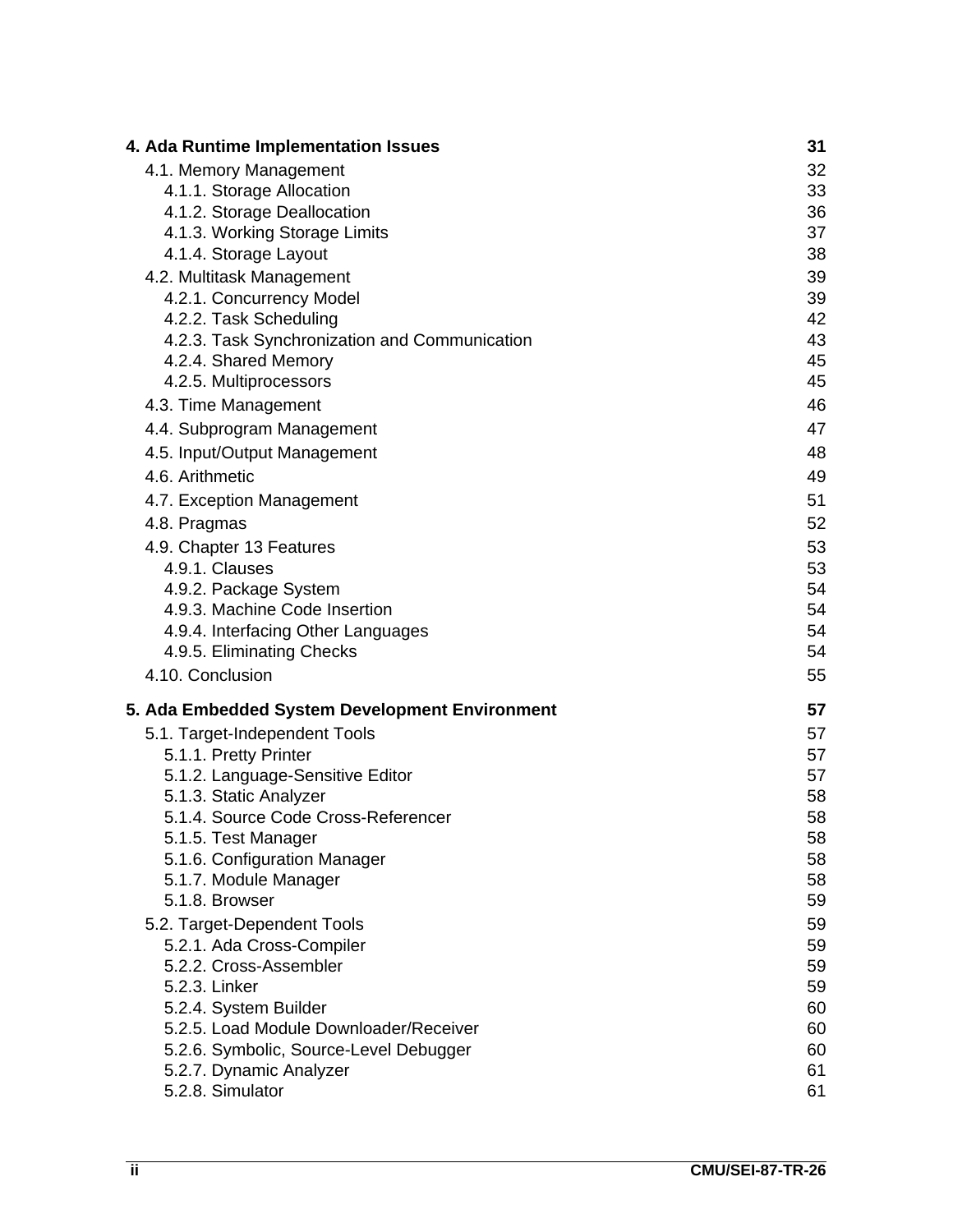| 5.2.9. Real-Time Monitor                                   | 61 |
|------------------------------------------------------------|----|
| 5.3. Summary                                               | 61 |
| 6. Summary and Preliminary Recommendations                 | 69 |
| 6.1. Preliminary Recommendations                           | 70 |
| 6.1.1. Recommendations for Application Developers          | 70 |
| 6.1.2. Recommendations for Program Managers                | 70 |
| 6.1.3. Recommendations for Compilation System Implementors | 71 |
| 6.1.4. Recommendations for Ada Policy Makers               | 71 |
| 6.2. Future Work                                           | 71 |
| 6.2.1. Stand-Alone Tests                                   | 72 |
| 6.2.2. Algorithmic Experiments                             | 72 |
| 6.2.3. Real Application                                    | 72 |
| 6.3. Conclusion                                            | 72 |
| <b>References</b>                                          | 73 |